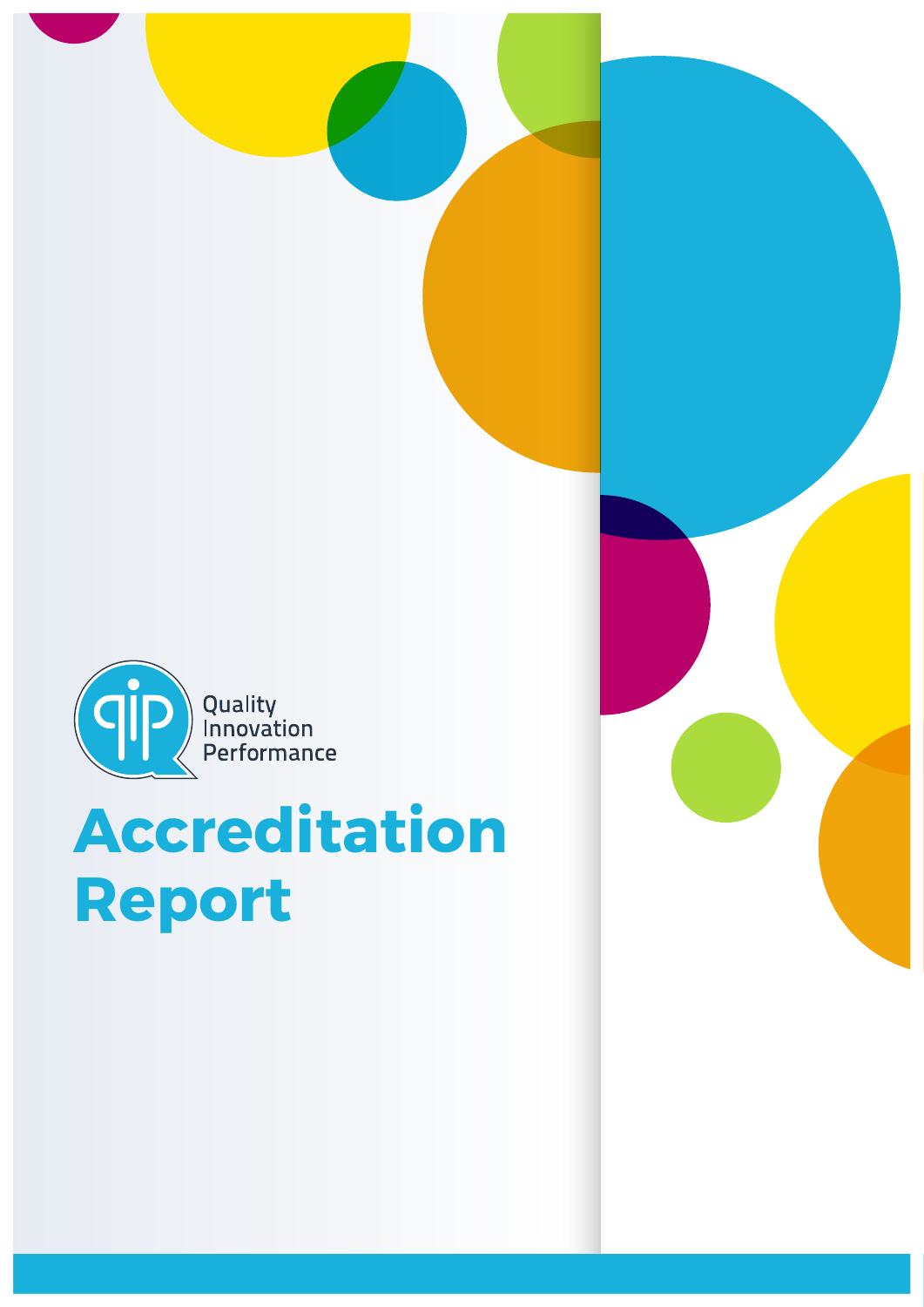

#### **Assessment Details**

| <b>Health Service Name</b>   | Hobart Private Hospital and St Helens Private Hospital |
|------------------------------|--------------------------------------------------------|
| <b>Health Service ID</b>     | HP1297                                                 |
| <b>Accreditation Contact</b> | Ms Sharon Groves                                       |
| Standards                    | NSQHS Standard Ed 2                                    |

|                            | Mr Anastasios Kambouris           |  |
|----------------------------|-----------------------------------|--|
| <b>Assessors</b>           | Ms Nicole McKenzie                |  |
|                            | Dr Scott Phipps                   |  |
| Date of Assessment         | Tuesday, 23 March 2021            |  |
| <b>Assessment Type</b>     | <b>Full Assessment</b>            |  |
| <b>Assessment Location</b> | Collins Street, Cnr Argyle Street |  |
|                            | <b>HOBART TAS 7000</b>            |  |

#### **Accreditation Status**

| <b>Accreditation Decision</b>       | Accredited                      |
|-------------------------------------|---------------------------------|
| <b>Accreditation Decision Maker</b> | Nicole Paez                     |
| Decision Maker Signature            | Stoer                           |
| <b>Date</b>                         | 5 May 2021                      |
| <b>Accreditation Period</b>         | 2 October 2021 - 2 October 2024 |

This assessment was conducted according to the requirements of the NSQHS Standard Ed 2 and Accreditation Program. The health service is required to maintain compliance with these standards throughout the accredited period.

**Disclaimer**

The information contained in this report is based on evidence provided by the participating organisation and its representatives at the time of the accreditation assessment and where applicable any further subsequent information that the organisation supplied through the reporting process. Accreditation issued by Quality Innovation Performance (QIP) does not guarantee the safety, quality or acceptability of a participating organisation or its services or programs, or that legislative and funding requirements are being, or will be, met.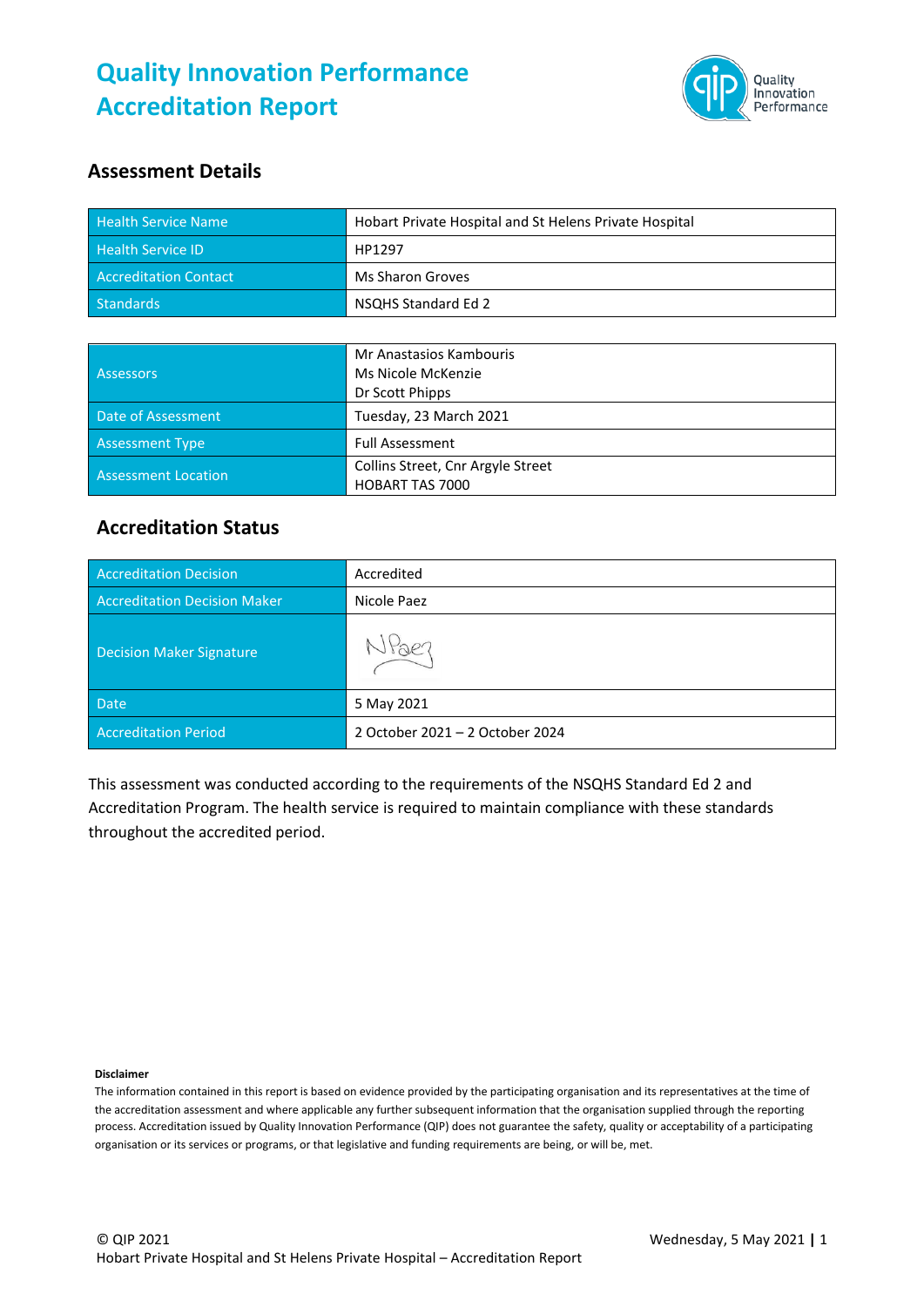

#### **Foreword**

Accreditation is independent recognition that an organisation, practice, service, program or activity meets the requirements of defined criteria or standards. Accreditation provides quality and performance assurance for owners, managers, staff, funding bodies and consumers.

The achievement of accreditation is measured against the sector specific Standards which have been set as the minimum benchmark for quality. Compliance with the Standards is demonstrated through an independent assessment.

Accreditation can help an organisation to:

- Provide independent recognition that the organisation is committed to safety and quality
- Foster a culture of quality
- Provide consumers with confidence
- Build a more efficient organisation using a systematic approach to quality and performance
- Increase capability
- Reduce risk
- Provide a competitive advantage over organisations that are not accredited, and
- Comply with regulatory requirements, where relevant.

Continuous quality improvement (CQI) underpins all AGPAL/QIP accreditation programs and the organisation/practice/service through:

- Looking for ways to improve as an essential activity of everyday practice
- Consistently achieving and maintaining quality care that meets consumer/patient needs
- Monitoring outcomes in consumer/patient care and seeking opportunities to improve both the care and its results.

• Constantly striving for best practice by learning from others to increase the efficiency and effectiveness of processes

The following report is based on an independent assessment of the service's performance against National Safety and Quality Health Service (NSQHS) Standards 2nd Edition . The report includes compliance level ratings for each indicator, criteria and standard and includes explanatory notes for key findings. Where an indicator is not rated as 'met', corrective action is specified.

#### **Assessment Ratings**

Four levels of attainment are used consistently throughout this report to give an overall rating for each Standard. The levels of attainment are:

- Met
- Met with recommendations
- Not Met
- Not Applicable

In order to meet accreditation requirements all of the Standards must be rated as met or not applicable.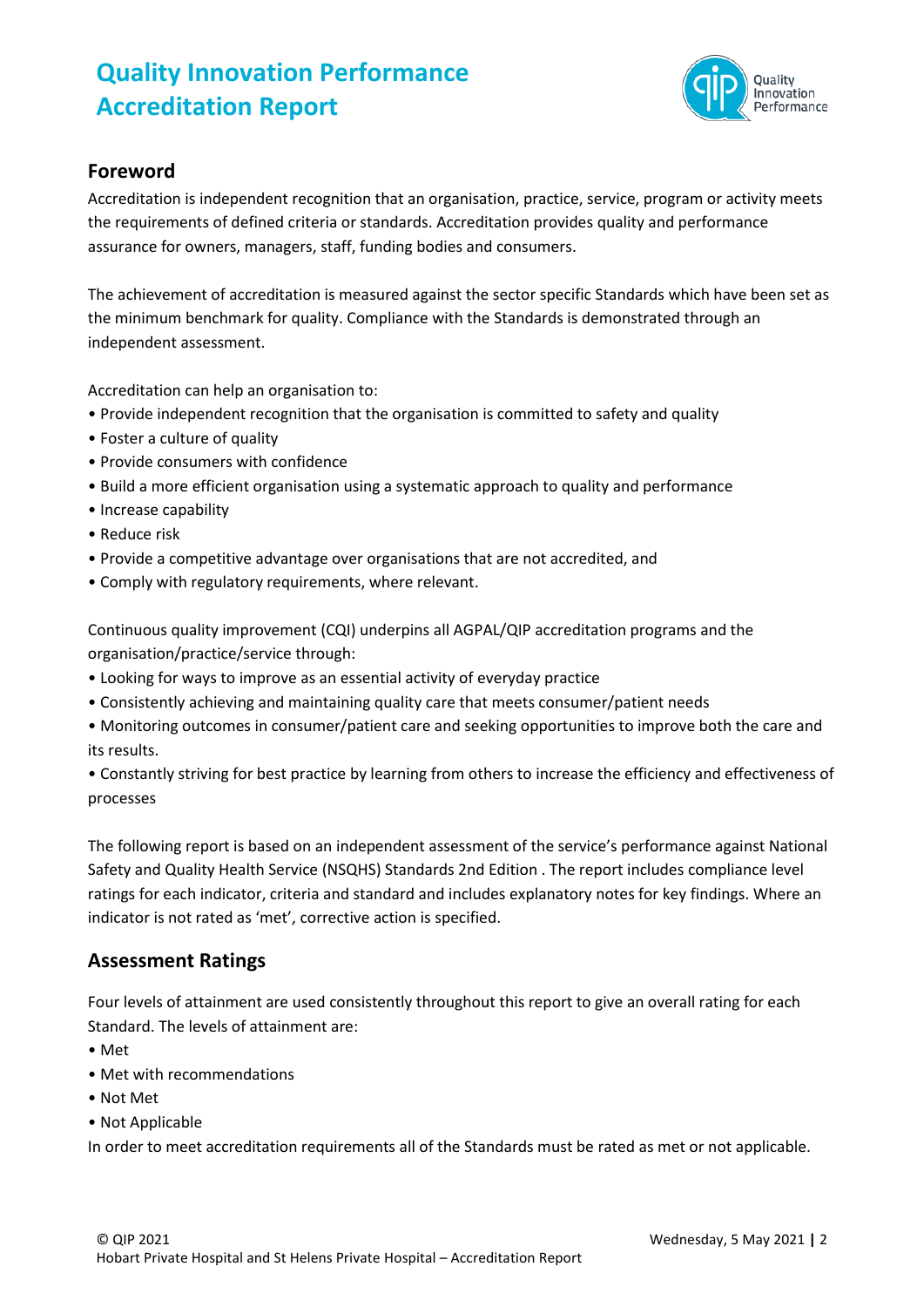

#### **Executive Summary**

#### **Scope of Assessment**

The scope of this report and the accreditation is described by the agreed Scope of Assessment and Accreditation Statement signed by the organisation and the Licensed Provider, the central elements of which are set out below.

#### **Service**

Hobart Private Hospital and St Helens Private Hospital

#### **Executive Summary**

The Hobart Private Hospital (HPH) And St Helen's Private Hospital (SHPH) are two hospitals in Hobart that are owned and operated by Healthscope Limited, being two of the 43 hospitals that the company has in Australia. HPH is co-located with the Royal Hobart Hospital and has 142 inpatient beds along with ten-day procedure beds, offering a range of medical, surgical and obstetric services, as well as a 24-hour emergency department. SHPH is located on a separate site about 20 minutes' walk from HPH. It is predominantly a mental health hospital, with 31 inpatient beds and a full range of day programs. It also has a mother and baby unit of 8 beds to cater for mothers with mental health problems or for babies with simple problems.

Because they have been separate hospitals in the past, there is somewhat of a legacy in the management of the two sites, whereby clinical governance has only recently been combined into one system. HPH provides the space for the leadership team, with the General Manager spending some time each week at SHPH. Whilst some processes are now shared, for instance the Medical Advisory Committee (MAC), others are separate. For instance, staff education is somewhat divided between the two sites.

The assessment team were given full access to both sites, provided with personal security pass-keys, and allowed to conduct the assessment without any restriction as to where or to whom they spoke. Staff guided the team to their various sections but then left the assessors alone to conduct their work. The leadership team was accommodating and facilitated the supply of any and all documents that were requested, including allowing access to sensitive documents. Some issues were raised by an anonymous source late in the assessment period and staff were quick to provide the team with the relevant information. The team were satisfied that the issues raised by this person were adequately managed by the hospital on the evidence provided.

#### **Standard One**

The assessors considered that the two hospitals have a clear focus on safety and quality, recognising these activities as essential to their functions. The Healthscope Corporation provides a lot of the framework for the hospitals' activities and the assessors found that there is a robust quality and safety framework and quality plan in place. Across the two hospitals, there was a clear commitment to the principles of continuous quality improvement, including publishing the results widely to all

Wednesday, 5 May 2021 **|** 3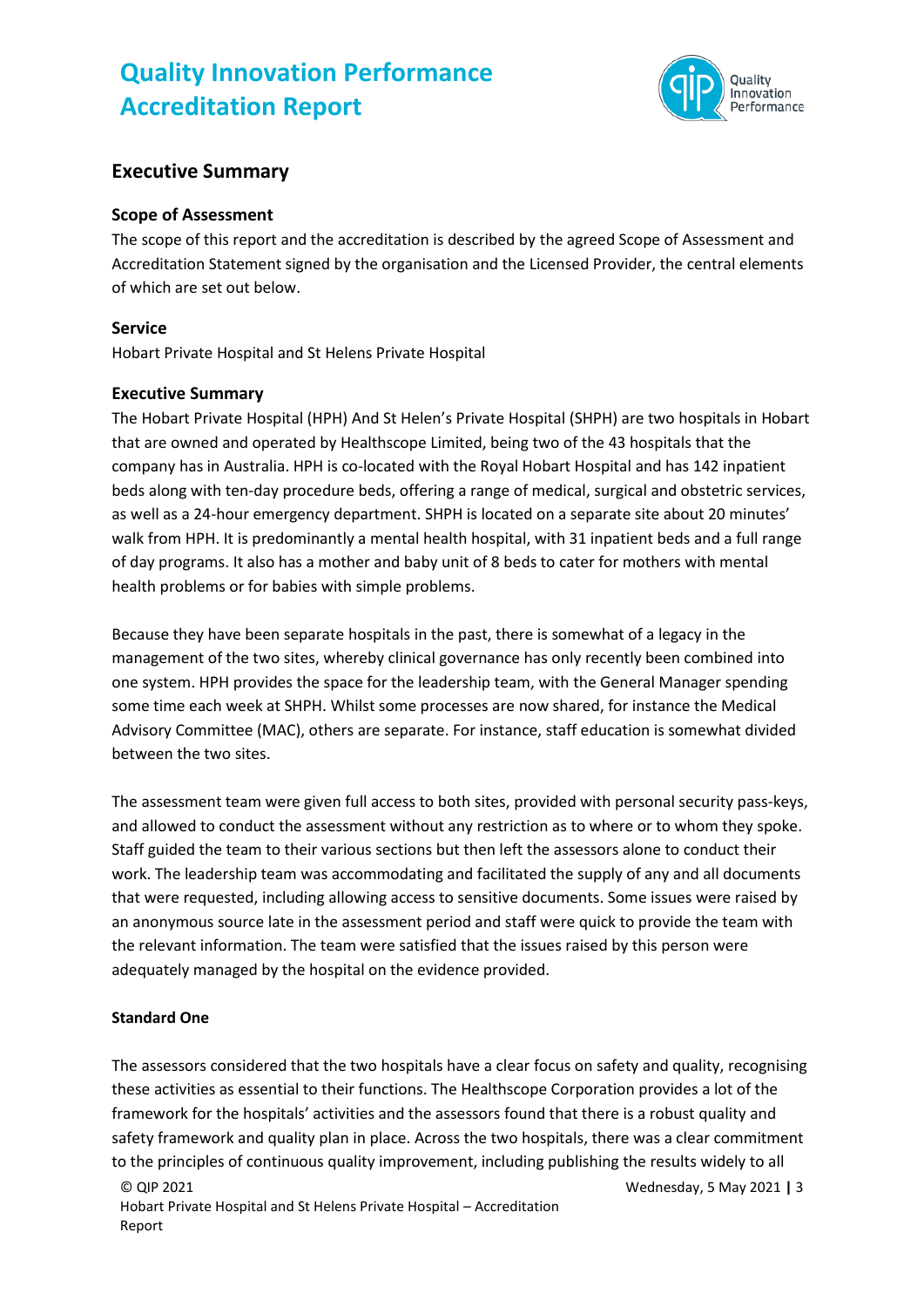

staff and consumers. There is evidence of the input of local knowledge and needs. However, at the time of the assessment Healthscope had been undertaking a review of the mandatory training requirements, with some surprising omissions recognised by the assessment team. This fact had already been recognised by the corporate office and corrective action was delivered during the assessment. Nevertheless, care is needed to ensure that local needs for education are recognised and met.

Clinical governance has a framework set by the corporate office and there is a system of some ten local governance committees in operation, including medical craft groups. These groups deal with the expected range of clinical governance activities, with support from the corporate office as needed. The problem is that there is a degree of lack of coordination between the groups, plus between the two hospitals, since some matters can cover several areas of the services provided. The result has been that the MAC has been trying to manage to provide this link, but it itself has only been a combined committee for both hospitals for a relatively short time and this is not really its role. There has been recognition of this problem, so a new Clinical Governance Review committee has just been established which should facilitate a better overview of all the problems in both campuses. Similarly, there is no Chief Medical Officer (CMO) role in the local organisation at present. There is a CMO at the corporate level, but that position is likely to be too remote to deal with the simpler, local issues. It is recommended that the HPH/SHPH group consider the appointment of a part-time CMO to complete and strengthen the clinical governance framework.

The assessors detected a range of relatively minor environmental problems, mainly at SHPH, most of which are already known to the leadership team, with corrective actions planned. Nevertheless, the assessors have needed to comment on the matters in the report.

#### **Standard Two**

People who choose to identify themselves as of Aboriginal or Torres Strait Islander origin comprise approximately 2% of patients at both sites. Nevertheless, the hospitals have embraced the policies and procedures set by the corporation and are working to create and maintain a welcoming service. There have been contacts created with local indigenous groups and staff have found the education provided to be valuable. Consumer engagement is conducted primarily through consumer advocates in both hospitals. They are frequently onsite and conduct patient surveys, manage feedback and provide advice to the quality team.

Both people have developed a good profile within the hospitals and are well known to staff and patients. There is also a consumer engagement group that has been established, with a plan to expand the number of consumer representatives to six as well as including representatives of the local Aboriginal and Torres Strait Islander groups. It is expected that the consumer advisory group will expand its role to include more representation at the higher governance levels.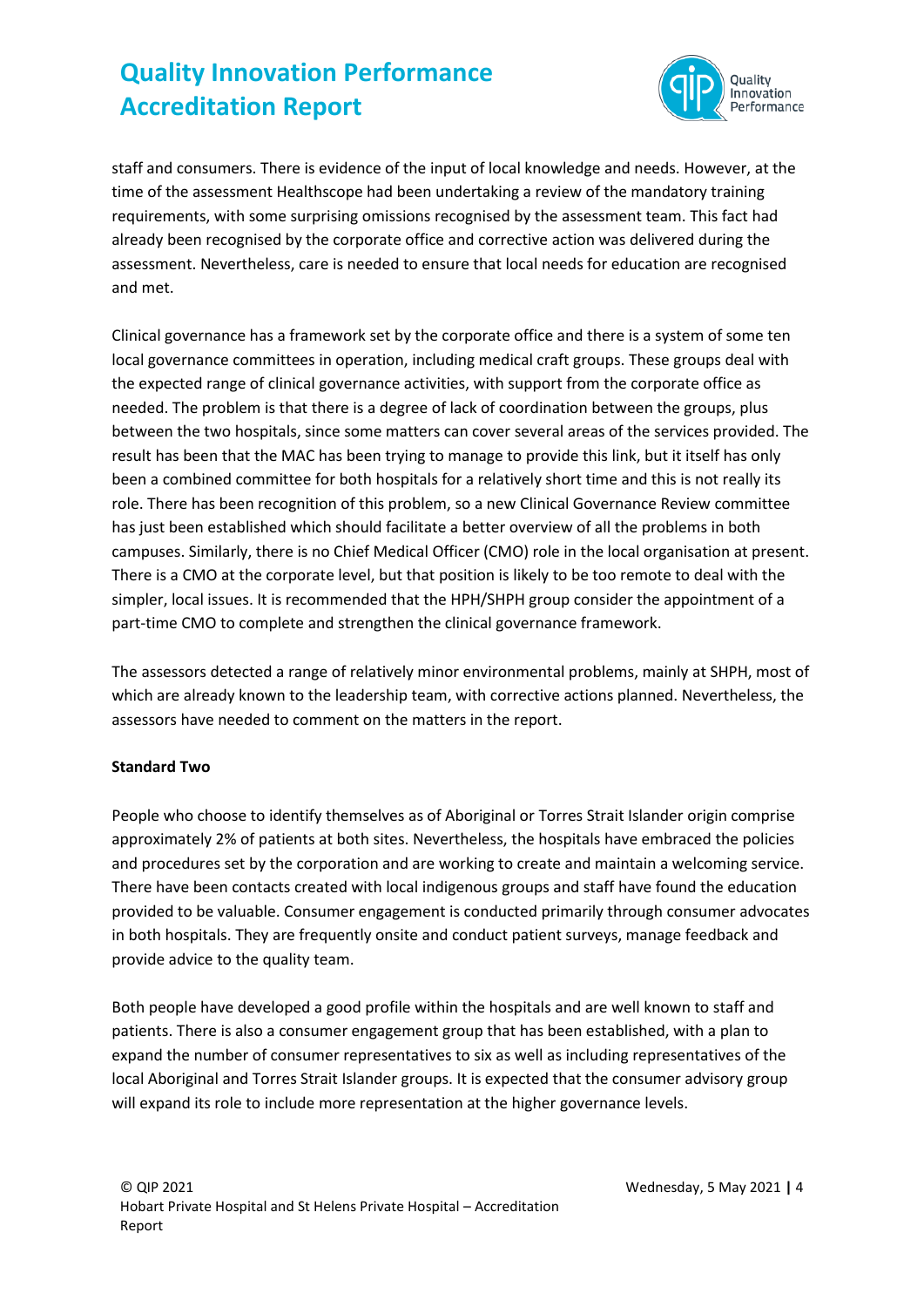

#### **Standard Three**

The organization has considered their role, responsibility and accountability in the prevention and control of Healthcare Associated Infections (HIA) in reducing the cause of harm, and have also reviewed healthcare associated infections. This has been attributed to the governance of the organisation, risk identification and management, surveillance activities and safety of systems required to meet Standard 3.

The organisation presented evidence which was supported by data that was made transparent and promoted to staff and consumers from all areas of the Infection Prevention and Control Standard. All data reviewed showed continual improvement from past reporting periods. There was no data that informed risk or not met indicators. There were two issues communicated by the organisation which required focused attention over the past couple of years involving post-surgery infection rates and superficial infection rates. The organisation demonstrated the use of the quality framework to ensure these issues were reported, investigated and resolved appropriately.

During the assessment of Standard 3, the team ensured that we observed processes, reviewed documents, interviewed staff and patients and verified all information in relation to the standard and aligning regulation. The standards covered Clinical Governance, Infection Prevention and Control, Re-processing of Re-usable Medical Devices and Antimicrobial Stewardship.

#### **Standard Four**

Governance of medication safety and quality at HPH and SHPH is overseen by a Medication Safety Committee, with a Terms of Reference and a set agenda that is aligned with the requirements of the Standard. The Committee is accountable to the Quality and Risk Management Committee and also reports to the Medical Advisory Committee. Membership of the Committee is multidisciplinary and includes senior medical and nursing staff as well as a senior pharmacist who provides expert opinion. Clinical pharmacists also play a critical role in monitoring medication prescribing and administration practices to ensure clinical safety.

Corporate and local medication policy and procedures outline the requirements for each hospital to promote accountable approaches to medication management. HPH and SHPH have a medication audit schedule in place and are required to participate in the biennial Australian Commission for Safety and Quality in Healthcare Hospital Medication Chart Audit. Previous audit results for the period September to October 2020 identified a practice gap in the documentation of medication indications at HPH and SHPH as well as the completion of risk assessments and venous thromboembolism prophylaxis at HPH. A quality improvement plan is in place to address these practice gaps but is not yet complete. This forms the basis of the single 'met with recommendation' rating for Standard 4.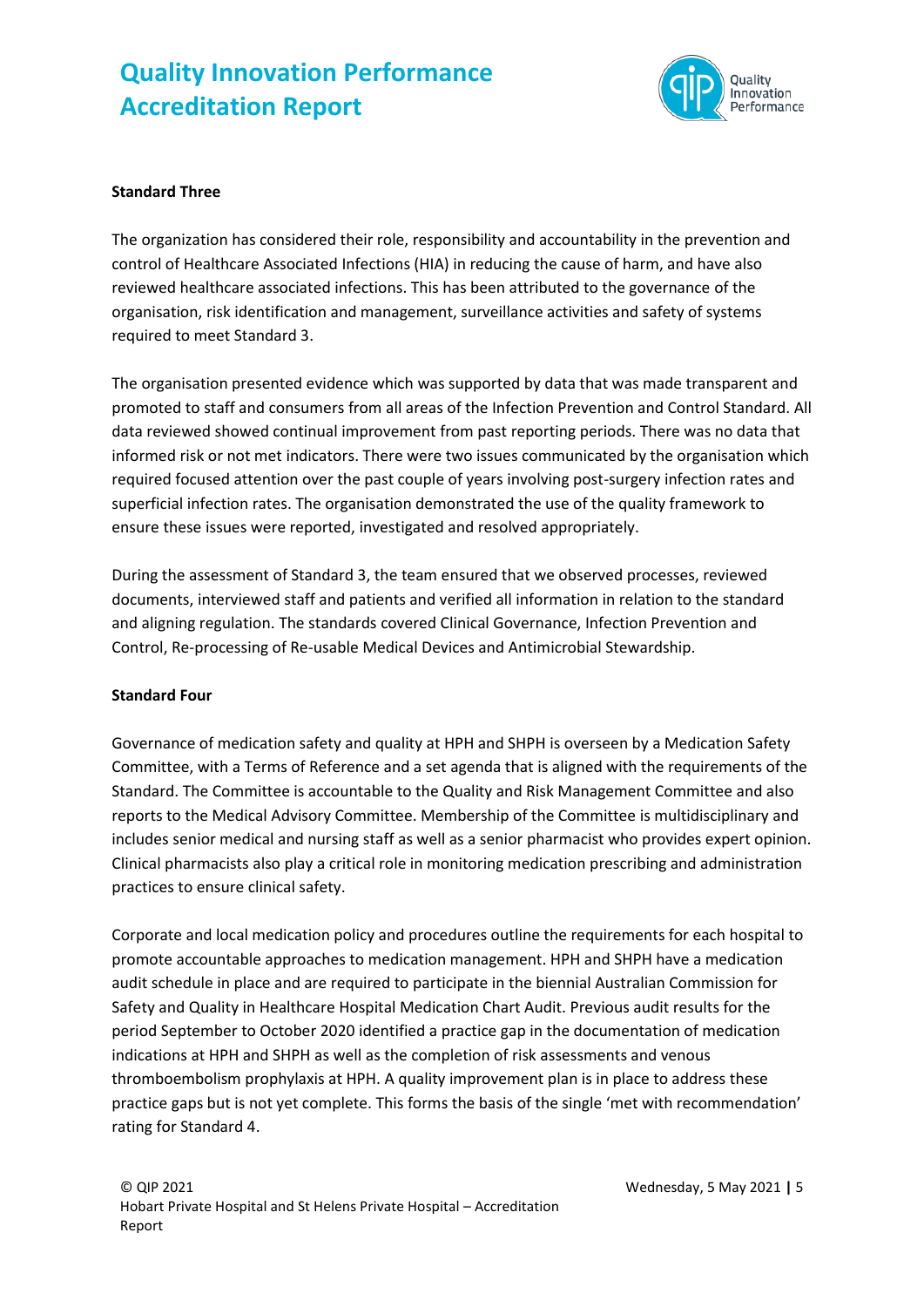

The Pharmacy Department is contracted to deliver four in-service topics to nursing staff every three months. Staff are also required to complete mandatory training in medication safety that includes the principles of medication safety, information about common types of medication errors and the management of high-risk medications (as defined by the A PINCH acronym). Mandatory training completion rates are high across both sites in 2020, although it is noted a reduced percentage for period October to December 2020 at HPH as training completion rates have been reset. At interview, clinical staff confirmed that they had received training in incident reporting and felt supported to identify medication errors and near miss events.

Areas for improvement for Standard 4 relate to the implementation of separate adult and paediatric medication charts, additional strategies to reduce noise and other distractions during medication preparation and administration and a consolidated action plan for presentation at the Medication Safety Committee meetings.

#### **Standard Five**

The organisation has considered their role, responsibility and accountability to the Comprehensive Care standard providing adequate and comprehensive care to patients. The organisation has demonstrated that they can provide collaborative and continuous care and work in partnership with patients and the responsible person identified, ensuring communication occurs between all involved in the healthcare for the client.

The organisation conducts comprehensive audits, reviewing screening, assessment, care planning and the delivery of care. They work to minimize harm through various initiatives such as reducing fall rates such as "Catch a Falling Star" and pressure injuries. The organisation reviews and assesses clients' pressure injury risk, falls risk, nutrition, cognition and behaviour.

The organisation has proven they can link the Comprehensive Care standard to other standards and have processes to integrate these.

#### **Standard Six**

A clinical handover system is in place for the transfer of responsibility and accountability for patient care between clinicians and other staff at HPH and SHPH. In the absence of a Communicating for Safety Committee, oversight of Standard 6 is provided by the Quality and Risk Management Committee and the Senior Nurses' Committee. While the functions of a Standard 6 Committee are adequately addressed, it is likely that clinical governance could be improved with the establishment of a dedicated Communicating for Safety Committee.

A number of policy and procedure documents support clinical handover across HPH and SHPH. This includes a Clinical Handover Framework that outlines the minimum dataset for each type of clinical handover. Structured communication processes ensure that the agreed content is effectively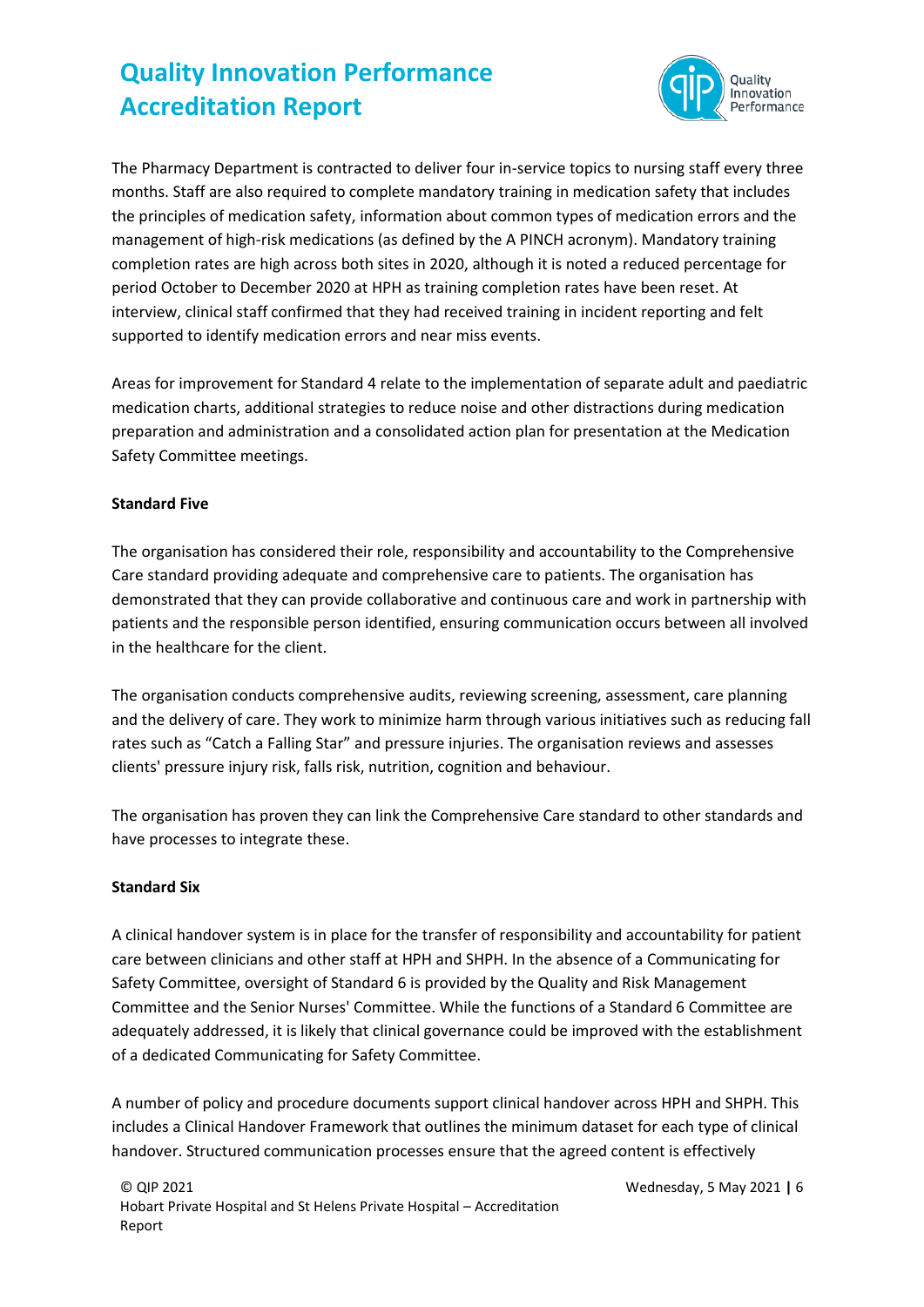

communicated. Staff use ISBAR for clinical handover and SOAP or SOAPIE for clinical notes. A bedside handover approach is used across both facilities and staff are sensitive to patient, family and carer participation. Observation of clinical handover between nursing staff at HPH and SHPH finds that it was generally well done. Patient boards are well utilised and updated during handover and these provide a snapshot of the patient journey.

The national Healthscope 'Back to Bedside' project has been well received and staff report that this has been associated with improvements in patient-centred and family-centred care. Education on patient identification is provided to all staff on induction and forms part of the student nurse and graduate nurse training program. Participation in shared "learnings" is expected and provides a forum to discuss issues related to communication and clinical handover.

Staffing deficiencies at SHPH pose a risk that critical information will not be handed over between medical staff for patients undergoing Electro-Convulsive Therapy. While there are some risk mitigation strategies in place, plus it is confirmed that the organisation is continuing to try to recruit a position to decrease risk, the risk remains active. In addition, four improvement opportunities have been identified. These relate to the re-establishment of a Standard 6 Committee, the development of a clinical handover matrix and a review of references included in policy and procedure documents to ensure they contain up-to-date and relevant information.

#### **Standard Seven**

The use of blood and blood products is mostly an elective procedure within HPH. Overall, the assessors considered that the standard was satisfactorily met, with patient engagement recognised by all as a key responsibility. The occasional urgent use of blood is usually the result of a procedure. The massive transfusion protocol is rarely used but the organisation experienced two occasions in the past twelve months where it was required. These events were used to review and improve the procedures and to develop rapid response kits to smooth the activation of the process. The expected haemovigilance activities are undertaken and the clinicians responsible for ordering blood participate in the reviews of the processes and observe the national guidelines.

Two issues were identified. One was that blood safe training has been reduced from an annual mandatory to a single training on orientation and then only when required if issues occur. The assessors consider that this is not sensible; risk management means identifying a potential problem before it occurs. Since the administration of blood is not a frequent occurrence, maintaining the skill and knowledge is even more important. The second issue is that of clearly identifying, on a patient's record, when a person has stated a refusal to accept blood or blood products. The assessors consider that it is a key responsibility of the hospital to ensure that a patient's express wishes are respected and followed. The suggestion is to place a note on the alert sheet in the patient record.

#### **Standard Eight**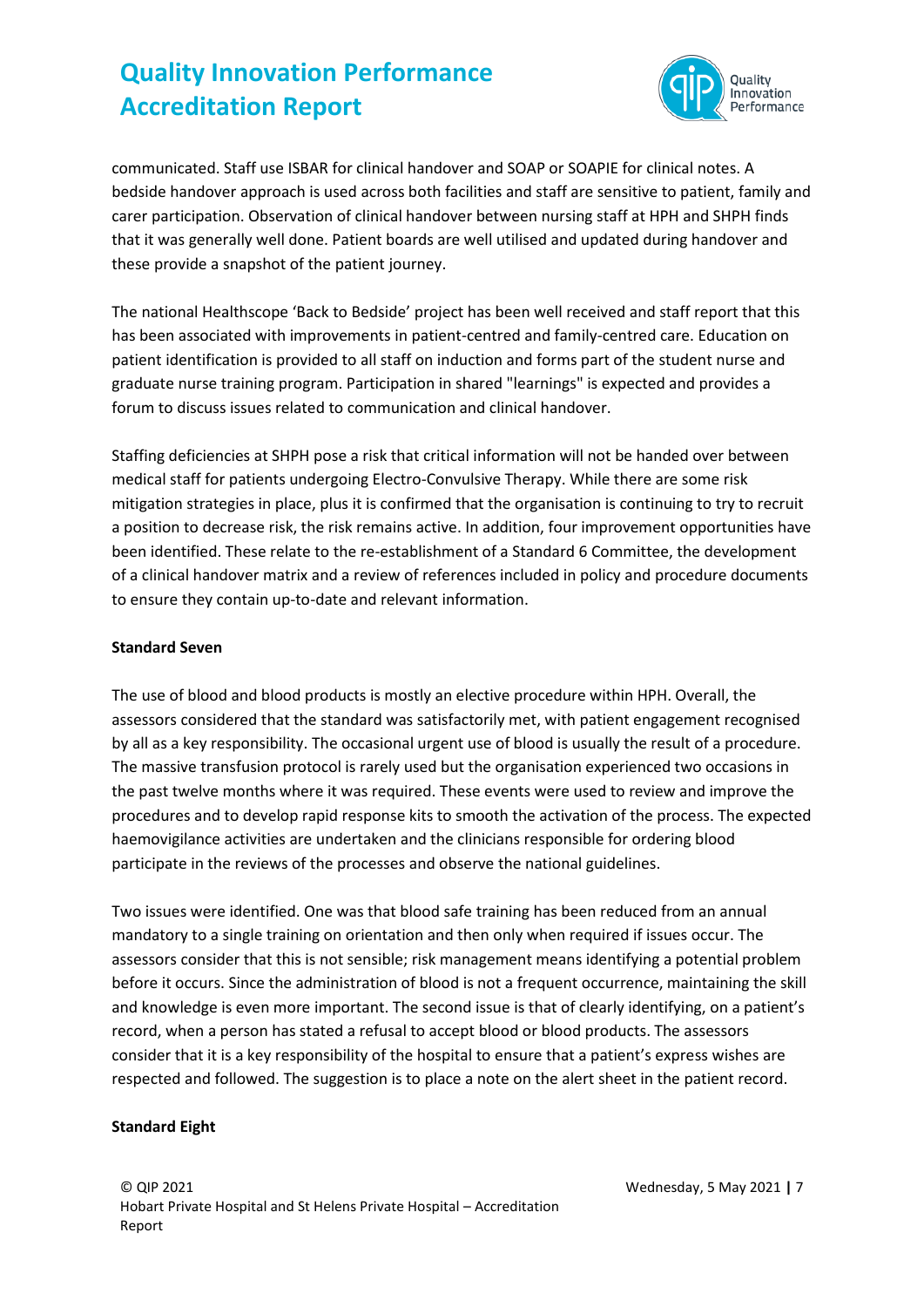

A Clinical Deterioration Committee has been established with multidisciplinary membership. The committee meets on a regular basis and has input from senior medical leadership, clinical experts, specialist nurses and education and training staff. Consumer Consultants gather patient experience data including satisfaction and knowledge of the Rapid Call system.

The aim of the Clinical Deterioration Committee is to provide oversight of systems that support recognition and response to acute deterioration, endorse policy and procedure that guide staff in their response, conduct case reviews of incidents with recommended actions and evaluation and ensure a consistent approach to the management of the deteriorating patient. Monitoring and review of the requirements of Standard 8, occurs via clinical incident management reports uploaded to 'Riskman', incident investigation and case reviews conducted by the Clinical Deterioration Committee. There is an audit schedule in place that aligns with the National Standard Audit Schedule, and both hospitals participate in the Australian Council of Healthcare Standards Clinical Indicator Program.

There are a range of policy and procedure documents in place for recognising and responding to acute deterioration. These are comprehensive in nature, use clear and simple language and are designed to support clinical judgement while mandating elements for a process for rapid escalation of care. Resuscitation guidelines included in these documents are in line with the latest version of the Australian and New Zealand Committee on Resuscitation Guidelines (as endorsed by the Australian Resuscitation Council). The Rapid Call system provides a three-step approach to support patients, families and carers to raises concerns if they are worried or feel their feedback has not been acted upon. Of the patients interviewed, all were aware of how to activate the Rapid Response Pathway.

Interviews with clinical and other staff found that a Medical Emergency Team (MET) response can be activated by anyone at either hospital by contacting switchboard on 222 and specifying the location of emergency. Of the staff interviewed, all felt comfortable activating the MET team without necessarily first consulting with senior nursing or medical staff. A review of MET call data over 13 months found they indicated appropriate calls and patient management and suggests a positive reporting culture.

Areas for improvement in Standard 8 relate to the Clinical Deterioration Committee and the creation of a consolidated action list for presentation at each meeting, together with the nominated action owner and date of completion. This would facilitate tracking of actions to completion. A second improvement opportunity is the development of a process to support family presence during cardiopulmonary resuscitation. A third area for improvement is the development of and implementation of a formal ligature and ligature assessment audit tool for use at HPH to ensure that higher risk areas have ligature and ligature points identified and removed where possible. Other improvement opportunities for Standard 8 are included in the body of the report.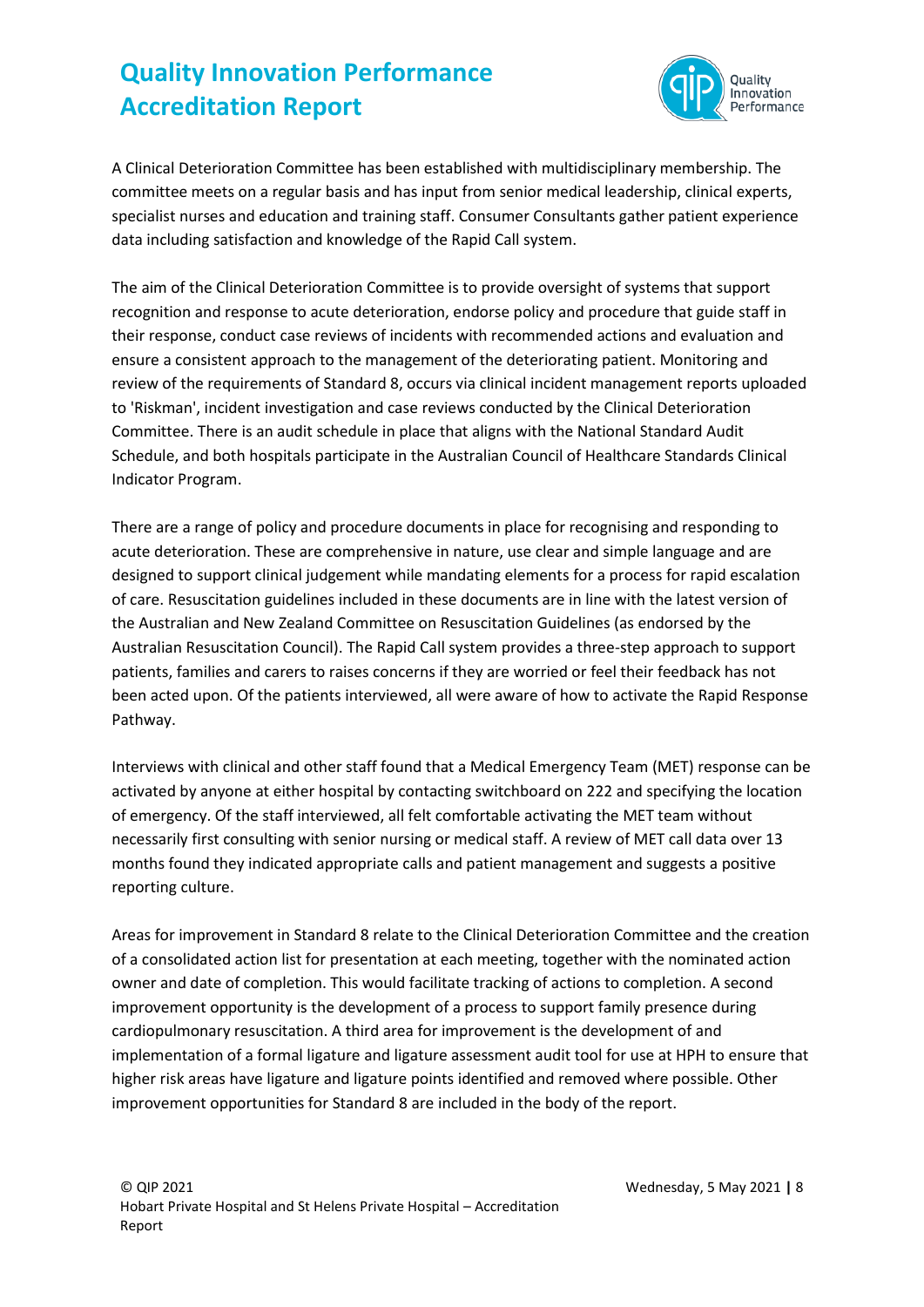

#### **Summary of Ratings**

#### **Overall Assessment of Standards**

|                                                                                         | Rating                                                                                                                                                                                                                                      |                             |         |                       |
|-----------------------------------------------------------------------------------------|---------------------------------------------------------------------------------------------------------------------------------------------------------------------------------------------------------------------------------------------|-----------------------------|---------|-----------------------|
| <b>Standard</b>                                                                         | Met                                                                                                                                                                                                                                         | Met with<br>Recommendations | Not Met | <b>Not Applicable</b> |
| <b>Clinical Governance</b><br>Standard                                                  | 1.1, 1.2, 1.3, 1.4, 1.5,<br>1.6, 1.7, 1.8, 1.9,<br>1.10, 1.11, 1.12,<br>1.13, 1.14, 1.15,<br>1.16, 1.17, 1.18,<br>1.19, 1.20, 1.21,<br>1.22, 1.23, 1.24,<br>1.25, 1.26, 1.27,<br>1.30, 1.31, 1.32, 1.33                                     | 1.28, 1.29                  |         |                       |
| Partnering with Consumers<br>Standard                                                   | 2.1, 2.2, 2.3, 2.4, 2.5,<br>2.6, 2.7, 2.8, 2.9,<br>2.10, 2.11, 2.12,<br>2.13, 2.14                                                                                                                                                          |                             |         |                       |
| <b>Preventing and Controlling</b><br>Healthcare-Associated<br><b>Infection Standard</b> | 3.1, 3.2, 3.3, 3.4, 3.5,<br>3.6, 3.7, 3.8, 3.9,<br>3.10, 3.11, 3.12,<br>3.13, 3.14, 3.15, 3.16                                                                                                                                              |                             |         |                       |
| <b>Medication Safety Standard</b>                                                       | 4.1, 4.2, 4.3, 4.4, 4.6,<br>4.7, 4.8, 4.9, 4.10,<br>4.11, 4.12, 4.13,<br>4.14, 4.15                                                                                                                                                         | 4.5                         |         |                       |
| <b>Comprehensive Care</b><br>Standard                                                   | 5.1, 5.2, 5.3, 5.4, 5.5,<br>5.6, 5.7, 5.8, 5.9,<br>5.10, 5.11, 5.12,<br>5.13, 5.14, 5.15,<br>5.16, 5.17, 5.18,<br>5.19, 5.20, 5.21,<br>5.22, 5.23, 5.24,<br>5.25, 5.26, 5.27,<br>5.28, 5.29, 5.30,<br>5.31, 5.32, 5.33,<br>5.34, 5.35, 5.36 |                             |         |                       |
| <b>Communicating for Safety</b><br>Standard                                             | 6.1, 6.2, 6.3, 6.4, 6.5,<br>6.6, 6.7, 6.8, 6.9,<br>6.10, 6.11                                                                                                                                                                               |                             |         |                       |
| <b>Blood Management</b><br>Standard                                                     | 7.1, 7.2, 7.3, 7.4, 7.5,<br>7.6, 7.7, 7.8, 7.9,<br>7.10                                                                                                                                                                                     |                             |         |                       |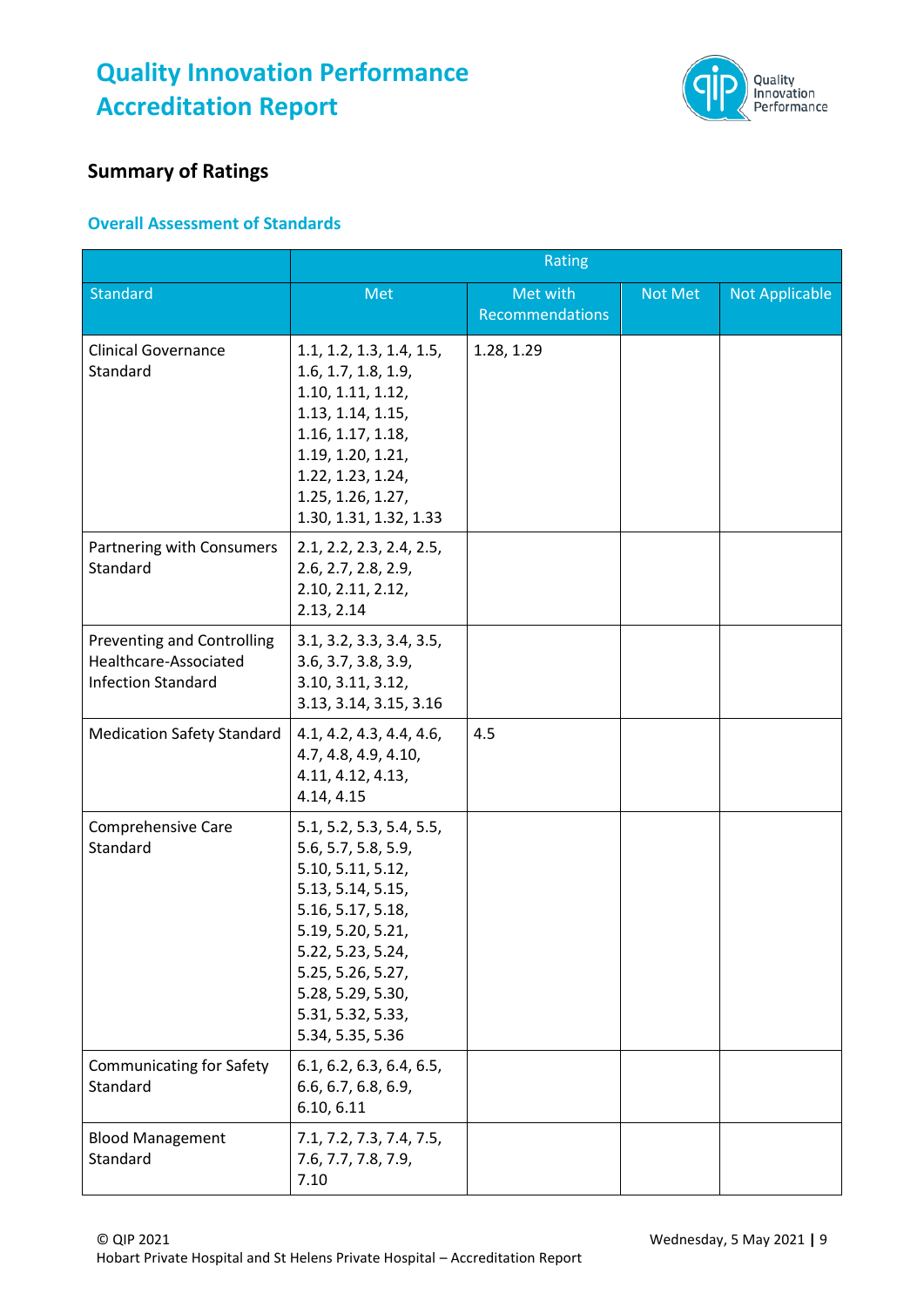

| Recognising and        | $\vert$ 8.1, 8.2, 8.3, 8.4, 8.5, |  |  |
|------------------------|----------------------------------|--|--|
| Responding to Acute    | 8.6, 8.7, 8.8, 8.9,              |  |  |
| Deterioration Standard | 8.10, 8.11, 8.12, 8.13           |  |  |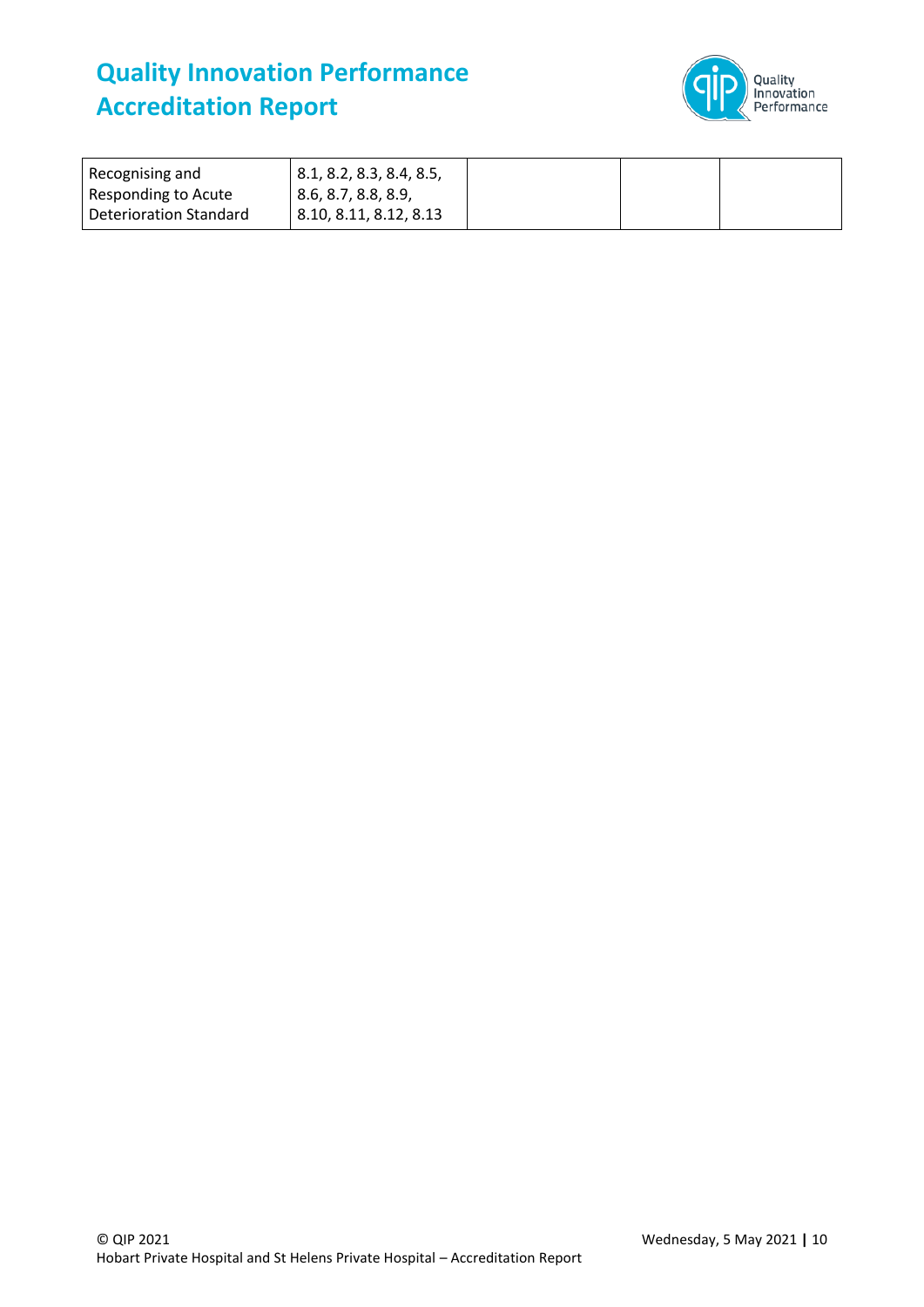

#### **Corrective Actions (Met with Recommendations Action Items)**

#### **Met with Recommendations Action Items**

The following corrective actions do not need to be addressed before the health service can achieve accreditation; however, these actions will be reviewed at the health service's next onsite assessment. Met with recommendations cannot be awarded for the same action, for the same reason, in the same location for two consecutive assessment cycles. Should this occur, the action will be rated not met.

| Criterion                              | Recommendations                                                                                                                                                                                                                                                                                                                                                                                                                                                                                                                                                                                                                                                                                                                                                                                                                                                                                                                                                                                                                                                                                                                                                                                                                |
|----------------------------------------|--------------------------------------------------------------------------------------------------------------------------------------------------------------------------------------------------------------------------------------------------------------------------------------------------------------------------------------------------------------------------------------------------------------------------------------------------------------------------------------------------------------------------------------------------------------------------------------------------------------------------------------------------------------------------------------------------------------------------------------------------------------------------------------------------------------------------------------------------------------------------------------------------------------------------------------------------------------------------------------------------------------------------------------------------------------------------------------------------------------------------------------------------------------------------------------------------------------------------------|
| Clinical performance and effectiveness | Clinical Performance and Effectiveness Documents/Records:<br>1.28 - Interviews with clinical leads confirmed that the<br>organisation uses benchmarking against other Healthscope<br>hospitals, as well as internal systems for monitoring and<br>improving clinical systems and patient outcomes, by<br>assisting the clinicians to review their practice to recognise<br>risks and address variations in the care provided. The newly<br>established Clinical Governance Review will play a key role<br>in providing feedback and support to clinicians, along with<br>managing the risks associated with clinical care. This role<br>will augment those provided by the medical craft-based<br>committees that share those responsibilities. This is an<br>opportune time to review the overall governance of the two<br>hospitals.                                                                                                                                                                                                                                                                                                                                                                                         |
|                                        | Furthermore, the Healthscope corporate documents often<br>refer to a CMO (Chief Medical Officer), in the terms of<br>reference for governance committees. Hobart Private<br>Hospital (HPH) and St Helen's Private Hospital (SHPH) do not<br>have any such position at this time, although it appears that<br>this was the case in the past. It was brought to the attention<br>of the assessors that the leadership team can have<br>difficulties managing the Visiting Medical Officers (VMO's)<br>because some VMO's appear to take the view that they will<br>only listen to advice or constructive criticism from a medical<br>peer. At present, the chair of the MAC has to carry this<br>responsibility, but this is not within the usual responsibilities<br>of the MAC. Whilst it is recognised by the assessors that<br>there is a corporate CMO, that position is remote and<br>unlikely to be familiar with the local operations. It is<br>considered that the two hospitals need to strengthen the<br>governance of clinical outcomes, by considering the<br>appointment of a part-time CMO. An experienced senior<br>clinician, ready to wind down their clinical activities may be<br>a suitable starting point. |
|                                        | With the establishment of the new Clinical Governance<br>Review committee, the organisation should review the<br>overall governance of all services to seek improvements and                                                                                                                                                                                                                                                                                                                                                                                                                                                                                                                                                                                                                                                                                                                                                                                                                                                                                                                                                                                                                                                   |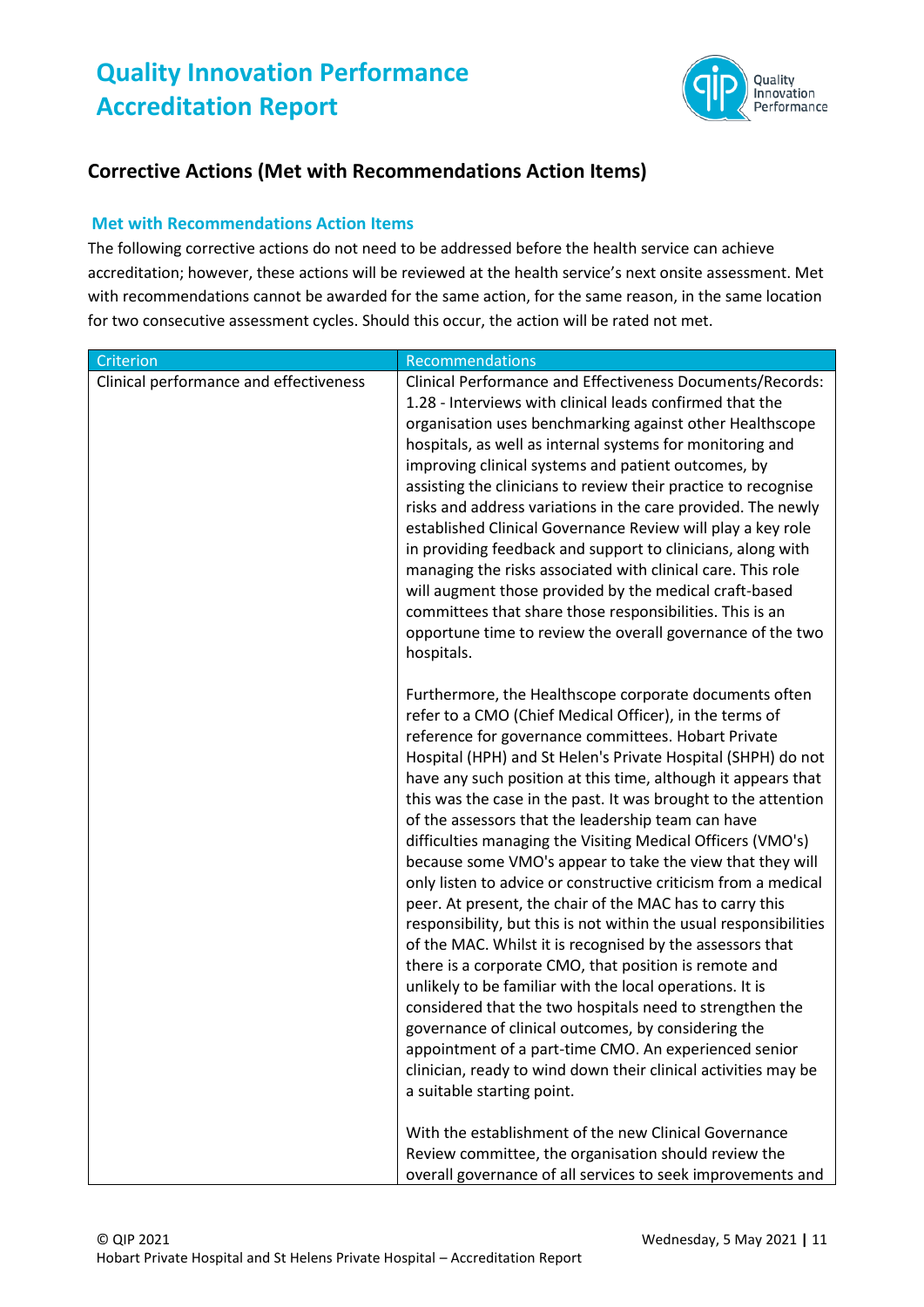

| Criterion                                 | Recommendations                                                                                                                                                                                                                                                                                                                                                                                                                                                                                                                                                                                                                                                                                                                                                                                                                                                                                                                                                                                                                                                                                              |
|-------------------------------------------|--------------------------------------------------------------------------------------------------------------------------------------------------------------------------------------------------------------------------------------------------------------------------------------------------------------------------------------------------------------------------------------------------------------------------------------------------------------------------------------------------------------------------------------------------------------------------------------------------------------------------------------------------------------------------------------------------------------------------------------------------------------------------------------------------------------------------------------------------------------------------------------------------------------------------------------------------------------------------------------------------------------------------------------------------------------------------------------------------------------|
|                                           | to streamline activities. The appointment of a Chief Medical                                                                                                                                                                                                                                                                                                                                                                                                                                                                                                                                                                                                                                                                                                                                                                                                                                                                                                                                                                                                                                                 |
|                                           | Officer would complete the clinical governance.                                                                                                                                                                                                                                                                                                                                                                                                                                                                                                                                                                                                                                                                                                                                                                                                                                                                                                                                                                                                                                                              |
| Safe environment for the delivery of care | Safe Environment, Delivery of Care Documents/Records:<br>1.29 - Staff interviews and review of safety and quality<br>documents shows that the maintenance of buildings, plant,<br>equipment, utilities, devices and other infrastructure is<br>undertaken to ensure that they are fit for purpose.<br>However, several matters were identified by the assessors<br>that need attention.                                                                                                                                                                                                                                                                                                                                                                                                                                                                                                                                                                                                                                                                                                                      |
|                                           | Hobart Private Hospital:<br>1. A formal ligature audit needs to be conducted in the<br>Department of Emergency Medicine (DEM).<br>2. Assess the risk that the chairs in the DEM waiting room<br>are not fixed to the floor.                                                                                                                                                                                                                                                                                                                                                                                                                                                                                                                                                                                                                                                                                                                                                                                                                                                                                  |
|                                           | St Helen's Private Hospital:<br>1. There is a need to display posters describing the safe use<br>of the gym equipment that is used by the in-patients.<br>2. There is a store room that is not adequately temperature<br>controlled. Plans to rectify this are in hand and need to be<br>completed.<br>3. Doona covers on the patients' beds are too large and<br>drape on the floor, posing a falls risk.<br>4. Some bathroom ramps do not have hazard tapes marking<br>the edges, which creates a falls risk.<br>5. Mould was noted in some of the patients' bathrooms,<br>which is a hygiene risk.<br>6. Mattress protectors are too small, leaving portions<br>exposed. It is understood that replacement of these beds is<br>under consideration which would mitigate the hygiene risk.<br>7. The Operating Theatre area (where only ECT is<br>administered) is not well maintained with cracked tiles and<br>exposed concrete creating a hygiene risk.<br>8. There are areas of carpet "waves" in the mothers and<br>babies unit, implying that the floor is uneven, which creates<br>a risk of falls. |
| Documentation of patient information      | <b>Medication Safety Documents/Records:</b><br>4.5 - Review of medication safety documentation including<br>corporate and local policies for medication management<br>shows a process is in place for obtaining and documenting a<br>best possible medication history. This forms the basis for<br>therapeutic decision making and supports the identification<br>of adverse medicines events. All patients receive a<br>comprehensive medications assessment by the nursing and<br>medical staff on admission to hospital and patients at higher<br>risk of harm are referred to the pharmacy service for review.<br>Clinical leads interviewed could describe the processes used                                                                                                                                                                                                                                                                                                                                                                                                                           |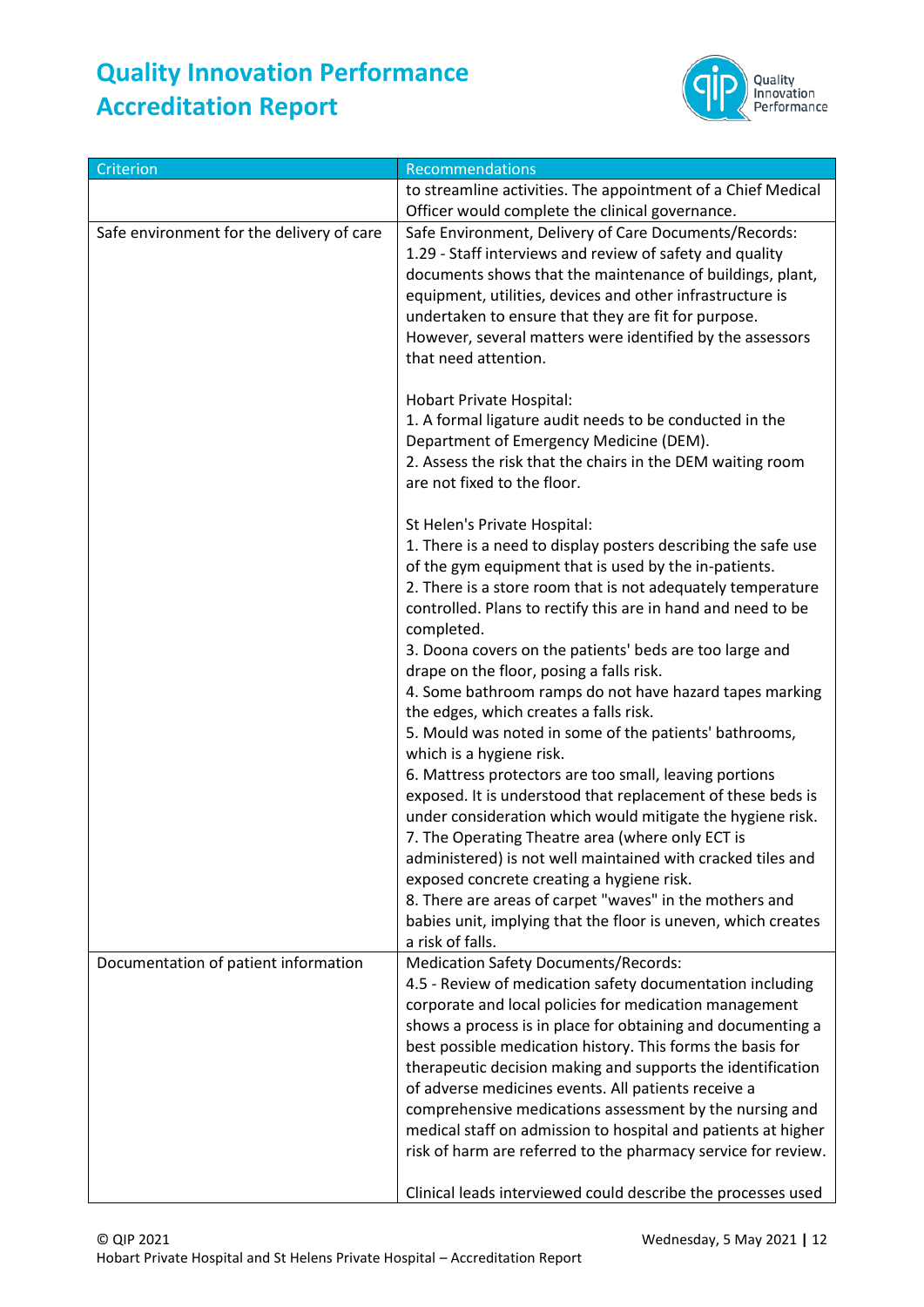

| Criterion | Recommendations                                                                                                                                                                                                                                                                                                                                                                                                                                                                                                                                                                                                                                                                                                                                                                                                                                                                                                                                                       |
|-----------|-----------------------------------------------------------------------------------------------------------------------------------------------------------------------------------------------------------------------------------------------------------------------------------------------------------------------------------------------------------------------------------------------------------------------------------------------------------------------------------------------------------------------------------------------------------------------------------------------------------------------------------------------------------------------------------------------------------------------------------------------------------------------------------------------------------------------------------------------------------------------------------------------------------------------------------------------------------------------|
|           | to obtain and record a best possible medication history in<br>the patient's healthcare record. It is noted that while SHPH<br>achieved 100% compliance for Medication history<br>documented on chart or documented elsewhere and cross<br>referenced on chart for the National Standard Medication<br>Chart Audit (reporting period 21 September to 16 October<br>2020), HPH received a compliance rate of only 49%. Staff<br>interviewed could describe the medication safety strategies<br>in place to address this gap in clinical practice. It was<br>particularly noted that the medical officers are not routinely<br>completing the "indication" section on the medication chart<br>and that the VTE sections were not consistently completed<br>where necessary. Since this is a continuing problem, as<br>evidenced by previous audits, the assessors considered that<br>this was a continuing risk and so have set a rating of met<br>with recommendations. |
|           | It is also noted that the Critical Care Flow Chart - Level 1<br>Trial document, currently in use in the Coronary Care Unit<br>(CCU) at HPH, has limited space to record medication<br>information including those delivered by intravenous<br>infusion. This is a particular issue for the documentation of<br>infusions with additives.<br>The hospitals review the continuing issue with respect to<br>incomplete medication charts and devise solutions to<br>improve compliance.                                                                                                                                                                                                                                                                                                                                                                                                                                                                                  |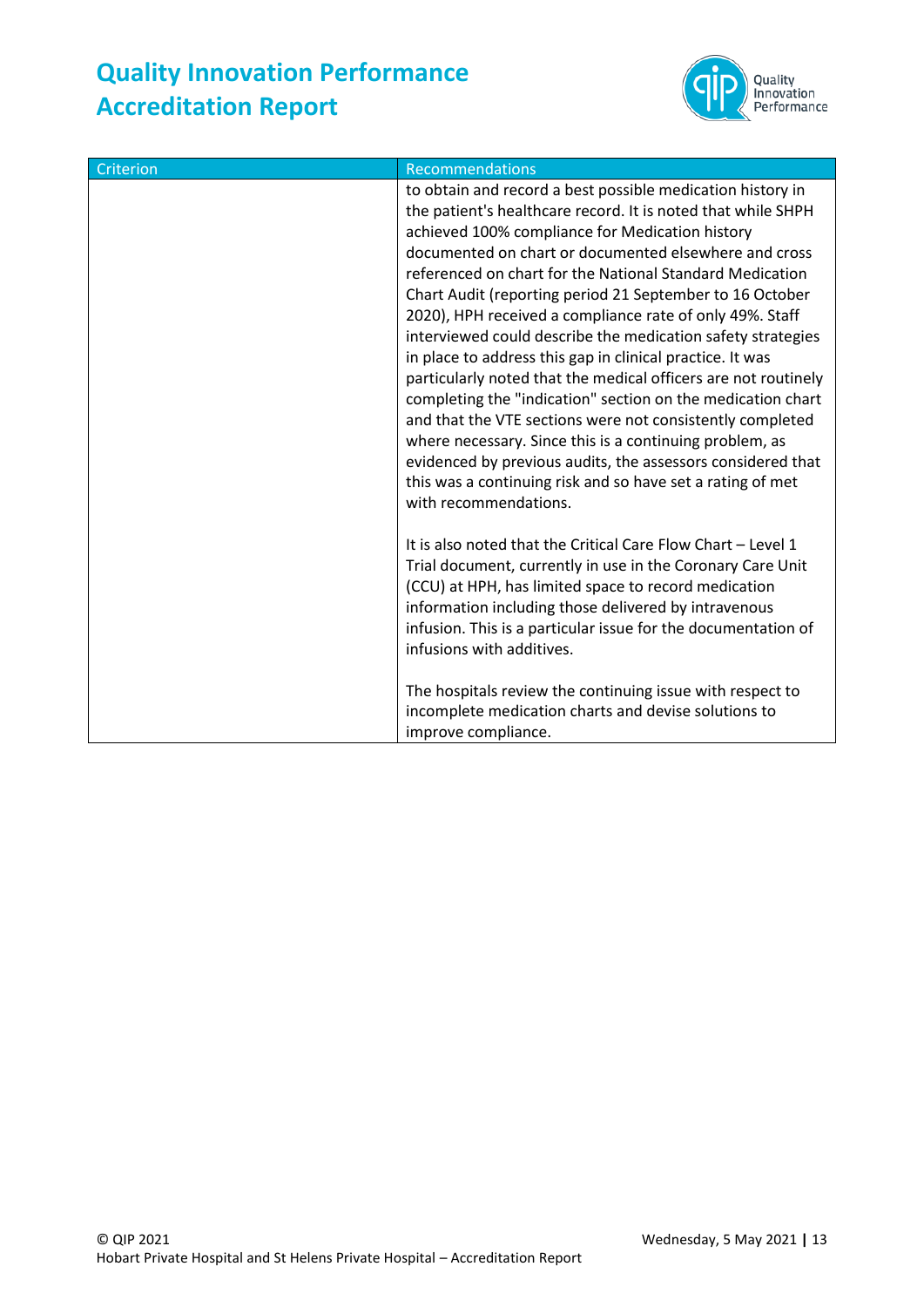

#### **Summary of Improvement Opportunities**

#### **Improvement Opportunities**

The following actions have been rated as Met, improvement opportunities which the health service may or may not choose to undertake have been provided for these actions:

| Criterion                          | <b>Improvement Opportunities</b>                                                                                                                                                                                                                                                                                                                                                                                                                                                                                                                                                                                                                                                                                                                                                                                                                                                                                                                                                                                                                                                                                                                                                                                                                                                                                                                                                                                                                 |
|------------------------------------|--------------------------------------------------------------------------------------------------------------------------------------------------------------------------------------------------------------------------------------------------------------------------------------------------------------------------------------------------------------------------------------------------------------------------------------------------------------------------------------------------------------------------------------------------------------------------------------------------------------------------------------------------------------------------------------------------------------------------------------------------------------------------------------------------------------------------------------------------------------------------------------------------------------------------------------------------------------------------------------------------------------------------------------------------------------------------------------------------------------------------------------------------------------------------------------------------------------------------------------------------------------------------------------------------------------------------------------------------------------------------------------------------------------------------------------------------|
| Governance, leadership and culture | Governance, Leadership and Culture Documents/Records:<br>1.3 - Documents reviewed, plus observation of the<br>organisation confirmed the information, provided by the<br>clinical governance leads, that a clinical governance<br>framework is in place and how it is monitored by the senior<br>managers, the Medical Advisory Committee (MAC) and the<br>corporate Board. This process drives the essential<br>improvements in safety and quality.                                                                                                                                                                                                                                                                                                                                                                                                                                                                                                                                                                                                                                                                                                                                                                                                                                                                                                                                                                                             |
|                                    | Review of clinical governance documents shows a clinical<br>governance framework is in place that starts from the<br>corporate office, through a number of committees and<br>groups within the hospitals that deal with clinical<br>governance, with information flowing in both directions.<br>There is ongoing review of all aspects of clinical care,<br>including consumer experiences. Reports are presented in<br>dashboard format, which allows the clinical leads rapid and<br>timely access to information. However, while this process<br>drives the essential improvements in safety and quality, as<br>well as risk management, the processes are somewhat<br>basic, with medical craft groups meeting separately and<br>independently. The result is that communication is through<br>the Medical Advisory Committee, but that is not their main<br>role and the concern is that information could be<br>overlooked. Recently, a new committee was established, the<br>Clinical Governance Review committee, and this is a good<br>move towards streamlining and improving the process.<br>Another starting point would be to review the terms of<br>reference of the committees, to clearly align their work with<br>the national standards. This would create a framework for<br>all governance committees to complete their tasks,<br>particularly if the standards are adopted as the basis for the<br>agenda for the meetings. |
|                                    | The organisation could review the terms of reference of all<br>governance committees, to align them with the national<br>standards, as well as consider using the standards to be the<br>framework for the agendas of meetings.                                                                                                                                                                                                                                                                                                                                                                                                                                                                                                                                                                                                                                                                                                                                                                                                                                                                                                                                                                                                                                                                                                                                                                                                                  |
| Patient safety and quality systems | Patient Safety and Quality Systems Documents/Records:<br>1.7 - Interviews, observations and reviews of clinical<br>governance documents shows that developing, authorising,<br>and monitoring the implementation of the health service                                                                                                                                                                                                                                                                                                                                                                                                                                                                                                                                                                                                                                                                                                                                                                                                                                                                                                                                                                                                                                                                                                                                                                                                           |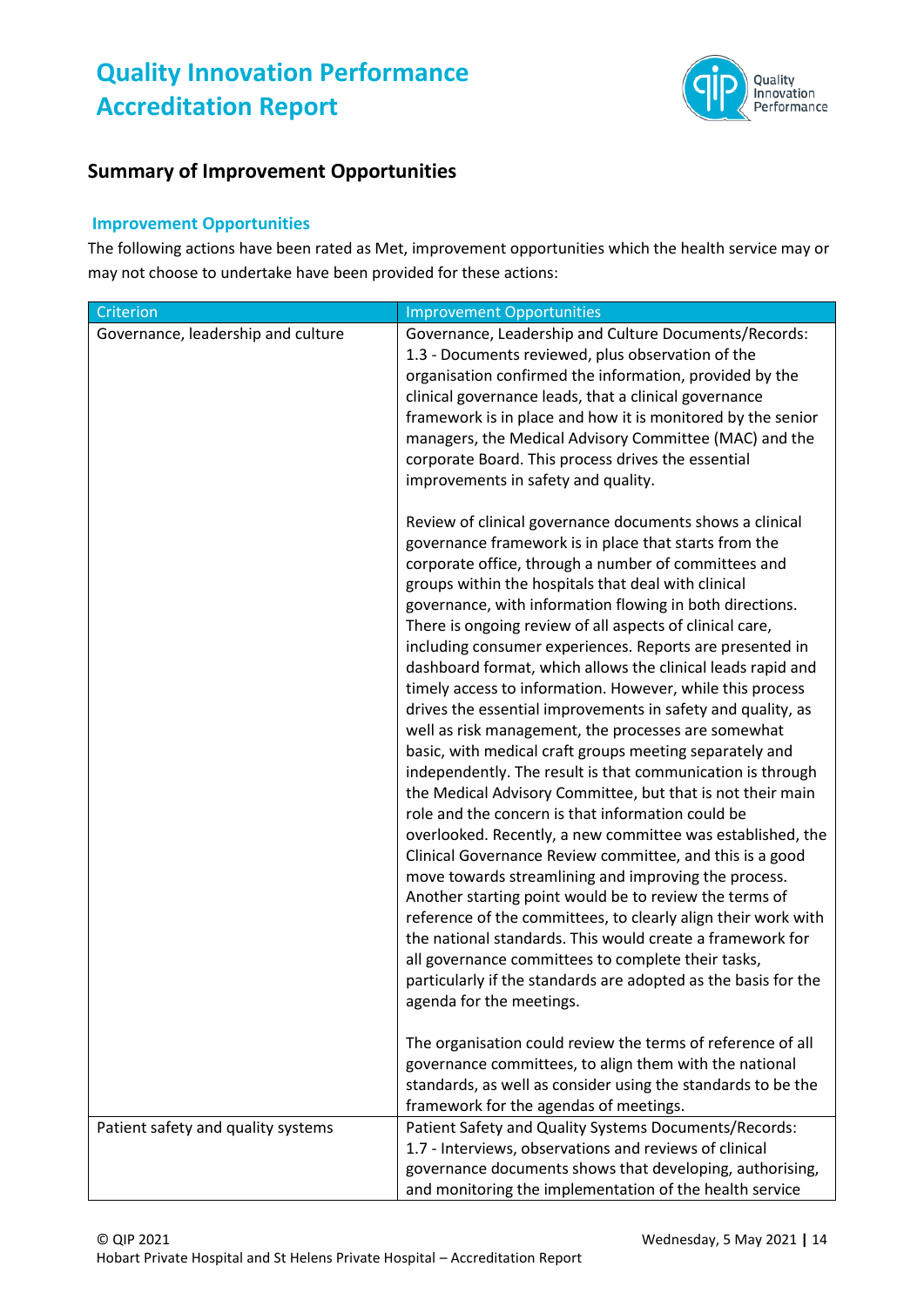

| Criterion | <b>Improvement Opportunities</b>                                                                                            |
|-----------|-----------------------------------------------------------------------------------------------------------------------------|
|           | organisation's policy documents is sound. There is work<br>undertaken at both the corporate and local levels to ensure      |
|           | that the policies and procedures reflect contemporary best                                                                  |
|           | practice. However, it was noted that some of these                                                                          |
|           | documents contained outdated references. For instance, the                                                                  |
|           | Basic Life Support and Cardiopulmonary Resuscitation Policy<br>(last review date of September 2018) refers to the first     |
|           | edition of the National Safety and Quality Health Service                                                                   |
|           | Standards (NSQHS) standards. Furthermore, some corporate                                                                    |
|           | policies reviewed did not contain the date of the next                                                                      |
|           | planned review, which is expected in modern document                                                                        |
|           | management systems.                                                                                                         |
|           | 1. The organisation conducts an audit on policies and                                                                       |
|           | procedures to ensure that they contain only the most recent                                                                 |
|           | references available.                                                                                                       |
|           | 2. The organisation reviews the document management                                                                         |
|           | system to ensure that all documents have a triennial review,<br>at least.                                                   |
|           |                                                                                                                             |
|           | Patient Safety and Quality Systems Documents/Records:                                                                       |
|           | 1.9 - Review of safety and quality documents shows that                                                                     |
|           | timely reports on safety and quality systems and<br>performance are provided to the governing body,                         |
|           | workforce, consumers and other relevant health service                                                                      |
|           | organisations. This information is gleaned from the activities                                                              |
|           | that review all services and is presented to the workforce                                                                  |
|           | and consumers through information placed on safety notice<br>boards around the two hospitals. It could be useful to add     |
|           | this information to the Healthscope website.                                                                                |
|           |                                                                                                                             |
|           | Review the possibility of adding the safety and quality data                                                                |
|           | to individual hospital's section on the corporate website.                                                                  |
|           | Patient Safety and Quality Systems Documents/Records:                                                                       |
|           | 1.10 - Risk registers are maintained in the hospitals, with an                                                              |
|           | overarching corporate risk matrix that allows the senior                                                                    |
|           | management of the hospitals, plus senior corporate<br>managers, to have oversight of all significant risks. These risk      |
|           | registers are actively managed by the appropriate staff and                                                                 |
|           | there is a good awareness of the need to identify and record                                                                |
|           | emerging risks. At the team level, there is discussion of risk                                                              |
|           | identification and management. There are business                                                                           |
|           | continuity plans in the case of an emergency or disaster. The<br>system is actively managed to assess its effectiveness, to |
|           | seek improvements, and to create reports for the staff and                                                                  |
|           | community.                                                                                                                  |
|           |                                                                                                                             |
|           | It was noted at St Helen's Hospital that there are no fire                                                                  |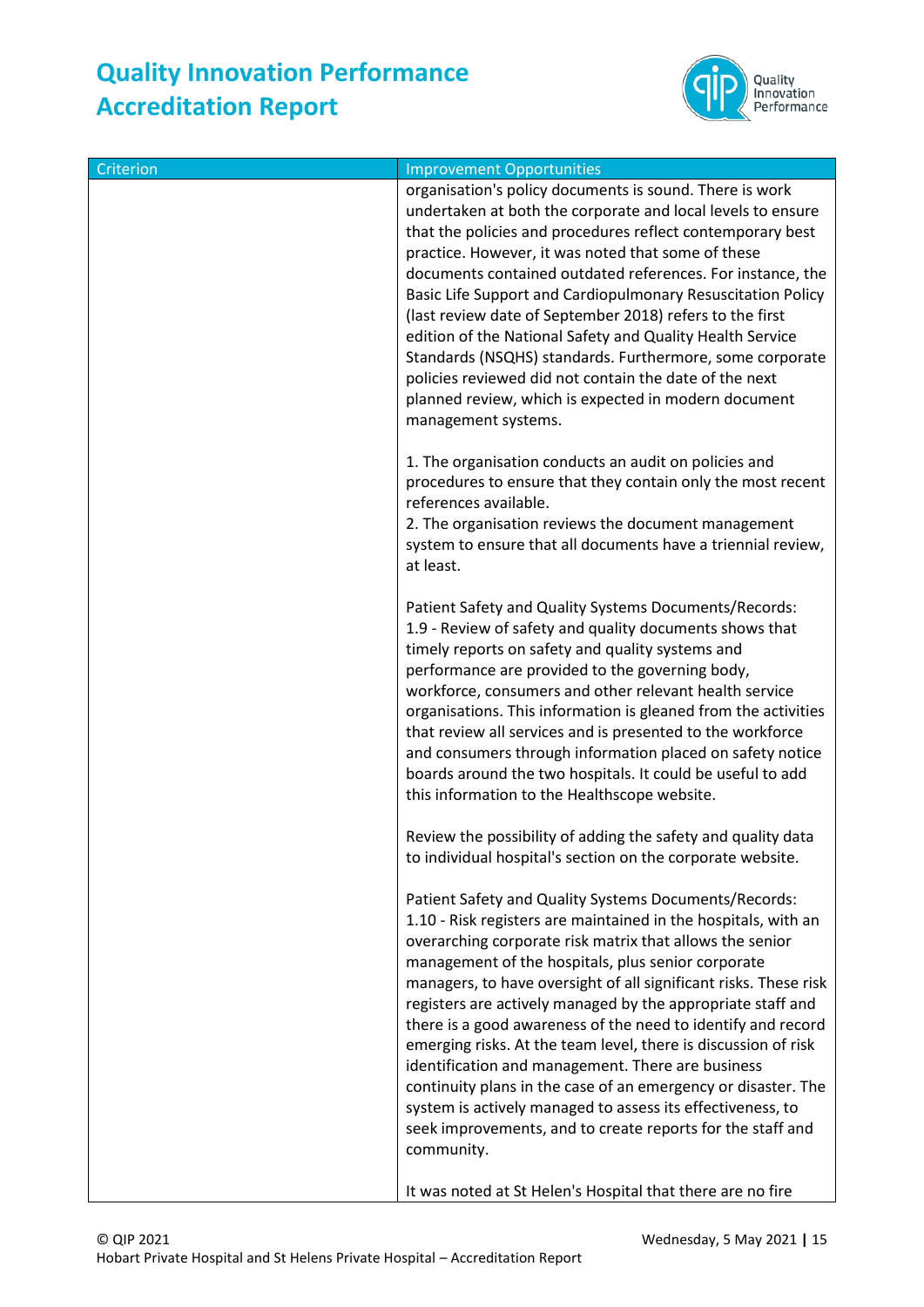

| Criterion | <b>Improvement Opportunities</b>                                                                                                                                                                                                                                                                                                                                                                                                                                                                                                                                                                                                                                                                                                                                                                                                                                                                                                                                                                                                                                                                              |
|-----------|---------------------------------------------------------------------------------------------------------------------------------------------------------------------------------------------------------------------------------------------------------------------------------------------------------------------------------------------------------------------------------------------------------------------------------------------------------------------------------------------------------------------------------------------------------------------------------------------------------------------------------------------------------------------------------------------------------------------------------------------------------------------------------------------------------------------------------------------------------------------------------------------------------------------------------------------------------------------------------------------------------------------------------------------------------------------------------------------------------------|
|           | evacuation maps on the back of the doors in the patients'<br>accommodation. Whilst it is recognised by the assessors<br>that this is not a legal requirement in Tasmania, it would<br>assist evacuation.                                                                                                                                                                                                                                                                                                                                                                                                                                                                                                                                                                                                                                                                                                                                                                                                                                                                                                      |
|           | There is a clinical risk that has been identified by the<br>assessors, which pertains to the delivery of Electro-<br>Convulsive Therapy (ECT) services at St Helen's Private<br>Hospital. The anaesthetic nurse who coordinates the ECT<br>sessions does not have an immediately available<br>replacement, if she is unable to work or to take her annual<br>holidays. The result is that ECT can be cancelled<br>precipitously, with a risk to patient care. Furthermore, the<br>position of a part-time medical officer, to support the<br>psychiatrists by managing the physical aspect of patients'<br>care, has been vacant for some months. It is accepted by the<br>assessors that the organisation has been trying to recruit a<br>doctor to this vacancy, but there is a continuing risk to<br>patient care that needs to be resolved.                                                                                                                                                                                                                                                               |
|           | The organisation needs to review these risks.                                                                                                                                                                                                                                                                                                                                                                                                                                                                                                                                                                                                                                                                                                                                                                                                                                                                                                                                                                                                                                                                 |
|           | 1. Progress with the plans to install fire evacuation maps on<br>the back of each patient room at St Helen's Hospital.<br>2. Assess and plan for the need for a replacement<br>anaesthetic nurse for the ECT services for both planned and<br>unplanned changes.<br>3. The organisation should review and resolve the vacancy<br>for a medical officer at St Helen's Private Hospital.                                                                                                                                                                                                                                                                                                                                                                                                                                                                                                                                                                                                                                                                                                                        |
|           | Patient Safety and Quality Systems Documents/Records:<br>1.16 - The medical records in both hospitals are paper-<br>based, with an electronic record of occasions of service<br>maintained in the 'WebPas' software. The electronic records<br>are easily accessed, whilst the paper records can be<br>retrieved within a reasonable time. The privacy and security<br>of healthcare records are maintained through individual,<br>layered password access along with procedures to ensure<br>that paper files are not left in public areas, nor left with any<br>information visible. However, it was noted that the medical<br>records office at Hobart Private Hospital had the door open<br>on frequent occasions, apparently because ventilation is<br>poor. The records are audited regularly for completeness<br>and accuracy. There was an issue identified at St Helen's<br>Private Hospital, where there was insufficient space to<br>record details of both a mother and a boarder baby in the<br>'WebPas' database. It appears that this may be a<br>misunderstanding of the use of the software. |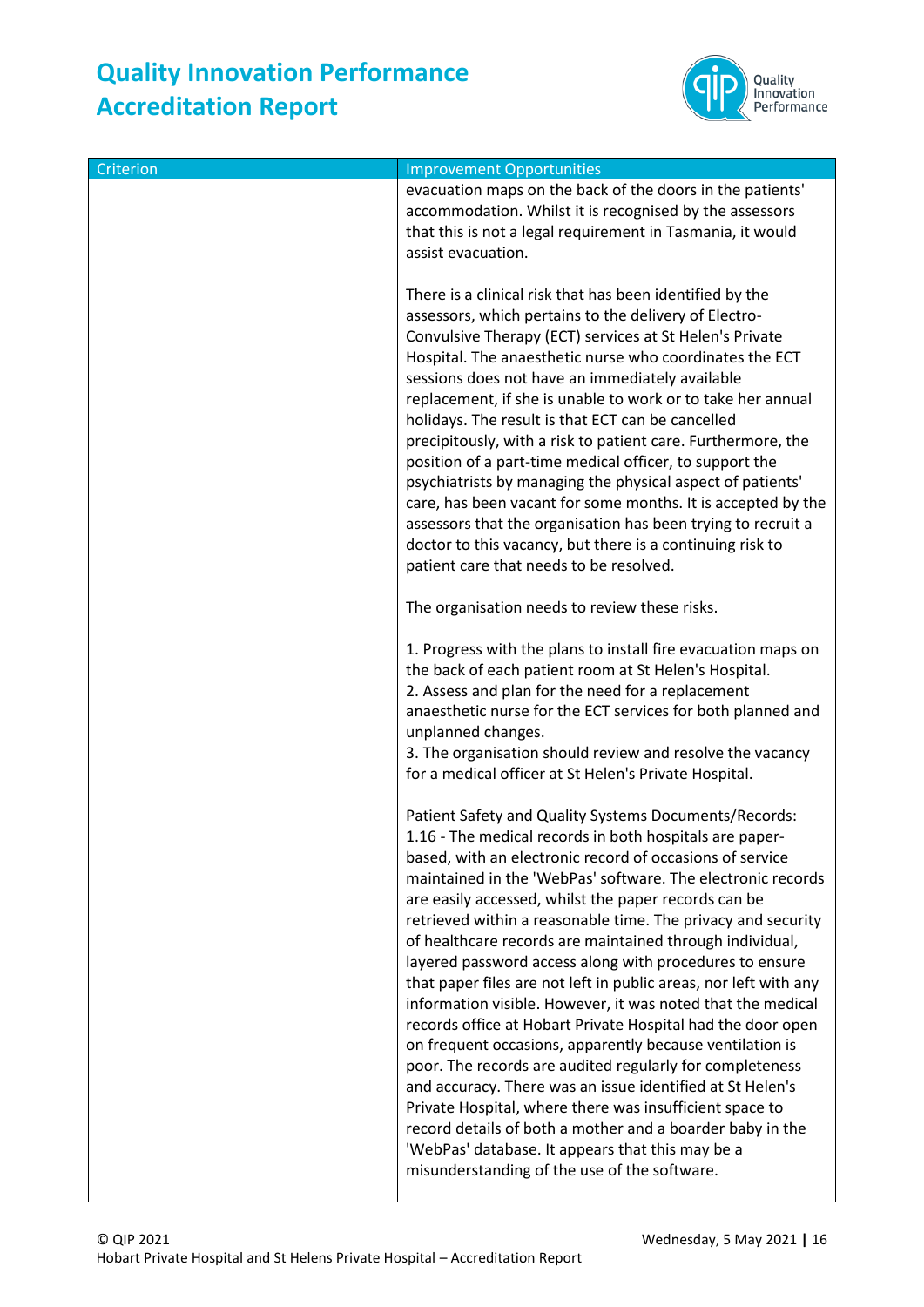

| Criterion                              | <b>Improvement Opportunities</b>                                                                                                                                                                                                                                                                                                                                                                                                                                                                                                                                                                                                                                                                                                                                                                                                                                                                                                                                                                                                                                                                                                                                                                                                                                                                                                                                                                                                                                                                                                                                                                                                                                                                                                                      |
|----------------------------------------|-------------------------------------------------------------------------------------------------------------------------------------------------------------------------------------------------------------------------------------------------------------------------------------------------------------------------------------------------------------------------------------------------------------------------------------------------------------------------------------------------------------------------------------------------------------------------------------------------------------------------------------------------------------------------------------------------------------------------------------------------------------------------------------------------------------------------------------------------------------------------------------------------------------------------------------------------------------------------------------------------------------------------------------------------------------------------------------------------------------------------------------------------------------------------------------------------------------------------------------------------------------------------------------------------------------------------------------------------------------------------------------------------------------------------------------------------------------------------------------------------------------------------------------------------------------------------------------------------------------------------------------------------------------------------------------------------------------------------------------------------------|
|                                        | 1. The organisation reviews the use of the 'WebPas'<br>software to ensure that all staff are familiar with its use, as<br>well as discuss the problems with the software supplier.<br>2. Review the environmental concerns in the medical<br>records department, to ensure that the security of records is<br>not compromised.                                                                                                                                                                                                                                                                                                                                                                                                                                                                                                                                                                                                                                                                                                                                                                                                                                                                                                                                                                                                                                                                                                                                                                                                                                                                                                                                                                                                                        |
| Clinical performance and effectiveness | Clinical Performance and Effectiveness Documents/Records:<br>1.20 - Interviews with clinical leads confirmed training<br>systems are in place that assess competency and training<br>needs of the workforce and provide access to required<br>training. Work focuses upon implementing an evidence-<br>based practice approach into the provision of clinical<br>practice, facilitating innovation and service improvement,<br>supporting continuous quality improvement through a<br>comprehensive program that is targeted to the individual<br>needs of each clinician and fostering a culture of<br>professional development. Participation is monitored. The<br>assessors considered that the work was worthy of a<br>commendation, albeit that some comments were<br>warranted. There is a mandatory training program set by the<br>corporate office, which has been revised recently when a<br>new electronic program was introduced. Initially, it did not<br>include hand hygiene as a mandatory annual competency,<br>but this was reversed during the time of the assessment to<br>reinstate it as an annual requirement. Some other locally<br>focused programs have been scrapped and it is important<br>that these be reviewed for their value. It was noted by the<br>assessors that diversity and inclusion training rates are low,<br>so it could be considered for inclusion as an item for<br>mandatory training. Furthermore, staff in the obstetric unit<br>considered that scenario training would be beneficial for<br>them. In the emergency department, training in recognition<br>and response to family violence as well as mental health<br>first-aid were identified as areas that would benefit from<br>extra training. |
|                                        | 1. Review the new e-learning system to ensure that it allows<br>the capture of local knowledge and educational<br>requirements.<br>2. Review the place for mandatory diversity and inclusion<br>training for the hospitals.<br>3. Review the benefit in arranging scenario training in the<br>obstetric unit.<br>4. Review the education and training for the staff in the<br>emergency department, with respect to recognising and<br>responding to domestic violence and in providing mental<br>health first-aid.                                                                                                                                                                                                                                                                                                                                                                                                                                                                                                                                                                                                                                                                                                                                                                                                                                                                                                                                                                                                                                                                                                                                                                                                                                   |
|                                        | Clinical Performance and Effectiveness Documents/Records:                                                                                                                                                                                                                                                                                                                                                                                                                                                                                                                                                                                                                                                                                                                                                                                                                                                                                                                                                                                                                                                                                                                                                                                                                                                                                                                                                                                                                                                                                                                                                                                                                                                                                             |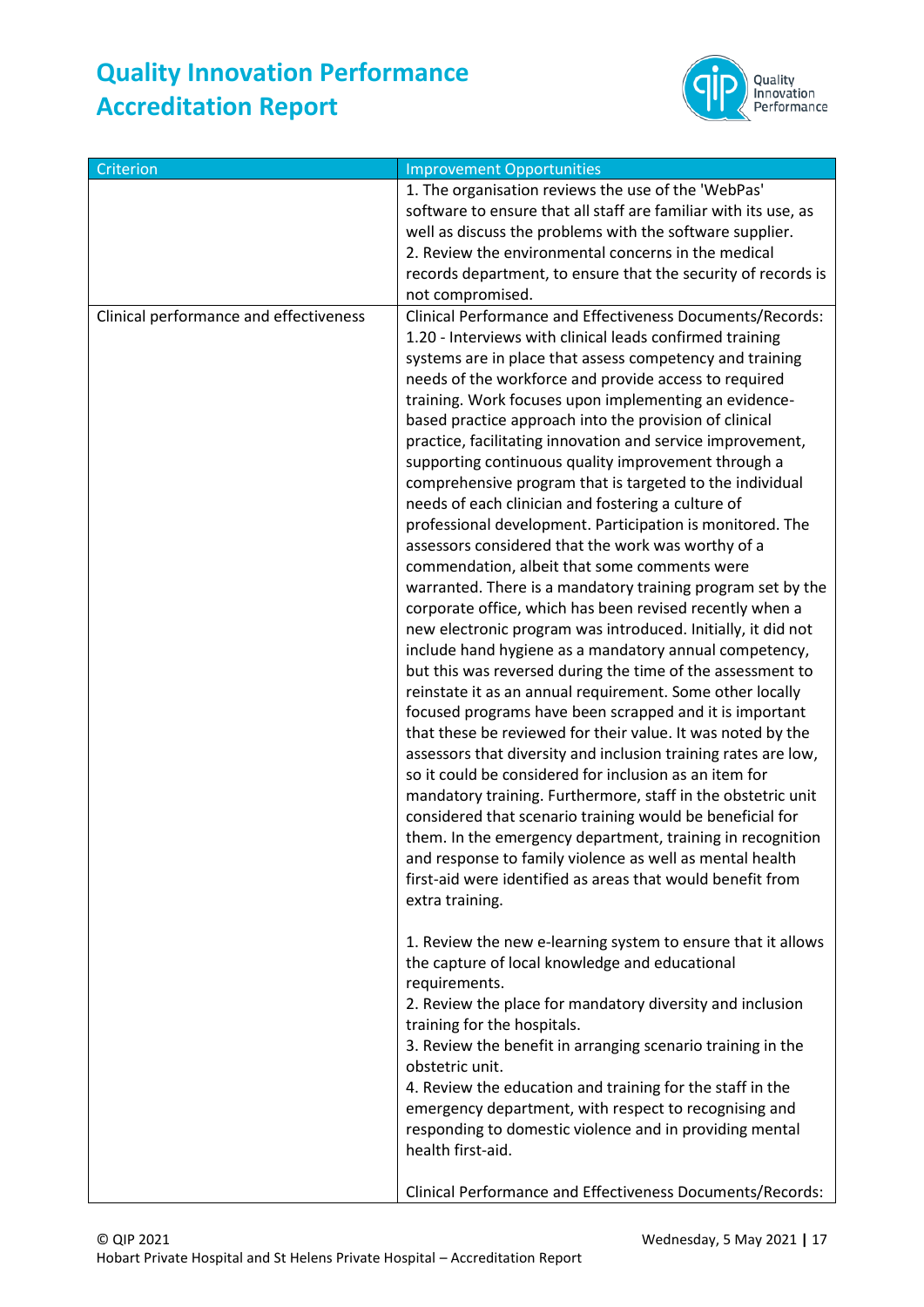

| Criterion | <b>Improvement Opportunities</b>                                                                                                                                                                                                                                                                                                                                                                                                                                                                                                                                                                                                                                                                                                                                                                                                             |
|-----------|----------------------------------------------------------------------------------------------------------------------------------------------------------------------------------------------------------------------------------------------------------------------------------------------------------------------------------------------------------------------------------------------------------------------------------------------------------------------------------------------------------------------------------------------------------------------------------------------------------------------------------------------------------------------------------------------------------------------------------------------------------------------------------------------------------------------------------------------|
|           | 1.21 - To meet the needs of its Aboriginal and Torres Strait<br>Islander patients, the clinical leads interviewed confirmed<br>that the organisation has strategies in place to improve the<br>cultural awareness and cultural competency of the<br>workforce. It was noted by the assessors that the term<br>"ATSI" is used in several corporate documents, including the<br>subject line. This terminology is not acceptable.                                                                                                                                                                                                                                                                                                                                                                                                              |
|           | The organisation removes any use of the term "ATSI"<br>because it is considered offensive by some Aboriginal and<br>Torres Strait islanders.                                                                                                                                                                                                                                                                                                                                                                                                                                                                                                                                                                                                                                                                                                 |
|           | Clinical Performance and Effectiveness Documents/Records:<br>1.25 - Managers interviewed could explain how the<br>workforce is trained and given assistance to manage their<br>roles and responsibilities for safety and quality of care.<br>There is a range of quality committees and groups to<br>promulgate the national standards throughout the<br>organisation through using them to set agendas, advertise in<br>the wards and clinical areas (including the patients/family)<br>and other promotional activities. Agency and locum staff are<br>particularly targeted to ensure that safety and quality<br>aspects are well covered. It was noted that there is a plan to<br>deliver security training to the orderlies in the emergency<br>department, which is a sensible idea that needs to be<br>completed.                     |
|           | The organisation should complete the training in security of<br>the staff orderlies in the emergency department.                                                                                                                                                                                                                                                                                                                                                                                                                                                                                                                                                                                                                                                                                                                             |
|           | Clinical Performance and Effectiveness Documents/Records:<br>1.27 - Clinical leads interviewed could describe the clinical<br>guidelines, clinical pathways and other decision support<br>tools that are available, including the standards developed<br>by the Australian Commission on Safety and Quality in<br>Health Care (ACSQHC). Clinicians are expected to follow<br>contemporary accepted treatments and guidelines, with<br>variations in care reviewed by the clinical governance teams<br>when necessary. It was noted by the assessors that there<br>were a number of outdated information documents<br>displayed in the Hobart Private Hospital for example, some<br>had passed their expiry date. Establishing a register of<br>documents that includes the sites of display of a document<br>will assist in this management. |
|           | Consider the establishment of a document register to<br>ensure that all information displayed in wards and other<br>clinical areas are up-to-date.                                                                                                                                                                                                                                                                                                                                                                                                                                                                                                                                                                                                                                                                                           |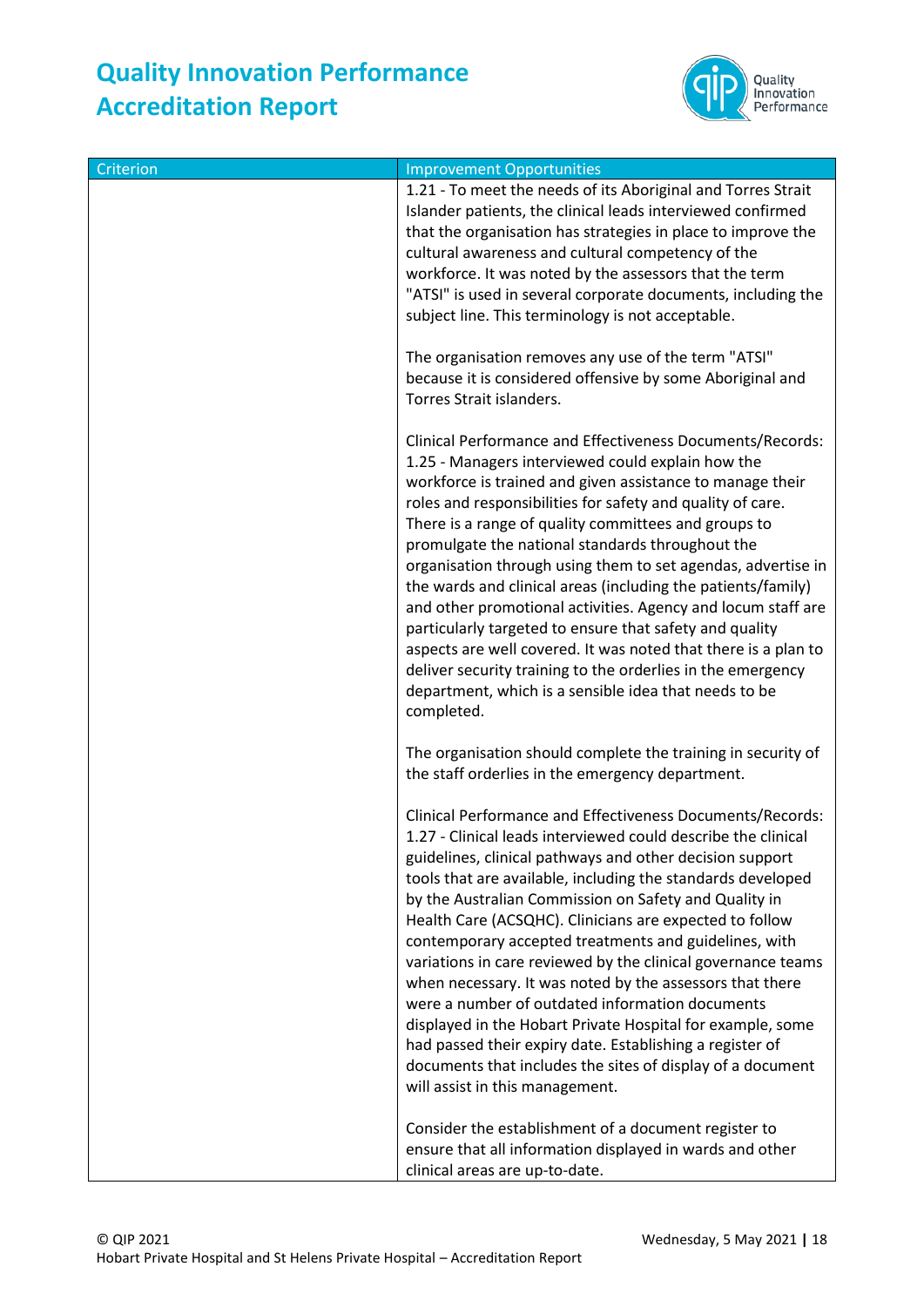

| Criterion                                                                                                                                           | <b>Improvement Opportunities</b>                                                                                                                                                                                                                                                                                                                                                                                                                                                                |
|-----------------------------------------------------------------------------------------------------------------------------------------------------|-------------------------------------------------------------------------------------------------------------------------------------------------------------------------------------------------------------------------------------------------------------------------------------------------------------------------------------------------------------------------------------------------------------------------------------------------------------------------------------------------|
| Safe environment for the delivery of care                                                                                                           | Safe Environment, Delivery of Care Documents/Records:<br>1.33 - The managers interviewed explained how the<br>organisation provides an environment that is welcoming for<br>the cultural beliefs and practices of Aboriginal and Torres<br>Strait Islander people. The Hospitals could consider<br>expanding the patterns of the uniforms/patient gowns to<br>include some Aboriginal and Torres Strait Islander motifs.                                                                        |
|                                                                                                                                                     | The hospitals consider whether some gowns for patients<br>and staff could be supplied in Aboriginal and Torres strait<br>Islander motifs.                                                                                                                                                                                                                                                                                                                                                       |
| Partnering with patients in their own care                                                                                                          | Partnering with Consumers Documents/Records:<br>2.3 - Review of the health service facilities shows a charter<br>of rights is easily accessible for patients, carers, families and<br>consumers. All patients receive a brochure that includes<br>their rights and responsibilities, consistent with the<br>Australian Charter.                                                                                                                                                                 |
|                                                                                                                                                     | In St Helens Private Hospital (Mental Health Services), it may<br>be useful to consider displaying the Mental Health Rights<br>(nationally 2012) or those that have been developed across<br>the country in the various jurisdictions.                                                                                                                                                                                                                                                          |
| Health literacy                                                                                                                                     | Partnering with Consumers Documents/Records:<br>2.10 - The consumer information reviewed is available, easy<br>to understand and relevant to the clinical needs of patients<br>and carers, as well as addressing their needs after discharge.<br>A useful measure to consider may be placing an information<br>board (date, day, location) alongside the recovery bed of a<br>patient who has undergone Electro-Convulsive Therapy<br>(ECT) to aid in their re-orientation after the procedure. |
|                                                                                                                                                     | The organisation could consider placing an information<br>board alongside the bed of a patient who is recovering from<br>ECT to aid their orientation.                                                                                                                                                                                                                                                                                                                                          |
| Clinical governance and quality<br>improvement to prevent and control<br>healthcare associated infections, and<br>support antimicrobial stewardship | Infection Control Documents/Records:<br>3.2 - The Infection Control Committee has a membership<br>from all areas of the hospital with Infection Control being on<br>the agenda for all ward meetings. The Infection Control<br>Committee feeds into the Medication Safety Committee and<br>then up to the Executive.                                                                                                                                                                            |
|                                                                                                                                                     | The organisation reports on its infection control data to the<br>Executive and to consumers. There is a consumer<br>representative within the Infection Control Committee, who<br>has also conducted ward audits that are focused on<br>infection control.                                                                                                                                                                                                                                      |
|                                                                                                                                                     | The organisation should consider the promotion of their<br>infection control strategies and ensure they explain the                                                                                                                                                                                                                                                                                                                                                                             |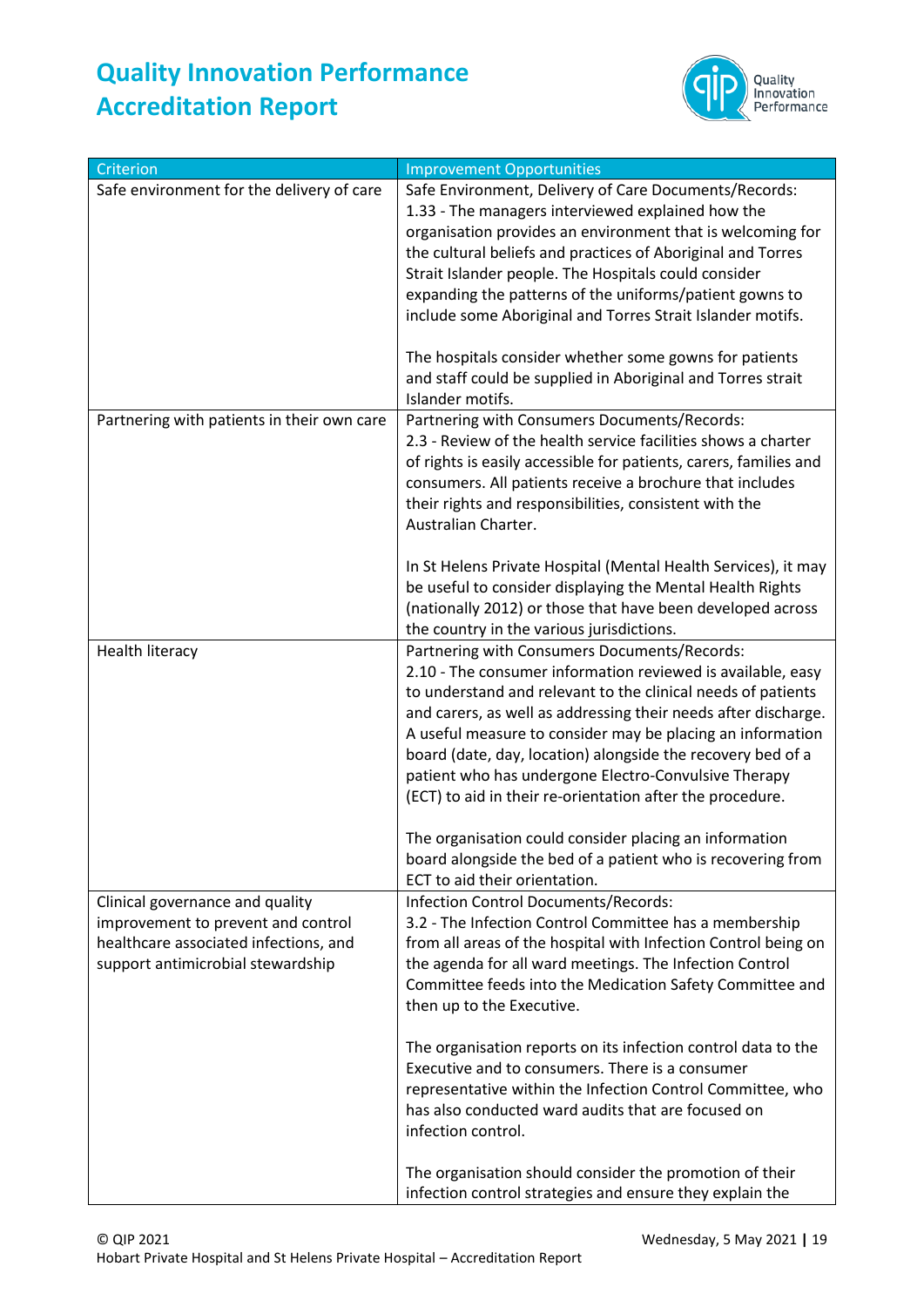

| Criterion                                | <b>Improvement Opportunities</b>                                                                                                                                                                                                                                                                                                                                                                                                                                                                                                                                                                                                                                                                                                                                                                                                                                                                              |
|------------------------------------------|---------------------------------------------------------------------------------------------------------------------------------------------------------------------------------------------------------------------------------------------------------------------------------------------------------------------------------------------------------------------------------------------------------------------------------------------------------------------------------------------------------------------------------------------------------------------------------------------------------------------------------------------------------------------------------------------------------------------------------------------------------------------------------------------------------------------------------------------------------------------------------------------------------------|
|                                          | meaning of the data to consumers for greater                                                                                                                                                                                                                                                                                                                                                                                                                                                                                                                                                                                                                                                                                                                                                                                                                                                                  |
|                                          | understanding into why and how this data was collected.                                                                                                                                                                                                                                                                                                                                                                                                                                                                                                                                                                                                                                                                                                                                                                                                                                                       |
|                                          | Infection Control Documents/Records:<br>3.3- The health service organisation encourages consumers<br>to participate in providing feedback, conducting audits and<br>reviewing the data in relation to Healthcare Associated<br>Infections (HIA). Data from audits is presented in all wards<br>and waiting areas. The organisation uses this information to<br>inform clients of any emerging issues.                                                                                                                                                                                                                                                                                                                                                                                                                                                                                                         |
|                                          | The organisation should ensure consumers are able to fully<br>comprehend the nature of Healthcare Associated Infection<br>data displayed in all wards and waiting areas.                                                                                                                                                                                                                                                                                                                                                                                                                                                                                                                                                                                                                                                                                                                                      |
| Infection prevention and control systems | Infection Control Documents/Records:<br>3.5 - The organisation ensures training of all staff in<br>transmission-based precautions and have maintained their<br>COVID-19 initiatives, ensuring support through signage,<br>check-ins, and process review. Policy and procedures<br>cement the actions of the staff on a daily level from cleaners<br>through to the Executive. All staff are aware of their<br>responsibility. The organisation continually monitors its<br>progress with the use of an audit schedule and being<br>transparent in communicating their results to all staff and<br>consumers. All staff are trained in transmission-based<br>precautions with records in the Human Resources file and<br>Clinical Nurse Educator data base. The organisation<br>promotes the national standards via signage throughout the<br>hospital including the use of transmission-based<br>precautions. |
|                                          | The organisation has developed a transmission-based<br>precautions summary prompt sticker to clear patients of<br>infectious diseases listed on the sticker. The Infection<br>Control coordinator is notified of all positive pathology to<br>ensure it is actioned at ward level.                                                                                                                                                                                                                                                                                                                                                                                                                                                                                                                                                                                                                            |
|                                          | Although St Helen's Private Hospital has a buddy system in<br>place to assist staff with donning and doffing of personal<br>protective equipment (PPE), the assessor observed there<br>were some minor issues with donning of masks. The<br>organisation should ensure that all staff and visitors to the<br>facility that are required to wear PPE are checked to ensure<br>the PPE is worn correctly.                                                                                                                                                                                                                                                                                                                                                                                                                                                                                                       |
|                                          | Infection Control Documents/Records:<br>3.9 - The organisation has policies and procedures in place<br>to ensure staff are trained and report on Aseptic Non Touch<br>Technique (ANTT) through use of formal training and peer                                                                                                                                                                                                                                                                                                                                                                                                                                                                                                                                                                                                                                                                                |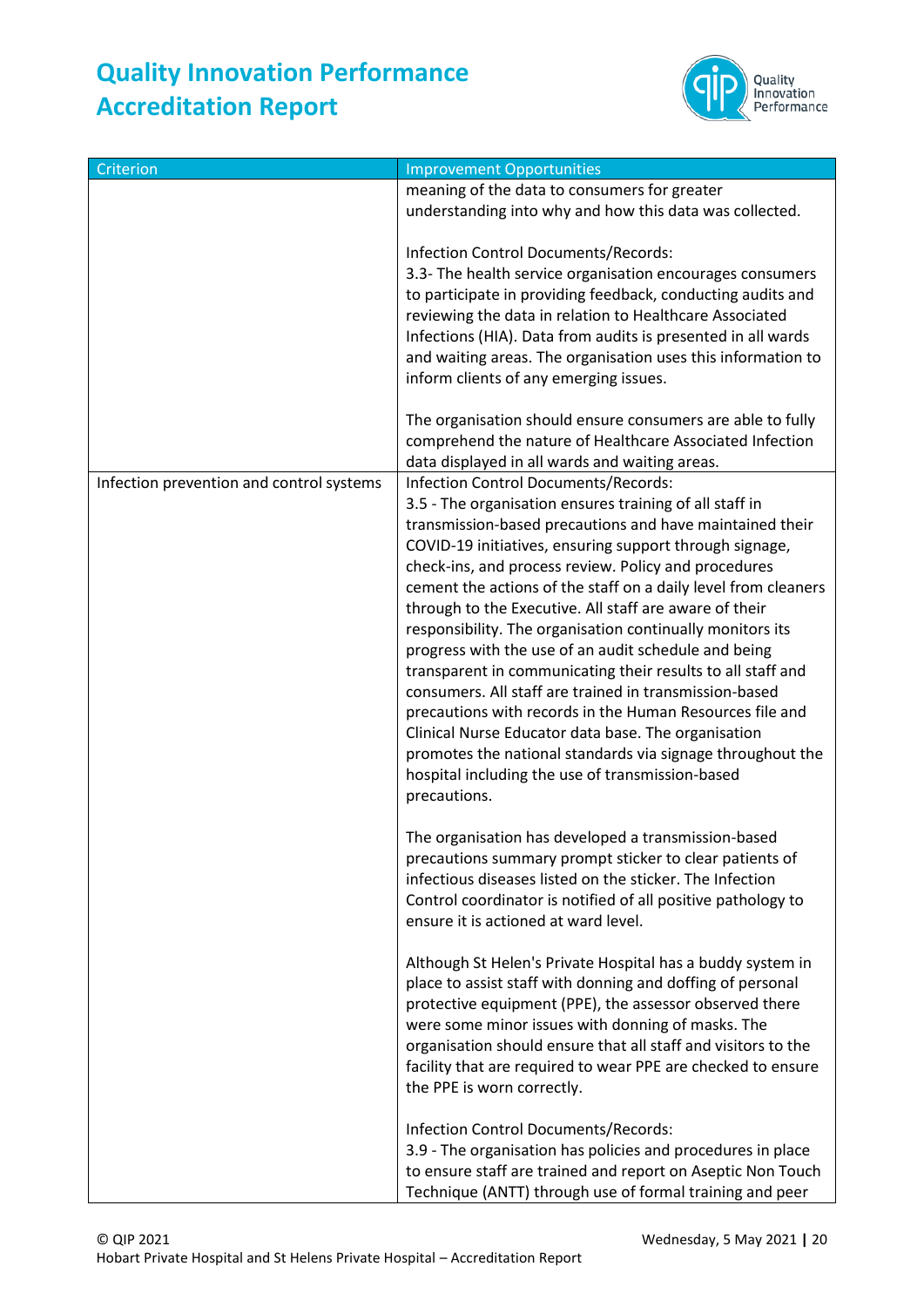

| Criterion | <b>Improvement Opportunities</b>                                                                                                                                                                                                                                                                                                                                                                                                                                      |
|-----------|-----------------------------------------------------------------------------------------------------------------------------------------------------------------------------------------------------------------------------------------------------------------------------------------------------------------------------------------------------------------------------------------------------------------------------------------------------------------------|
|           | review. Competencies and training records are maintained.<br>Audits are conducted to assure compliance with ANTT in all<br>areas of the hospital which are reported to the appropriate<br>level of governance. All findings are communicated through<br>to staff and added to the quality boards for consumers to<br>review.                                                                                                                                          |
|           | It is noted that the mobile sharps bin in St Helen's Private<br>Hospital's Operating Theatre is being used by one doctor as<br>a table on which to place the intravenous (IV) cannulation<br>tray while the patient is being cannulated. The organisation<br>should ensure appropriate equipment is available for<br>clinicians to use when inserting IV cannulas. The practice of<br>using the mobile sharps bin to rest the IV cannulation tray<br>on should cease. |
|           | Infection Control Documents/Records:<br>3.11 - The health service organisation has an internal<br>department known as Environmental Services and Catering<br>which allows specific focus on environmental cleaning.<br>Compliance with policy and procedure through regular<br>auditing, spot checks and staff and consumer review enables<br>the service to gain accurate knowledge of the<br>environmental cleaning performance.                                    |
|           | All information from these reviews and audits are discussed<br>at the Infection Control Committee and provided to the<br>appropriate levels of governance. All data is reported<br>through the organisation wide quality boards.                                                                                                                                                                                                                                      |
|           | Staff have a yearly refresher in PPE and are reminded<br>through the e-learning system. Staff also receive training in<br>cleaning and disinfectant products from 'ECOLAB' in an<br>online format. All cleaning is conducted through schedules,<br>allowing for spot cleaning to occur also. Maintenance of<br>each site occurs through scheduled review and testing of<br>the water outlets.                                                                         |
|           | All identified incidents and risk are reported through<br>'RISKMAN' and allocated to the appropriate meeting for<br>discussion.                                                                                                                                                                                                                                                                                                                                       |
|           | It is noted that the Hobart Private Hospital and St Helen's<br>Private Hospital have yet to implement stainless steel wire<br>shelving in storage areas that complies with the latest<br>hospital infection control guidelines. In addition some<br>storage areas of the hospital remain carpeted.                                                                                                                                                                    |
|           | The organisation should review the storage areas of Hobart                                                                                                                                                                                                                                                                                                                                                                                                            |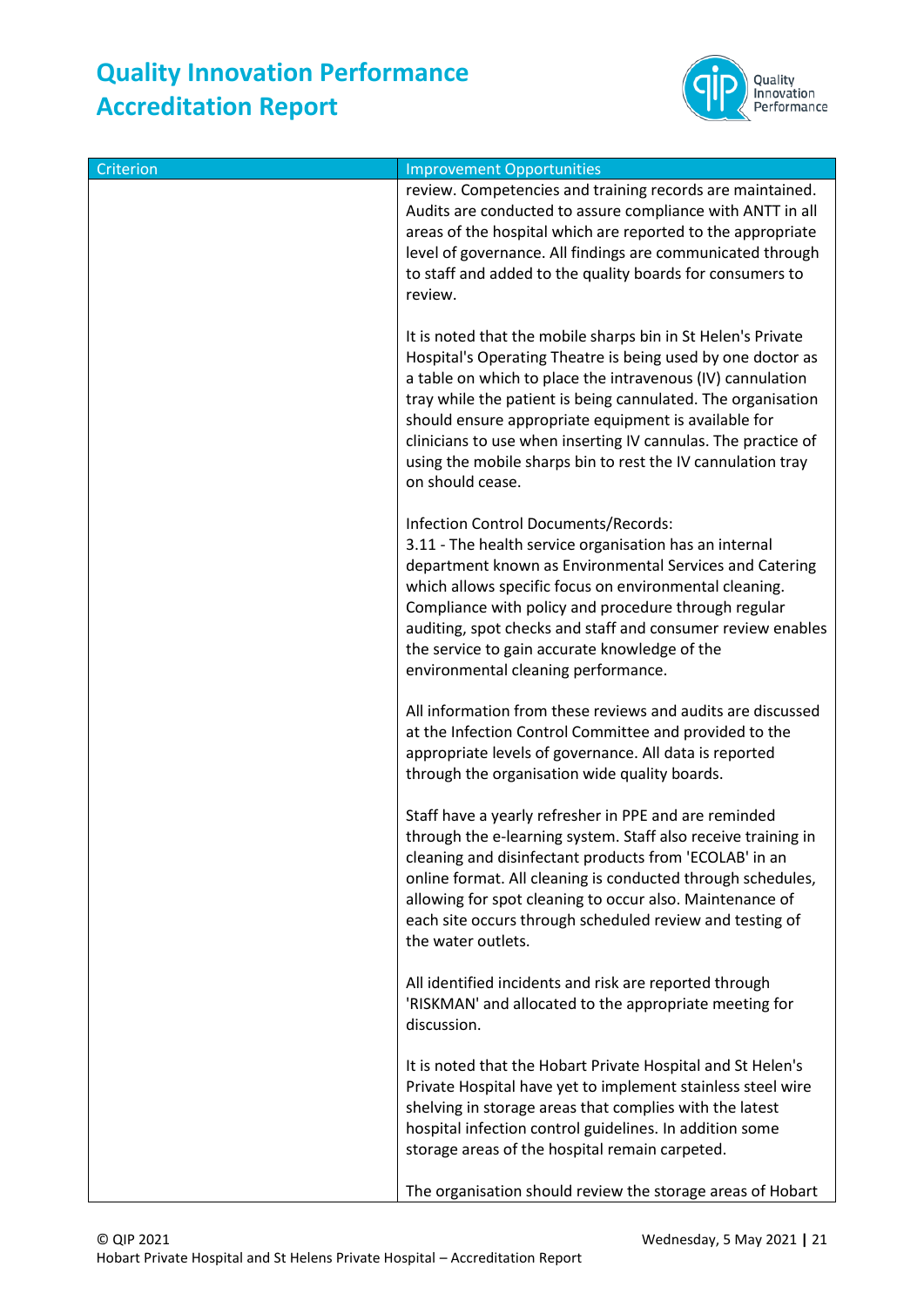

| Criterion                                | <b>Improvement Opportunities</b>                                                                                                                                                                                                                                                                                                                                                                                                                                                                                                                                                                                                                                                                                              |
|------------------------------------------|-------------------------------------------------------------------------------------------------------------------------------------------------------------------------------------------------------------------------------------------------------------------------------------------------------------------------------------------------------------------------------------------------------------------------------------------------------------------------------------------------------------------------------------------------------------------------------------------------------------------------------------------------------------------------------------------------------------------------------|
|                                          | Private Hospital and St Helen's Private Hospital and consider<br>installing wire shelving that complies with the latest hospital<br>infection control guidelines. Remove carpets from these                                                                                                                                                                                                                                                                                                                                                                                                                                                                                                                                   |
|                                          | storage areas where possible.<br>Infection Control Documents/Records:<br>3.12 - The organisation does evaluate and review infection<br>risks associated with linen, equipment, devices, products,<br>building furnishings and fittings within the building. Linen<br>audits are conducted together with ensuring the contracted<br>linen company complies with best practice. The organisation<br>has schedules in place to ensure all equipment, furnishings<br>and fittings are audited to review compliance.<br>All new processes, equipment and furnishings are risk                                                                                                                                                      |
|                                          | reviewed, with staff trained in new equipment prior to use.                                                                                                                                                                                                                                                                                                                                                                                                                                                                                                                                                                                                                                                                   |
|                                          | The organisation should assess the risk of having carpet in<br>clinical areas and remove the carpet.                                                                                                                                                                                                                                                                                                                                                                                                                                                                                                                                                                                                                          |
| Reprocessing of reusable medical devices | Infection Control Documents/Records:<br>3.14 - The organisation is compliant with the Commission<br>Advisory AS 18/07 Reprocessing of Reusable Medical<br>Devices in Health Service Organisations (March 2021) as<br>below.<br>The organisation does complete the segregation of clean<br>and dirty activities with the implementation of strategies to<br>ensure unidirectional work and airflow to reduce the risk of<br>cross contamination. They have identified and managed the<br>risks associated with the gaps between current status and<br>compliance with relevant national or international standards<br>and have documented this in a gap analysis identifying and<br>managing any risks of cross contamination. |
|                                          | The organisation adheres to the design of storage areas for<br>sterile stock in Hobart Private Hospital and is required to do<br>similar in St Helen's Private Hospital by 31 December 2022.<br>The Commission expects organisations to comply with<br>requirements in relevant national or international standards<br>for storage of sterile stock in compliant shelving. The<br>organisation has mitigated the risk of contamination of<br>sterile stock in storage. This includes assessing and<br>managing the risk of humidity and temperature on stored<br>sterile stock.                                                                                                                                               |
|                                          | The co-location of sterile and non-sterile stock in a storage<br>area has been assessed within the AS/NZ4187 Gap<br>assessment.                                                                                                                                                                                                                                                                                                                                                                                                                                                                                                                                                                                               |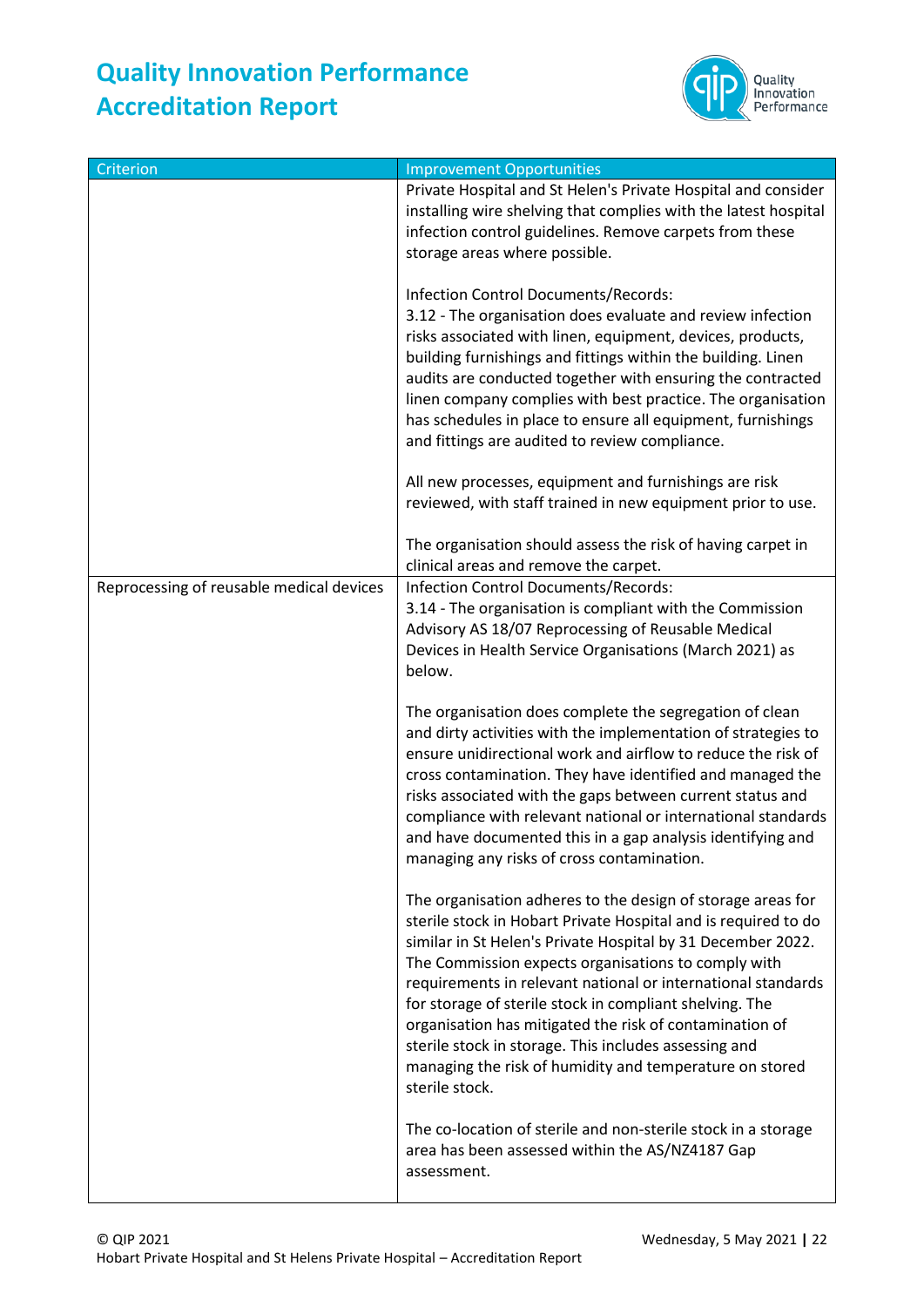

| Criterion                                                                          | <b>Improvement Opportunities</b>                                                                                                                                                                                                                                                                                                                      |
|------------------------------------------------------------------------------------|-------------------------------------------------------------------------------------------------------------------------------------------------------------------------------------------------------------------------------------------------------------------------------------------------------------------------------------------------------|
|                                                                                    | Monitoring requirements for water quality have been                                                                                                                                                                                                                                                                                                   |
|                                                                                    | occurring.                                                                                                                                                                                                                                                                                                                                            |
|                                                                                    | Ensure sterile stock within St Helen's Private Hospital is<br>stored correctly with the use of working air conditioners.<br>The organisation is also completing the process of ensuring<br>compliance with shelving requirements in each ward of the<br>hospital and should maintain its momentum.                                                    |
| Clinical governance and quality<br>improvement to support medication<br>management | <b>Medication Safety Documents/Records:</b><br>4.1 - It is noted that the Medication Safety Governance<br>Policy and Procedure is referenced to the first edition of the<br>National Safety and Quality Health Services Standards and<br>other outdated documents, for example, Healthscope<br>Shared Learning's April to June 2017.                  |
|                                                                                    | Review the Medication Safety Governance Policy and<br>Procedure to ensure that it contains up to date and relevant<br>information.                                                                                                                                                                                                                    |
|                                                                                    | 4.1 - The Medication Safety Committee is yet to create a<br>consolidated action list that is presented to each meeting<br>together with the nominated action owner and date of<br>completion to facilitate tracking of the actions and their<br>completion.                                                                                           |
|                                                                                    | Recommendation: Create a consolidated action list that is<br>presented to each medication safety committee meeting,<br>together with the nominated action owner and date of<br>completion to facilitate tracking of the actions and their<br>completion. A further improvement would be to include an<br>evaluation of the implementation of actions. |
|                                                                                    | <b>Medication Safety Documents/Records:</b><br>4.2 - Staff interview and direct observation of the<br>medication area at SHPH finds that additional strategies<br>could be implemented to reduce distractions during<br>medication preparation and administration.                                                                                    |
|                                                                                    | Implement additional strategies to reduce noise and<br>potential distractions during medication preparation and<br>administration at SHPH. Review the location of medication<br>errors to determine if this may be a cause of the higher rate<br>of medication errors at SHPH.                                                                        |
|                                                                                    | 4.2 - Staff interview and document review finds that<br>separate medication charts for adult and paediatric patients<br>are yet to be implemented.                                                                                                                                                                                                    |
|                                                                                    | Progress with plans to implement separate adult and                                                                                                                                                                                                                                                                                                   |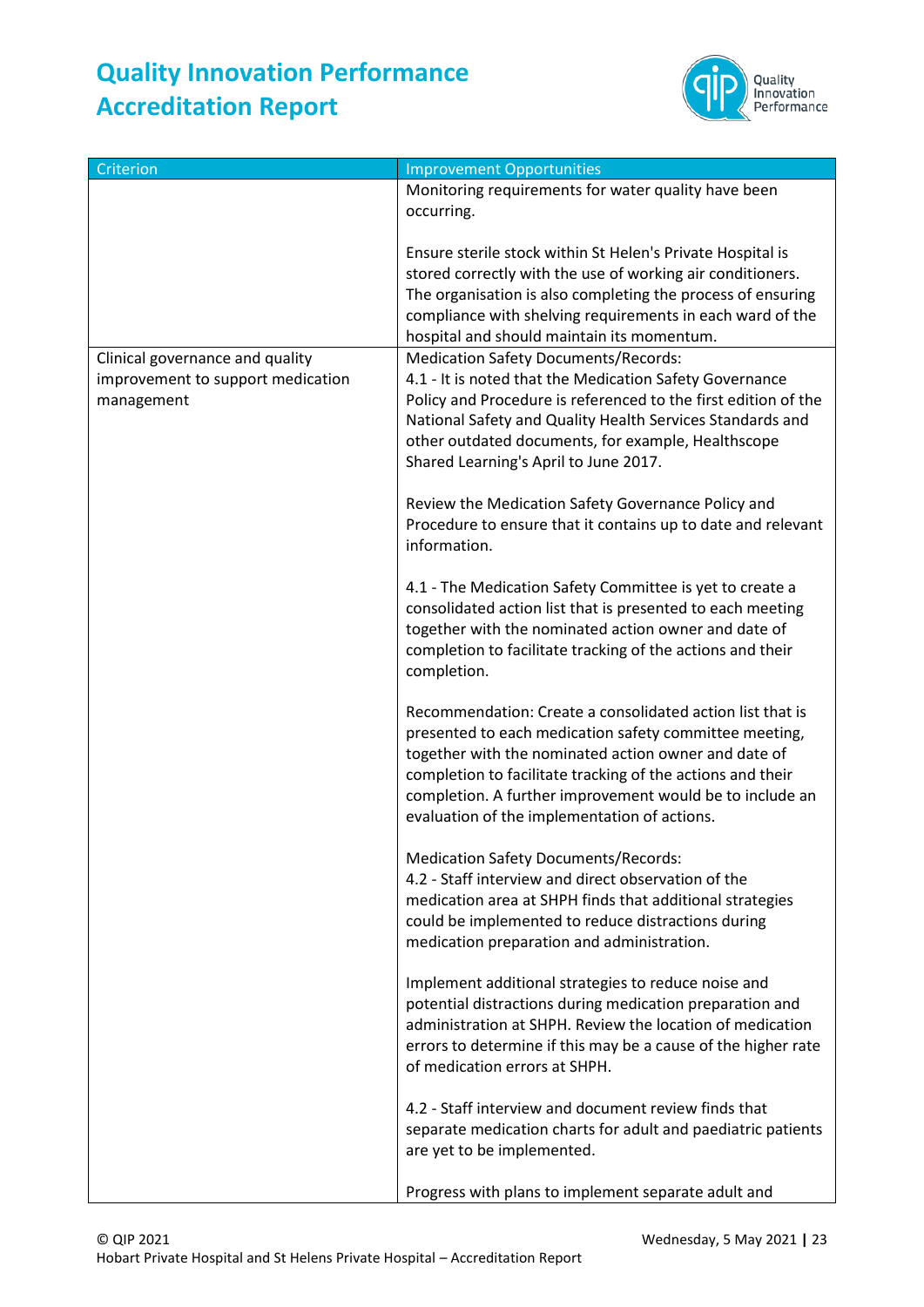

| Criterion                            | <b>Improvement Opportunities</b>                                                                                        |
|--------------------------------------|-------------------------------------------------------------------------------------------------------------------------|
|                                      | paediatric medication charts.                                                                                           |
|                                      |                                                                                                                         |
|                                      | <b>Medication Safety Documents/Records:</b>                                                                             |
|                                      | 4.3 - Staff report that the readability of the quality boards in                                                        |
|                                      | patient areas could be improved to ensure that patients                                                                 |
|                                      | understand the medication data presented.                                                                               |
|                                      |                                                                                                                         |
|                                      | Review the quality boards and other notice boards in                                                                    |
|                                      | patient areas and assess the readability and patient                                                                    |
|                                      | comprehension of medication related information. Consider                                                               |
|                                      | using pictures and infographics to improve patient                                                                      |
|                                      | comprehension.                                                                                                          |
| Medication management processes      | <b>Medication Safety Documents/Records:</b>                                                                             |
|                                      | 4.14 - Review of medication safety documentation shows a                                                                |
|                                      | process is in place for the safe and secure distribution and                                                            |
|                                      | storage of medicines (including Schedule 8, Schedule 4 and                                                              |
|                                      | Schedule 4D medicines, temperature-sensitive medicines                                                                  |
|                                      | and cold chain management) and the correct disposal of                                                                  |
|                                      | unused, unwanted or expired medicines.                                                                                  |
|                                      |                                                                                                                         |
|                                      | Clinical leads interviewed could describe how all medicines                                                             |
|                                      | (including temperature-sensitive medicines) are stored,                                                                 |
|                                      | handled and disposed of according to manufacturers'                                                                     |
|                                      | directions legislation, and jurisdictional requirements.                                                                |
|                                      |                                                                                                                         |
|                                      | Verification confirms the health service organisation ensures                                                           |
|                                      | the safe and secure storage and distribution of medicines.                                                              |
|                                      |                                                                                                                         |
|                                      | Staff in the Coronary Care Unit state that the locked                                                                   |
|                                      | medication drawers are not big enough to store all patient<br>medication that is permitted to be stored at the bedside. |
|                                      |                                                                                                                         |
|                                      | Review the size of the bedside medication drawers and                                                                   |
|                                      | consider allocating a larger space to incorporate all patient                                                           |
|                                      | medications that are permitted to be stored at the bedside.                                                             |
| Documentation of patient information | <b>Medication Safety Documents/Records:</b>                                                                             |
|                                      | 4.5 - The Critical Care Flow Chart - Level 1 Trial document                                                             |
|                                      | could include an expansion of sections related to medication                                                            |
|                                      | administration including that pertaining to intravenous                                                                 |
|                                      | infusion.                                                                                                               |
| Clinical governance and quality      | Clinical Gov and QI to Support Comprehensive Care                                                                       |
| improvement to support comprehensive | Documents/Records:                                                                                                      |
| care                                 | 5.1 - The organisation has a nurse led committee that                                                                   |
|                                      | encompasses quality and safety that reviews data from                                                                   |
|                                      | audits specific to comprehensive care which includes areas                                                              |
|                                      | surrounding risk assessments, daily and comprehensive care                                                              |
|                                      | planning. All data is submitted through appropriate levels of                                                           |
|                                      | governance and communicated to staff. The organisation                                                                  |
|                                      | has clearly identified roles and responsibilities for all staff,                                                        |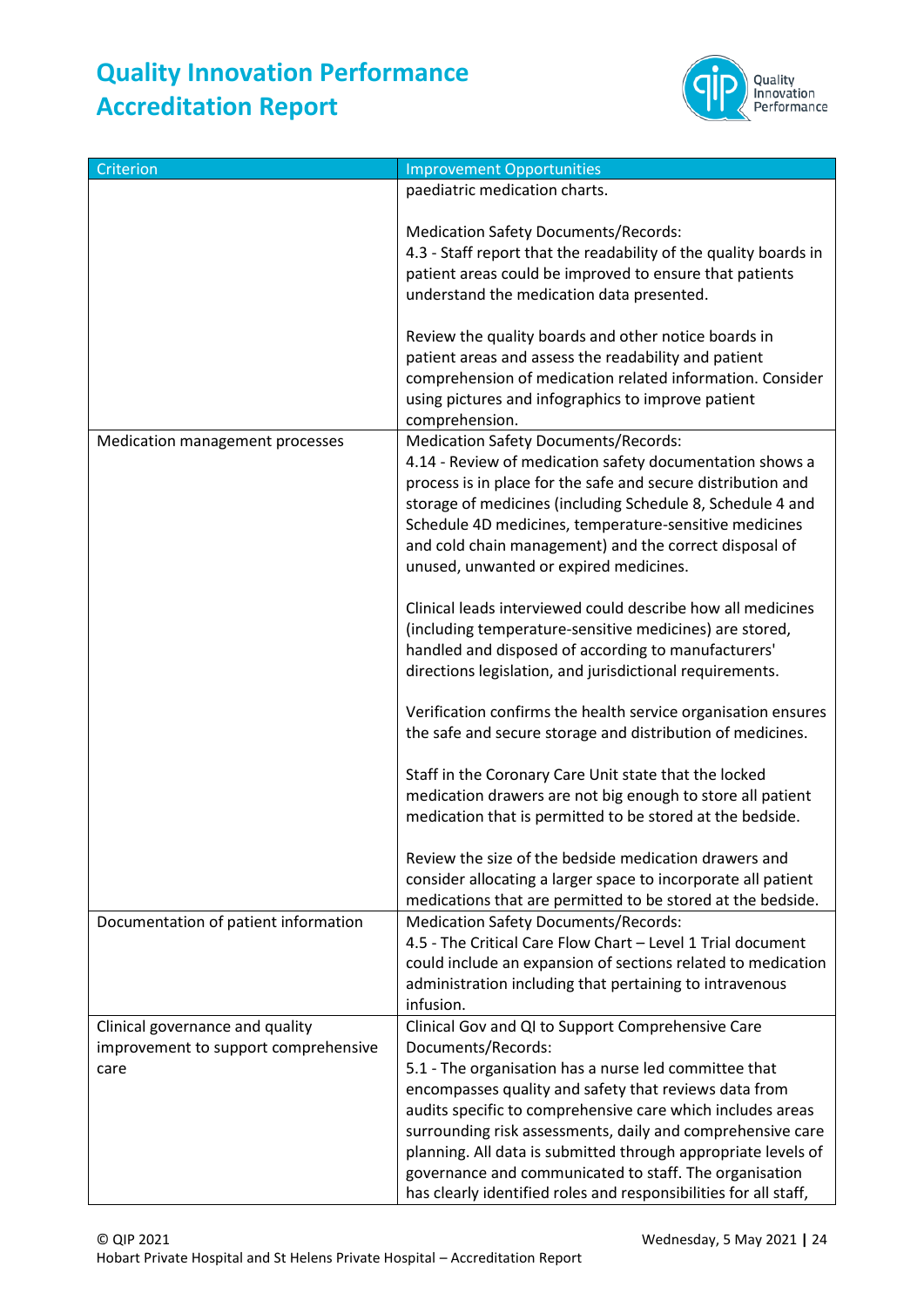

| Criterion                                                                            | <b>Improvement Opportunities</b>                                                                                                                                                                                                                                                                                                                                                                                                                                                                                                                                                                                                                                                      |
|--------------------------------------------------------------------------------------|---------------------------------------------------------------------------------------------------------------------------------------------------------------------------------------------------------------------------------------------------------------------------------------------------------------------------------------------------------------------------------------------------------------------------------------------------------------------------------------------------------------------------------------------------------------------------------------------------------------------------------------------------------------------------------------|
|                                                                                      | including allied health in ensuring comprehensive care.                                                                                                                                                                                                                                                                                                                                                                                                                                                                                                                                                                                                                               |
|                                                                                      | The organisation has screening and assessment processes<br>for all departments of the service which include identifying<br>patients at end of life care and minimising patient harm.<br>Mandatory training in comprehensive care is conducted by<br>the organisation.                                                                                                                                                                                                                                                                                                                                                                                                                 |
|                                                                                      | The organisation should clearly define the role of the<br>"responsible person".                                                                                                                                                                                                                                                                                                                                                                                                                                                                                                                                                                                                       |
| Clinical governance and quality<br>improvement to support effective<br>communication | <b>Communicating for Safety Documents/Records:</b><br>6.1 - Review of documentation shows safety and quality<br>systems are used when implementing policies, managing<br>risks and identifying training for effective and coordinated<br>clinical communication. Both HPH and SHPH have a local<br>Clinical Handover Framework to support the transfer of<br>clinical accountability and responsibility between healthcare<br>professionals and enable continuity of care for the patient.<br>It is noted that the functions of a Communicating for Safety<br>Committee are currently undertaken by the Quality and Risk<br>Management Committee and the Senior Nurses'<br>Committee. |
|                                                                                      | Clinical leads interviewed could describe how the safety and<br>quality systems are used when implementing policies,<br>managing risks and identifying training requirements for<br>effective and coordinated clinical communication.                                                                                                                                                                                                                                                                                                                                                                                                                                                 |
|                                                                                      | Observation of clinicians' practice showed use of the health<br>service organisation's clinical communication processes.<br>Observation of clinical handover in two wards of HPH found<br>that handover was comprehensive and conducted in a<br>similarly structured manner. Handover in theatre at SHPH<br>was also observed and found to be consistent with best<br>practice.                                                                                                                                                                                                                                                                                                       |
|                                                                                      | It is noted that the functions of a Communicating for Safety<br>Committee are currently undertaken by other committees<br>including the Quality and Risk Management Committee and<br>the Senior Nurses' Committee. The organisation could<br>consider reconvening a dedicated Communicating for Safety<br>Committee.                                                                                                                                                                                                                                                                                                                                                                  |
|                                                                                      | Consider reconvening the Communicating for Safety<br>Committee to review clinical communication practices<br>across HPH and SHPH and facilitate alignment with the<br>NSQHS standards.                                                                                                                                                                                                                                                                                                                                                                                                                                                                                                |
|                                                                                      | <b>Communicating for Safety Documents/Records:</b>                                                                                                                                                                                                                                                                                                                                                                                                                                                                                                                                                                                                                                    |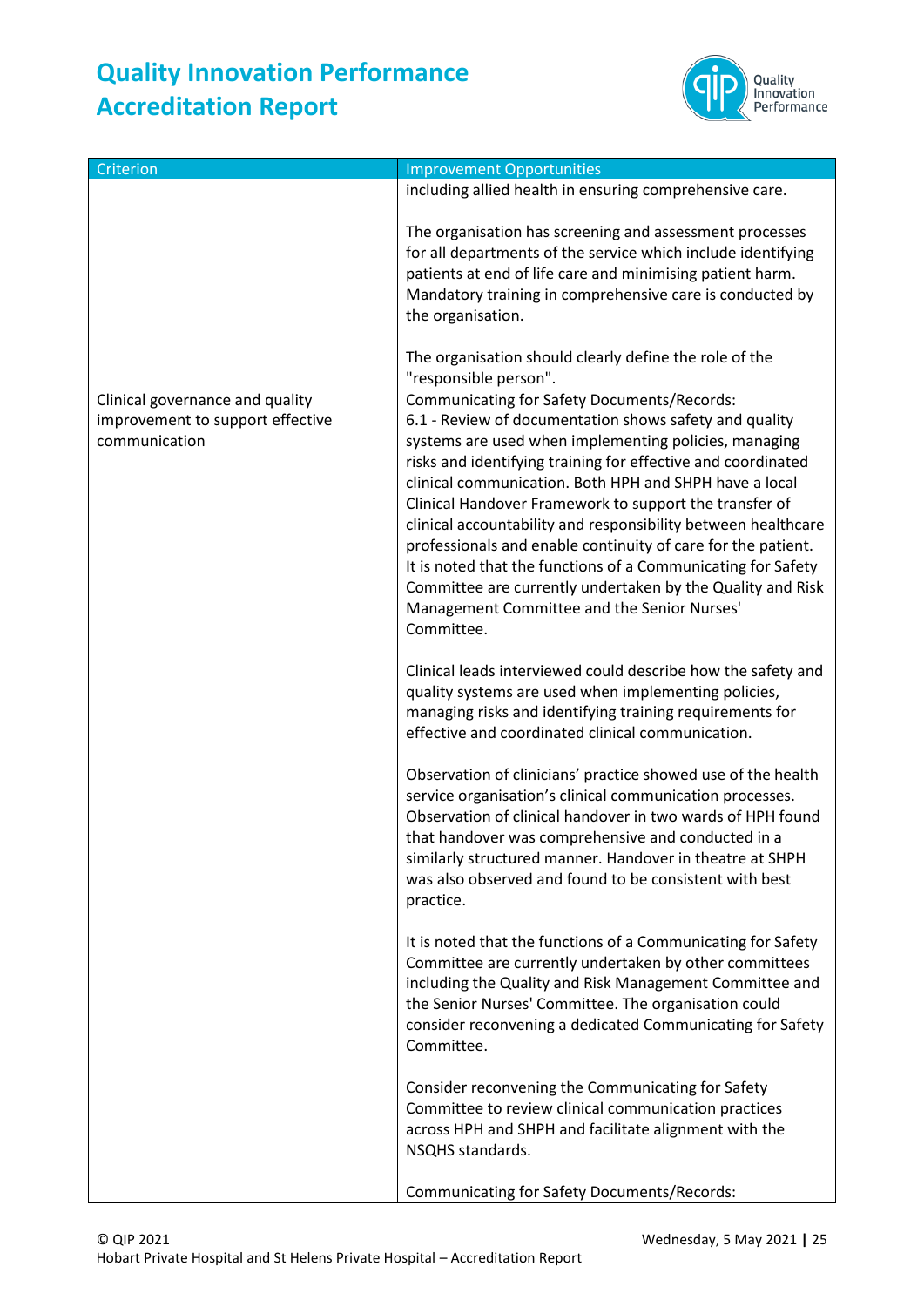

| Criterion                                        | <b>Improvement Opportunities</b>                                                                                                                                                                                                                                                                                                                                                                                                                                                                                                                          |
|--------------------------------------------------|-----------------------------------------------------------------------------------------------------------------------------------------------------------------------------------------------------------------------------------------------------------------------------------------------------------------------------------------------------------------------------------------------------------------------------------------------------------------------------------------------------------------------------------------------------------|
|                                                  | 6.3 - Review of documentation shows consumer partnering<br>processes are applied for involving patients, providing<br>information and sharing decision making. This approach is<br>supported by the Consumers - Partnering Policy (date last<br>review October 2018) that sets out how each hospital is<br>responsive to and maximises the involvement of patient,<br>carers and families.                                                                                                                                                                |
|                                                  | Clinical leads interviewed could describe how consumer<br>partnership standards are applied when involving patients in<br>their care, meeting their information needs and shared<br>decision making.                                                                                                                                                                                                                                                                                                                                                      |
|                                                  | Observation of clinicians' practice showed use of the health<br>service organisation's processes for partnering with<br>consumers. Clinical handover observed at HPH and SHPH<br>found that patient were actively involved in the process.                                                                                                                                                                                                                                                                                                                |
|                                                  | It is noted that the Consumers - Partnering Policy is<br>referenced to outdated documents.                                                                                                                                                                                                                                                                                                                                                                                                                                                                |
|                                                  | Review the Consumers - Partnering Policy to ensure that it<br>contains relevant and up-to-date information.                                                                                                                                                                                                                                                                                                                                                                                                                                               |
| Correct identification and procedure<br>matching | <b>Communicating for Safety Documents/Records:</b><br>6.6 - Review of documentation shows processes are in place<br>for correctly matching patients to care and the information<br>that should be documented. For example, a Correct Patient,<br>Correct Procedure, Correct Site Policy and Procedure (date<br>last review July 2018) is in place that outlines the steps that<br>must be taken to ensure that the correct surgery/procedure<br>is performed on the correct patient, at the correct site and,<br>if applicable, with the correct implant. |
|                                                  | Interviews with clinical leads confirmed processes are in<br>place to correctly match patients to their intended care and<br>that the information is documented and staff receive the<br>required training. For example, mandatory training is<br>completed on an annual basis in operating theatre and the<br>cardiac catheterisation laboratory to reduce the risk of<br>patient mismatching.                                                                                                                                                           |
|                                                  | Verification confirms the health service organisation has<br>processes to correctly match patients to their care.                                                                                                                                                                                                                                                                                                                                                                                                                                         |
|                                                  | It is noted that the Correct Patient, Correct Procedure,<br>Correct Site Policy and Procedure is referenced to outdated<br>documents.                                                                                                                                                                                                                                                                                                                                                                                                                     |
|                                                  | Review the Correct Patient, Correct Procedure, Correct Site                                                                                                                                                                                                                                                                                                                                                                                                                                                                                               |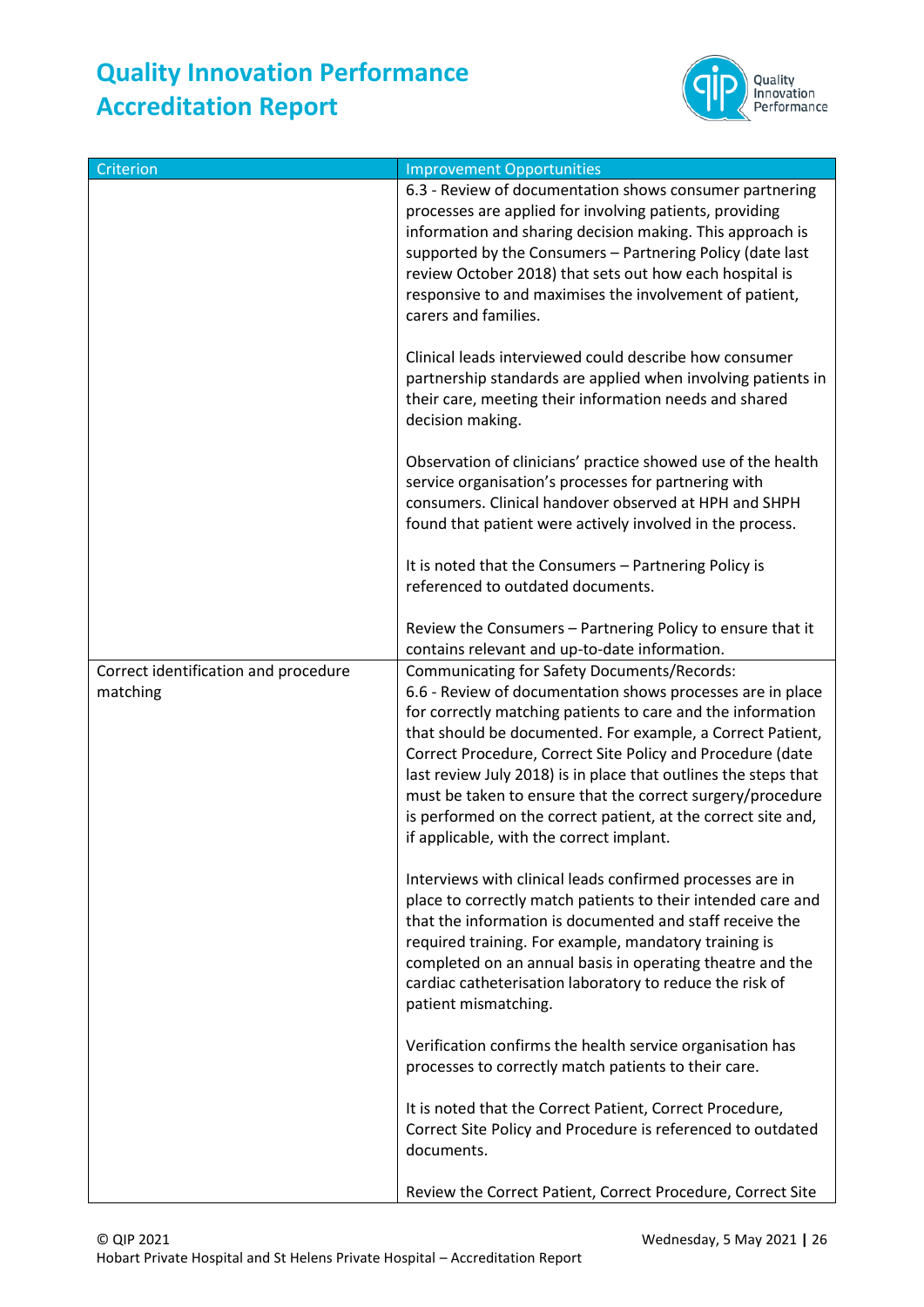

| Criterion                                                                                     | <b>Improvement Opportunities</b>                                                                                                                                                                                                                                                                                                                                                                                                                                                                                                                                                                                                                                                                                                                                                                                                                                                                                                                                                                                                                                                                               |
|-----------------------------------------------------------------------------------------------|----------------------------------------------------------------------------------------------------------------------------------------------------------------------------------------------------------------------------------------------------------------------------------------------------------------------------------------------------------------------------------------------------------------------------------------------------------------------------------------------------------------------------------------------------------------------------------------------------------------------------------------------------------------------------------------------------------------------------------------------------------------------------------------------------------------------------------------------------------------------------------------------------------------------------------------------------------------------------------------------------------------------------------------------------------------------------------------------------------------|
|                                                                                               | Policy and Procedure to ensure that it contains up-to-date                                                                                                                                                                                                                                                                                                                                                                                                                                                                                                                                                                                                                                                                                                                                                                                                                                                                                                                                                                                                                                                     |
|                                                                                               | and relevant information.                                                                                                                                                                                                                                                                                                                                                                                                                                                                                                                                                                                                                                                                                                                                                                                                                                                                                                                                                                                                                                                                                      |
| Clinical governance and quality                                                               | <b>Blood Management Documents/Records:</b>                                                                                                                                                                                                                                                                                                                                                                                                                                                                                                                                                                                                                                                                                                                                                                                                                                                                                                                                                                                                                                                                     |
| improvement to support                                                                        | 7.1 - Blood and blood products are only used at the Hobart<br>Private hospital. It is not handled at the St Helen's Private<br>Hospital campus. Interviews and review of blood and blood<br>product documentation, shows that there are clear policies<br>and procedures, set mainly by the national corporate office<br>of Healthscope, to manage the risks and identify training<br>requirements for blood management. Blood is almost<br>always an elective procedure at Hobart Private hospital<br>(HPH), with approximately 200 occasions in the past year. It<br>has been decided by the corporate office to reduce blood<br>safe training to a once-only mandatory, with retraining to be<br>undertaken if there are incidents. Because this is a<br>competency that is not used often by the nurses, this does<br>not seem sensible from the perspective of risk management.<br>It may be appropriate to make this a biennial training<br>requirement.<br>The organisation should review the risks and frequency of<br>blood safe training to ensure that appropriate skills are<br>retained by staff. |
|                                                                                               | <b>Blood Management Documents/Records:</b><br>7.3 - Documents reviewed and staff interviewed confirmed<br>that patients are included in the decision-making process, by<br>providing adequate and appropriate information to allow<br>them to be involved. Patients have the right to refuse the<br>use of blood and blood products and the corporation has a<br>form to record this choice. However, it would be better if<br>that decision is highlighted, preferably on the "alert" sheet.<br>Furthermore, the form refers specifically to Jehovah's<br>Witnesses adherents, whereas it should simply have a<br>generic reference to those patients who choose to refuse<br>blood or blood products.<br>1. The organisation considers highlighting a patient's refusal                                                                                                                                                                                                                                                                                                                                      |
|                                                                                               | to accept blood on the alert sheet.<br>2. The organisation considers changing the name of the<br>refusal of blood/products document to a generic reference<br>to those that do not want blood or blood products.                                                                                                                                                                                                                                                                                                                                                                                                                                                                                                                                                                                                                                                                                                                                                                                                                                                                                               |
| Clinical governance and quality<br>improvement to support recognition and<br>response systems | Acute Deterioration Documents/Records:<br>8.1 - It is noted that the corporate policy and procedure<br>document Clinical Deterioration, Recognising and<br>Responding to, was last reviewed in September 2017. Staff<br>report that it is currently under review by the responsible<br>parties.                                                                                                                                                                                                                                                                                                                                                                                                                                                                                                                                                                                                                                                                                                                                                                                                                |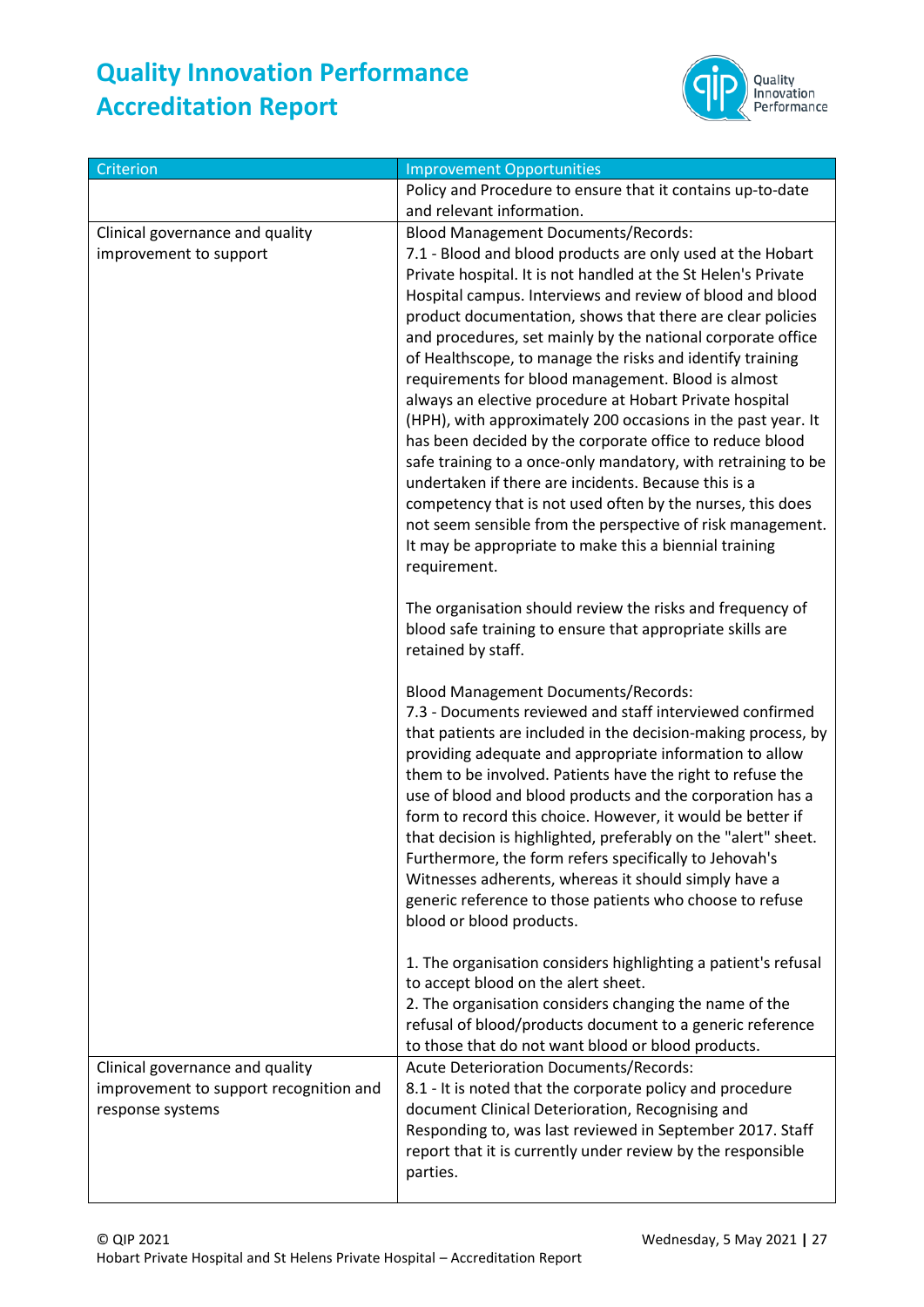

| Criterion                                                             | <b>Improvement Opportunities</b>                                                                                                                                                                                                                                                                                                                                                                                                                                                                               |
|-----------------------------------------------------------------------|----------------------------------------------------------------------------------------------------------------------------------------------------------------------------------------------------------------------------------------------------------------------------------------------------------------------------------------------------------------------------------------------------------------------------------------------------------------------------------------------------------------|
|                                                                       | Progress with plans to review with Clinical Deterioration,<br>Recognising and Responding To, and ensure that it contains<br>up to date and relevant information.                                                                                                                                                                                                                                                                                                                                               |
|                                                                       | 8.1 - The Clinical Deterioration Committee is yet to create a<br>consolidated action list that is presented to each meeting<br>together with the nominated action owner and date of<br>completion to facilitate tracking of the actions and their<br>completion.                                                                                                                                                                                                                                               |
|                                                                       | Create a consolidated action list that is presented to each<br>clinical deterioration committee meeting, together with the<br>nominated action owner and date of completion to facilitate<br>tracking of the actions and their completion. A further<br>improvement would be to include an evaluation of the<br>implementation of actions.                                                                                                                                                                     |
|                                                                       | Acute Deterioration Documents/Records:<br>8.3 - Review of the Advanced Life Support Policy and<br>Procedure document finds that while care of the family and<br>carer is addressed during resuscitation this does not<br>specifically mention family presence during<br>cardiopulmonary resuscitation (CPR) or staff training to<br>support family presence.                                                                                                                                                   |
|                                                                       | Review the Advanced Life Support Policy and Procedure and<br>include additional information about how family presence<br>during CPR will be supported and the training requirements<br>of staff.                                                                                                                                                                                                                                                                                                               |
| Detecting and recognising acute<br>deterioration, and escalation care | <b>Acute Deterioration Documents/Records:</b><br>8.4 - It is noted that the Critical Care Flow Chart - Level 1<br>Trial document that is currently in use in the Coronary Care<br>Unit (CCU) at HPH does not include "between the flags"<br>bands for observation of haemodynamic and respiratory<br>variables and there is limited space to record these<br>observations. Further, the chart does not include a<br>dedicated space for the date and number of days spent in<br>CCU/Intensive Care Unit (ICU). |
|                                                                       | Feedback regarding the Critical Care Flow Chart - Level 1<br>Trial document could include an expanded section to<br>document haemodynamic and respiratory variables as well<br>as a dedicated space for the date and number of days spent<br>in CCU/ICU.                                                                                                                                                                                                                                                       |
|                                                                       | <b>Acute Deterioration Documents/Records:</b><br>8.5 - It is noted that the while the Self-Harm and Suicide<br>(Threatened, Attempted or Completed) in a Non-Mental<br>Health Facility Policy includes items of risk, including those                                                                                                                                                                                                                                                                          |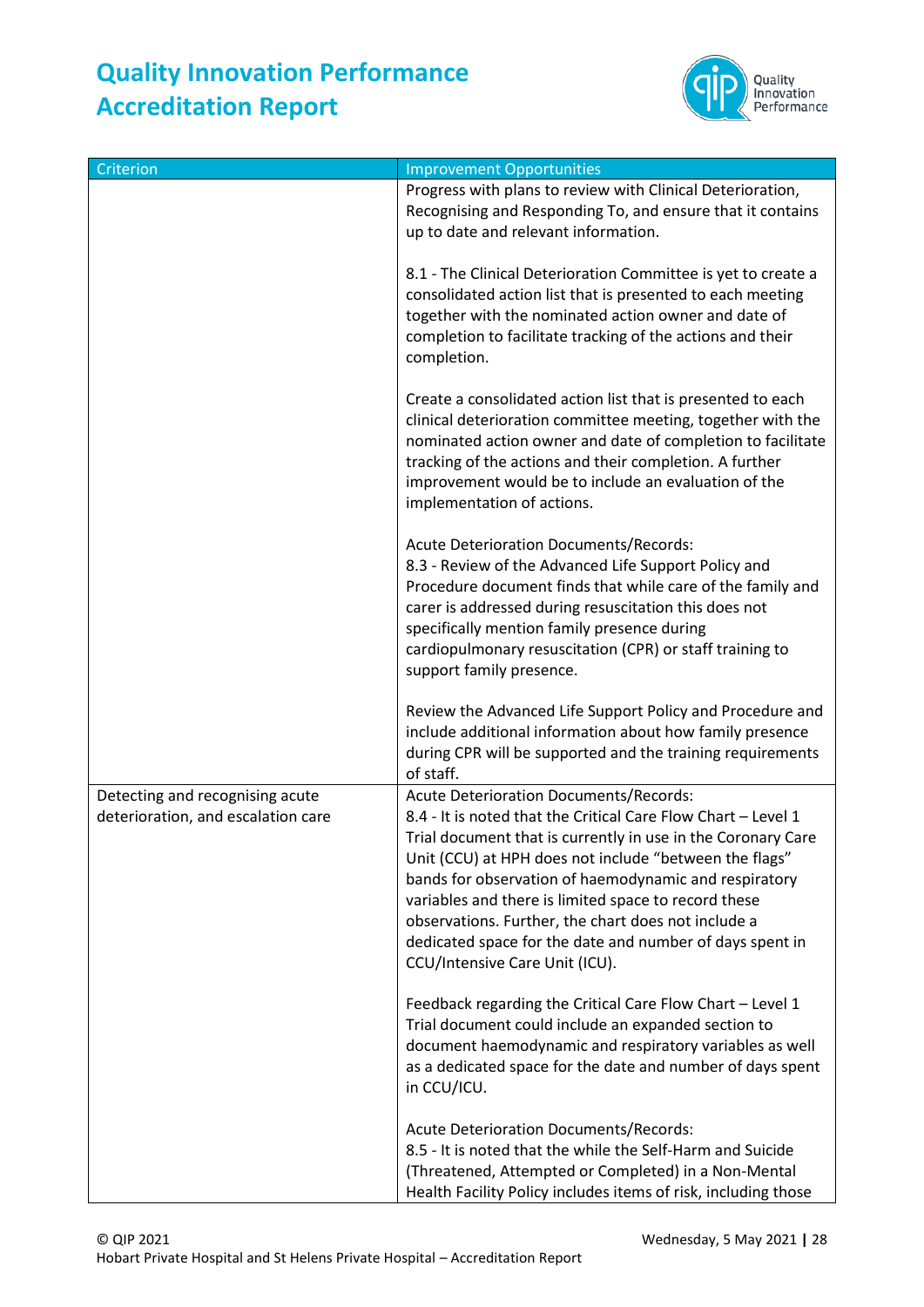

| Criterion | <b>Improvement Opportunities</b>                                                                                                                                                                                                                                                     |
|-----------|--------------------------------------------------------------------------------------------------------------------------------------------------------------------------------------------------------------------------------------------------------------------------------------|
|           | that can be used as a ligature or ligature point, there is no<br>requirement to conduct ligature audits in higher risk areas<br>of HPH, for example, the Emergency Department.                                                                                                       |
|           | Develop and implement a formal ligature and ligature<br>assessment audit tool for use at HPH to ensure that higher<br>risk areas have ligature and ligature points identified and<br>removed where possible.                                                                         |
|           | <b>Acute Deterioration Documents/Records:</b><br>8.7 - Review of the Rapid Response Posters for family<br>escalation of care finds that the readability of these posters<br>could be improved. In addition, these posters are quite<br>small and could be missed by those concerned. |
|           | Review the Rapid Response Posters to improve their<br>readability. Consider involving consumers in the<br>development of the new posters.                                                                                                                                            |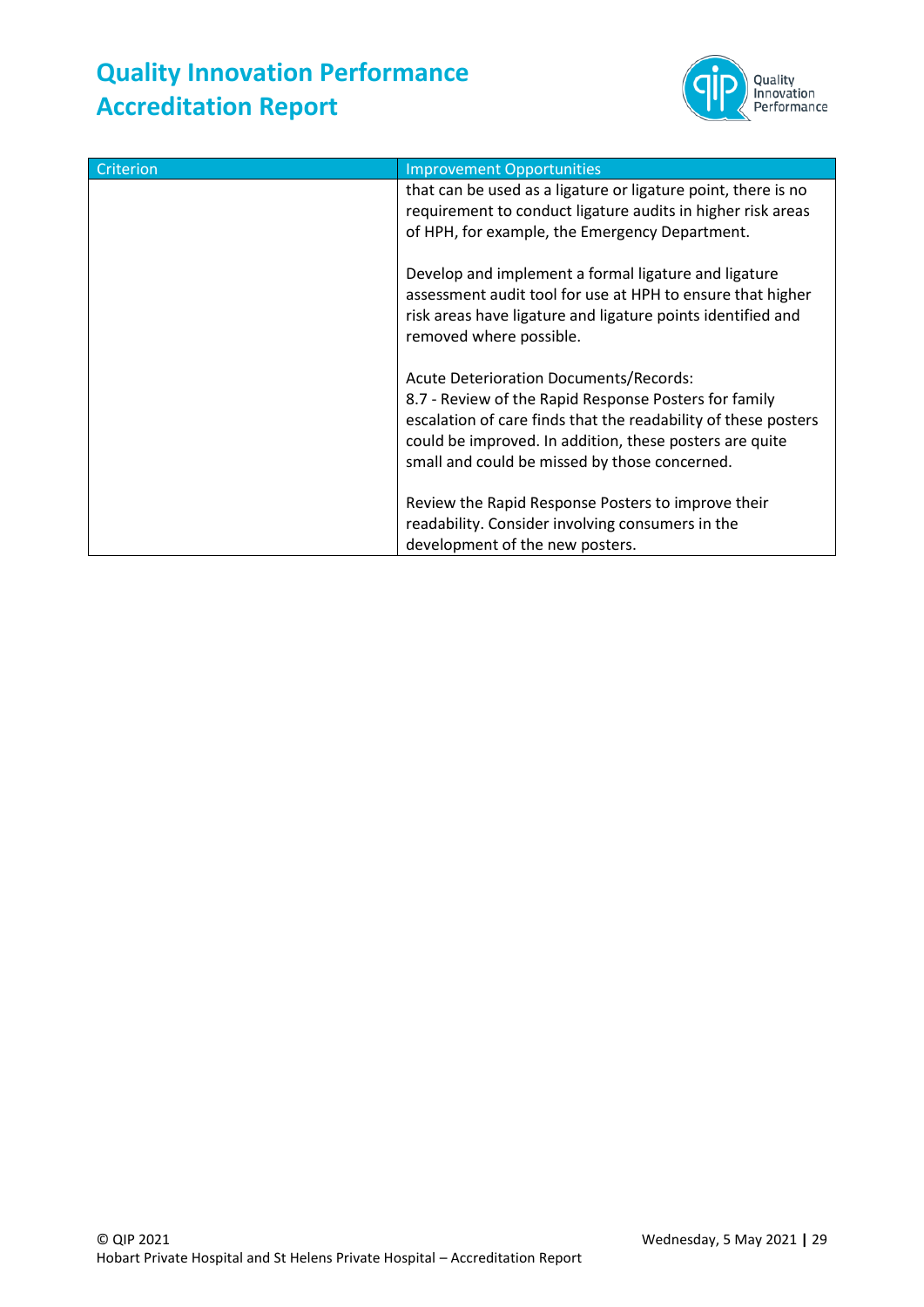# Innovation Performance

#### **Clinical Governance Standard**

Leaders of a health service organisation have a responsibility to the community for continuous improvement of the safety and quality of their services, and ensuring that they are person centred, safe and effective.

#### Intention of this standard

To implement a clinical governance framework that ensures that patients and consumers receive safe and high-quality health care.

| <b>Criterion:</b> | Governance, leadership and culture<br>Leaders at all levels in the organisation set up and use clinical governance systems to improve the safety and quality of health care for patients.                                                                                                                                                                                                                                                                                                                                                                                                                                                                                                                           |                              |                                                                                                                                                                                                                                                                                                                                                                                                                                                                                                                                                                                                                                                                                                                                                                                                                                                                                                                                                                                                                                                                                                                                               |                              |  |
|-------------------|---------------------------------------------------------------------------------------------------------------------------------------------------------------------------------------------------------------------------------------------------------------------------------------------------------------------------------------------------------------------------------------------------------------------------------------------------------------------------------------------------------------------------------------------------------------------------------------------------------------------------------------------------------------------------------------------------------------------|------------------------------|-----------------------------------------------------------------------------------------------------------------------------------------------------------------------------------------------------------------------------------------------------------------------------------------------------------------------------------------------------------------------------------------------------------------------------------------------------------------------------------------------------------------------------------------------------------------------------------------------------------------------------------------------------------------------------------------------------------------------------------------------------------------------------------------------------------------------------------------------------------------------------------------------------------------------------------------------------------------------------------------------------------------------------------------------------------------------------------------------------------------------------------------------|------------------------------|--|
| Rating:           | Met                                                                                                                                                                                                                                                                                                                                                                                                                                                                                                                                                                                                                                                                                                                 |                              |                                                                                                                                                                                                                                                                                                                                                                                                                                                                                                                                                                                                                                                                                                                                                                                                                                                                                                                                                                                                                                                                                                                                               |                              |  |
| Actions           | Description                                                                                                                                                                                                                                                                                                                                                                                                                                                                                                                                                                                                                                                                                                         | Audit<br>Attainment<br>Level | <b>Audit Comments</b>                                                                                                                                                                                                                                                                                                                                                                                                                                                                                                                                                                                                                                                                                                                                                                                                                                                                                                                                                                                                                                                                                                                         | Final<br>Attainment<br>Level |  |
| 1.1               | Governance, leadership and culture<br>The governing body:<br>a. Provides leadership to develop a<br>culture of safety and quality<br>improvement, and satisfies itself that<br>this culture exists within the<br>organisation<br>b. Provides leadership to ensure<br>partnering with patients, carers and<br>consumers<br>c. Sets priorities and strategic directions<br>for safe and high-quality clinical care,<br>and ensures that these are<br>communicated effectively to the<br>workforce and the community<br>d. Endorses the organisation's clinical<br>governance framework<br>e. Ensures that roles and responsibilities<br>are clearly defined for the governing<br>body, management, clinicians and the | Met                          | Governance, Leadership and Culture Documents/Records:<br>Hobart Private Hospital (HPH) and St Helen's Private Hospital (SHPH) are part of the<br>Healthscope Hospitals group. As such, the higher level strategic functions and governance<br>controls sit with the Healthscope corporate activities. Observation, document review and<br>interview with the clinical governance leads interviewed confirmed that the organisation<br>has created a culture of safety and quality improvement, which is actively monitored by<br>the local senior leadership and the corporate office. This has been achieved by setting the<br>strategic direction of the organisation, establishing a clinical governance framework and<br>quality plan to ensure that roles and responsibilities are clear and that partnering with<br>the patients and families is actively pursued. The organisation monitors the clinical<br>quality systems through senior committees that review the data, as well as monitoring<br>the incident reporting system, with reports from those committees coming to the<br>corporate office and the Board of the company. | Met                          |  |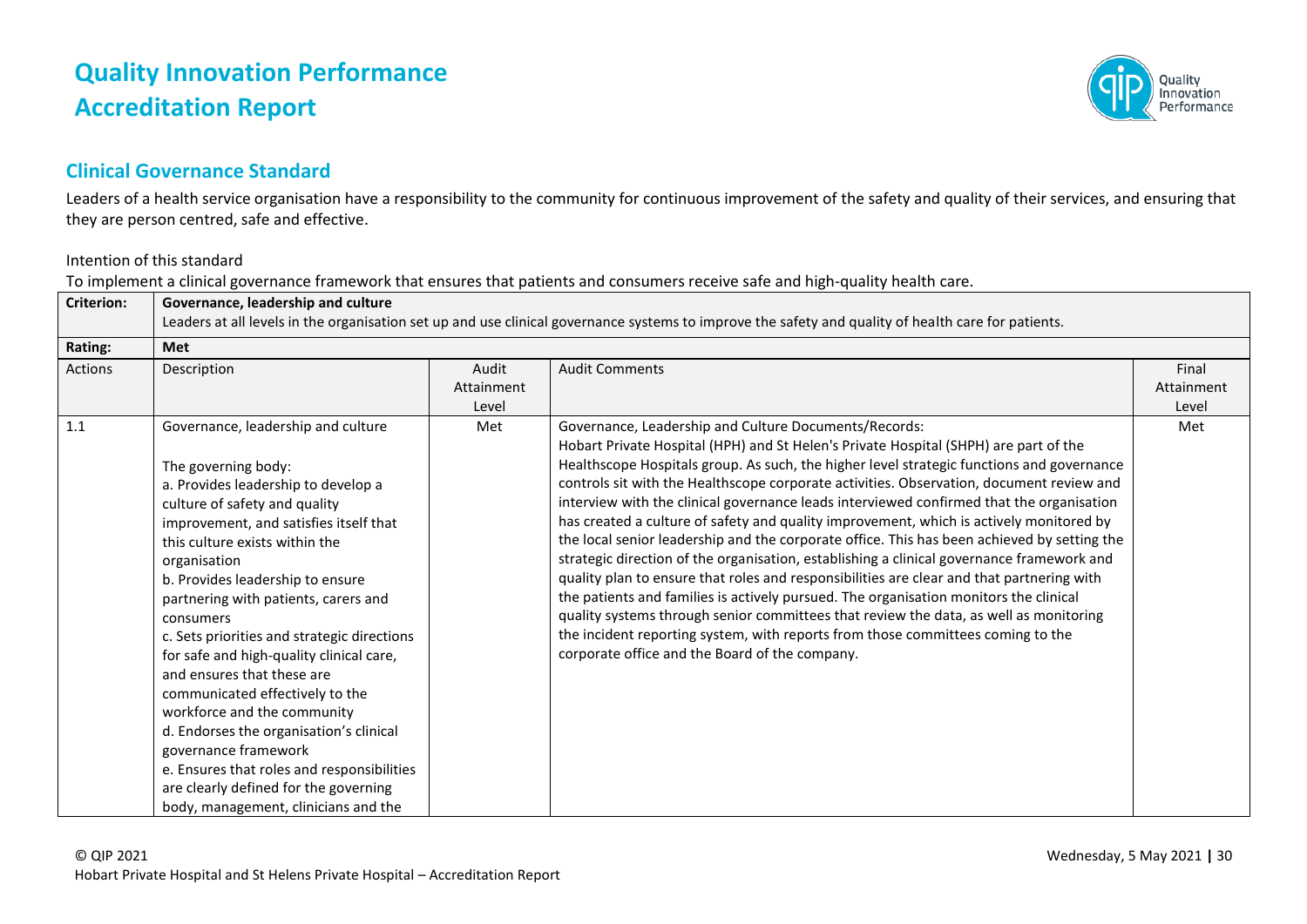

| Actions | Description                                                                                                                                                                                                                 | Audit<br>Attainment<br>Level | <b>Audit Comments</b>                                                                                                                                                                                                                                                                                                                                                                                                                                                                                                                                                                                                                                                                                                                                                                                                                                                                                                                                                                                                                                                                                                                                                                                                                                                                                                                                                                                                                                                                                       | Final<br>Attainment<br>Level |
|---------|-----------------------------------------------------------------------------------------------------------------------------------------------------------------------------------------------------------------------------|------------------------------|-------------------------------------------------------------------------------------------------------------------------------------------------------------------------------------------------------------------------------------------------------------------------------------------------------------------------------------------------------------------------------------------------------------------------------------------------------------------------------------------------------------------------------------------------------------------------------------------------------------------------------------------------------------------------------------------------------------------------------------------------------------------------------------------------------------------------------------------------------------------------------------------------------------------------------------------------------------------------------------------------------------------------------------------------------------------------------------------------------------------------------------------------------------------------------------------------------------------------------------------------------------------------------------------------------------------------------------------------------------------------------------------------------------------------------------------------------------------------------------------------------------|------------------------------|
|         | workforce<br>f. Monitors the action taken as a result<br>of analyses of clinical incidents<br>g. Reviews reports and monitors the<br>organisation's progress on safety and<br>quality performance.                          |                              |                                                                                                                                                                                                                                                                                                                                                                                                                                                                                                                                                                                                                                                                                                                                                                                                                                                                                                                                                                                                                                                                                                                                                                                                                                                                                                                                                                                                                                                                                                             |                              |
| 1.2     | Governance, leadership and culture<br>The governing body ensures that the<br>organisation's safety and quality<br>priorities address the specific health<br>needs of Aboriginal and Torres Strait<br>Islander people        | Met                          | Governance, Leadership and Culture Documents/Records:<br>There are very few (approximately 2%) of patients who choose to identify as Aboriginal or<br>Torres Strait Islanders. Nevertheless, the clinical governance leads interviewed could<br>describe how the specific health needs of Aboriginal and Torres Strait Islander people are<br>addressed in the safety and quality priorities. This was confirmed by observation and<br>document reviews.                                                                                                                                                                                                                                                                                                                                                                                                                                                                                                                                                                                                                                                                                                                                                                                                                                                                                                                                                                                                                                                    | Met                          |
| 1.3     | Organisational leadership<br>The health service organisation<br>establishes and maintains a clinical<br>governance framework, and uses the<br>processes within the framework to drive<br>improvements in safety and quality | Met                          | <b>Improvement Opportunities</b><br>Governance, Leadership and Culture Documents/Records:<br>1.3 - Documents reviewed, plus observation of the organisation confirmed the<br>information, provided by the clinical governance leads, that a clinical governance<br>framework is in place and how it is monitored by the senior managers, the Medical<br>Advisory Committee (MAC) and the corporate Board. This process drives the essential<br>improvements in safety and quality.<br>Review of clinical governance documents shows a clinical governance framework is in<br>place that starts from the corporate office, through a number of committees and groups<br>within the hospitals that deal with clinical governance, with information flowing in both<br>directions. There is ongoing review of all aspects of clinical care, including consumer<br>experiences. Reports are presented in dashboard format, which allows the clinical leads<br>rapid and timely access to information. However, while this process drives the essential<br>improvements in safety and quality, as well as risk management, the processes are<br>somewhat basic, with medical craft groups meeting separately and independently. The<br>result is that communication is through the Medical Advisory Committee, but that is not<br>their main role and the concern is that information could be overlooked. Recently, a new<br>committee was established, the Clinical Governance Review committee, and this is a | Met                          |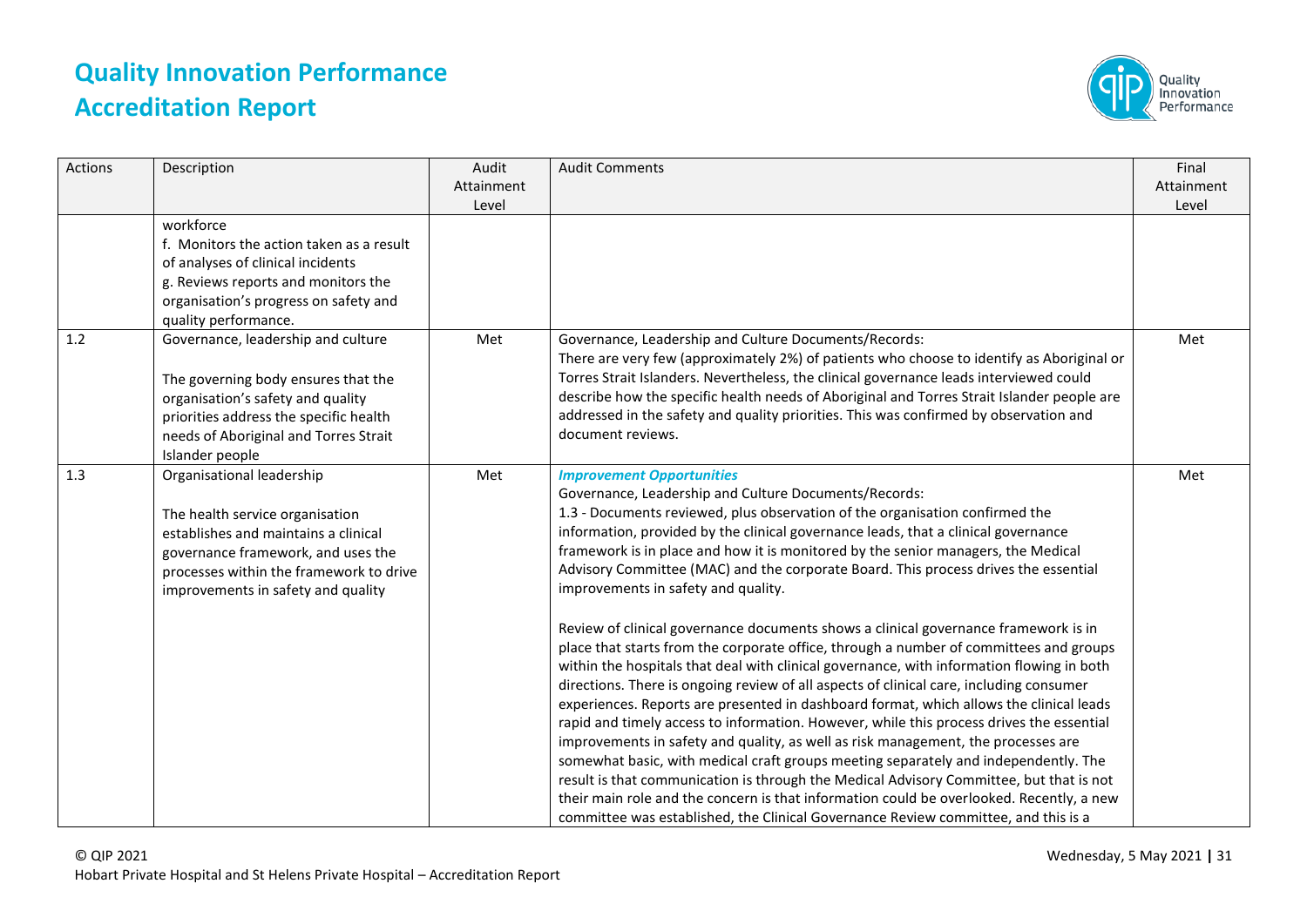

| Actions | Description                                                                                                                                                                                                           | Audit<br>Attainment<br>Level | <b>Audit Comments</b>                                                                                                                                                                                                                                                                                                                                                                                                                                                                                                                                                                                                                                                                                                    | Final<br>Attainment<br>Level |
|---------|-----------------------------------------------------------------------------------------------------------------------------------------------------------------------------------------------------------------------|------------------------------|--------------------------------------------------------------------------------------------------------------------------------------------------------------------------------------------------------------------------------------------------------------------------------------------------------------------------------------------------------------------------------------------------------------------------------------------------------------------------------------------------------------------------------------------------------------------------------------------------------------------------------------------------------------------------------------------------------------------------|------------------------------|
|         |                                                                                                                                                                                                                       |                              | good move towards streamlining and improving the process. Another starting point<br>would be to review the terms of reference of the committees, to clearly align their work<br>with the national standards. This would create a framework for all governance<br>committees to complete their tasks, particularly if the standards are adopted as the basis<br>for the agenda for the meetings.                                                                                                                                                                                                                                                                                                                          |                              |
|         |                                                                                                                                                                                                                       |                              | The organisation could review the terms of reference of all governance committees, to<br>align them with the national standards, as well as consider using the standards to be the<br>framework for the agendas of meetings.                                                                                                                                                                                                                                                                                                                                                                                                                                                                                             |                              |
| 1.4     | Organisational leadership<br>The health service organisation<br>implements and monitors strategies to<br>meet the organisation's safety and<br>quality priorities for Aboriginal and<br>Torres Strait Islander people | Met                          | Governance, Leadership and Culture Documents/Records:<br>Staff interviews, observation and document review confirmed that the organisation has<br>clear strategies to address the particular needs of Aboriginal and Torres Strait Islander<br>people. The activities are guided by the Healthscope Reconciliation Action Plan, plus the<br>HPH has developed contacts and relationships with the Tasmanian Aboriginal and Torres<br>strait Islander groups. Staff undertake mandatory cultural awareness training and clerical<br>staff have received training in how to obtain this information from patients.                                                                                                         | Met                          |
| 1.5     | Organisational leadership<br>The health service organisation<br>considers the safety and quality of<br>health care for patients in its business<br>decision-making                                                    | Met                          | Governance, Leadership and Culture Documents/Records:<br>Interviews with staff, along with documentation review and observation, confirmed that<br>staff work within an established governance framework, which reviews safety and<br>quality and ensures that roles for all staff are clearly defined through position<br>descriptions and established scope of practice. There is a multi-layered governance<br>structure, alongside a quality matrix, including regular audits, to ensure that all aspects of<br>care are assessed and improved as required. All these activities are considered at the<br>senior governance levels when making decisions about the business aspect of providing<br>care to patients. | Met                          |
| 1.6     | Clinical leadership<br>Clinical leaders support clinicians to:<br>a. Understand and perform their<br>delegated safety and quality roles and<br>responsibilities<br>b. Operate within the clinical                     | Met                          | Governance, Leadership and Culture Documents/Records:<br>Managers and staff interviewed could describe how policy documents are managed, to<br>ensure they are current, comprehensive, effective and comply with legislation and<br>regulations, along with state or territory requirements. Clinical activities are monitored<br>regularly to review and seek improvements, and to ensure compliance with policies and<br>procedures. Staff education is a major activity to ensure that issues of safety and quality                                                                                                                                                                                                   | Met                          |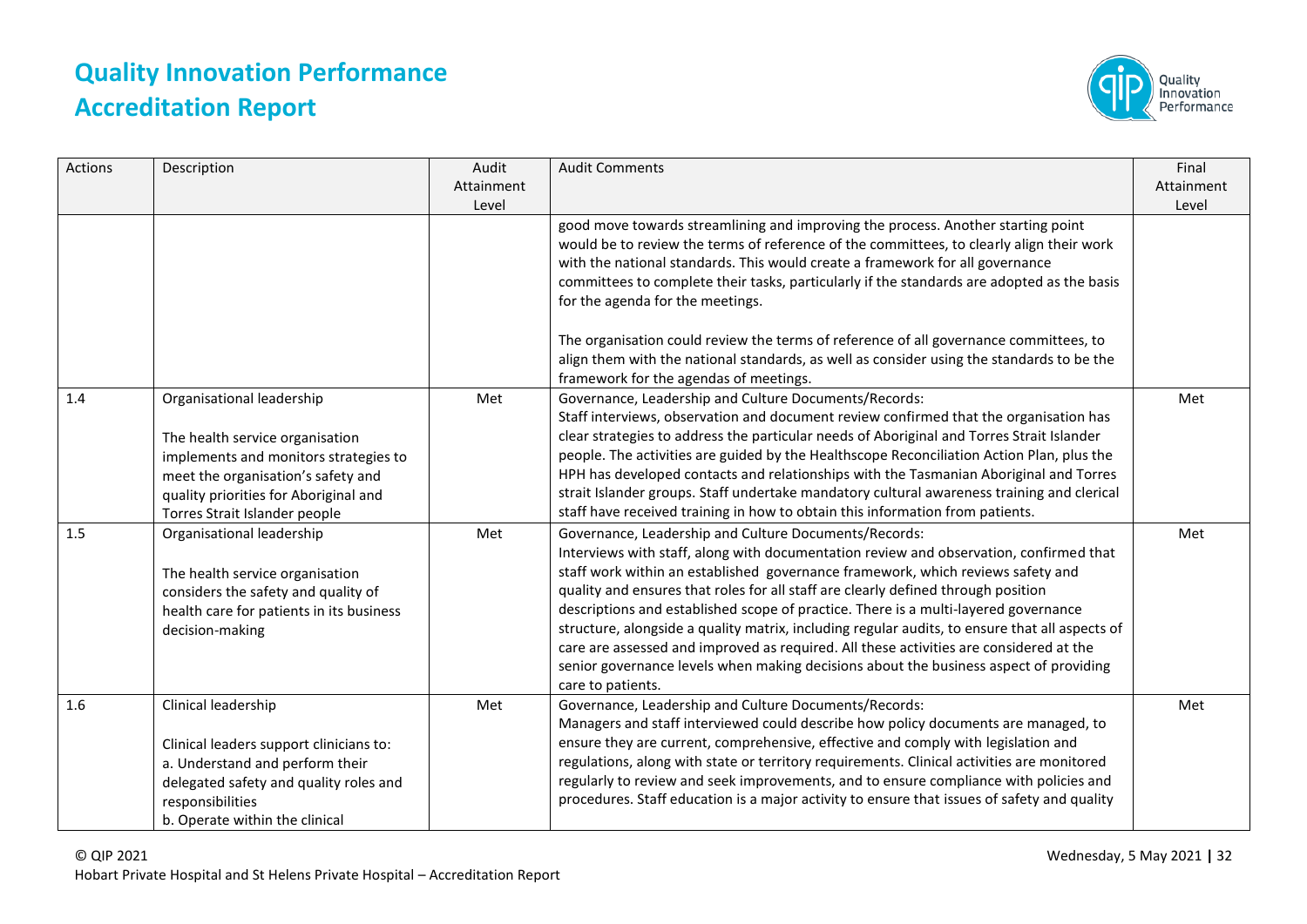

| Actions           | Description                              | Audit      | <b>Audit Comments</b>                                                                                                                                                | Final      |  |  |  |
|-------------------|------------------------------------------|------------|----------------------------------------------------------------------------------------------------------------------------------------------------------------------|------------|--|--|--|
|                   |                                          | Attainment |                                                                                                                                                                      | Attainment |  |  |  |
|                   |                                          | Level      |                                                                                                                                                                      | Level      |  |  |  |
|                   | governance framework to improve the      |            | are appropriately addressed, with oversight being provided by the various governance                                                                                 |            |  |  |  |
|                   | safety and quality of health care for    |            | committees.                                                                                                                                                          |            |  |  |  |
|                   | patients                                 |            |                                                                                                                                                                      |            |  |  |  |
|                   |                                          |            |                                                                                                                                                                      |            |  |  |  |
| <b>Criterion:</b> | Patient safety and quality systems       |            |                                                                                                                                                                      |            |  |  |  |
|                   |                                          |            | Safety and quality systems are integrated with governance processes to enable organisations to actively manage and improve the safety and quality of health care for |            |  |  |  |
|                   | patients.                                |            |                                                                                                                                                                      |            |  |  |  |
| Rating:           | Met                                      |            |                                                                                                                                                                      |            |  |  |  |
| Actions           | Description                              | Audit      | <b>Audit Comments</b>                                                                                                                                                | Final      |  |  |  |
|                   |                                          | Attainment |                                                                                                                                                                      | Attainment |  |  |  |
|                   |                                          | Level      |                                                                                                                                                                      | Level      |  |  |  |
| 1.7               | Policies and Procedures                  | Met        | <b>Improvement Opportunities</b>                                                                                                                                     | Met        |  |  |  |
|                   |                                          |            | Patient Safety and Quality Systems Documents/Records:                                                                                                                |            |  |  |  |
|                   | The health service organisation uses a   |            | 1.7 - Interviews, observations and reviews of clinical governance documents shows that                                                                               |            |  |  |  |
|                   | risk management approach to:             |            | developing, authorising, and monitoring the implementation of the health service                                                                                     |            |  |  |  |
|                   | a. Set out, review, and maintain the     |            | organisation's policy documents is sound. There is work undertaken at both the                                                                                       |            |  |  |  |
|                   | currency and effectiveness of, policies, |            | corporate and local levels to ensure that the policies and procedures reflect                                                                                        |            |  |  |  |
|                   | procedures and protocols                 |            | contemporary best practice. However, it was noted that some of these documents                                                                                       |            |  |  |  |
|                   | b. Monitor and take action to improve    |            | contained outdated references. For instance, the Basic Life Support and Cardiopulmonary                                                                              |            |  |  |  |
|                   | adherence to policies, procedures and    |            | Resuscitation Policy (last review date of September 2018) refers to the first edition of the                                                                         |            |  |  |  |
|                   | protocols                                |            | National Safety and Quality Health Service Standards (NSQHS) standards. Furthermore,                                                                                 |            |  |  |  |
|                   | c. Review compliance with legislation,   |            | some corporate policies reviewed did not contain the date of the next planned review,                                                                                |            |  |  |  |
|                   | regulation and jurisdictional            |            | which is expected in modern document management systems.                                                                                                             |            |  |  |  |
|                   | requirements                             |            |                                                                                                                                                                      |            |  |  |  |
|                   |                                          |            | 1. The organisation conducts an audit on policies and procedures to ensure that they                                                                                 |            |  |  |  |
|                   |                                          |            | contain only the most recent references available.                                                                                                                   |            |  |  |  |
|                   |                                          |            | 2. The organisation reviews the document management system to ensure that all                                                                                        |            |  |  |  |
|                   |                                          |            | documents have a triennial review, at least.                                                                                                                         |            |  |  |  |
| 1.8               | Measurement and quality improvement      | Met        | Patient Safety and Quality Systems Documents/Records:                                                                                                                | Met        |  |  |  |
|                   |                                          |            | Review of safety and quality documents shows organisation-wide quality improvement                                                                                   |            |  |  |  |
|                   | The health service organisation uses     |            | systems that identifies safety and quality measures and areas for improvement, and                                                                                   |            |  |  |  |
|                   | organisation-wide quality improvement    |            | implements and monitors safety and quality improvement strategies. Consumers and the                                                                                 |            |  |  |  |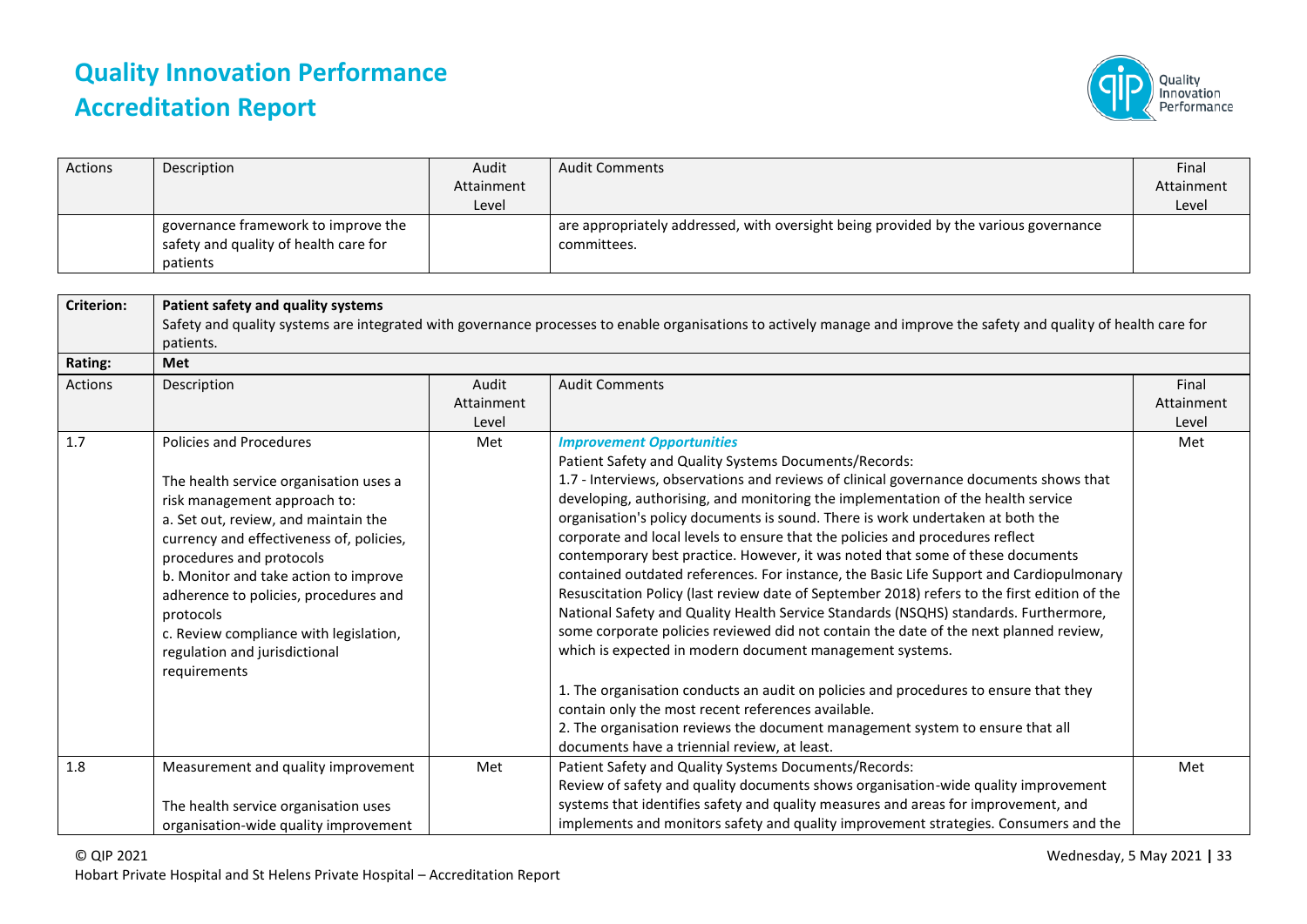

| <b>Actions</b> | Description                                                                                                                                                                                                                                                                                                                                                        | Audit<br>Attainment<br>Level | <b>Audit Comments</b>                                                                                                                                                                                                                                                                                                                                                                                                                                                                                                                                                                                                                                                                                                                                                                                  | Final<br>Attainment<br>Level |
|----------------|--------------------------------------------------------------------------------------------------------------------------------------------------------------------------------------------------------------------------------------------------------------------------------------------------------------------------------------------------------------------|------------------------------|--------------------------------------------------------------------------------------------------------------------------------------------------------------------------------------------------------------------------------------------------------------------------------------------------------------------------------------------------------------------------------------------------------------------------------------------------------------------------------------------------------------------------------------------------------------------------------------------------------------------------------------------------------------------------------------------------------------------------------------------------------------------------------------------------------|------------------------------|
|                | systems that:<br>a. Identify safety and quality measures,<br>and monitor and report performance<br>and outcomes<br>b. Identify areas for improvement in<br>safety and quality<br>c. Implement and monitor safety and<br>quality improvement strategies<br>d. Involve consumers and the workforce<br>in the review of safety and quality<br>performance and systems |                              | workforce are involved in these reviews of safety and quality performance and systems.<br>This information is achieved by having a rolling program of audits of activities, with<br>outcomes reviewed at both the local and corporate levels, to improve the education<br>provided.                                                                                                                                                                                                                                                                                                                                                                                                                                                                                                                    |                              |
| 1.9            | Measurement and quality improvement<br>The health service organisation ensures<br>that timely reports on safety and quality<br>systems and performance are provided<br>to:<br>a. The governing body<br>b. The workforce<br>c. Consumers and the local community<br>d. Other relevant health service<br>organisations                                               | Met                          | <b>Improvement Opportunities</b><br>Patient Safety and Quality Systems Documents/Records:<br>1.9 - Review of safety and quality documents shows that timely reports on safety and<br>quality systems and performance are provided to the governing body, workforce,<br>consumers and other relevant health service organisations. This information is gleaned<br>from the activities that review all services and is presented to the workforce and<br>consumers through information placed on safety notice boards around the two hospitals.<br>It could be useful to add this information to the Healthscope website.<br>Review the possibility of adding the safety and quality data to individual hospital's section<br>on the corporate website.                                                  | Met                          |
| 1.10           | Risk management<br>The health service organisation:<br>a. Identifies and documents<br>organisational risks<br>b. Uses clinical and other data<br>collections to support risk assessments<br>c. Acts to reduce risks<br>d. Regularly reviews and acts to improve<br>the effectiveness of the risk                                                                   | Met                          | <b>Improvement Opportunities</b><br>Patient Safety and Quality Systems Documents/Records:<br>1.10 - Risk registers are maintained in the hospitals, with an overarching corporate risk<br>matrix that allows the senior management of the hospitals, plus senior corporate<br>managers, to have oversight of all significant risks. These risk registers are actively<br>managed by the appropriate staff and there is a good awareness of the need to identify<br>and record emerging risks. At the team level, there is discussion of risk identification and<br>management. There are business continuity plans in the case of an emergency or<br>disaster. The system is actively managed to assess its effectiveness, to seek<br>improvements, and to create reports for the staff and community. | Met                          |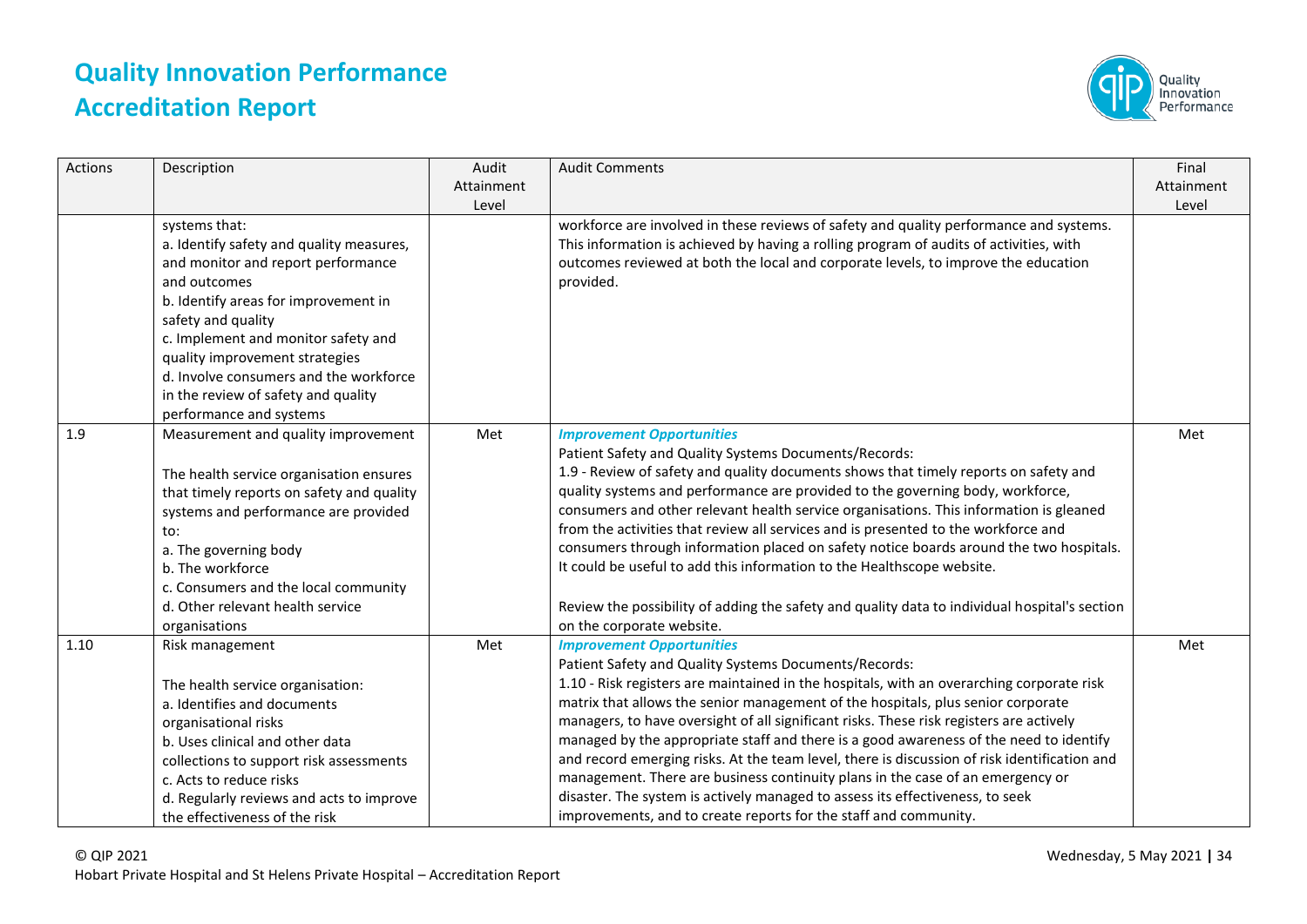

| Actions | Description                                                                                                                                                                                                                                                                          | Audit<br>Attainment<br>Level | <b>Audit Comments</b>                                                                                                                                                                                                                                                                                                                                                                                                                                                                                                                                                                                                                                                                                                                                                                                                                                                                                                                                                                                                                                                                                                                                                                                                                                                          | Final<br>Attainment<br>Level |
|---------|--------------------------------------------------------------------------------------------------------------------------------------------------------------------------------------------------------------------------------------------------------------------------------------|------------------------------|--------------------------------------------------------------------------------------------------------------------------------------------------------------------------------------------------------------------------------------------------------------------------------------------------------------------------------------------------------------------------------------------------------------------------------------------------------------------------------------------------------------------------------------------------------------------------------------------------------------------------------------------------------------------------------------------------------------------------------------------------------------------------------------------------------------------------------------------------------------------------------------------------------------------------------------------------------------------------------------------------------------------------------------------------------------------------------------------------------------------------------------------------------------------------------------------------------------------------------------------------------------------------------|------------------------------|
|         | management system<br>e. Reports on risks to the workforce and<br>consumers<br>f. Plans for, and manages, internal and<br>external emergencies and disasters                                                                                                                          |                              | It was noted at St Helen's Hospital that there are no fire evacuation maps on the back of<br>the doors in the patients' accommodation. Whilst it is recognised by the assessors that<br>this is not a legal requirement in Tasmania, it would assist evacuation.<br>There is a clinical risk that has been identified by the assessors, which pertains to the<br>delivery of Electro-Convulsive Therapy (ECT) services at St Helen's Private Hospital. The<br>anaesthetic nurse who coordinates the ECT sessions does not have an immediately<br>available replacement, if she is unable to work or to take her annual holidays. The result<br>is that ECT can be cancelled precipitously, with a risk to patient care. Furthermore, the<br>position of a part-time medical officer, to support the psychiatrists by managing the<br>physical aspect of patients' care, has been vacant for some months. It is accepted by the<br>assessors that the organisation has been trying to recruit a doctor to this vacancy, but<br>there is a continuing risk to patient care that needs to be resolved.<br>The organisation needs to review these risks.<br>1. Progress with the plans to install fire evacuation maps on the back of each patient<br>room at St Helen's Hospital. |                              |
|         |                                                                                                                                                                                                                                                                                      |                              | 2. Assess and plan for the need for a replacement anaesthetic nurse for the ECT services<br>for both planned and unplanned changes.<br>3. The organisation should review and resolve the vacancy for a medical officer at St<br>Helen's Private Hospital.                                                                                                                                                                                                                                                                                                                                                                                                                                                                                                                                                                                                                                                                                                                                                                                                                                                                                                                                                                                                                      |                              |
| 1.11    | Incident management systems and open<br>disclosure<br>The health service organisation has<br>organisation-wide incident management<br>and investigation systems, and:<br>a. Supports the workforce to recognise<br>and report incidents<br>b. Supports patients, carers and families | Met                          | Patient Safety and Quality Systems Documents/Records:<br>Staff are expected to report all incidents (or near-miss events) through the 'RiskMan'<br>software and that leads to the appropriate governance teams becoming involved in<br>reviewing incidents. Patient or family/carer feedback is actively encouraged. The<br>outcomes of such events are provided to the workforce and consumer groups, as well as<br>used to craft educational responses and inform the risk management systems. The<br>organisation is always looking for ways to improve the processes.                                                                                                                                                                                                                                                                                                                                                                                                                                                                                                                                                                                                                                                                                                      | Met                          |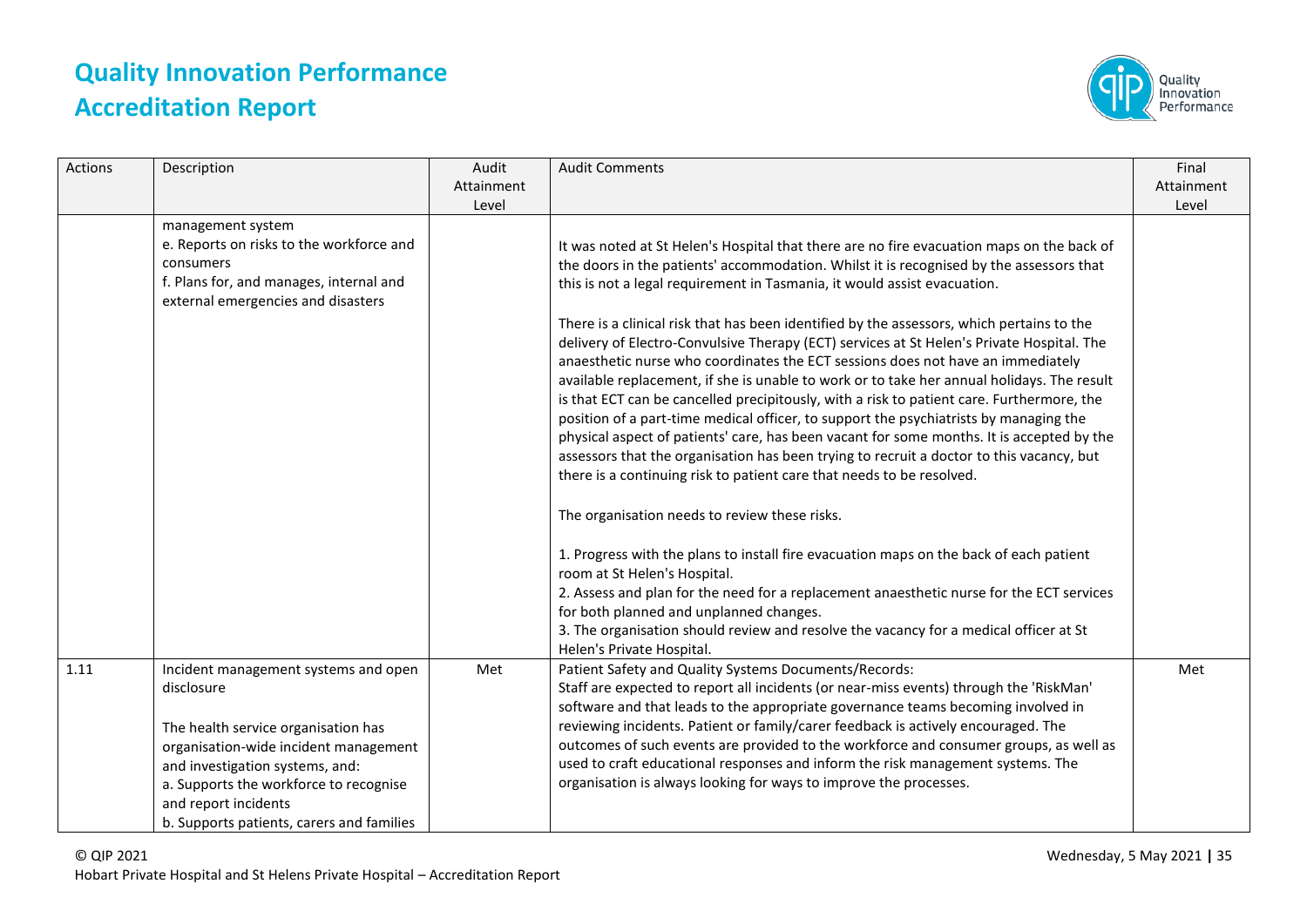

| Actions | Description                                                                                                                                                                                                                                                                                                                                                                                                                                                                                                                                                      | Audit<br>Attainment<br>Level | <b>Audit Comments</b>                                                                                                                                                                                                                                                                                                                                                                                                                                                                                                                                                                                                                            | Final<br>Attainment<br>Level |
|---------|------------------------------------------------------------------------------------------------------------------------------------------------------------------------------------------------------------------------------------------------------------------------------------------------------------------------------------------------------------------------------------------------------------------------------------------------------------------------------------------------------------------------------------------------------------------|------------------------------|--------------------------------------------------------------------------------------------------------------------------------------------------------------------------------------------------------------------------------------------------------------------------------------------------------------------------------------------------------------------------------------------------------------------------------------------------------------------------------------------------------------------------------------------------------------------------------------------------------------------------------------------------|------------------------------|
|         | to communicate concerns or incidents<br>c. Involves the workforce and consumers<br>in the review of incidents<br>d. Provides timely feedback on the<br>analysis of incidents to the governing<br>body, the workforce and consumers<br>e. Uses the information from the<br>analysis of incidents to improve safety<br>and quality<br>f. Incorporates risks identified in the<br>analysis of incidents into the risk<br>management system<br>g. Regularly reviews and acts to improve<br>the effectiveness of the incident<br>management and investigation systems |                              |                                                                                                                                                                                                                                                                                                                                                                                                                                                                                                                                                                                                                                                  |                              |
| 1.12    | Incident management systems and open<br>disclosure<br>The health service organisation:<br>a. Uses an open disclosure program that<br>is consistent with the Australian Open<br><b>Disclosure Framework</b><br>b. Monitors and acts to improve the<br>effectiveness of open disclosure<br>processes                                                                                                                                                                                                                                                               | Met                          | Patient Safety and Quality Systems Documents/Records:<br>Corporate documents reviewed, plus interviews with staff and senior managers,<br>confirmed that all staff are encouraged to follow the principles of open disclosure and<br>that the organisation monitors the occasions when it is used. This activity is mostly<br>conducted by the visiting medical staff where an event falls within their responsibility, or<br>by Healthscope staff when the responsibility falls to their domain. Occasions where open<br>disclosure occurs are monitored, aiming for improvements, which are then distributed to<br>staff and medical officers. | Met                          |
| 1.13    | Feedback and complaints management<br>The health service organisation:<br>a. Has processes to seek regular<br>feedback from patients, carers and<br>families about their experiences and<br>outcomes of care                                                                                                                                                                                                                                                                                                                                                     | Met                          | Patient Safety and Quality Systems Documents/Records:<br>Review of the management of feedback and complaints shows that the system<br>encourages patients, families and the workforce to report their concerns and comments.<br>The goal is that they are reviewed and resolved by management in a timely manner.<br>Senior management and the Healthscope company receive reports of complaints that<br>have been analysed for trends, and use that information to develop quality and safety                                                                                                                                                   | Met                          |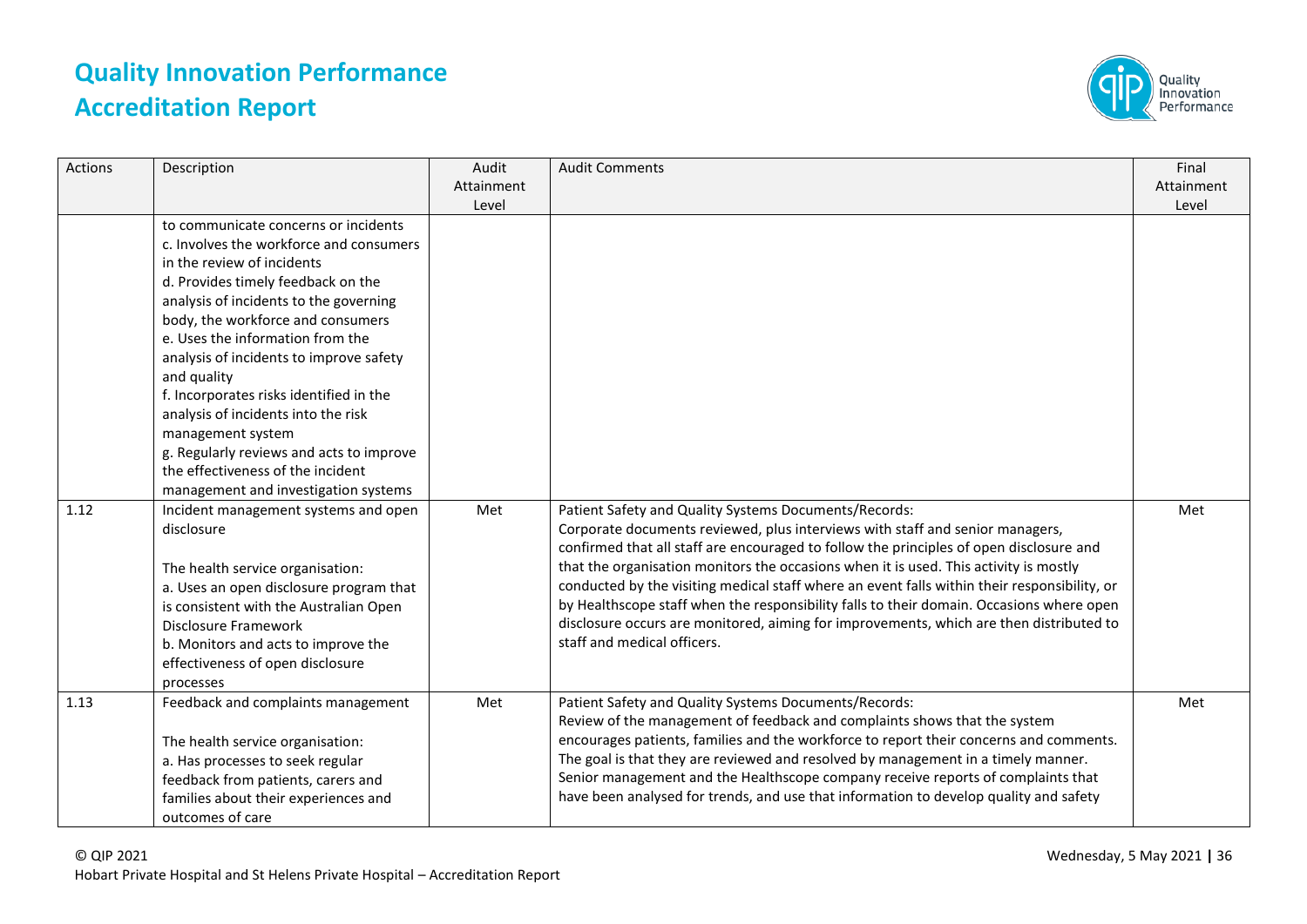

| <b>Actions</b> | Description                                                                                                                                                                                                                                                                                                                                                                                                                                                                                                                                                                                                                                                                                                                                                                                                                                       | Audit<br>Attainment<br>Level | <b>Audit Comments</b>                                                                                                                                                                                                                                                                                                                                                                                                                                                                                                                                                                                                                                                                                                                                                                                                         | Final<br>Attainment<br>Level |
|----------------|---------------------------------------------------------------------------------------------------------------------------------------------------------------------------------------------------------------------------------------------------------------------------------------------------------------------------------------------------------------------------------------------------------------------------------------------------------------------------------------------------------------------------------------------------------------------------------------------------------------------------------------------------------------------------------------------------------------------------------------------------------------------------------------------------------------------------------------------------|------------------------------|-------------------------------------------------------------------------------------------------------------------------------------------------------------------------------------------------------------------------------------------------------------------------------------------------------------------------------------------------------------------------------------------------------------------------------------------------------------------------------------------------------------------------------------------------------------------------------------------------------------------------------------------------------------------------------------------------------------------------------------------------------------------------------------------------------------------------------|------------------------------|
|                | b. Has processes to regularly seek<br>feedback from the workforce on their<br>understanding and use of the safety and<br>quality systems<br>c. Uses this information to improve<br>safety and quality systems                                                                                                                                                                                                                                                                                                                                                                                                                                                                                                                                                                                                                                     |                              | activities, as well as to inform the risk management process. The organisation is actively<br>reviewing the process, seeking ways to improve the system.                                                                                                                                                                                                                                                                                                                                                                                                                                                                                                                                                                                                                                                                      |                              |
| 1.14           | Feedback and complaints management<br>The health service organisation has an<br>organisation-wide complaints<br>management system, and:<br>a. Encourages and supports patients,<br>carers and families, and the workforce<br>to report complaints<br>b. Involves the workforce and<br>consumers in the review of complaints<br>c. Resolves complaints in a timely way<br>d. Provides timely feedback to the<br>governing body, the workforce and<br>consumers on the analysis of complaints<br>and actions taken<br>e. Uses information from the analysis of<br>complaints to inform improvements in<br>safety and quality systems<br>f. Records the risks identified from the<br>analysis of complaints in the risk<br>management system<br>g. Regularly reviews and acts to improve<br>the effectiveness of the complaints<br>management system | Met                          | Patient Safety and Quality Systems Documents/Records:<br>Review of feedback and complaints management documents shows that there is an<br>organisation-wide complaints management system that supports patients, carers and<br>families, and the workforce to report complaints. Documentation shows the workforce<br>and consumers are involved in the review of complaints and they are resolved in a timely<br>way.<br>Reports shows feedback is provided to the governing body, the workforce and consumers<br>on the analysis of complaints and actions are taken to inform improvements.<br>Documentation shows risks are identified from the analysis of complaints in the risk<br>management system and regular reviews and actions to improve the effectiveness of the<br>complaints management system are in place. | Met                          |
| 1.15           | Diversity and high-risk groups                                                                                                                                                                                                                                                                                                                                                                                                                                                                                                                                                                                                                                                                                                                                                                                                                    | Met                          | Patient Safety and Quality Systems Documents/Records:<br>Documents reviewed, plus interviews with senior staff, confirm that the organisation is                                                                                                                                                                                                                                                                                                                                                                                                                                                                                                                                                                                                                                                                              | Met                          |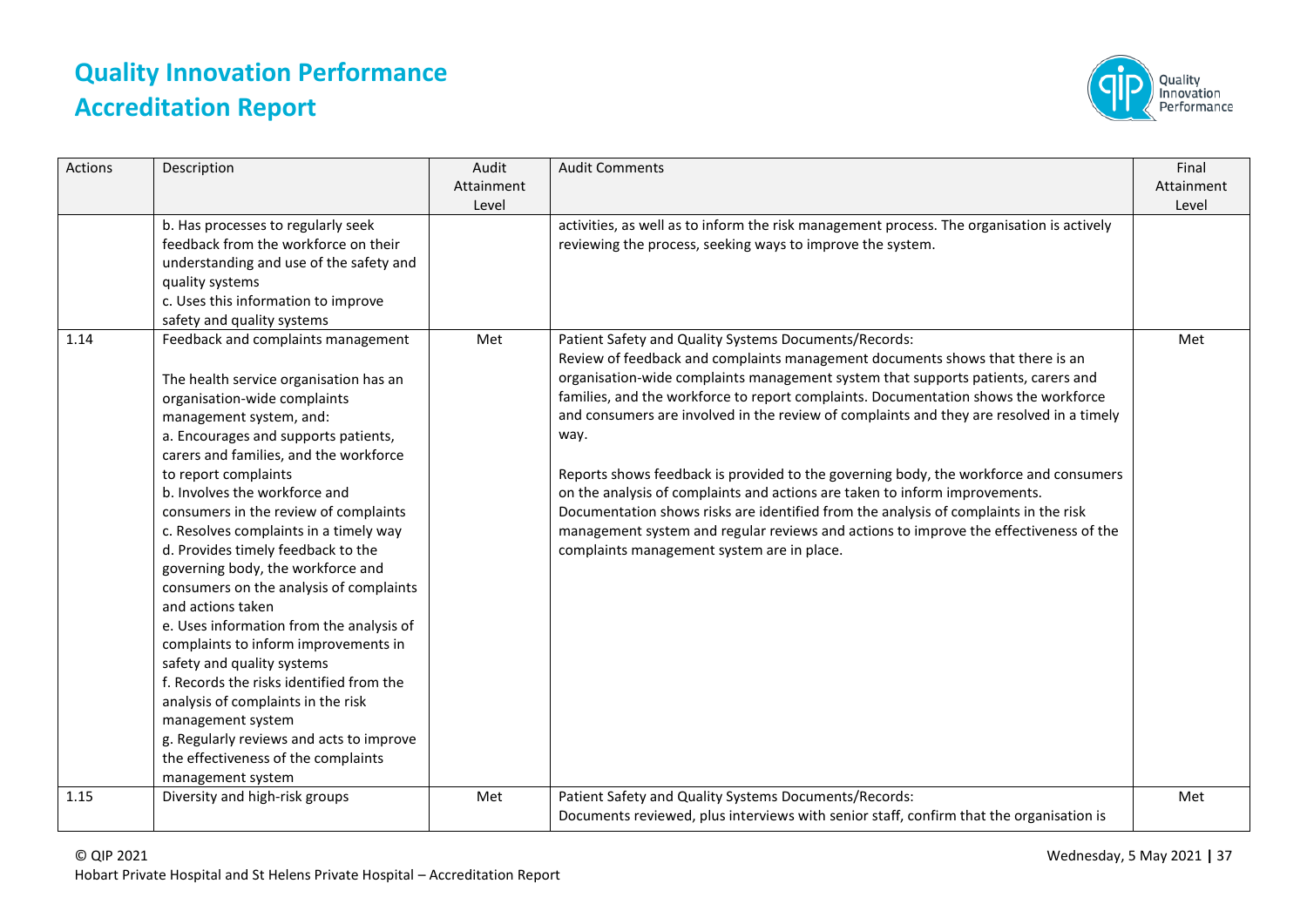

| Actions | Description                                                                                                                                                                                                                                                                                                                                                                                                                                                | Audit<br>Attainment<br>Level | <b>Audit Comments</b>                                                                                                                                                                                                                                                                                                                                                                                                                                                                                                                                                                                                                                                                                                                                                                                                                                                                                                                                                                                                                                                                                                             | Final<br>Attainment<br>Level |
|---------|------------------------------------------------------------------------------------------------------------------------------------------------------------------------------------------------------------------------------------------------------------------------------------------------------------------------------------------------------------------------------------------------------------------------------------------------------------|------------------------------|-----------------------------------------------------------------------------------------------------------------------------------------------------------------------------------------------------------------------------------------------------------------------------------------------------------------------------------------------------------------------------------------------------------------------------------------------------------------------------------------------------------------------------------------------------------------------------------------------------------------------------------------------------------------------------------------------------------------------------------------------------------------------------------------------------------------------------------------------------------------------------------------------------------------------------------------------------------------------------------------------------------------------------------------------------------------------------------------------------------------------------------|------------------------------|
|         | The health service organisation:<br>a. Identifies the diversity of the<br>consumers using its services<br>b. Identifies groups of patients using its<br>services who are at higher risk of harm<br>c. Incorporates information on the<br>diversity of its consumers and higher-<br>risk groups into the<br>planning and delivery of care                                                                                                                   |                              | analysing the demography of its patients, seeking to identify those patients who are at a<br>higher risk of harm and how to best address their needs. This information is obtained by<br>analysis of admissions and other corporate activities, then used in the planning and<br>delivery of care, striving to reach the higher risk and marginalised groups.                                                                                                                                                                                                                                                                                                                                                                                                                                                                                                                                                                                                                                                                                                                                                                     |                              |
| 1.16    | Healthcare records<br>The health service organisation has<br>healthcare records systems that:<br>a. Make the healthcare record available<br>to clinicians at the point of care<br>b. Support the workforce to maintain<br>accurate and complete healthcare<br>records<br>c. Comply with security and privacy<br>regulations<br>d. Support systematic audit of clinical<br>information<br>e. Integrate multiple information<br>systems, where they are used | Met                          | <b>Improvement Opportunities</b><br>Patient Safety and Quality Systems Documents/Records:<br>1.16 - The medical records in both hospitals are paper-based, with an electronic record of<br>occasions of service maintained in the 'WebPas' software. The electronic records are<br>easily accessed, whilst the paper records can be retrieved within a reasonable time. The<br>privacy and security of healthcare records are maintained through individual, layered<br>password access along with procedures to ensure that paper files are not left in public<br>areas, nor left with any information visible. However, it was noted that the medical<br>records office at Hobart Private Hospital had the door open on frequent occasions,<br>apparently because ventilation is poor. The records are audited regularly for<br>completeness and accuracy. There was an issue identified at St Helen's Private Hospital,<br>where there was insufficient space to record details of both a mother and a boarder baby<br>in the 'WebPas' database. It appears that this may be a misunderstanding of the use of<br>the software. | Met                          |
|         |                                                                                                                                                                                                                                                                                                                                                                                                                                                            |                              | 1. The organisation reviews the use of the 'WebPas' software to ensure that all staff are<br>familiar with its use, as well as discuss the problems with the software supplier.<br>2. Review the environmental concerns in the medical records department, to ensure that<br>the security of records is not compromised.                                                                                                                                                                                                                                                                                                                                                                                                                                                                                                                                                                                                                                                                                                                                                                                                          |                              |
| 1.17    | Healthcare records<br>The health service organisation works<br>towards implementing systems that can                                                                                                                                                                                                                                                                                                                                                       | Met                          | Patient Safety and Quality Systems Documents/Records:<br>At present, the paper records cannot interact with My Health Record. However, the basic<br>'WebPas' system does connect to My Health Record and so some occasions of service can<br>be uploaded.                                                                                                                                                                                                                                                                                                                                                                                                                                                                                                                                                                                                                                                                                                                                                                                                                                                                         | Met                          |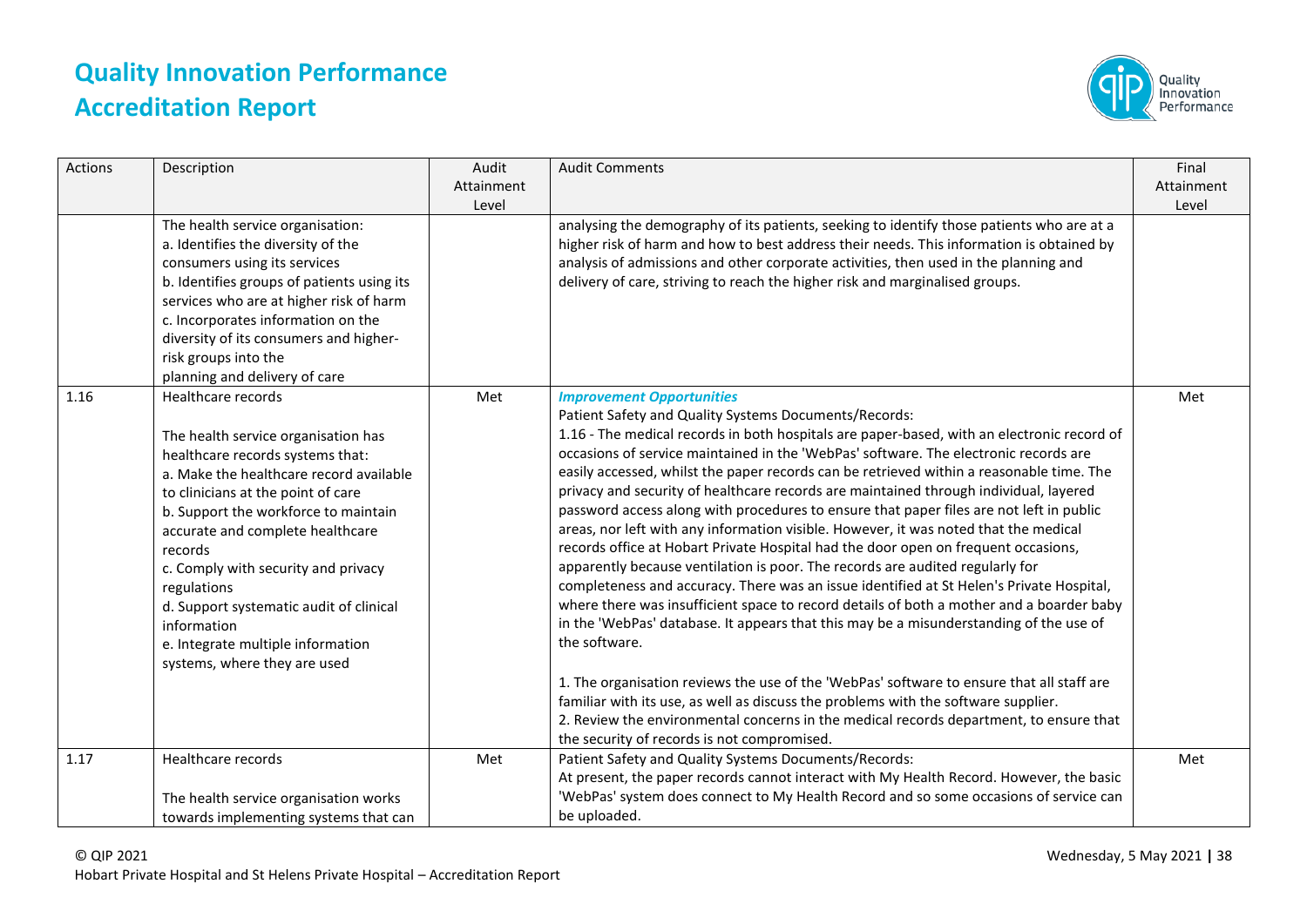

| Actions | Description                                                                                                                                                                                                                                                                                                                                                                       | Audit<br>Attainment<br>Level | <b>Audit Comments</b>                                                                                                                                                                | Final<br>Attainment<br>Level |
|---------|-----------------------------------------------------------------------------------------------------------------------------------------------------------------------------------------------------------------------------------------------------------------------------------------------------------------------------------------------------------------------------------|------------------------------|--------------------------------------------------------------------------------------------------------------------------------------------------------------------------------------|------------------------------|
|         | provide clinical information into the My<br>Health Record system that:<br>a. Are designed to optimise the safety<br>and quality of health care for patients<br>b. Use national patient and provider<br>identifiers<br>c. Use standard national terminologies                                                                                                                      |                              |                                                                                                                                                                                      |                              |
| 1.18    | Healthcare records<br>The health service organisation<br>providing clinical information into the<br>My Health Record system has processes<br>that:<br>a. Describe access to the system by the<br>workforce, to comply with legislative<br>requirements<br>b. Maintain the accuracy and<br>completeness of the clinical information<br>the organisation uploads into<br>the system | Met                          | Patient Safety and Quality Systems Documents/Records:<br>This organisation is only uploading some materials to My Health Record, but there are<br>plans to address the requirements. | Met                          |

| <b>Criterion:</b> | <b>Clinical performance and effectiveness</b><br>The workforce has the right qualifications, skills and supervision to provide safe, high-quality health care to patients |            |                                                                                           |            |  |
|-------------------|---------------------------------------------------------------------------------------------------------------------------------------------------------------------------|------------|-------------------------------------------------------------------------------------------|------------|--|
| Rating:           | <b>Met with recommendations</b>                                                                                                                                           |            |                                                                                           |            |  |
| <b>Actions</b>    | Description                                                                                                                                                               | Audit      | <b>Audit Comments</b>                                                                     | Final      |  |
|                   |                                                                                                                                                                           | Attainment |                                                                                           | Attainment |  |
|                   |                                                                                                                                                                           | Level      |                                                                                           | Level      |  |
| 1.19              | Safety and quality training                                                                                                                                               | Met        | Clinical Performance and Effectiveness Documents/Records:                                 | Met        |  |
|                   |                                                                                                                                                                           |            | Staff interviewed from all areas of the hospitals confirmed that their orientation to the |            |  |
|                   | The health service organisation provides                                                                                                                                  |            | organisation included the roles and responsibilities for safety and quality.              |            |  |
|                   | orientation to the organisation that                                                                                                                                      |            |                                                                                           |            |  |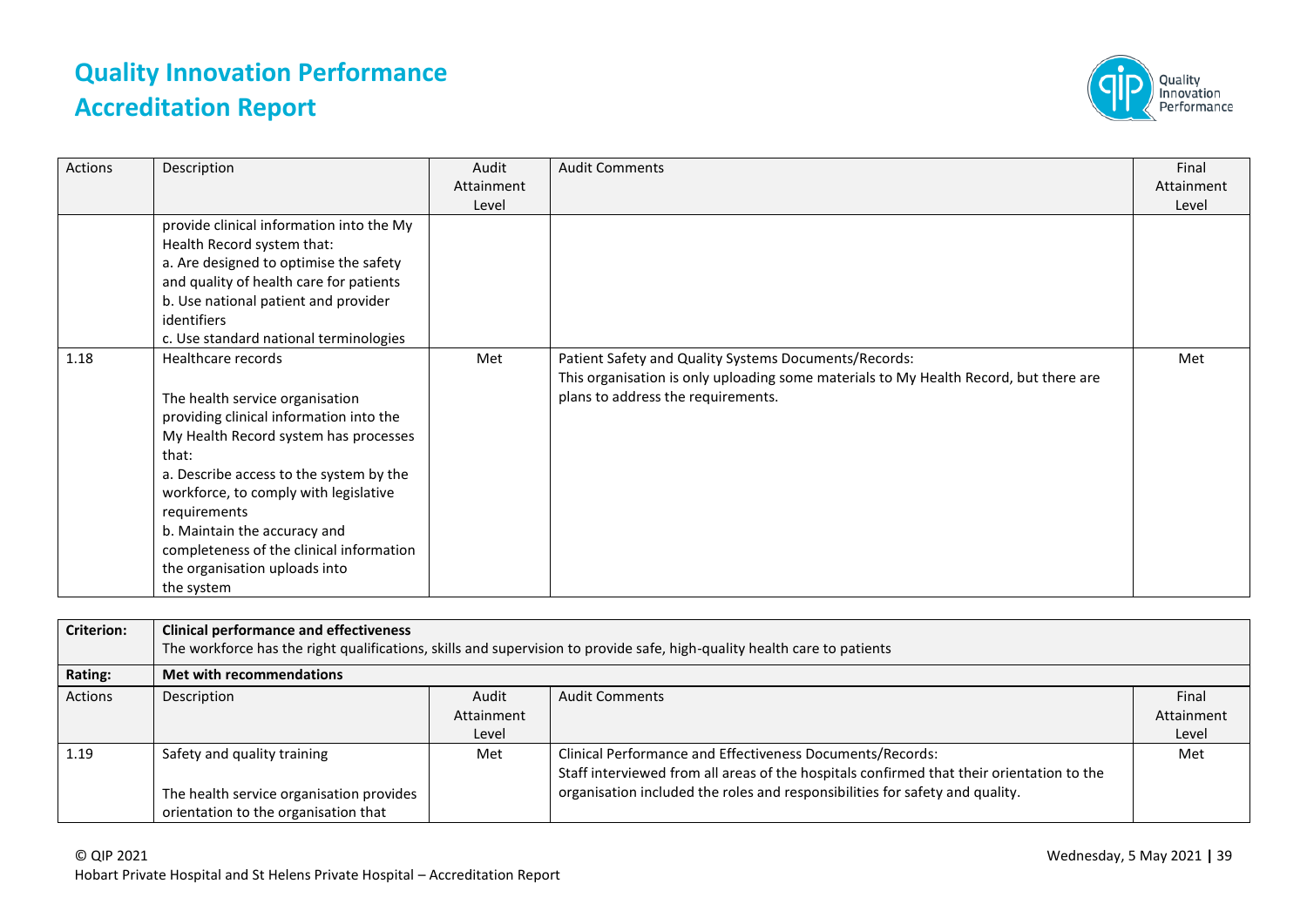

| Actions | Description                                                                                                                                                                                                                                                                                                                                                                                                              | Audit<br>Attainment<br>Level | <b>Audit Comments</b>                                                                                                                                                                                                                                                                                                                                                                                                                                                                                                                                                                                                                                                                                                                                                                                                                                                                                                                                                                                                                                                                                                                                                                                                                                                                                                                                                                                                                                                                                                                                                                                                                                                                                                                                                                                                                                                                                                                                                                                                                                                      | Final<br>Attainment<br>Level |
|---------|--------------------------------------------------------------------------------------------------------------------------------------------------------------------------------------------------------------------------------------------------------------------------------------------------------------------------------------------------------------------------------------------------------------------------|------------------------------|----------------------------------------------------------------------------------------------------------------------------------------------------------------------------------------------------------------------------------------------------------------------------------------------------------------------------------------------------------------------------------------------------------------------------------------------------------------------------------------------------------------------------------------------------------------------------------------------------------------------------------------------------------------------------------------------------------------------------------------------------------------------------------------------------------------------------------------------------------------------------------------------------------------------------------------------------------------------------------------------------------------------------------------------------------------------------------------------------------------------------------------------------------------------------------------------------------------------------------------------------------------------------------------------------------------------------------------------------------------------------------------------------------------------------------------------------------------------------------------------------------------------------------------------------------------------------------------------------------------------------------------------------------------------------------------------------------------------------------------------------------------------------------------------------------------------------------------------------------------------------------------------------------------------------------------------------------------------------------------------------------------------------------------------------------------------------|------------------------------|
|         | describes roles and responsibilities for<br>safety and quality for:<br>a. Members of the governing body<br>b. Clinicians, and any other employed,<br>contracted, locum, agency, student or<br>volunteer members of the organisation                                                                                                                                                                                      |                              | Documents reviewed confirmed that medical staff, nursing students and consumer<br>representatives received appropriate orientation to the hospitals.                                                                                                                                                                                                                                                                                                                                                                                                                                                                                                                                                                                                                                                                                                                                                                                                                                                                                                                                                                                                                                                                                                                                                                                                                                                                                                                                                                                                                                                                                                                                                                                                                                                                                                                                                                                                                                                                                                                       |                              |
| 1.20    | Safety and quality training<br>The health service organisation uses its<br>training systems to:<br>a. Assess the competency and training<br>needs of its workforce<br>b. Implement a mandatory training<br>program to meet its requirements<br>arising from these standards<br>c. Provide access to training to meet its<br>safety and quality training needs<br>d. Monitor the workforce's participation<br>in training | Met                          | <b>Commendations</b><br>Clinical Performance and Effectiveness Documents/Records:<br>The Education and Training Team have a large portfolio that includes supervision of<br>undergraduate clinical placements and graduate nursing staff, core training programs,<br>resuscitation and scenario training and clinical audit. The enthusiasm, motivation and<br>professionalism of team members was notable as was their desire to positively influence<br>the careers of younger staff and students.<br><b>Improvement Opportunities</b><br>Clinical Performance and Effectiveness Documents/Records:<br>1.20 - Interviews with clinical leads confirmed training systems are in place that assess<br>competency and training needs of the workforce and provide access to required training.<br>Work focuses upon implementing an evidence-based practice approach into the<br>provision of clinical practice, facilitating innovation and service improvement, supporting<br>continuous quality improvement through a comprehensive program that is targeted to<br>the individual needs of each clinician and fostering a culture of professional<br>development. Participation is monitored. The assessors considered that the work was<br>worthy of a commendation, albeit that some comments were warranted. There is a<br>mandatory training program set by the corporate office, which has been revised recently<br>when a new electronic program was introduced. Initially, it did not include hand hygiene<br>as a mandatory annual competency, but this was reversed during the time of the<br>assessment to reinstate it as an annual requirement. Some other locally focused<br>programs have been scrapped and it is important that these be reviewed for their value.<br>It was noted by the assessors that diversity and inclusion training rates are low, so it<br>could be considered for inclusion as an item for mandatory training. Furthermore, staff in<br>the obstetric unit considered that scenario training would be beneficial for them. In the | Met                          |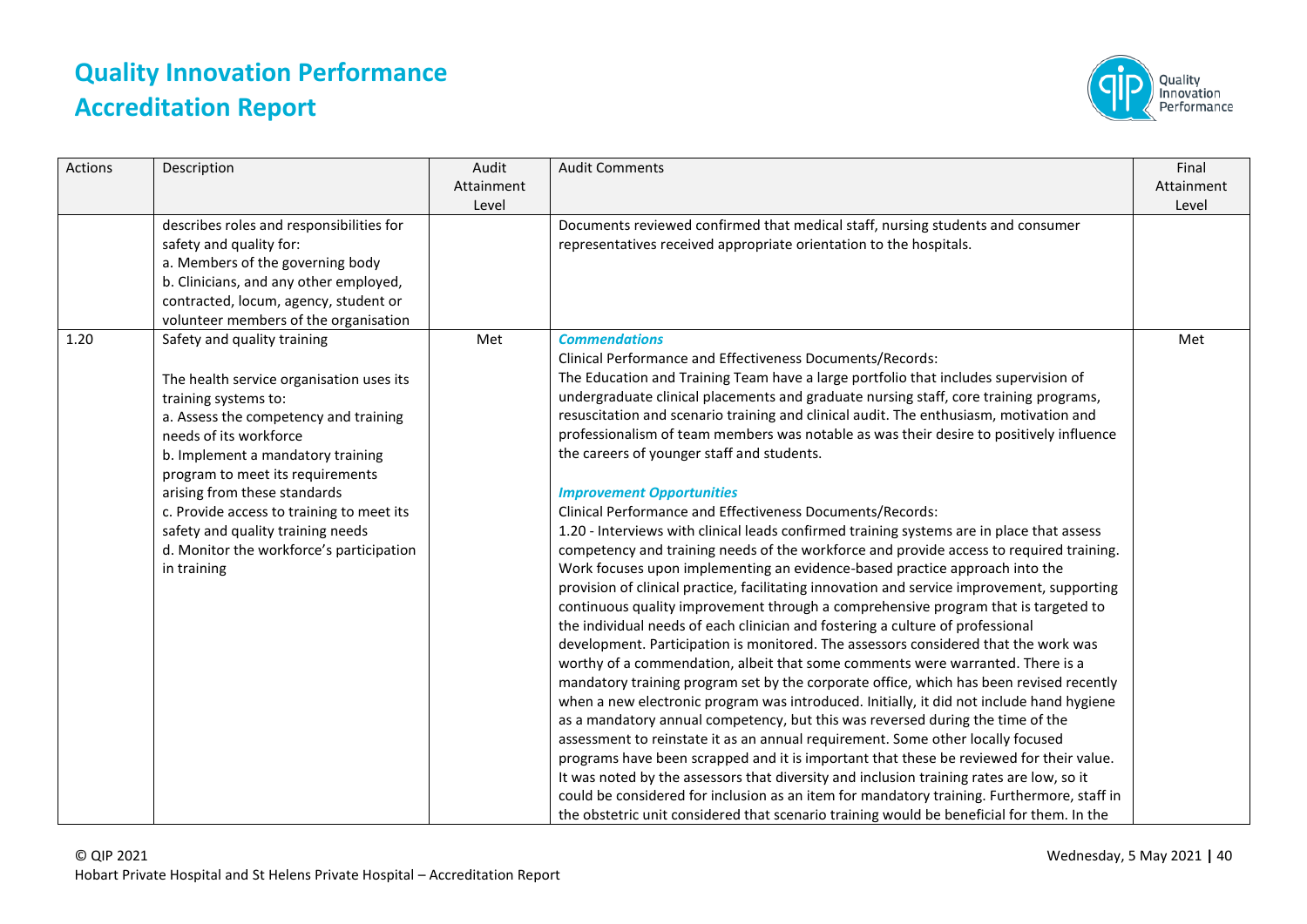

| <b>Actions</b> | Description                                                                                                                                                                                                                                                                                                                                         | Audit<br>Attainment<br>Level | <b>Audit Comments</b>                                                                                                                                                                                                                                                                                                                                                                                                                                                                                                                                                                                                                                                   | Final<br>Attainment<br>Level |
|----------------|-----------------------------------------------------------------------------------------------------------------------------------------------------------------------------------------------------------------------------------------------------------------------------------------------------------------------------------------------------|------------------------------|-------------------------------------------------------------------------------------------------------------------------------------------------------------------------------------------------------------------------------------------------------------------------------------------------------------------------------------------------------------------------------------------------------------------------------------------------------------------------------------------------------------------------------------------------------------------------------------------------------------------------------------------------------------------------|------------------------------|
|                |                                                                                                                                                                                                                                                                                                                                                     |                              | emergency department, training in recognition and response to family violence as well as<br>mental health first-aid were identified as areas that would benefit from extra training.                                                                                                                                                                                                                                                                                                                                                                                                                                                                                    |                              |
|                |                                                                                                                                                                                                                                                                                                                                                     |                              | 1. Review the new e-learning system to ensure that it allows the capture of local<br>knowledge and educational requirements.                                                                                                                                                                                                                                                                                                                                                                                                                                                                                                                                            |                              |
|                |                                                                                                                                                                                                                                                                                                                                                     |                              | 2. Review the place for mandatory diversity and inclusion training for the hospitals.<br>3. Review the benefit in arranging scenario training in the obstetric unit.                                                                                                                                                                                                                                                                                                                                                                                                                                                                                                    |                              |
|                |                                                                                                                                                                                                                                                                                                                                                     |                              | 4. Review the education and training for the staff in the emergency department, with<br>respect to recognising and responding to domestic violence and in providing mental<br>health first-aid.                                                                                                                                                                                                                                                                                                                                                                                                                                                                         |                              |
| 1.21           | Safety and quality training<br>The health service organisation has<br>strategies to improve the cultural<br>awareness and cultural competency of<br>the workforce to meet the needs of its<br>Aboriginal and Torres Strait Islander<br>patients                                                                                                     | Met                          | <b>Improvement Opportunities</b><br>Clinical Performance and Effectiveness Documents/Records:<br>1.21 - To meet the needs of its Aboriginal and Torres Strait Islander patients, the clinical<br>leads interviewed confirmed that the organisation has strategies in place to improve the<br>cultural awareness and cultural competency of the workforce. It was noted by the<br>assessors that the term "ATSI" is used in several corporate documents, including the<br>subject line. This terminology is not acceptable.<br>The organisation removes any use of the term "ATSI" because it is considered offensive<br>by some Aboriginal and Torres Strait islanders. | Met                          |
| 1.22           | Performance management<br>The health service organisation has valid<br>and reliable performance review<br>processes that:<br>a. Require members of the workforce to<br>regularly take part in a review of their<br>performance<br>b. Identify needs for training and<br>development in safety and quality<br>c. Incorporate information on training | Met                          | Clinical Performance and Effectiveness Documents/Records:<br>Clinical leads interviewed could describe the processes for conducting performance<br>reviews, for identifying training needs and incorporating them into the training matrix.<br>There are corporate policies and procedures that underpin this activity.                                                                                                                                                                                                                                                                                                                                                 | Met                          |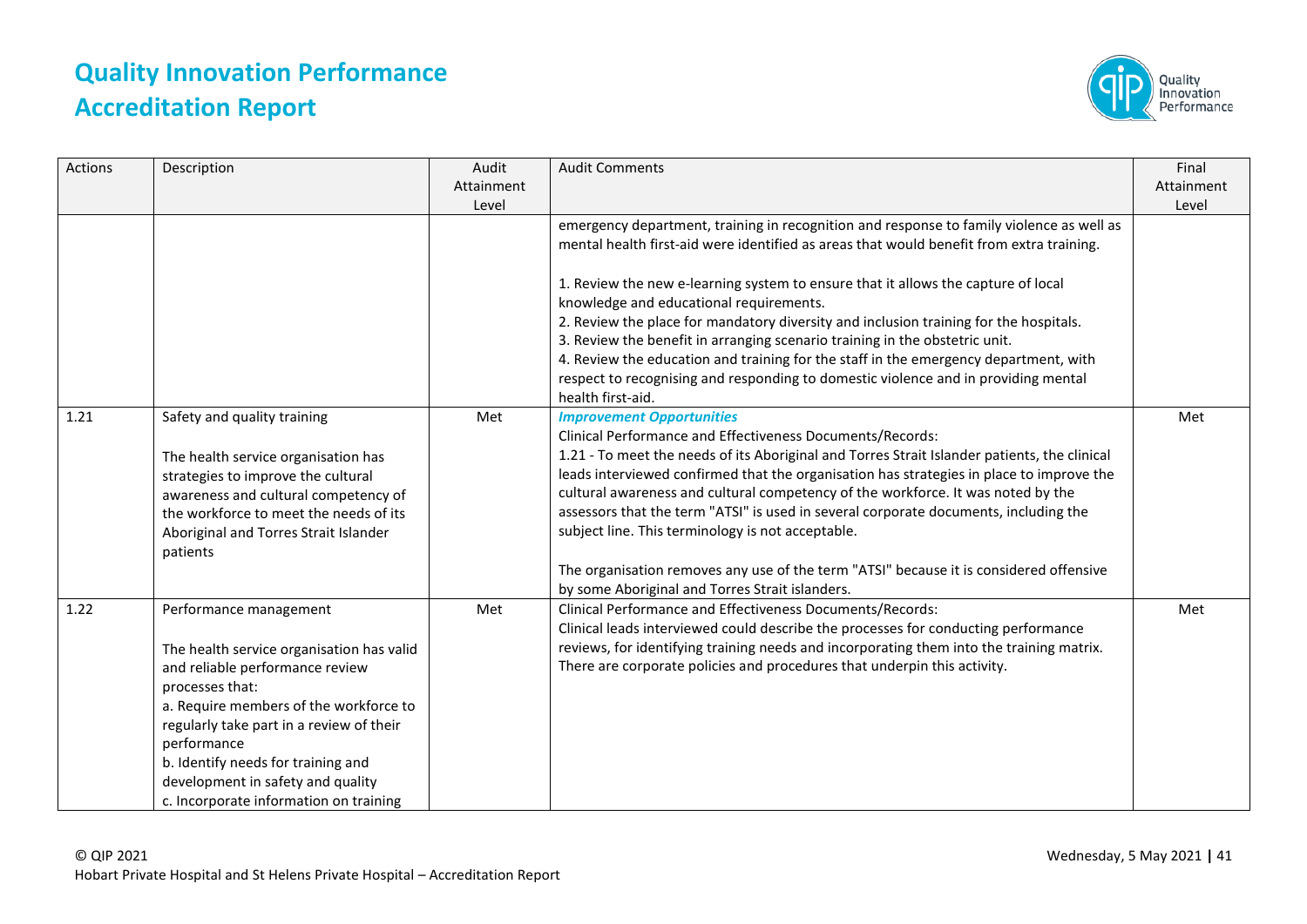

| Actions | Description                                                                                                                                                                                                                                                                                                                                                                                                                                                                                                                                                                                | Audit<br>Attainment<br>Level | <b>Audit Comments</b>                                                                                                                                                                                                                                                                                                                                                                                                                                                                                                                                                                                                                                                      | Final<br>Attainment<br>Level |
|---------|--------------------------------------------------------------------------------------------------------------------------------------------------------------------------------------------------------------------------------------------------------------------------------------------------------------------------------------------------------------------------------------------------------------------------------------------------------------------------------------------------------------------------------------------------------------------------------------------|------------------------------|----------------------------------------------------------------------------------------------------------------------------------------------------------------------------------------------------------------------------------------------------------------------------------------------------------------------------------------------------------------------------------------------------------------------------------------------------------------------------------------------------------------------------------------------------------------------------------------------------------------------------------------------------------------------------|------------------------------|
|         | requirements into the organisation's<br>training system                                                                                                                                                                                                                                                                                                                                                                                                                                                                                                                                    |                              |                                                                                                                                                                                                                                                                                                                                                                                                                                                                                                                                                                                                                                                                            |                              |
| 1.23    | Credentialing and scope of clinical<br>practice<br>The health service organisation has<br>processes to:<br>a. Define the scope of clinical practice<br>for clinicians, considering the clinical<br>service capacity of the organisation and<br>clinical services plan<br>b. Monitor clinicians' practice to ensure<br>that they are operating within their<br>designated scope of clinical practice<br>c. Review the scope of clinical practice of<br>clinicians periodically and whenever a<br>new clinical service, procedure or<br>technology is introduced or substantially<br>altered | Met                          | Clinical Performance and Effectiveness Documents/Records:<br>Interviews with clinical leads confirmed that processes are in place to ensure that<br>clinicians are working within the agreed scope of clinical practice. When required, the<br>scope is reviewed to accommodate new procedures. This review is conducted by the<br>Medical Advisory Committee (MAC) members, who are able to review the capacity of the<br>hospitals to deliver a new service as well as the competency and experience of the<br>clinicians who wish to provide that service. For example, the Hospitals and Healthscope<br>are considering the introduction of nurse surgical assistants. | Met                          |
| 1.24    | Credentialing and scope of clinical<br>practice<br>The health service organisation:<br>a. Conducts processes to ensure that<br>clinicians are credentialed, where<br>relevant<br>b. Monitors and improves the<br>effectiveness of the credentialing<br>process                                                                                                                                                                                                                                                                                                                             | Met                          | Clinical Performance and Effectiveness Documents/Records:<br>Clinical leads interviewed confirmed that there are robust processes used to ensure that<br>clinicians have the appropriate qualifications, experience, professional standing,<br>competencies and any other relevant professional attributes needed to complete their<br>tasks to meet professional standards.                                                                                                                                                                                                                                                                                               | Met                          |
| 1.25    | Safety and quality roles and<br>responsibilities                                                                                                                                                                                                                                                                                                                                                                                                                                                                                                                                           | Met                          | <b>Improvement Opportunities</b><br>Clinical Performance and Effectiveness Documents/Records:<br>1.25 - Managers interviewed could explain how the workforce is trained and given                                                                                                                                                                                                                                                                                                                                                                                                                                                                                          | Met                          |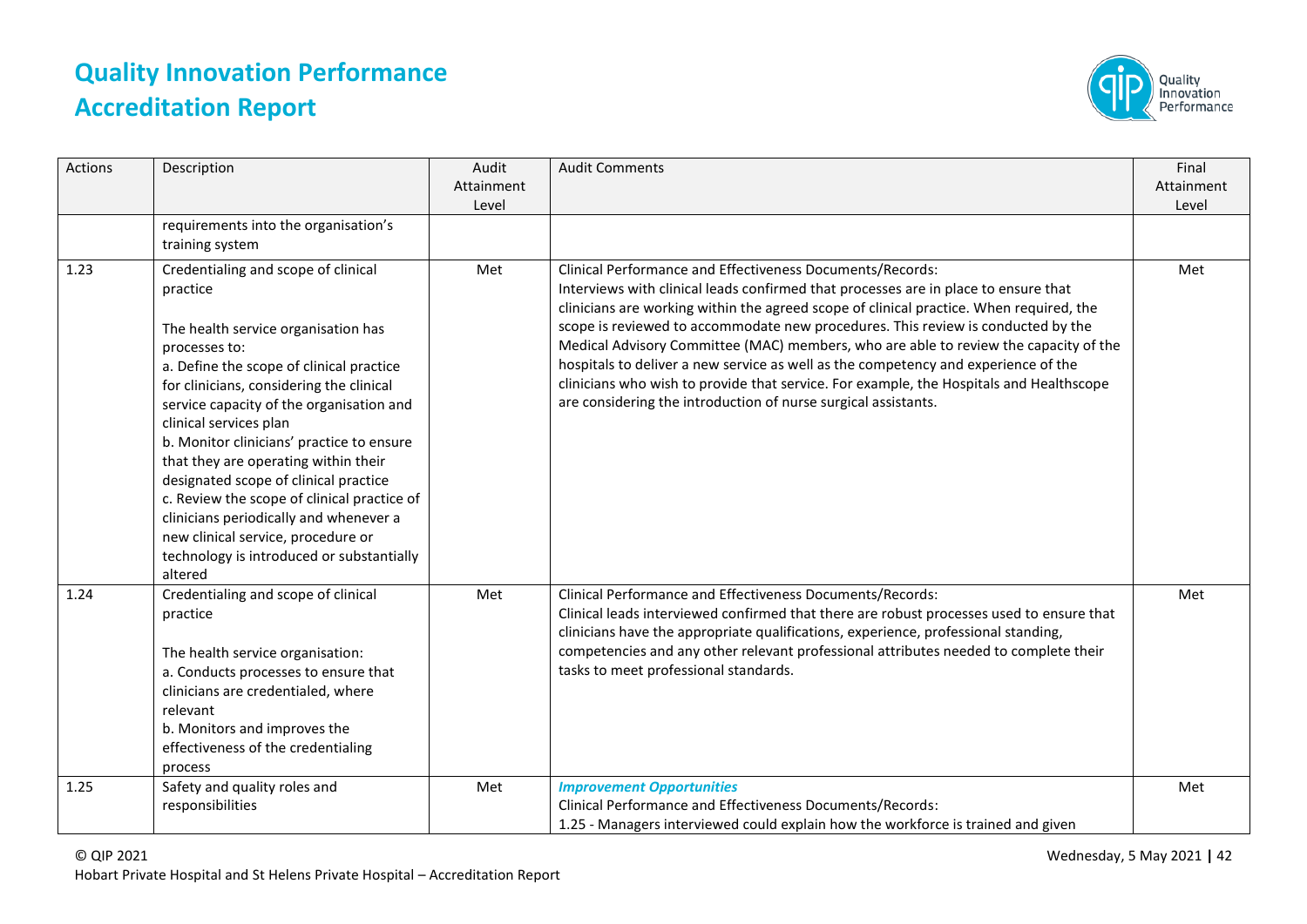

| Actions | Description                                                                                                                                                                                                                                                                                                                                                                                                                                                                  | Audit<br>Attainment<br>Level | <b>Audit Comments</b>                                                                                                                                                                                                                                                                                                                                                                                                                                                                                                                                                                                                                                                                                                                                                                                                                                                                                                                                                                                                   | Final<br>Attainment<br>Level |
|---------|------------------------------------------------------------------------------------------------------------------------------------------------------------------------------------------------------------------------------------------------------------------------------------------------------------------------------------------------------------------------------------------------------------------------------------------------------------------------------|------------------------------|-------------------------------------------------------------------------------------------------------------------------------------------------------------------------------------------------------------------------------------------------------------------------------------------------------------------------------------------------------------------------------------------------------------------------------------------------------------------------------------------------------------------------------------------------------------------------------------------------------------------------------------------------------------------------------------------------------------------------------------------------------------------------------------------------------------------------------------------------------------------------------------------------------------------------------------------------------------------------------------------------------------------------|------------------------------|
|         | The health service organisation has<br>processes to:<br>a. Support the workforce to understand<br>and perform their roles and<br>responsibilities for safety and quality<br>b. Assign safety and quality roles and<br>responsibilities to the workforce,<br>including locums and agency staff                                                                                                                                                                                |                              | assistance to manage their roles and responsibilities for safety and quality of care. There<br>is a range of quality committees and groups to promulgate the national standards<br>throughout the organisation through using them to set agendas, advertise in the wards<br>and clinical areas (including the patients/family) and other promotional activities. Agency<br>and locum staff are particularly targeted to ensure that safety and quality aspects are<br>well covered. It was noted that there is a plan to deliver security training to the orderlies<br>in the emergency department, which is a sensible idea that needs to be completed.<br>The organisation should complete the training in security of the staff orderlies in the<br>emergency department.                                                                                                                                                                                                                                            |                              |
| 1.26    | Safety and quality roles and<br>responsibilities<br>The health service organisation provides<br>supervision for clinicians to ensure that<br>they can safely fulfil their designated<br>roles, including access to after-hours<br>advice, where appropriate                                                                                                                                                                                                                  | Met                          | Clinical Performance and Effectiveness Documents/Records:<br>Interviews with clinical leads confirmed that staff are provided with training and<br>assistance to complete their roles. This is achieved by having clear lines of responsibility<br>in all the clinical services, monitoring of training requirements and personal professional<br>development, as well as assessments of competencies.                                                                                                                                                                                                                                                                                                                                                                                                                                                                                                                                                                                                                  | Met                          |
| 1.27    | Evidence-based care<br>The health service organisation has<br>processes that:<br>a. Provide clinicians with ready access to<br>best-practice guidelines, integrated care<br>pathways, clinical pathways and decision<br>support tools relevant to their clinical<br>practice<br>b. Support clinicians to use the best<br>available evidence, including relevant<br>clinical care standards developed by the<br>Australian Commission on Safety and<br>Quality in Health Care | Met                          | <b>Improvement Opportunities</b><br>Clinical Performance and Effectiveness Documents/Records:<br>1.27 - Clinical leads interviewed could describe the clinical guidelines, clinical pathways<br>and other decision support tools that are available, including the standards developed by<br>the Australian Commission on Safety and Quality in Health Care (ACSQHC). Clinicians are<br>expected to follow contemporary accepted treatments and guidelines, with variations in<br>care reviewed by the clinical governance teams when necessary. It was noted by the<br>assessors that there were a number of outdated information documents displayed in the<br>Hobart Private Hospital for example, some had passed their expiry date. Establishing a<br>register of documents that includes the sites of display of a document will assist in this<br>management.<br>Consider the establishment of a document register to ensure that all information<br>displayed in wards and other clinical areas are up-to-date. | Met                          |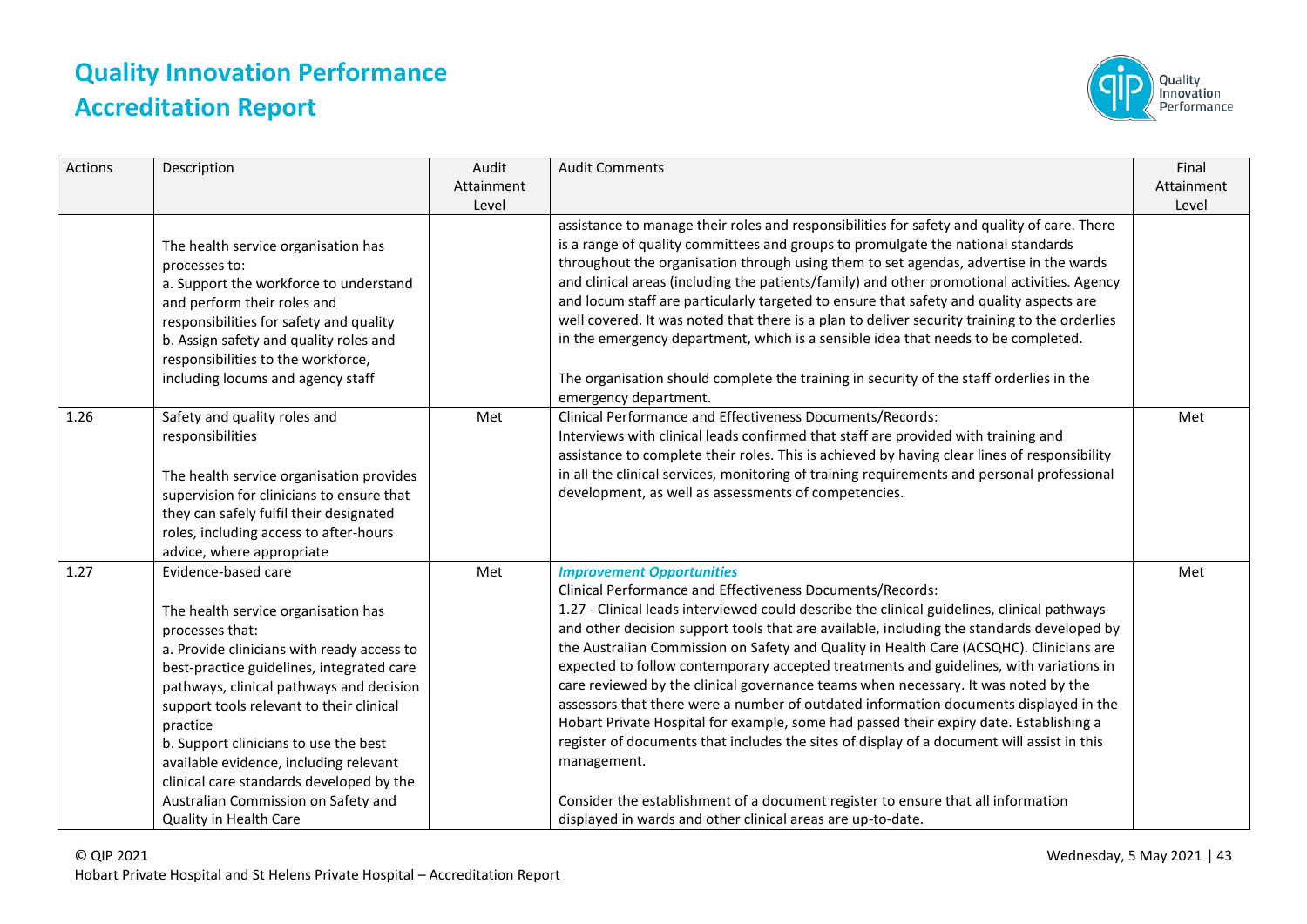

| Actions | Description                                                                                                                                                                                                                                                                                                                                                                                                                                                                                                                                                                                                                                     | Audit<br>Attainment<br>Level    | <b>Audit Comments</b>                                                                                                                                                                                                                                                                                                                                                                                                                                                                                                                                                                                                                                                                                                                                                                                                                                                                                                                                                                                                                                                                                                                                                                                                                                                                                                                                                                                                                                                                                                                                                                                                                                                                                                                                                                                                                                                                                                                                                                                                                                                                                                                                     | Final<br>Attainment<br>Level    |
|---------|-------------------------------------------------------------------------------------------------------------------------------------------------------------------------------------------------------------------------------------------------------------------------------------------------------------------------------------------------------------------------------------------------------------------------------------------------------------------------------------------------------------------------------------------------------------------------------------------------------------------------------------------------|---------------------------------|-----------------------------------------------------------------------------------------------------------------------------------------------------------------------------------------------------------------------------------------------------------------------------------------------------------------------------------------------------------------------------------------------------------------------------------------------------------------------------------------------------------------------------------------------------------------------------------------------------------------------------------------------------------------------------------------------------------------------------------------------------------------------------------------------------------------------------------------------------------------------------------------------------------------------------------------------------------------------------------------------------------------------------------------------------------------------------------------------------------------------------------------------------------------------------------------------------------------------------------------------------------------------------------------------------------------------------------------------------------------------------------------------------------------------------------------------------------------------------------------------------------------------------------------------------------------------------------------------------------------------------------------------------------------------------------------------------------------------------------------------------------------------------------------------------------------------------------------------------------------------------------------------------------------------------------------------------------------------------------------------------------------------------------------------------------------------------------------------------------------------------------------------------------|---------------------------------|
| 1.28    | Variation in clinical practice and health<br>outcomes<br>The health service organisation has<br>systems to:<br>a. Monitor variation in practice against<br>expected health outcomes<br>b. Provide feedback to clinicians on<br>variation in practice and health<br>outcomes<br>c. Review performance against external<br>measures<br>d. Support clinicians to take part in<br>clinical review of their practice<br>e. Use information on unwarranted<br>clinical variation to inform<br>improvements in safety and quality<br>systems<br>f. Record the risks identified from<br>unwarranted clinical variation in the risk<br>management system | Met with<br>recommendatio<br>ns | <b>Met with Recommendation:</b><br>Clinical Performance and Effectiveness Documents/Records:<br>1.28 - Interviews with clinical leads confirmed that the organisation uses benchmarking<br>against other Healthscope hospitals, as well as internal systems for monitoring and<br>improving clinical systems and patient outcomes, by assisting the clinicians to review<br>their practice to recognise risks and address variations in the care provided. The newly<br>established Clinical Governance Review will play a key role in providing feedback and<br>support to clinicians, along with managing the risks associated with clinical care. This role<br>will augment those provided by the medical craft-based committees that share those<br>responsibilities. This is an opportune time to review the overall governance of the two<br>hospitals.<br>Furthermore, the Healthscope corporate documents often refer to a CMO (Chief Medical<br>Officer), in the terms of reference for governance committees. Hobart Private Hospital<br>(HPH) and St Helen's Private Hospital (SHPH) do not have any such position at this time,<br>although it appears that this was the case in the past. It was brought to the attention of<br>the assessors that the leadership team can have difficulties managing the Visiting Medical<br>Officers (VMO's) because some VMO's appear to take the view that they will only listen<br>to advice or constructive criticism from a medical peer. At present, the chair of the MAC<br>has to carry this responsibility, but this is not within the usual responsibilities of the MAC.<br>Whilst it is recognised by the assessors that there is a corporate CMO, that position is<br>remote and unlikely to be familiar with the local operations. It is considered that the two<br>hospitals need to strengthen the governance of clinical outcomes, by considering the<br>appointment of a part-time CMO. An experienced senior clinician, ready to wind down<br>their clinical activities may be a suitable starting point.<br>With the establishment of the new Clinical Governance Review committee, the | Met with<br>recommendati<br>ons |
|         |                                                                                                                                                                                                                                                                                                                                                                                                                                                                                                                                                                                                                                                 |                                 | organisation should review the overall governance of all services to seek improvements<br>and to streamline activities. The appointment of a Chief Medical Officer would complete<br>the clinical governance.                                                                                                                                                                                                                                                                                                                                                                                                                                                                                                                                                                                                                                                                                                                                                                                                                                                                                                                                                                                                                                                                                                                                                                                                                                                                                                                                                                                                                                                                                                                                                                                                                                                                                                                                                                                                                                                                                                                                             |                                 |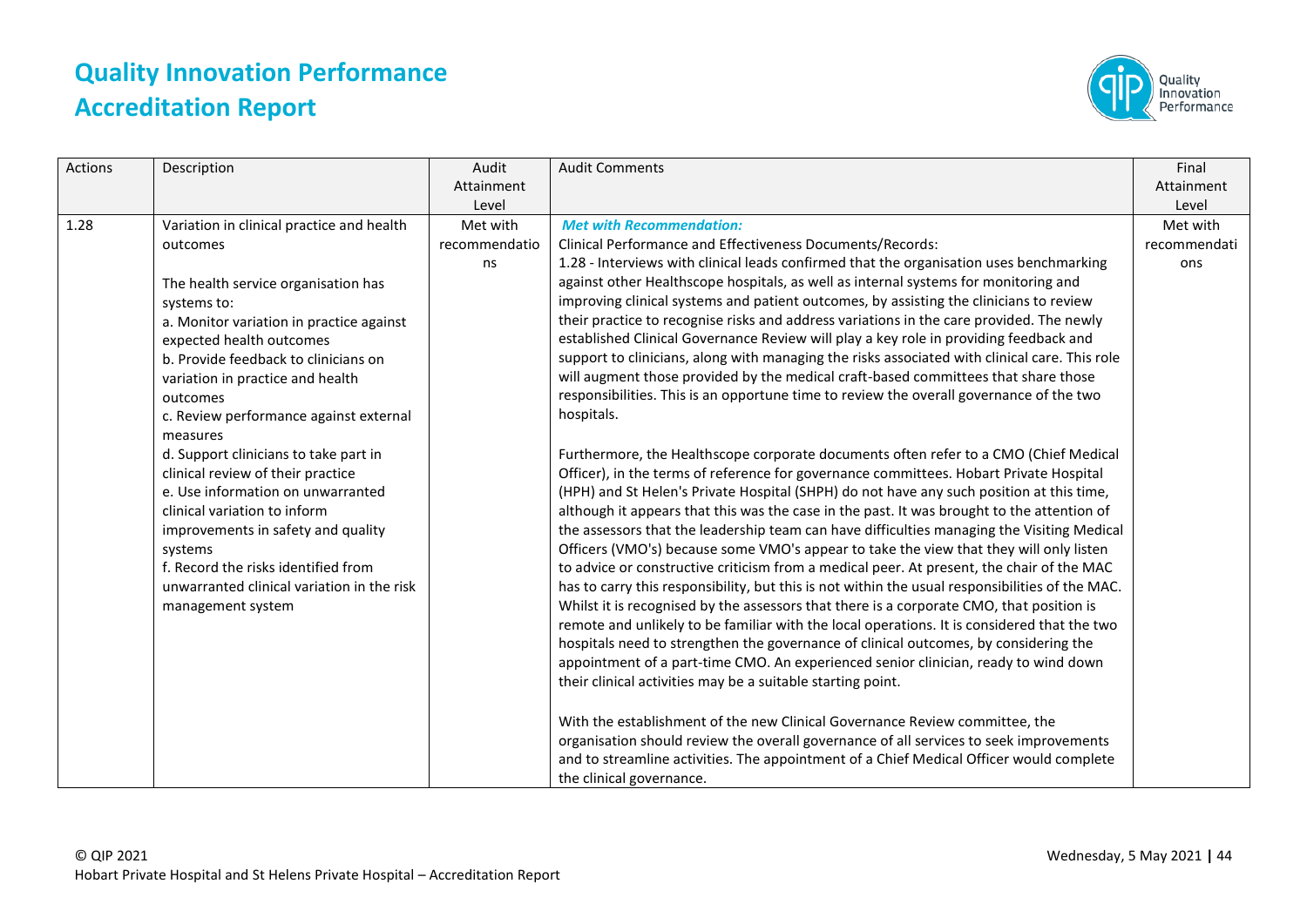

| <b>Criterion:</b> | Safe environment for the delivery of care                               |               |                                                                                                                        |              |
|-------------------|-------------------------------------------------------------------------|---------------|------------------------------------------------------------------------------------------------------------------------|--------------|
|                   | The environment promotes safe and high-quality health care for patients |               |                                                                                                                        |              |
| Rating:           | <b>Met with recommendations</b>                                         |               |                                                                                                                        |              |
| <b>Actions</b>    | Description                                                             | Audit         | <b>Audit Comments</b>                                                                                                  | Final        |
|                   |                                                                         | Attainment    |                                                                                                                        | Attainment   |
|                   |                                                                         | Level         |                                                                                                                        | Level        |
| 1.29              | Safe environment                                                        | Met with      | <b>Met with Recommendation:</b>                                                                                        | Met with     |
|                   |                                                                         | recommendatio | Safe Environment, Delivery of Care Documents/Records:                                                                  | recommendati |
|                   | The health service organisation                                         | ns            | 1.29 - Staff interviews and review of safety and quality documents shows that the                                      | ons          |
|                   | maximises safety and quality of care:                                   |               | maintenance of buildings, plant, equipment, utilities, devices and other infrastructure is                             |              |
|                   | a. Through the design of the                                            |               | undertaken to ensure that they are fit for purpose. However, several matters were                                      |              |
|                   | environment                                                             |               | identified by the assessors that need attention.                                                                       |              |
|                   | b. By maintaining buildings, plant,                                     |               |                                                                                                                        |              |
|                   | equipment, utilities, devices and other                                 |               | Hobart Private Hospital:                                                                                               |              |
|                   | infrastructure that are fit for purpose                                 |               | 1. A formal ligature audit needs to be conducted in the Department of Emergency                                        |              |
|                   |                                                                         |               | Medicine (DEM).                                                                                                        |              |
|                   |                                                                         |               | 2. Assess the risk that the chairs in the DEM waiting room are not fixed to the floor.                                 |              |
|                   |                                                                         |               | St Helen's Private Hospital:                                                                                           |              |
|                   |                                                                         |               | 1. There is a need to display posters describing the safe use of the gym equipment that is<br>used by the in-patients. |              |
|                   |                                                                         |               | 2. There is a store room that is not adequately temperature controlled. Plans to rectify                               |              |
|                   |                                                                         |               | this are in hand and need to be completed.                                                                             |              |
|                   |                                                                         |               | 3. Doona covers on the patients' beds are too large and drape on the floor, posing a falls<br>risk.                    |              |
|                   |                                                                         |               | 4. Some bathroom ramps do not have hazard tapes marking the edges, which creates a<br>falls risk.                      |              |
|                   |                                                                         |               | 5. Mould was noted in some of the patients' bathrooms, which is a hygiene risk.                                        |              |
|                   |                                                                         |               | 6. Mattress protectors are too small, leaving portions exposed. It is understood that                                  |              |
|                   |                                                                         |               | replacement of these beds is under consideration which would mitigate the hygiene risk.                                |              |
|                   |                                                                         |               | 7. The Operating Theatre area (where only ECT is administered) is not well maintained                                  |              |
|                   |                                                                         |               | with cracked tiles and exposed concrete creating a hygiene risk.                                                       |              |
|                   |                                                                         |               | 8. There are areas of carpet "waves" in the mothers and babies unit, implying that the                                 |              |
|                   |                                                                         |               | floor is uneven, which creates a risk of falls.                                                                        |              |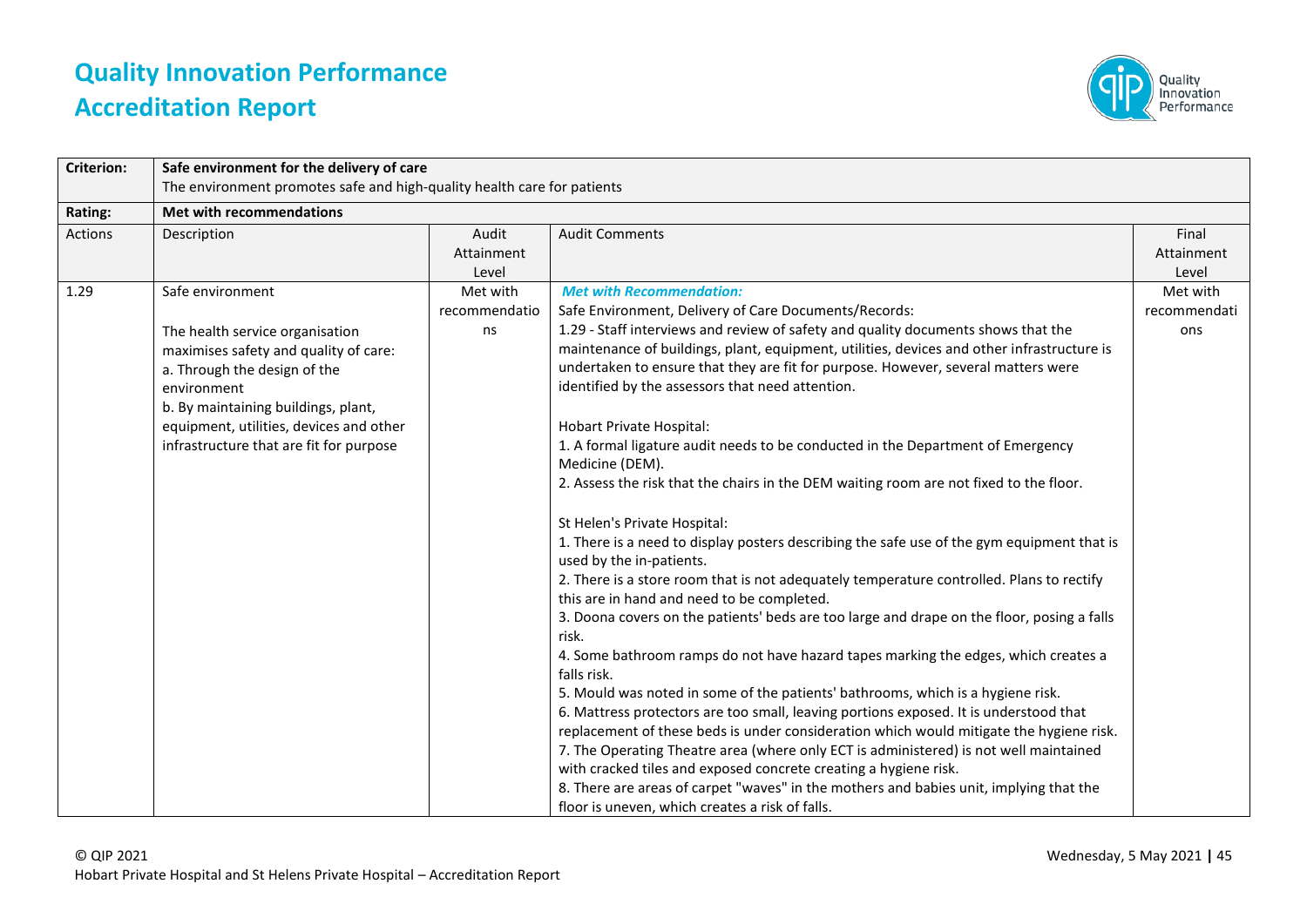

| Actions | Description                                                                                                                                                                                                                                                                                                                                                    | Audit<br>Attainment<br>Level | <b>Audit Comments</b>                                                                                                                                                                                                                                                                                                                                                                                                                                  | Final<br>Attainment<br>Level |
|---------|----------------------------------------------------------------------------------------------------------------------------------------------------------------------------------------------------------------------------------------------------------------------------------------------------------------------------------------------------------------|------------------------------|--------------------------------------------------------------------------------------------------------------------------------------------------------------------------------------------------------------------------------------------------------------------------------------------------------------------------------------------------------------------------------------------------------------------------------------------------------|------------------------------|
| 1.30    | Safe environment<br>The health service organisation:<br>a. Identifies service areas that have a<br>high risk of unpredictable behaviours<br>and develops strategies to minimise the<br>risks of harm for patients, carers,<br>families, consumers and the workforce<br>b. Provides access to a calm and quiet<br>environment when it is clinically<br>required | Met                          | Safe Environment, Delivery of Care Documents/Records:<br>Observation of facilities and equipment confirms that the physical design of the<br>environment includes consideration of safety for staff, patients and families and there<br>are quiet areas, when it is clinically required.                                                                                                                                                               | Met                          |
| 1.31    | Safe environment<br>The health service organisation<br>facilitates access to services and facilities<br>by using signage and directions that are<br>clear and fit for purpose                                                                                                                                                                                  | Met                          | Safe Environment, Delivery of Care Documents/Records:<br>Observation of facilities and equipment shows that signage and directions within the<br>organisation are clear and fit for purpose.<br>(Refer to the improvement opportunity for item 1.10)                                                                                                                                                                                                   | Met                          |
| 1.32    | Safe environment<br>The health service organisation<br>admitting patients overnight has<br>processes that allow flexible visiting<br>arrangements to meet patients' needs,<br>when it is safe to do so                                                                                                                                                         | Met                          | Safe Environment, Delivery of Care Documents/Records:<br>Both hospitals have policies that allow flexible visiting arrangements, to meet patients'<br>needs, when it is safe to do so.                                                                                                                                                                                                                                                                 | Met                          |
| 1.33    | Safe environment<br>The health service organisation<br>demonstrates a welcoming environment<br>that recognises the importance of the<br>cultural beliefs and practices of<br>Aboriginal and Torres Strait Islander<br>people                                                                                                                                   | Met                          | <b>Improvement Opportunities</b><br>Safe Environment, Delivery of Care Documents/Records:<br>1.33 - The managers interviewed explained how the organisation provides an<br>environment that is welcoming for the cultural beliefs and practices of Aboriginal and<br>Torres Strait Islander people. The Hospitals could consider expanding the patterns of the<br>uniforms/patient gowns to include some Aboriginal and Torres Strait Islander motifs. | Met                          |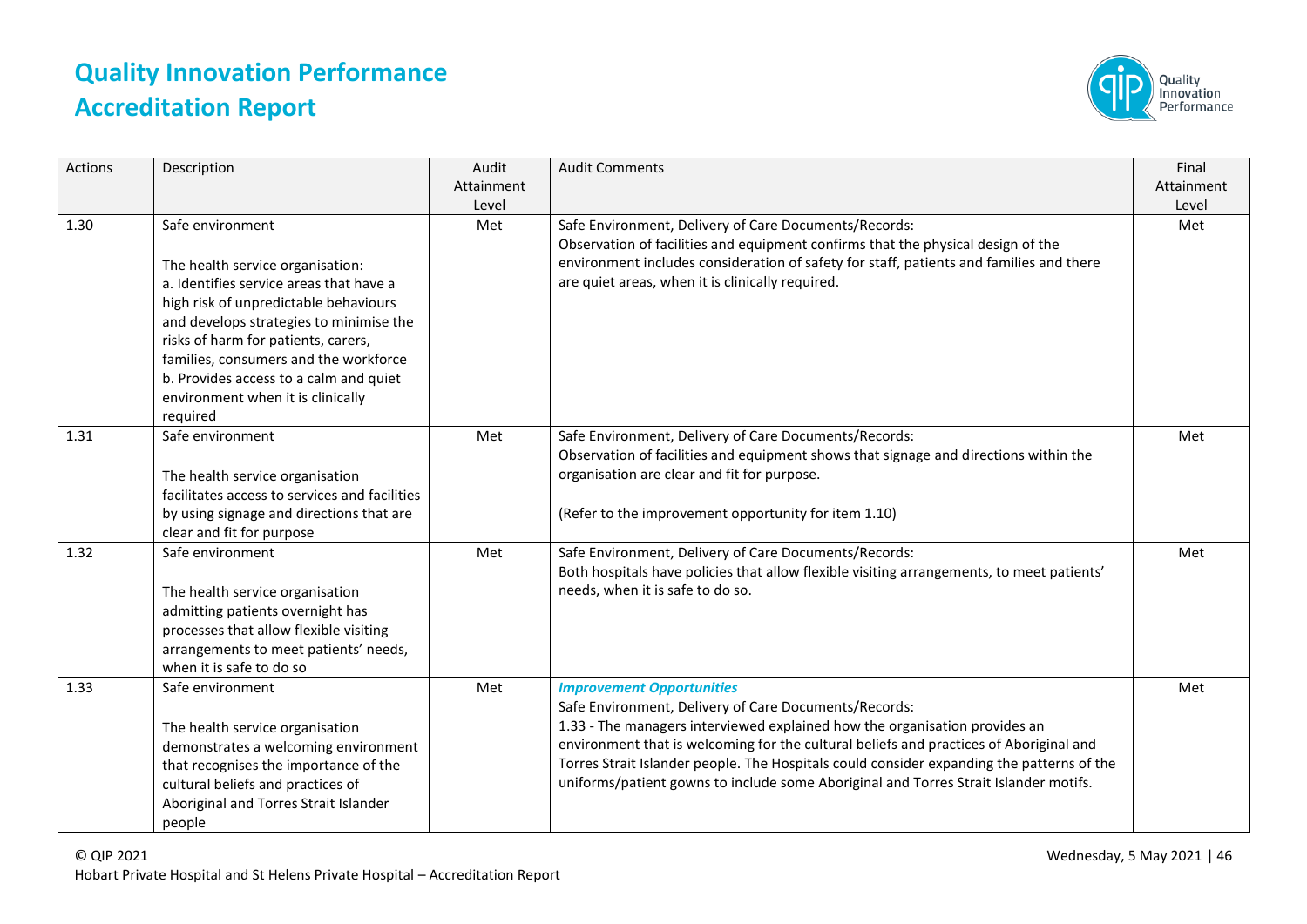

| <b>Actions</b> | Description | Audit<br>Attainment | <b>Audit Comments</b>                                                                                                                  | Final<br>Attainment |
|----------------|-------------|---------------------|----------------------------------------------------------------------------------------------------------------------------------------|---------------------|
|                |             | Level               | The hospitals consider whether some gowns for patients and staff could be supplied in<br>Aboriginal and Torres strait Islander motifs. | Level               |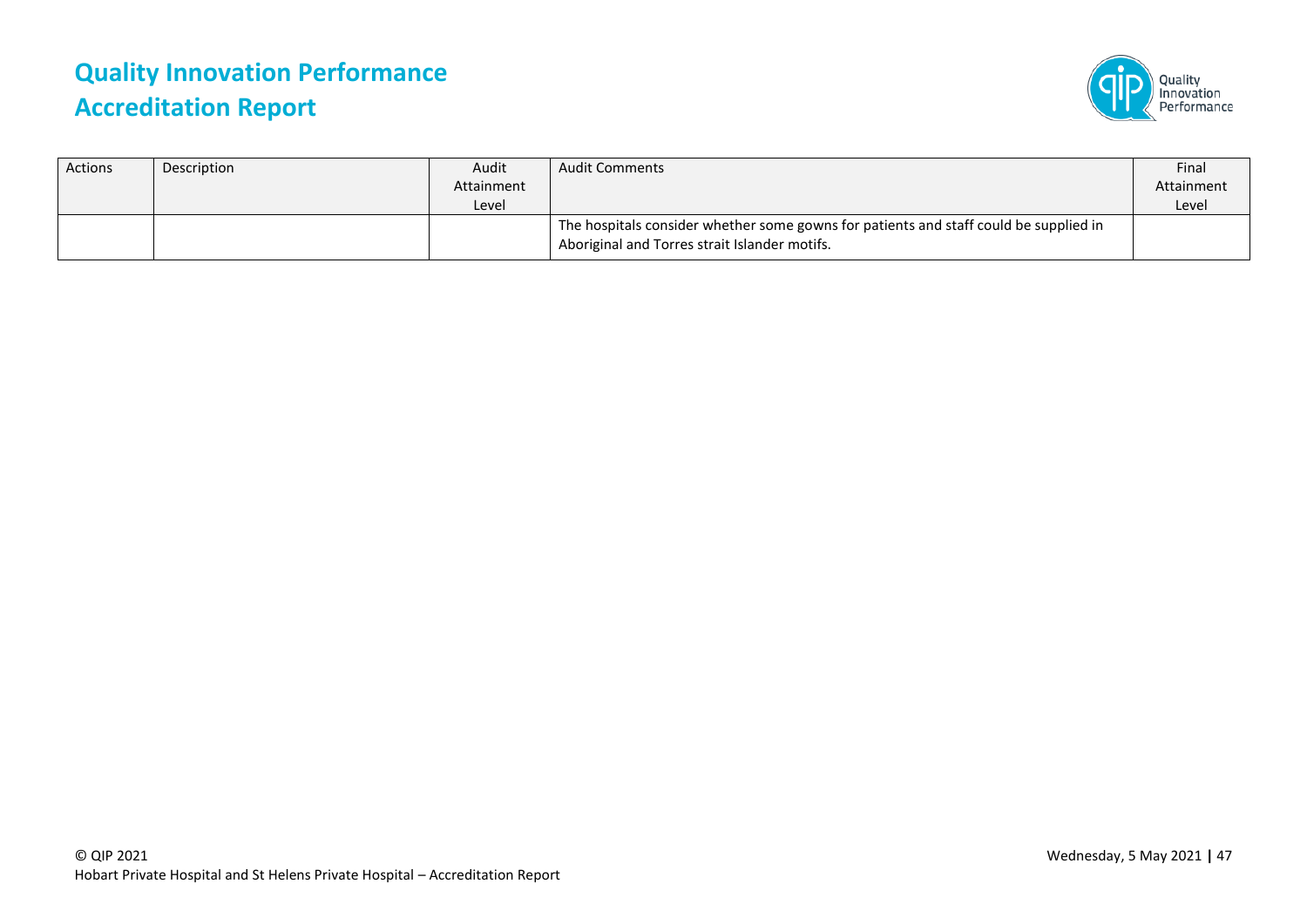

#### **Partnering with Consumers Standard**

Leaders of a health service organisation develop, implement and maintain systems to partner with consumers. These partnerships relate to the planning, design, delivery, measurement and evaluation of care. The workforce uses these systems to partner with consumers.

Intention of this standard

To create an organisation in which there are mutually valuable outcomes by having:

• Consumers as partners in planning, design, delivery, measurement and evaluation of systems and services

• Patients as partners in their own care, to the extent that they choose.

| <b>Criterion:</b> | Clinical governance and quality improvement systems to support partnering with consumers<br>Systems are designed and used to support patients, carers, families and consumers to be partners in healthcare planning, design, measurement and evaluation                                                                                                   |                              |                                                                                                                                                                                                                                                                                                                                                                                                                                                                                                                                                                                       |                              |  |
|-------------------|-----------------------------------------------------------------------------------------------------------------------------------------------------------------------------------------------------------------------------------------------------------------------------------------------------------------------------------------------------------|------------------------------|---------------------------------------------------------------------------------------------------------------------------------------------------------------------------------------------------------------------------------------------------------------------------------------------------------------------------------------------------------------------------------------------------------------------------------------------------------------------------------------------------------------------------------------------------------------------------------------|------------------------------|--|
| Rating:           | <b>Met</b>                                                                                                                                                                                                                                                                                                                                                |                              |                                                                                                                                                                                                                                                                                                                                                                                                                                                                                                                                                                                       |                              |  |
| Actions           | Description                                                                                                                                                                                                                                                                                                                                               | Audit<br>Attainment<br>Level | <b>Audit Comments</b>                                                                                                                                                                                                                                                                                                                                                                                                                                                                                                                                                                 | Final<br>Attainment<br>Level |  |
| 2.1               | Integrating clinical governance<br>Clinicians use the safety and quality<br>systems from the Clinical Governance<br>Standard when:<br>a. Implementing policies and procedures<br>for partnering with consumers<br>b. Managing risks associated with<br>partnering with consumers<br>c. Identifying training requirements for<br>partnering with consumers | Met                          | Partnering with Consumers Documents/Records:<br>Interviews with staff and a review of documentation shows that the organisation is<br>continuing to develop consumer engagement processes, though strategies to engage<br>patients by seeking their participation in governance processes as well as canvassing<br>feedback from patients and their families. Two "consumer consultants" have been<br>engaged to provide regular contact across the two campuses and they have been<br>provided with education and support to perform their roles.                                    | Met                          |  |
| 2.2               | Applying quality improvement systems<br>The health service organisation applies<br>the quality improvement system from<br>the Clinical Governance Standard when:<br>a. Monitoring processes for partnering<br>with consumers<br>b. Implementing strategies to improve                                                                                     | Met                          | Partnering with Consumers Documents/Records:<br>Review of consumer documentation and staff interviews confirmed that quality<br>improvement is the goal when engaging with consumers. There is an electronic feedback<br>process in place ('Qualtrics') which can also be completed by the patient from home. This<br>initiative has increased the number of returns, allowing better understanding of the<br>consumers' experiences. Results of feedback from all sources are collated and reviewed,<br>seeking to ensure continuing improvements, by the governance committees. The | Met                          |  |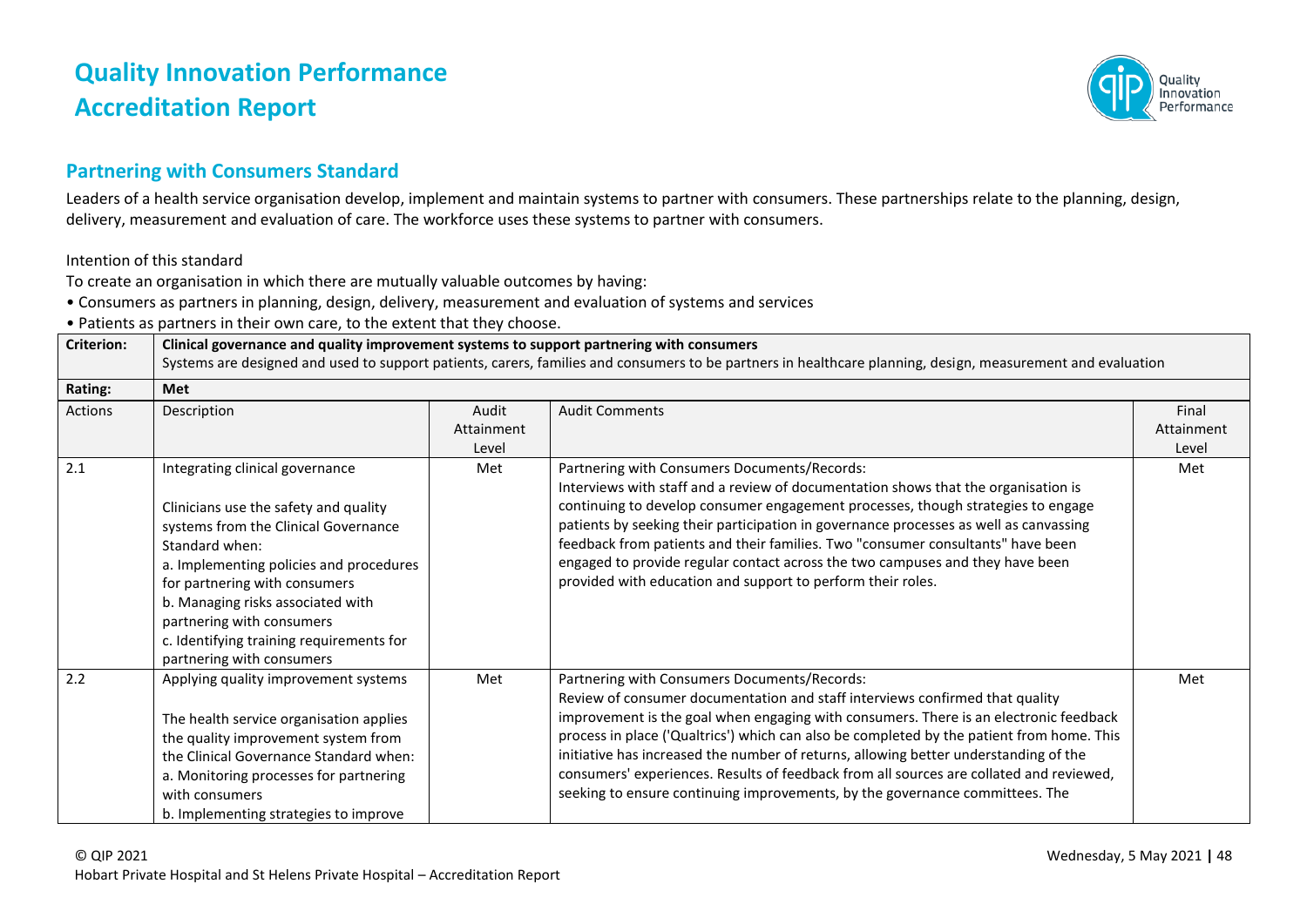

| Actions           | Description                                                                                                                                                                                                                                                 | Audit<br>Attainment          | <b>Audit Comments</b>                                                                                                                                                                                                                                                                                                                                                                                                                                                                                                                                                                                | Final<br>Attainment          |
|-------------------|-------------------------------------------------------------------------------------------------------------------------------------------------------------------------------------------------------------------------------------------------------------|------------------------------|------------------------------------------------------------------------------------------------------------------------------------------------------------------------------------------------------------------------------------------------------------------------------------------------------------------------------------------------------------------------------------------------------------------------------------------------------------------------------------------------------------------------------------------------------------------------------------------------------|------------------------------|
|                   | processes for partnering with consumers<br>c. Reporting on partnering with<br>consumers                                                                                                                                                                     | Level                        | organisation publishes information about performance indicators in safety and quality,<br>across the hospital as well as on the corporate website.                                                                                                                                                                                                                                                                                                                                                                                                                                                   | Level                        |
| <b>Criterion:</b> | Partnering with patients in their own care<br>they choose                                                                                                                                                                                                   |                              | Systems that are based on partnering with patients in their own care are used to support the delivery of care. Patients are partners in their own care to the extent that                                                                                                                                                                                                                                                                                                                                                                                                                            |                              |
| Rating:           | Met                                                                                                                                                                                                                                                         |                              |                                                                                                                                                                                                                                                                                                                                                                                                                                                                                                                                                                                                      |                              |
| Actions           | Description                                                                                                                                                                                                                                                 | Audit<br>Attainment<br>Level | <b>Audit Comments</b>                                                                                                                                                                                                                                                                                                                                                                                                                                                                                                                                                                                | Final<br>Attainment<br>Level |
| 2.3               | Healthcare rights and informed consent<br>The health service organisation uses a<br>charter of rights that is:<br>a. Consistent with the Australian Charter<br>of Healthcare Rights<br>b. Easily accessible for patients, carers,<br>families and consumers | Met                          | <b>Improvement Opportunities</b><br>Partnering with Consumers Documents/Records:<br>2.3 - Review of the health service facilities shows a charter of rights is easily accessible for<br>patients, carers, families and consumers. All patients receive a brochure that includes<br>their rights and responsibilities, consistent with the Australian Charter.<br>In St Helens Private Hospital (Mental Health Services), it may be useful to consider<br>displaying the Mental Health Rights (nationally 2012) or those that have been developed<br>across the country in the various jurisdictions. | Met                          |
| 2.4               | Healthcare rights and informed consent<br>The health service organisation ensures<br>that its informed consent processes<br>comply with legislation and best practice                                                                                       | Met                          | Partnering with Consumers Documents/Records:<br>Interview with management and document reviews confirmed that the consent<br>processes are aligned with legislation and best practice. Compliance with consent<br>procedures are audited and the trend analysis shows excellent improvement in the past<br>three years.                                                                                                                                                                                                                                                                              | Met                          |
| 2.5               | Healthcare rights and informed consent<br>The health service organisation has<br>processes to identify:<br>a. The capacity of a patient to make<br>decisions about their own care                                                                           | Met                          | Partnering with Consumers Documents/Records:<br>Review of documentation shows there is a range of corporate policies and procedures in<br>place to establish a patient's capacity to make decisions, plus the process to be followed<br>if a substitute decision-maker is required.                                                                                                                                                                                                                                                                                                                  | Met                          |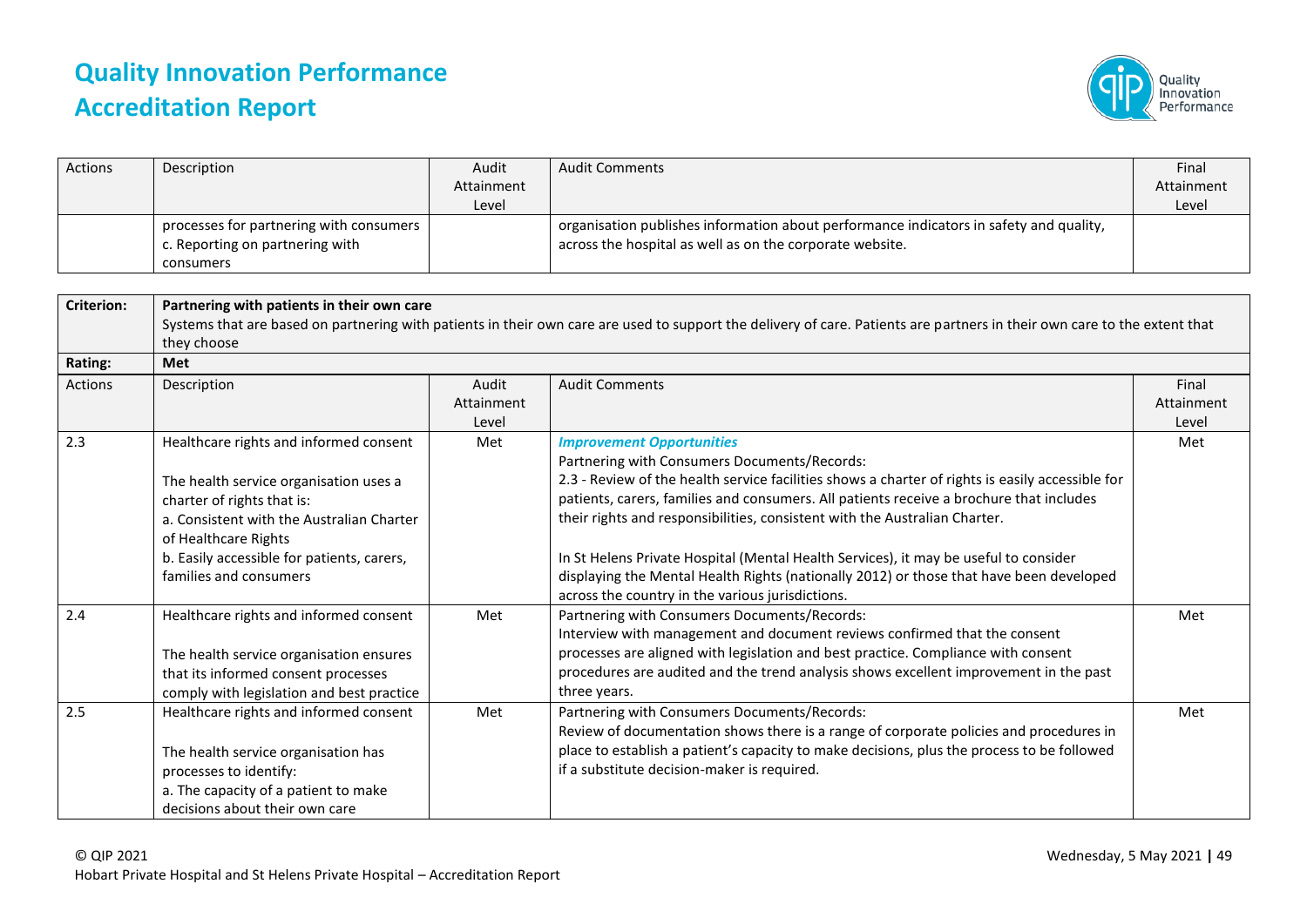

| Actions | Description                                                                                                                                                                                                                                                               | Audit<br>Attainment<br>Level | <b>Audit Comments</b>                                                                                                                                                                                                                                                                                                                                                                                                                                                                                           | Final<br>Attainment<br>Level |
|---------|---------------------------------------------------------------------------------------------------------------------------------------------------------------------------------------------------------------------------------------------------------------------------|------------------------------|-----------------------------------------------------------------------------------------------------------------------------------------------------------------------------------------------------------------------------------------------------------------------------------------------------------------------------------------------------------------------------------------------------------------------------------------------------------------------------------------------------------------|------------------------------|
|         | b. A substitute decision-maker if a<br>patient does not have the capacity to<br>make decisions for themselves                                                                                                                                                             |                              |                                                                                                                                                                                                                                                                                                                                                                                                                                                                                                                 |                              |
| 2.6     | Sharing decisions and planning care<br>The health service organisation has<br>processes for clinicians to partner with<br>patients and/or their substitute<br>decision-maker to plan, communicate,<br>set goals and make decisions about their<br>current and future care | Met                          | Partnering with Consumers Documents/Records:<br>Review of documentation shows that the workforce is encouraged and supported to<br>create therapeutic partnerships with patients or carers, to help improve outcomes. The<br>consumer consultants provide a key activity in this regard, providing patients with<br>another avenue to have their comments and concerns heard. Consumer experience<br>surveys address this issue as well. Advance Health Directives are received and recorded<br>when presented. | Met                          |
| 2.7     | Sharing decisions and planning care<br>The health service organisation supports<br>the workforce to form partnerships with<br>patients and carers so that patients can<br>be actively involved in their own care                                                          | Met                          | Partnering with Consumers Documents/Records:<br>Consumer documentation reviewed shows that effort has gone into aligning<br>communications with the needs identified for specific patients and their families. There<br>has been work to ensure that the directives are understood by staff and that respecting<br>the patient's wishes is expected. There are policies to assist in this matter and to ensure<br>that the jurisdictional requirements are met.                                                 | Met                          |

| <b>Criterion:</b> | <b>Health literacy</b><br>Health service organisations communicate with consumers in a way that supports effective partnerships                                                                               |                              |                                                                                                                                                                                                                                                                                                                                                                                                                                                                 |                              |  |
|-------------------|---------------------------------------------------------------------------------------------------------------------------------------------------------------------------------------------------------------|------------------------------|-----------------------------------------------------------------------------------------------------------------------------------------------------------------------------------------------------------------------------------------------------------------------------------------------------------------------------------------------------------------------------------------------------------------------------------------------------------------|------------------------------|--|
| Rating:           | Met                                                                                                                                                                                                           |                              |                                                                                                                                                                                                                                                                                                                                                                                                                                                                 |                              |  |
| Actions           | Description                                                                                                                                                                                                   | Audit<br>Attainment<br>Level | <b>Audit Comments</b>                                                                                                                                                                                                                                                                                                                                                                                                                                           | Final<br>Attainment<br>Level |  |
| 2.8               | Communication that supports effective<br>partnerships<br>The health service organisation uses<br>communication mechanisms that are<br>tailored to the diversity of the<br>consumers who use its services and, | Met                          | Partnering with Consumers Documents/Records:<br>Consumer documentation reviewed shows that effort has gone into aligning<br>communications with the needs identified for specific patients and their families. There<br>has been work to ensure that the directives are understood by staff and that respecting<br>the patient's wishes is expected. There are policies to assist in this matter and to ensure<br>that the jurisdictional requirements are met. | Met                          |  |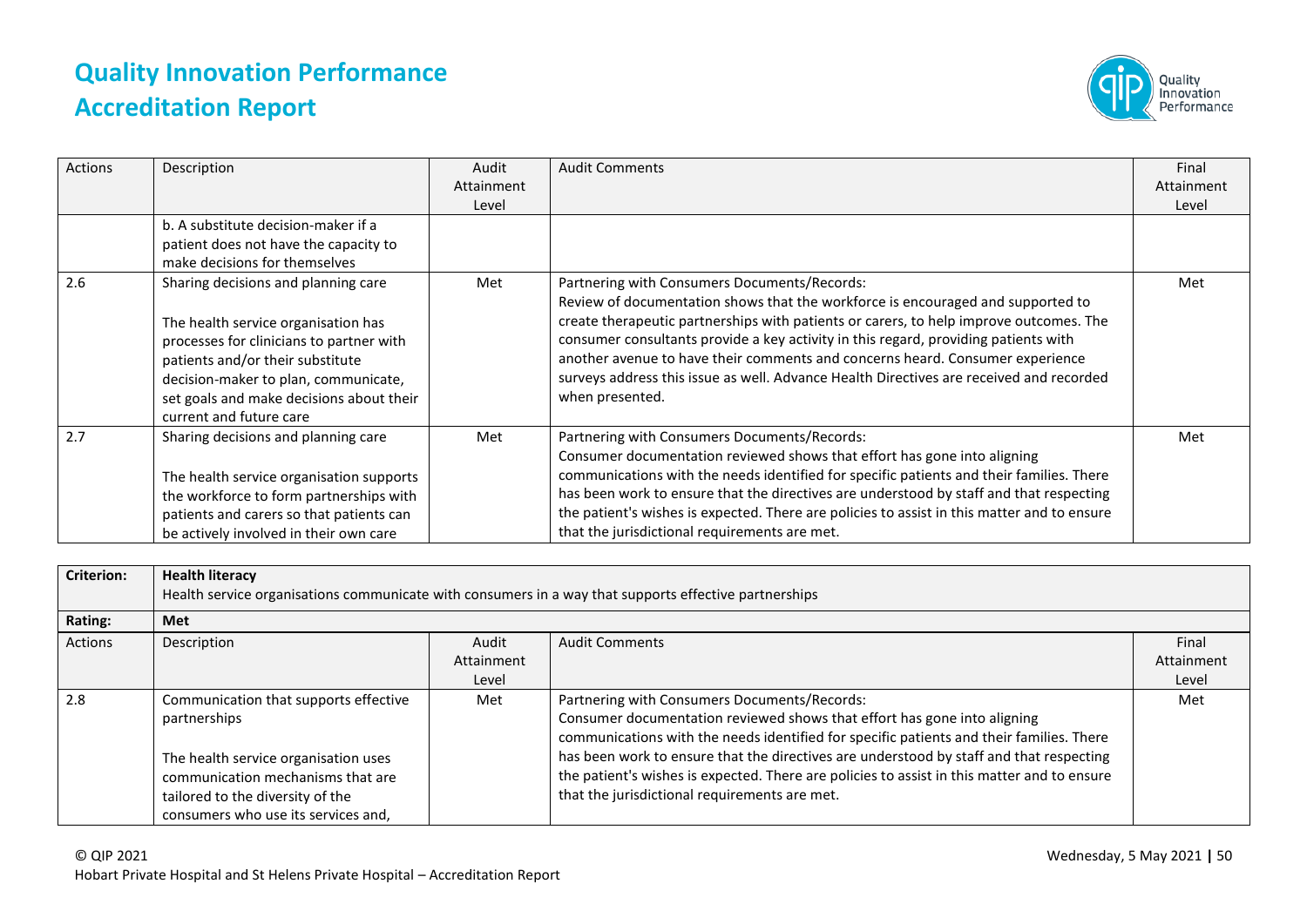

| <b>Actions</b> | Description                                                                                                                                                                                                                                                                                                                                                                                                                                                                                                                                                                         | Audit<br>Attainment<br>Level | <b>Audit Comments</b>                                                                                                                                                                                                                                                                                                                                                                                                                                                                                                                                                                                                                                                                | Final<br>Attainment<br>Level |
|----------------|-------------------------------------------------------------------------------------------------------------------------------------------------------------------------------------------------------------------------------------------------------------------------------------------------------------------------------------------------------------------------------------------------------------------------------------------------------------------------------------------------------------------------------------------------------------------------------------|------------------------------|--------------------------------------------------------------------------------------------------------------------------------------------------------------------------------------------------------------------------------------------------------------------------------------------------------------------------------------------------------------------------------------------------------------------------------------------------------------------------------------------------------------------------------------------------------------------------------------------------------------------------------------------------------------------------------------|------------------------------|
|                | where relevant, the diversity of the local<br>community                                                                                                                                                                                                                                                                                                                                                                                                                                                                                                                             |                              |                                                                                                                                                                                                                                                                                                                                                                                                                                                                                                                                                                                                                                                                                      |                              |
| 2.9            | Communication that supports effective<br>partnerships<br>Where information for patients, carers,<br>families and consumers about health<br>and health services is developed<br>internally, the organisation involves<br>consumers in its development and<br>review                                                                                                                                                                                                                                                                                                                  | Met                          | Partnering with Consumers Documents/Records:<br>Documentation reviewed confirmed that any internally developed information has been<br>reviewed by consumer groups to ensure that it is effective. This activity is normally<br>conducted by the corporate office and the consumer advisory group there, with local<br>input from the Hobart consumer consultants undertaken.                                                                                                                                                                                                                                                                                                        | Met                          |
| 2.10           | Communication that supports effective<br>partnerships<br>The health service organisation supports<br>clinicians to communicate with patients,<br>carers, families and consumers about<br>health and health care so that:<br>a. Information is provided in a way that<br>meets the needs of patients, carers,<br>families and consumers<br>b. Information provided is easy to<br>understand and use<br>c. The clinical needs of patients are<br>addressed while they are in the health<br>service organisation<br>d. Information needs for ongoing care<br>are provided on discharge | Met                          | <b>Improvement Opportunities</b><br>Partnering with Consumers Documents/Records:<br>2.10 - The consumer information reviewed is available, easy to understand and relevant<br>to the clinical needs of patients and carers, as well as addressing their needs after<br>discharge. A useful measure to consider may be placing an information board (date, day,<br>location) alongside the recovery bed of a patient who has undergone Electro-Convulsive<br>Therapy (ECT) to aid in their re-orientation after the procedure.<br>The organisation could consider placing an information board alongside the bed of a<br>patient who is recovering from ECT to aid their orientation. | Met                          |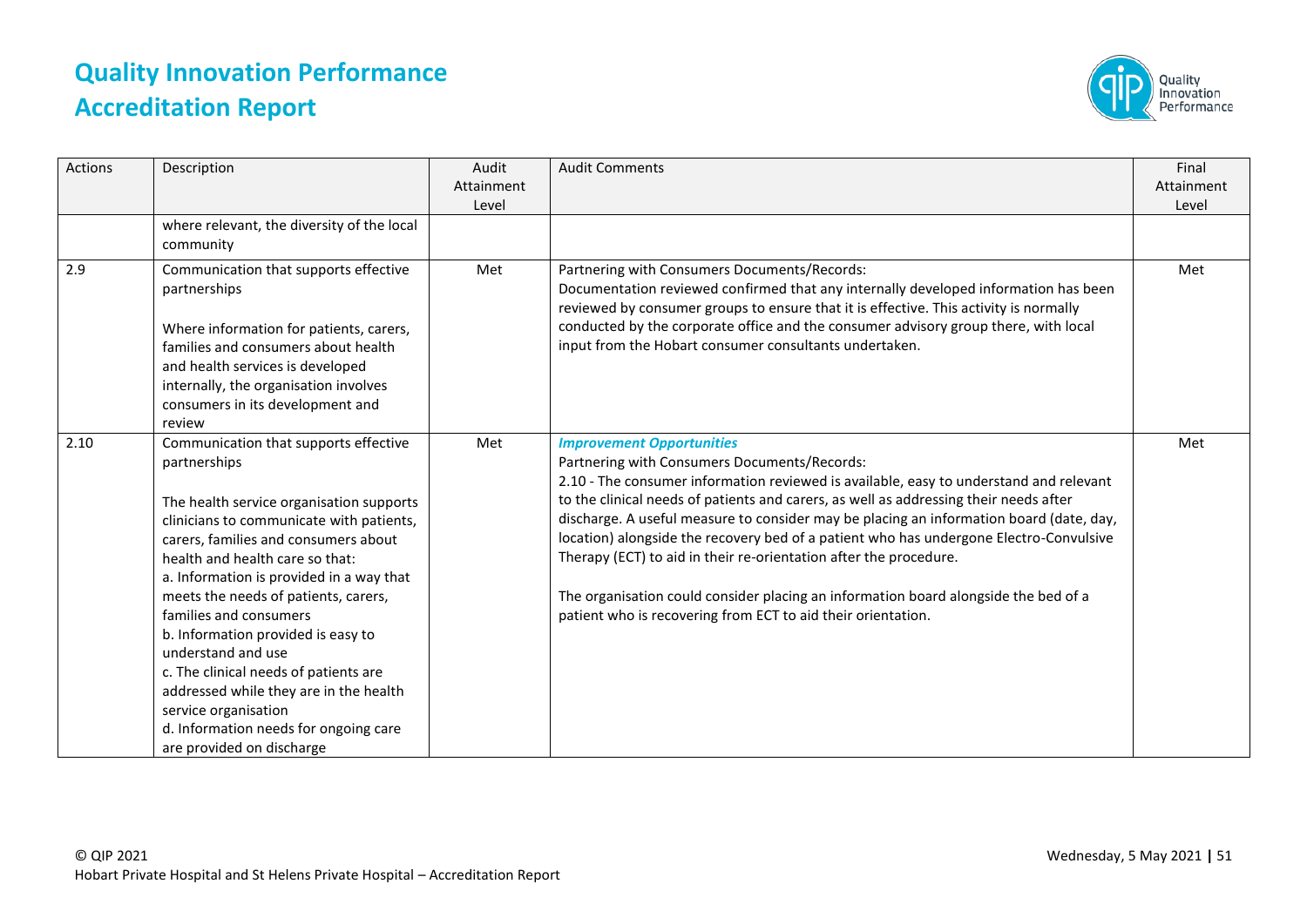

| <b>Criterion:</b> | Partnering with consumers in organisational design and governance                                                                                                                                                                                                                                                                                                                                                                       |                              |                                                                                                                                                                                                                                                                                                                                                                                                                                      |                              |
|-------------------|-----------------------------------------------------------------------------------------------------------------------------------------------------------------------------------------------------------------------------------------------------------------------------------------------------------------------------------------------------------------------------------------------------------------------------------------|------------------------------|--------------------------------------------------------------------------------------------------------------------------------------------------------------------------------------------------------------------------------------------------------------------------------------------------------------------------------------------------------------------------------------------------------------------------------------|------------------------------|
|                   | Consumers are partners in the design and governance of the organisation                                                                                                                                                                                                                                                                                                                                                                 |                              |                                                                                                                                                                                                                                                                                                                                                                                                                                      |                              |
| Rating:           | <b>Met</b>                                                                                                                                                                                                                                                                                                                                                                                                                              |                              |                                                                                                                                                                                                                                                                                                                                                                                                                                      |                              |
| <b>Actions</b>    | Description                                                                                                                                                                                                                                                                                                                                                                                                                             | Audit<br>Attainment<br>Level | <b>Audit Comments</b>                                                                                                                                                                                                                                                                                                                                                                                                                | Final<br>Attainment<br>Level |
| 2.11              | Partnerships in healthcare governance,<br>planning, design, measurement and<br>evaluation<br>The health service organisation:<br>a. Involves consumers in partnerships in<br>the governance of, and to design,<br>measure and evaluate, health care<br>b. Has processes so that the consumers<br>involved in these partnerships reflect<br>the diversity of consumers who use the<br>service or, where relevant, the local<br>community | Met                          | Partnering with Consumers Documents/Records:<br>Documentation reviewed shows that the health service involves consumers in the<br>governance and evaluation of health care, through both the corporate activities and local<br>initiatives. The consumer consultants are able to relate the consumer experiences<br>directly to the governance teams and provide input to the designs and evaluation of<br>services.                 | Met                          |
| 2.12              | Partnerships in healthcare governance,<br>planning, design, measurement and<br>evaluation<br>The health service organisation provides<br>orientation, support and education to<br>consumers who are partnering in the<br>governance, design, measurement and<br>evaluation of the organisation                                                                                                                                          | Met                          | Partnering with Consumers Documents/Records:<br>Documentation reviews and interviews show that consumers are given a clear<br>orientation to the organisation and its functions as well as education and assistance to be<br>effectively engaged in their work.                                                                                                                                                                      | Met                          |
| 2.13              | Partnerships in healthcare governance,<br>planning, design, measurement and<br>evaluation<br>The health service organisation works in<br>partnership with Aboriginal and Torres                                                                                                                                                                                                                                                         | Met                          | Partnering with Consumers Documents/Records:<br>Approximately 2% of patients choose to identify as Aboriginal and Torres strait Islander<br>origin. Interviews, plus a review of documents, confirmed that the health service<br>organisation has processes to work with Aboriginal and Torres Strait Islander patients and<br>communities to address their healthcare needs. The consumer advisory group is active in<br>this area. | Met                          |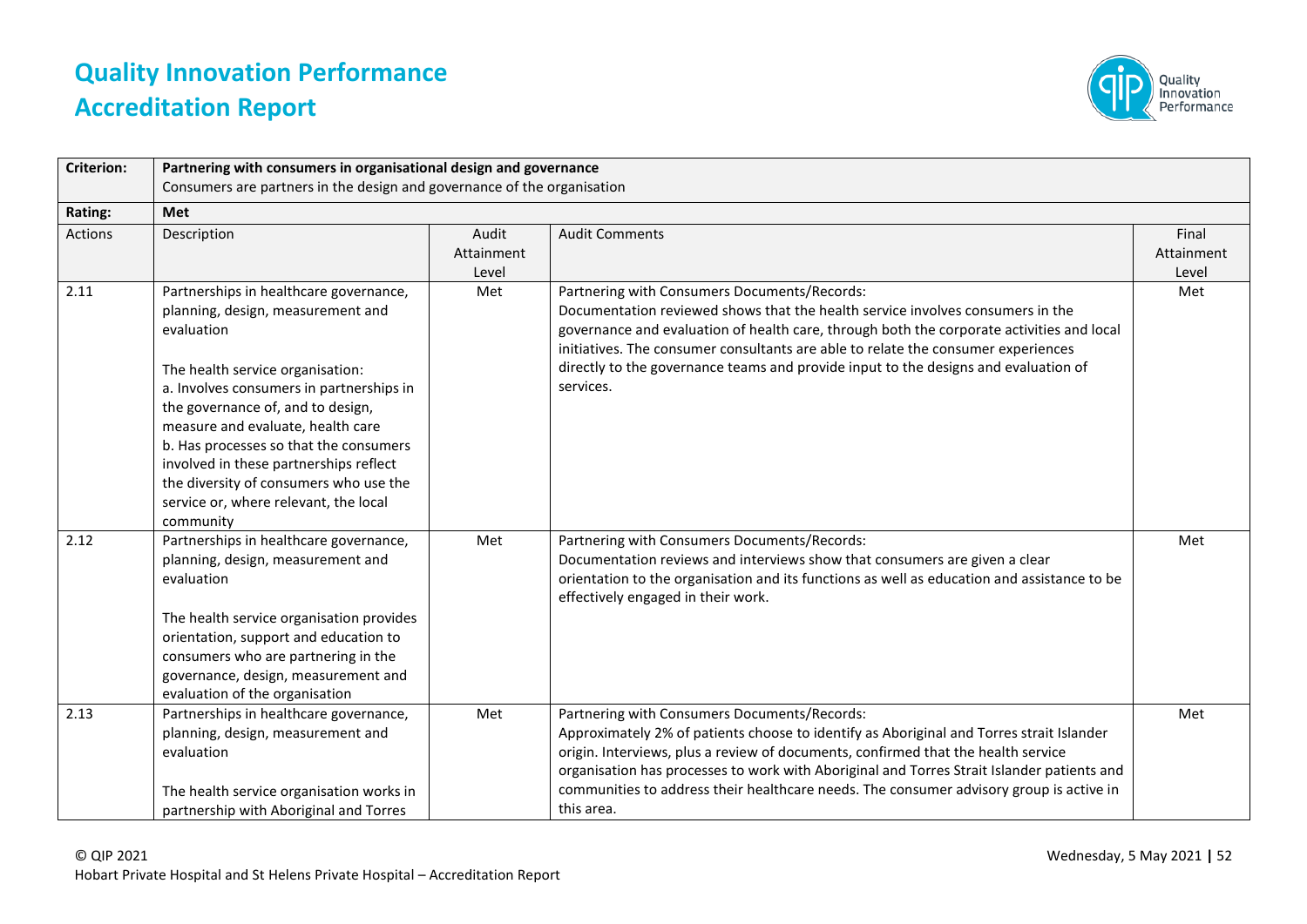

| Actions | Description                                                                                                                                                              | Audit      | <b>Audit Comments</b>                                                                                                                                                                                                                                                                                           | Final      |
|---------|--------------------------------------------------------------------------------------------------------------------------------------------------------------------------|------------|-----------------------------------------------------------------------------------------------------------------------------------------------------------------------------------------------------------------------------------------------------------------------------------------------------------------|------------|
|         |                                                                                                                                                                          | Attainment |                                                                                                                                                                                                                                                                                                                 | Attainment |
|         |                                                                                                                                                                          | Level      |                                                                                                                                                                                                                                                                                                                 | Level      |
|         | Strait Islander communities to meet<br>their healthcare needs                                                                                                            |            |                                                                                                                                                                                                                                                                                                                 |            |
| 2.14    | Partnerships in healthcare governance,<br>planning, design, measurement and<br>evaluation                                                                                | Met        | Partnering with Consumers Documents/Records:<br>Managers interviewed explained how the organisation seeks feedback from the<br>consumers, through patient surveys and direct contact with the consumer consultants to<br>incorporate their views and experiences into training and education for the workforce. | Met        |
|         | The health service organisation works in<br>partnership with consumers to<br>incorporate their views and experiences<br>into training and education for the<br>workforce |            |                                                                                                                                                                                                                                                                                                                 |            |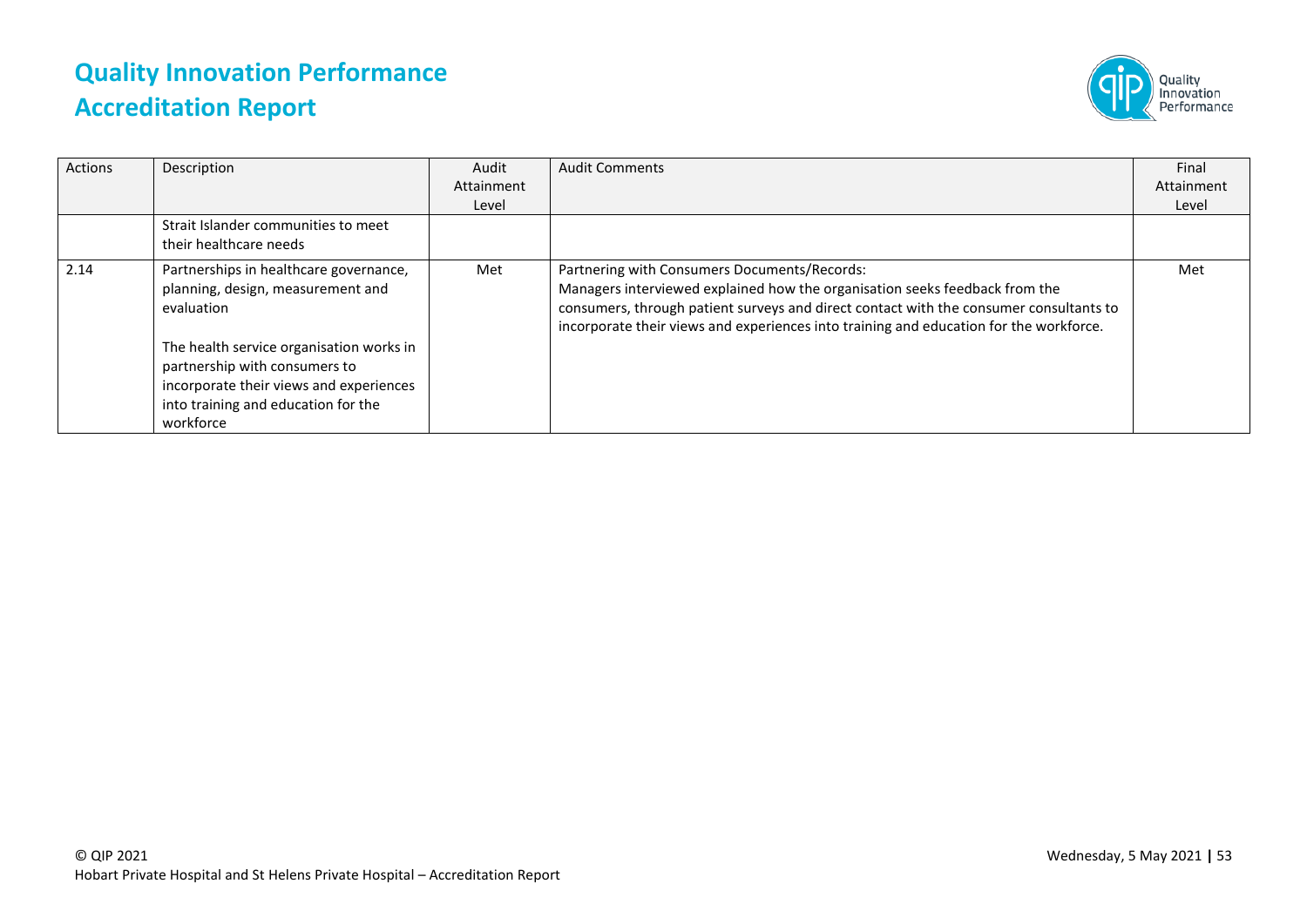

#### **Preventing and Controlling Healthcare-Associated Infection Standard**

Leaders of a health service organisation describe, implement and monitor systems to prevent, manage or control healthcare-associated infections and antimicrobial resistance, to reduce harm and achieve good health outcomes for patients. The workforce uses these systems.

#### Intention of this standard

To reduce the risk of patients acquiring preventable healthcare-associated infections, effectively manage infections if they occur, and limit the development of antimicrobial resistance through prudent use of antimicrobials as part of antimicrobial stewardship.

| <b>Criterion:</b> | Clinical governance and quality improvement to prevent and control healthcare associated infections, and support antimicrobial stewardship<br>Systems are in place to support and promote prevention and control of healthcare-associated infections, and improve antimicrobial stewardship                                                                                                                                                                                                                           |                              |                                                                                                                                                                                                                                                                                                                                                                                                                                                                                                                                                                                                                                                                                                                                                                                                                                                                                                                                                                                                                                                                                                                                                                                                                                               |                              |
|-------------------|-----------------------------------------------------------------------------------------------------------------------------------------------------------------------------------------------------------------------------------------------------------------------------------------------------------------------------------------------------------------------------------------------------------------------------------------------------------------------------------------------------------------------|------------------------------|-----------------------------------------------------------------------------------------------------------------------------------------------------------------------------------------------------------------------------------------------------------------------------------------------------------------------------------------------------------------------------------------------------------------------------------------------------------------------------------------------------------------------------------------------------------------------------------------------------------------------------------------------------------------------------------------------------------------------------------------------------------------------------------------------------------------------------------------------------------------------------------------------------------------------------------------------------------------------------------------------------------------------------------------------------------------------------------------------------------------------------------------------------------------------------------------------------------------------------------------------|------------------------------|
| <b>Rating:</b>    | <b>Met</b>                                                                                                                                                                                                                                                                                                                                                                                                                                                                                                            |                              |                                                                                                                                                                                                                                                                                                                                                                                                                                                                                                                                                                                                                                                                                                                                                                                                                                                                                                                                                                                                                                                                                                                                                                                                                                               |                              |
| Actions           | Description                                                                                                                                                                                                                                                                                                                                                                                                                                                                                                           | Audit<br>Attainment<br>Level | <b>Audit Comments</b>                                                                                                                                                                                                                                                                                                                                                                                                                                                                                                                                                                                                                                                                                                                                                                                                                                                                                                                                                                                                                                                                                                                                                                                                                         | Final<br>Attainment<br>Level |
| 3.1               | Integrating clinical governance<br>The workforce uses the safety and<br>quality systems from the Clinical<br>Governance Standard when:<br>a. Implementing policies and procedures<br>for healthcare-associated infections and<br>antimicrobial stewardship<br>b. Managing risks associated with<br>healthcare-associated infections and<br>antimicrobial stewardship<br>c. Identifying training requirements for<br>preventing and controlling healthcare-<br>associated infections, and antimicrobial<br>stewardship | Met                          | Infection Control Documents/Records:<br>Review of the Infection Control documents shows the organisation's local policies<br>strengthen and are made more specific in parallel with national company policies<br>covering infection prevention and control and anti-microbial stewardship. Risks have<br>been embedded within the Risk Register ('RISKMAN') which is continually monitored and<br>reviewed. Audits are conducted in line with policies and procedures together with<br>surveillance audits that are reported to the Infection Control Committee to manage and<br>communicate to the Executive.<br>The Infection Control Committee is represented through all levels of the hospital<br>infrastructure and governance levels. Consumers are also represented and included in<br>auditing.<br>Gap analysis and action plans have been put in place for AS/NZ4187, with completion of<br>site refurbishment planned March 2022.<br>Training of all staff in Infection Prevention and Control is managed through human<br>resources with all clinical staff receiving mandatory training in all elements of infection<br>prevention and control including the Commission on Safety and Quality in Healthcare<br>training modules. | Met                          |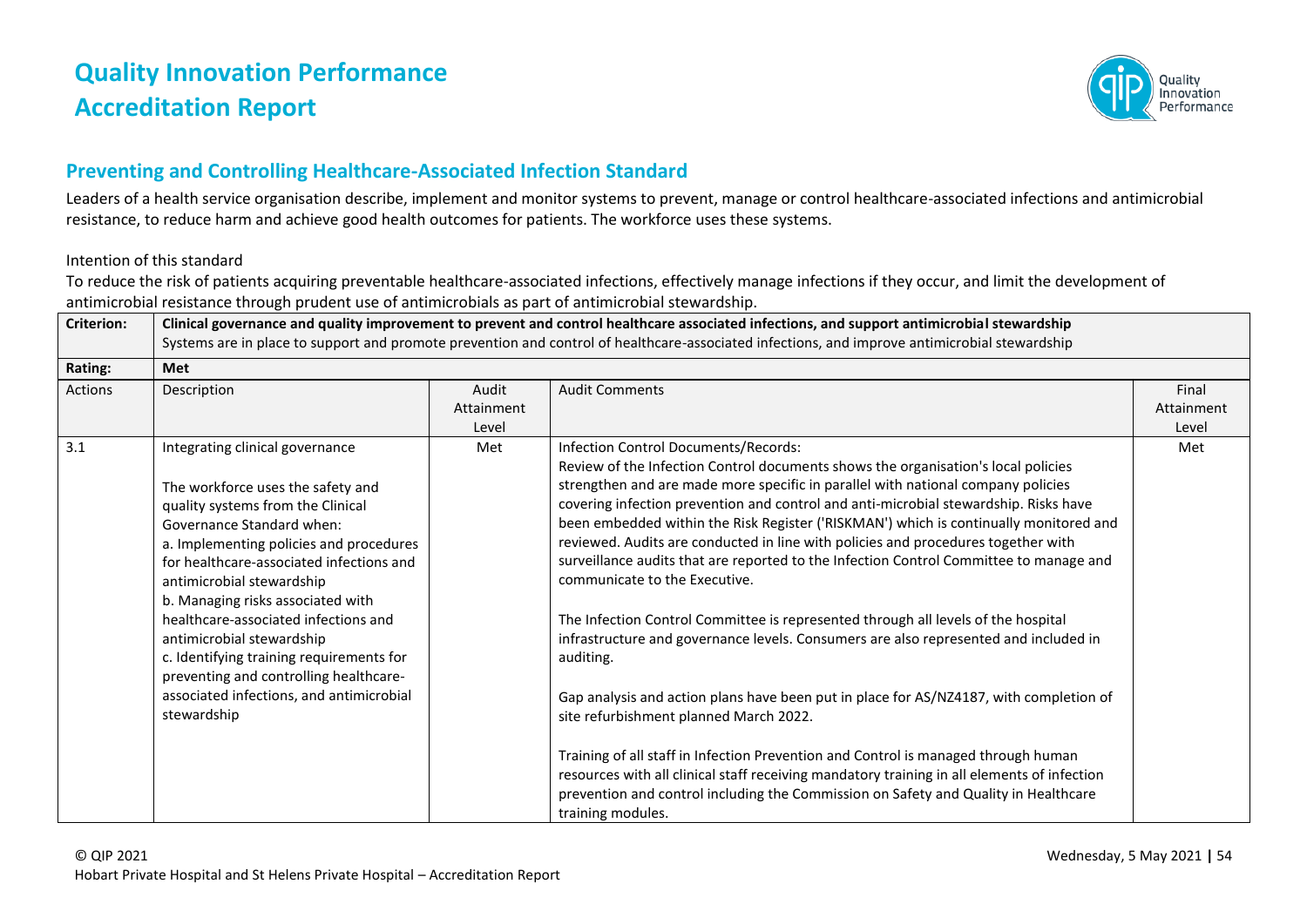

| Actions | Description                                                                                                                                                                                                                                                                                                                                                                                                                                                                                                                                                                                                                                                                                                | Audit<br>Attainment<br>Level | <b>Audit Comments</b>                                                                                                                                                                                                                                                                                                                                                                                                                                                                                                                                                                                                                                                                                                                                                                                                                     | Final<br>Attainment<br>Level |
|---------|------------------------------------------------------------------------------------------------------------------------------------------------------------------------------------------------------------------------------------------------------------------------------------------------------------------------------------------------------------------------------------------------------------------------------------------------------------------------------------------------------------------------------------------------------------------------------------------------------------------------------------------------------------------------------------------------------------|------------------------------|-------------------------------------------------------------------------------------------------------------------------------------------------------------------------------------------------------------------------------------------------------------------------------------------------------------------------------------------------------------------------------------------------------------------------------------------------------------------------------------------------------------------------------------------------------------------------------------------------------------------------------------------------------------------------------------------------------------------------------------------------------------------------------------------------------------------------------------------|------------------------------|
| 3.2     | Applying quality improvement systems<br>The health service organisation applies<br>the quality improvement system from<br>the Clinical Governance Standard when:<br>a. Monitoring the performance of<br>systems for prevention and control of<br>healthcare-associated infections, and<br>the effectiveness of the antimicrobial<br>stewardship program<br>b. Implementing strategies to improve<br>outcomes and associated processes of<br>systems for prevention and control of<br>healthcare-associated infections, and<br>antimicrobial stewardship<br>c. Reporting on the outcomes of<br>prevention and control of healthcare-<br>associated infections, and the<br>antimicrobial stewardship program | Met                          | <b>Improvement Opportunities</b><br>Infection Control Documents/Records:<br>3.2 - The Infection Control Committee has a membership from all areas of the hospital<br>with Infection Control being on the agenda for all ward meetings. The Infection Control<br>Committee feeds into the Medication Safety Committee and then up to the Executive.<br>The organisation reports on its infection control data to the Executive and to consumers.<br>There is a consumer representative within the Infection Control Committee, who has also<br>conducted ward audits that are focused on infection control.<br>The organisation should consider the promotion of their infection control strategies and<br>ensure they explain the meaning of the data to consumers for greater understanding into<br>why and how this data was collected. | Met                          |
| 3.3     | Partnering with consumers<br>Clinicians use organisational processes<br>from the Partnering with Consumers<br>Standard when preventing and<br>managing healthcare-associated<br>infections, and implementing the<br>antimicrobial stewardship program to:<br>a. Actively involve patients in their own<br>care<br>b. Meet the patient's information needs<br>c. Share decision-making                                                                                                                                                                                                                                                                                                                      | Met                          | <b>Improvement Opportunities</b><br>Infection Control Documents/Records:<br>3.3- The health service organisation encourages consumers to participate in providing<br>feedback, conducting audits and reviewing the data in relation to Healthcare Associated<br>Infections (HIA). Data from audits is presented in all wards and waiting areas. The<br>organisation uses this information to inform clients of any emerging issues.<br>The organisation should ensure consumers are able to fully comprehend the nature of<br>Healthcare Associated Infection data displayed in all wards and waiting areas.                                                                                                                                                                                                                              | Met                          |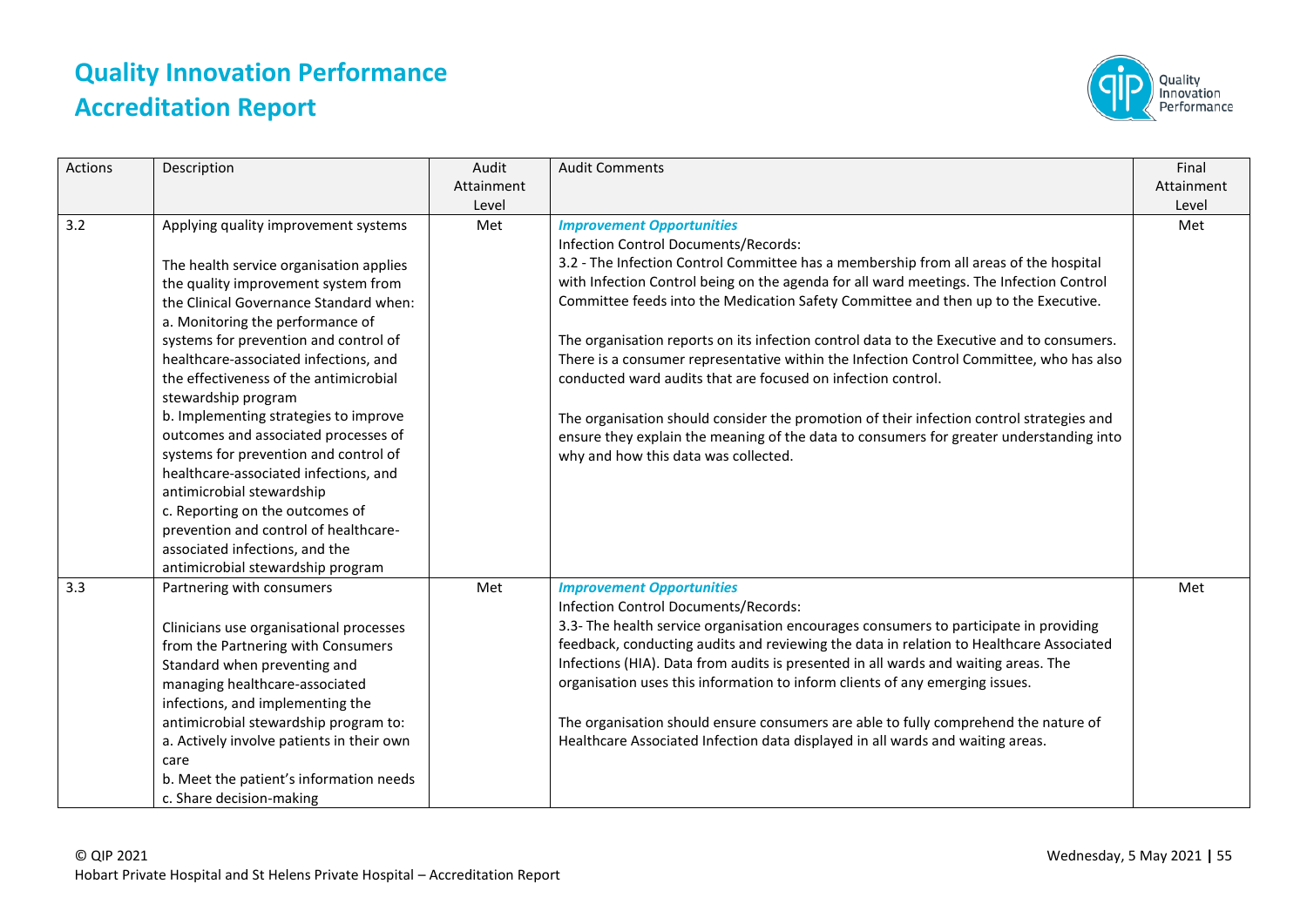

| Actions | Final                                                                                                                                                                                                                                                                              |
|---------|------------------------------------------------------------------------------------------------------------------------------------------------------------------------------------------------------------------------------------------------------------------------------------|
|         | Attainment                                                                                                                                                                                                                                                                         |
|         | Level                                                                                                                                                                                                                                                                              |
| 3.4     | Met<br>The organisation collects surveillance data on Healthcare Associated Infections and gave                                                                                                                                                                                    |
|         | collaborative working group approach. The working group was able to identify issues that<br>had caused the Healthcare Associated Infections and trialed different initiatives to correct<br>the prevalence of the infections. The working group rectified the nature and source of |

| <b>Criterion:</b> | Infection prevention and control systems                                                                                                                                    |            |                                                                                            |            |  |
|-------------------|-----------------------------------------------------------------------------------------------------------------------------------------------------------------------------|------------|--------------------------------------------------------------------------------------------|------------|--|
|                   | Evidence-based systems are used to prevent and control healthcare-associated infections. Patients presenting with, or with risk factors for, infection or colonisation with |            |                                                                                            |            |  |
|                   | an organism of local, national or global significance are identified promptly, and receive the necessary management and treatment. The health service organisation is       |            |                                                                                            |            |  |
|                   | clean and hygienic.                                                                                                                                                         |            |                                                                                            |            |  |
| Rating:           | Met                                                                                                                                                                         |            |                                                                                            |            |  |
| Actions           | Description                                                                                                                                                                 | Audit      | <b>Audit Comments</b>                                                                      | Final      |  |
|                   |                                                                                                                                                                             | Attainment |                                                                                            | Attainment |  |
|                   |                                                                                                                                                                             | Level      |                                                                                            | Level      |  |
| 3.5               | Standard and transmission-based                                                                                                                                             | Met        | <b>Improvement Opportunities</b>                                                           | Met        |  |
|                   | precautions                                                                                                                                                                 |            | Infection Control Documents/Records:                                                       |            |  |
|                   |                                                                                                                                                                             |            | 3.5 - The organisation ensures training of all staff in transmission-based precautions and |            |  |
|                   | The health service organisation has                                                                                                                                         |            | have maintained their COVID-19 initiatives, ensuring support through signage, check-ins,   |            |  |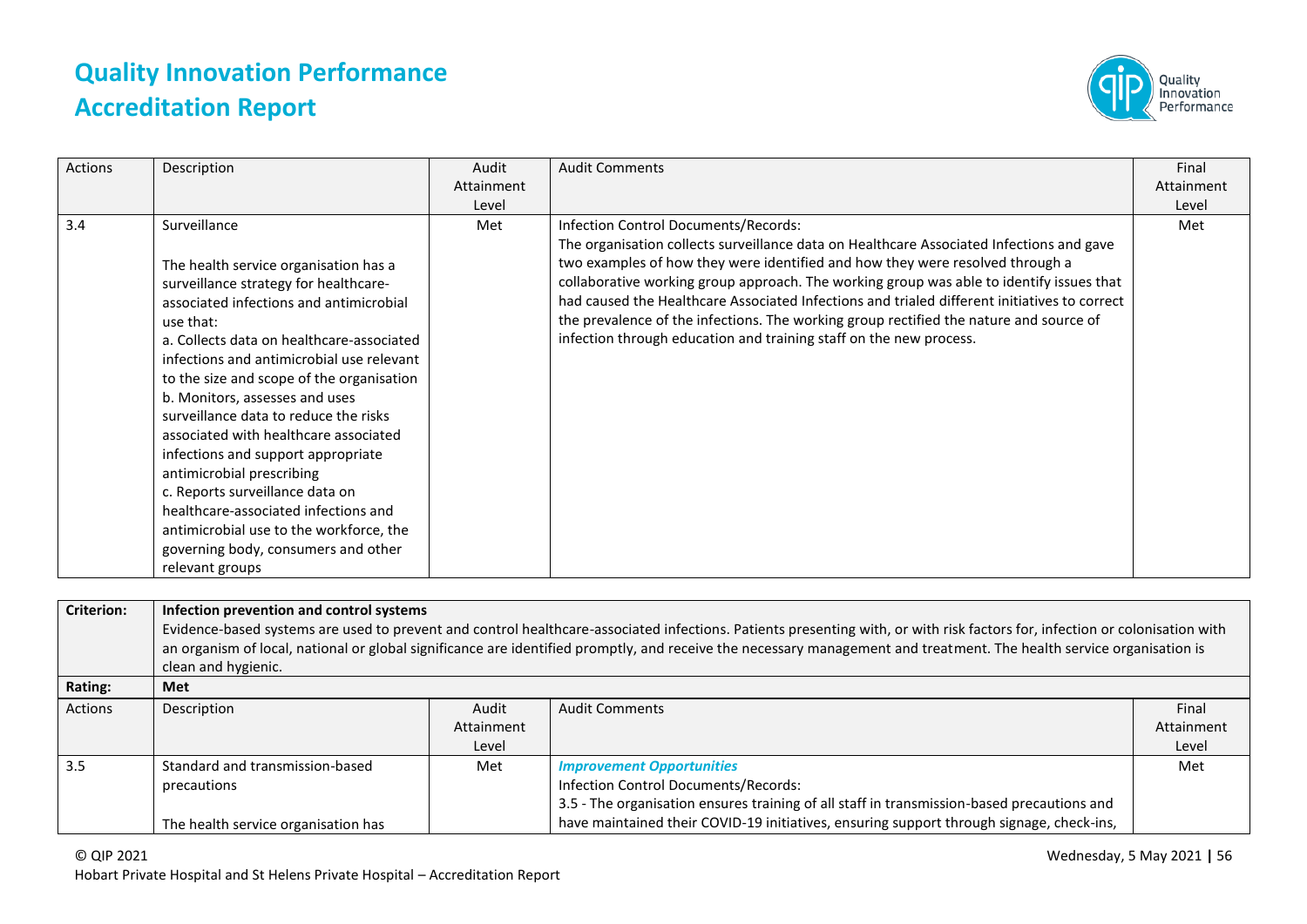

| Actions | Description                                                                                                                                                                                                                                                                                                                                                                                                                                                                                                                          | Audit<br>Attainment<br>Level | <b>Audit Comments</b>                                                                                                                                                                                                                                                                                                                                                                                                                                                                                                                                                                                                                                                                                                                                                                                                                                                                                                                                                                                                                                                                                                                                                                                                                                                                                                | Final<br>Attainment<br>Level |
|---------|--------------------------------------------------------------------------------------------------------------------------------------------------------------------------------------------------------------------------------------------------------------------------------------------------------------------------------------------------------------------------------------------------------------------------------------------------------------------------------------------------------------------------------------|------------------------------|----------------------------------------------------------------------------------------------------------------------------------------------------------------------------------------------------------------------------------------------------------------------------------------------------------------------------------------------------------------------------------------------------------------------------------------------------------------------------------------------------------------------------------------------------------------------------------------------------------------------------------------------------------------------------------------------------------------------------------------------------------------------------------------------------------------------------------------------------------------------------------------------------------------------------------------------------------------------------------------------------------------------------------------------------------------------------------------------------------------------------------------------------------------------------------------------------------------------------------------------------------------------------------------------------------------------|------------------------------|
|         | processes to apply standard and<br>transmission-based precautions that are<br>consistent with the current edition of<br>the Australian Guidelines for the<br>Prevention and Control of Infection in<br>Healthcare, and jurisdictional<br>requirements                                                                                                                                                                                                                                                                                |                              | and process review. Policy and procedures cement the actions of the staff on a daily level<br>from cleaners through to the Executive. All staff are aware of their responsibility. The<br>organisation continually monitors its progress with the use of an audit schedule and<br>being transparent in communicating their results to all staff and consumers. All staff are<br>trained in transmission-based precautions with records in the Human Resources file and<br>Clinical Nurse Educator data base. The organisation promotes the national standards via<br>signage throughout the hospital including the use of transmission-based precautions.<br>The organisation has developed a transmission-based precautions summary prompt<br>sticker to clear patients of infectious diseases listed on the sticker. The Infection Control<br>coordinator is notified of all positive pathology to ensure it is actioned at ward level.<br>Although St Helen's Private Hospital has a buddy system in place to assist staff with<br>donning and doffing of personal protective equipment (PPE), the assessor observed there<br>were some minor issues with donning of masks. The organisation should ensure that all<br>staff and visitors to the facility that are required to wear PPE are checked to ensure the |                              |
| 3.6     | Standard and transmission-based<br>precautions<br>Clinicians assess infection risks and use<br>transmission-based precautions based<br>on the risk of transmission of infectious<br>agents, and consider:<br>a. Patients' risks, which are evaluated at<br>referral, on admission or on<br>presentation for care, and re-evaluated<br>when clinically required during care<br>b. Whether a patient has a<br>communicable disease, or an existing or<br>pre-existing colonisation or infection<br>with organisms of local or national | Met                          | PPE is worn correctly.<br>Infection Control Documents/Records:<br>The organisation has a process to asses infection risks when patients identify at the<br>Emergency Department and comply by policy and procedure for transmission-based<br>precautions which includes isolation. Communication occurs at a clinical level and<br>responsibility is shared within the organisation to ensure high levels of communication<br>and identification are occurring. The organisation utilises signage from the Australian<br>Commission on Safety and Quality in Healthcare to identify the rooms where infection<br>risks are managed. The organisation does not have negative pressure rooms, however<br>have immediate processes to transfer the patient to the next door health facility where<br>infection risks can be better managed. Staff are trained in the donning and doffing of PPE<br>and the correct order in which it is to be worn. Staff are also subject to FIT testing of PPE<br>with data collected to determine risk which flows onto the training needs for the<br>organisation.<br>The organisation also conducts environmental cleaning and has cleaning procedures for                                                                                                                         | Met                          |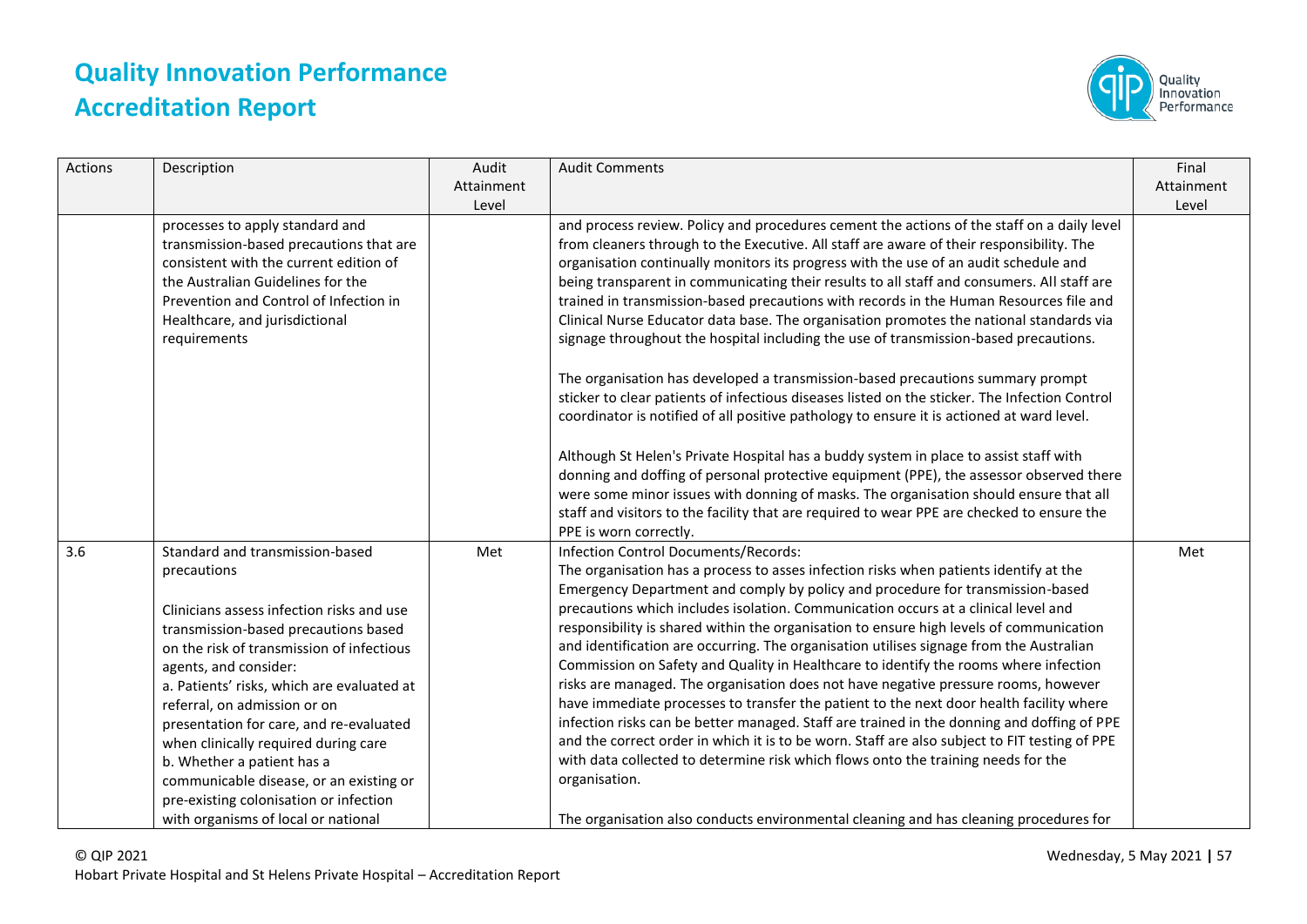

| <b>Actions</b> | Description                                                                                                                                                                                                                                                                                                               | Audit<br>Attainment<br>Level | <b>Audit Comments</b>                                                                                                                                                                                                                                                                                                                                                                                                                                                                                                                                                                                                                                                                                                                                                                                                                                                                                                                        | Final<br>Attainment<br>Level |
|----------------|---------------------------------------------------------------------------------------------------------------------------------------------------------------------------------------------------------------------------------------------------------------------------------------------------------------------------|------------------------------|----------------------------------------------------------------------------------------------------------------------------------------------------------------------------------------------------------------------------------------------------------------------------------------------------------------------------------------------------------------------------------------------------------------------------------------------------------------------------------------------------------------------------------------------------------------------------------------------------------------------------------------------------------------------------------------------------------------------------------------------------------------------------------------------------------------------------------------------------------------------------------------------------------------------------------------------|------------------------------|
|                | significance<br>c. Accommodation needs to manage<br>infection risks<br>d. The need to control the environment<br>e. Precautions required when the<br>patient is moved within the facility or to<br>external services<br>f. The need for additional environmental<br>cleaning or disinfection<br>g. Equipment requirements |                              | any transmissions isolation which is documented.<br>The organisation uses signage, handover and information within the patient record to<br>identify those patients/areas that need transmission-based precautions.                                                                                                                                                                                                                                                                                                                                                                                                                                                                                                                                                                                                                                                                                                                          |                              |
| 3.7            | Standard and transmission-based<br>precautions<br>The health service organisation has<br>processes for communicating relevant<br>details of a patient's infectious status<br>whenever responsibility for care is<br>transferred between clinicians or health<br>service organisations                                     | Met                          | Infection Control Documents/Records:<br>The organisation has a written policy outlining how to identify, manage, transfer and<br>discharge patients with a known infection in addition to how patients can be removed<br>from the risk management system when they meet the clearance criteria.<br>The organisation has a transfer form that identifies and prompts clinical discussion of any<br>infectious status of the patient both internally and externally. All internal transfers are<br>discussed and managed to appropriately limit the spread of infection ensuring patients<br>are placed at the end of a referral list with appropriate cleaning organised post transition<br>through the hospital.<br>All external transfers are discussed and identified to prepare any external organisation<br>accepting patients.<br>Patient resources are available for patients and visitors for preventing the spread of<br>infections. | Met                          |
| 3.8            | Hand hygiene<br>The health service organisation has a<br>hand hygiene program that:<br>a. Is consistent with the current National<br>Hand Hygiene Initiative, and                                                                                                                                                         | Met                          | Infection Control Documents/Records:<br>The organisation has a policy to ensure all staff are compliant with the National Hand<br>Hygiene Initiative with all data from audits being presented to appropriate levels of<br>governance and promoted to clients. All training and compliance records are maintained<br>by the organisation in relation to Hand Hygiene. The organisation hand hygiene rates are<br>over 90% with the Visiting Medical Officers over 90% also.                                                                                                                                                                                                                                                                                                                                                                                                                                                                  | Met                          |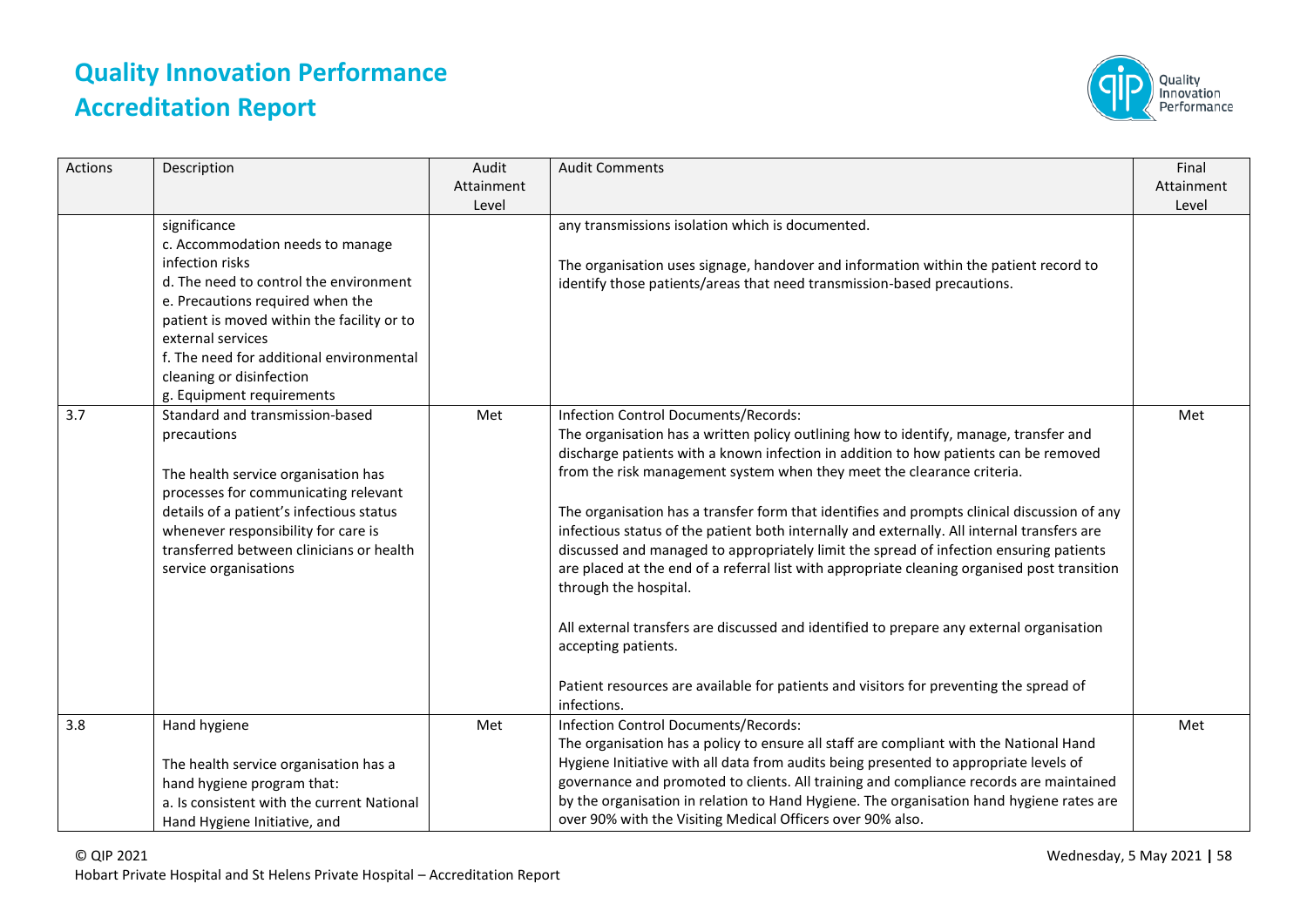

| Actions | Description                                                                                                                                                                                                                                                                                                                                                                                        | Audit<br>Attainment<br>Level | <b>Audit Comments</b>                                                                                                                                                                                                                                                                                                                                                                                                                                                                                                                                                                                                                                                                                                                                                                                                                                                                                                                                                                                                                                     | Final<br>Attainment<br>Level |
|---------|----------------------------------------------------------------------------------------------------------------------------------------------------------------------------------------------------------------------------------------------------------------------------------------------------------------------------------------------------------------------------------------------------|------------------------------|-----------------------------------------------------------------------------------------------------------------------------------------------------------------------------------------------------------------------------------------------------------------------------------------------------------------------------------------------------------------------------------------------------------------------------------------------------------------------------------------------------------------------------------------------------------------------------------------------------------------------------------------------------------------------------------------------------------------------------------------------------------------------------------------------------------------------------------------------------------------------------------------------------------------------------------------------------------------------------------------------------------------------------------------------------------|------------------------------|
|         | jurisdictional requirements<br>b. Addresses noncompliance or<br>inconsistency with the current National<br>Hand Hygiene Initiative                                                                                                                                                                                                                                                                 |                              |                                                                                                                                                                                                                                                                                                                                                                                                                                                                                                                                                                                                                                                                                                                                                                                                                                                                                                                                                                                                                                                           |                              |
| 3.9     | Aseptic technique<br>The health service organisation has<br>processes for aseptic technique that:<br>a. Identify the procedures where aseptic<br>technique applies<br>b. Assess the competence of the<br>workforce in performing aseptic<br>technique<br>c. Provide training to address gaps in<br>competency<br>d. Monitor compliance with the<br>organisation's policies on aseptic<br>technique | Met                          | <b>Improvement Opportunities</b><br>Infection Control Documents/Records:<br>3.9 - The organisation has policies and procedures in place to ensure staff are trained and<br>report on Aseptic Non Touch Technique (ANTT) through use of formal training and peer<br>review. Competencies and training records are maintained. Audits are conducted to<br>assure compliance with ANTT in all areas of the hospital which are reported to the<br>appropriate level of governance. All findings are communicated through to staff and<br>added to the quality boards for consumers to review.<br>It is noted that the mobile sharps bin in St Helen's Private Hospital's Operating Theatre is<br>being used by one doctor as a table on which to place the intravenous (IV) cannulation<br>tray while the patient is being cannulated. The organisation should ensure appropriate<br>equipment is available for clinicians to use when inserting IV cannulas. The practice of<br>using the mobile sharps bin to rest the IV cannulation tray on should cease. | Met                          |
| 3.10    | Invasive medical devices<br>The health service organisation has<br>processes for the appropriate use and<br>management of invasive medical devices<br>that are consistent with the current<br>edition of the Australian Guidelines for<br>the Prevention and Control of Infection<br>in Healthcare                                                                                                 | Met                          | Infection Control Documents/Records:<br>The Health Service Organisation provides policies and procedures for staff and VMOs that<br>outlines processes for the selection, insertion, maintenance and removal of invasive<br>medical devices. The infection control surveillance data reflects audits conducted in<br>relation to invasive medical devices which are reported to the appropriate levels of<br>governance and communicated back to staff through the quality boards.<br>The health service organisation utilises an Invasive Devices Register to monitor the<br>devices used and has followed on with specific training for each device.<br>Checklists and audits are used for invasive procedures to ensure all products used are<br>documented and checked post procedure.                                                                                                                                                                                                                                                                | Met                          |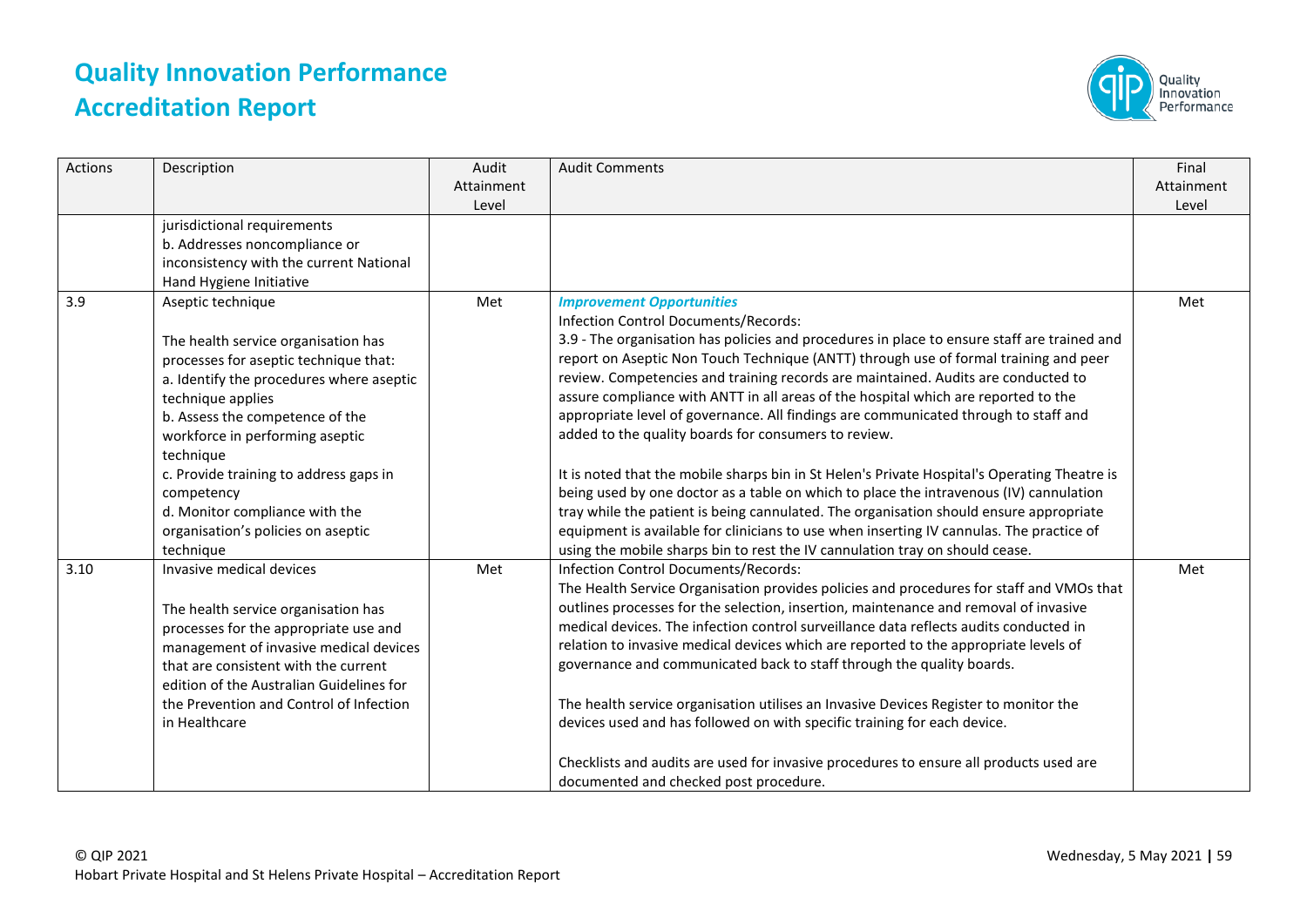

| <b>Actions</b> | Description                                                                                                                                                                                                                                                                                                                                                                                                                                                                                                                                              | Audit<br>Attainment<br>Level | <b>Audit Comments</b>                                                                                                                                                                                                                                                                                                                                                                                                                                                                                                                                                                                                                                                                                                                                                                                                                                                                                                                                                                                                                                                                                                                                                                                                                                                                                                                                                                                                                                                                                                                                                                                                                                                                                                                                                                                                      | Final<br>Attainment<br>Level |
|----------------|----------------------------------------------------------------------------------------------------------------------------------------------------------------------------------------------------------------------------------------------------------------------------------------------------------------------------------------------------------------------------------------------------------------------------------------------------------------------------------------------------------------------------------------------------------|------------------------------|----------------------------------------------------------------------------------------------------------------------------------------------------------------------------------------------------------------------------------------------------------------------------------------------------------------------------------------------------------------------------------------------------------------------------------------------------------------------------------------------------------------------------------------------------------------------------------------------------------------------------------------------------------------------------------------------------------------------------------------------------------------------------------------------------------------------------------------------------------------------------------------------------------------------------------------------------------------------------------------------------------------------------------------------------------------------------------------------------------------------------------------------------------------------------------------------------------------------------------------------------------------------------------------------------------------------------------------------------------------------------------------------------------------------------------------------------------------------------------------------------------------------------------------------------------------------------------------------------------------------------------------------------------------------------------------------------------------------------------------------------------------------------------------------------------------------------|------------------------------|
| 3.11           | Clean environment<br>The health service organisation has<br>processes to maintain a clean and<br>hygienic environment - in line with the<br>current edition of the Australian<br>Guidelines for the Prevention and<br>Control of Infection in Healthcare, and<br>jurisdictional requirements - that:<br>a. Respond to environmental risks<br>b. Require cleaning and disinfection in<br>line with recommended cleaning<br>frequencies<br>c. Include training in the appropriate use<br>of specialised personal protective<br>equipment for the workforce | Met                          | <b>Improvement Opportunities</b><br>Infection Control Documents/Records:<br>3.11 - The health service organisation has an internal department known as<br>Environmental Services and Catering which allows specific focus on environmental<br>cleaning. Compliance with policy and procedure through regular auditing, spot checks<br>and staff and consumer review enables the service to gain accurate knowledge of the<br>environmental cleaning performance.<br>All information from these reviews and audits are discussed at the Infection Control<br>Committee and provided to the appropriate levels of governance. All data is reported<br>through the organisation wide quality boards.<br>Staff have a yearly refresher in PPE and are reminded through the e-learning system.<br>Staff also receive training in cleaning and disinfectant products from 'ECOLAB' in an<br>online format. All cleaning is conducted through schedules, allowing for spot cleaning to<br>occur also. Maintenance of each site occurs through scheduled review and testing of the<br>water outlets.<br>All identified incidents and risk are reported through 'RISKMAN' and allocated to the<br>appropriate meeting for discussion.<br>It is noted that the Hobart Private Hospital and St Helen's Private Hospital have yet to<br>implement stainless steel wire shelving in storage areas that complies with the latest<br>hospital infection control guidelines. In addition some storage areas of the hospital<br>remain carpeted.<br>The organisation should review the storage areas of Hobart Private Hospital and St<br>Helen's Private Hospital and consider installing wire shelving that complies with the latest<br>hospital infection control guidelines. Remove carpets from these storage areas where<br>possible. | Met                          |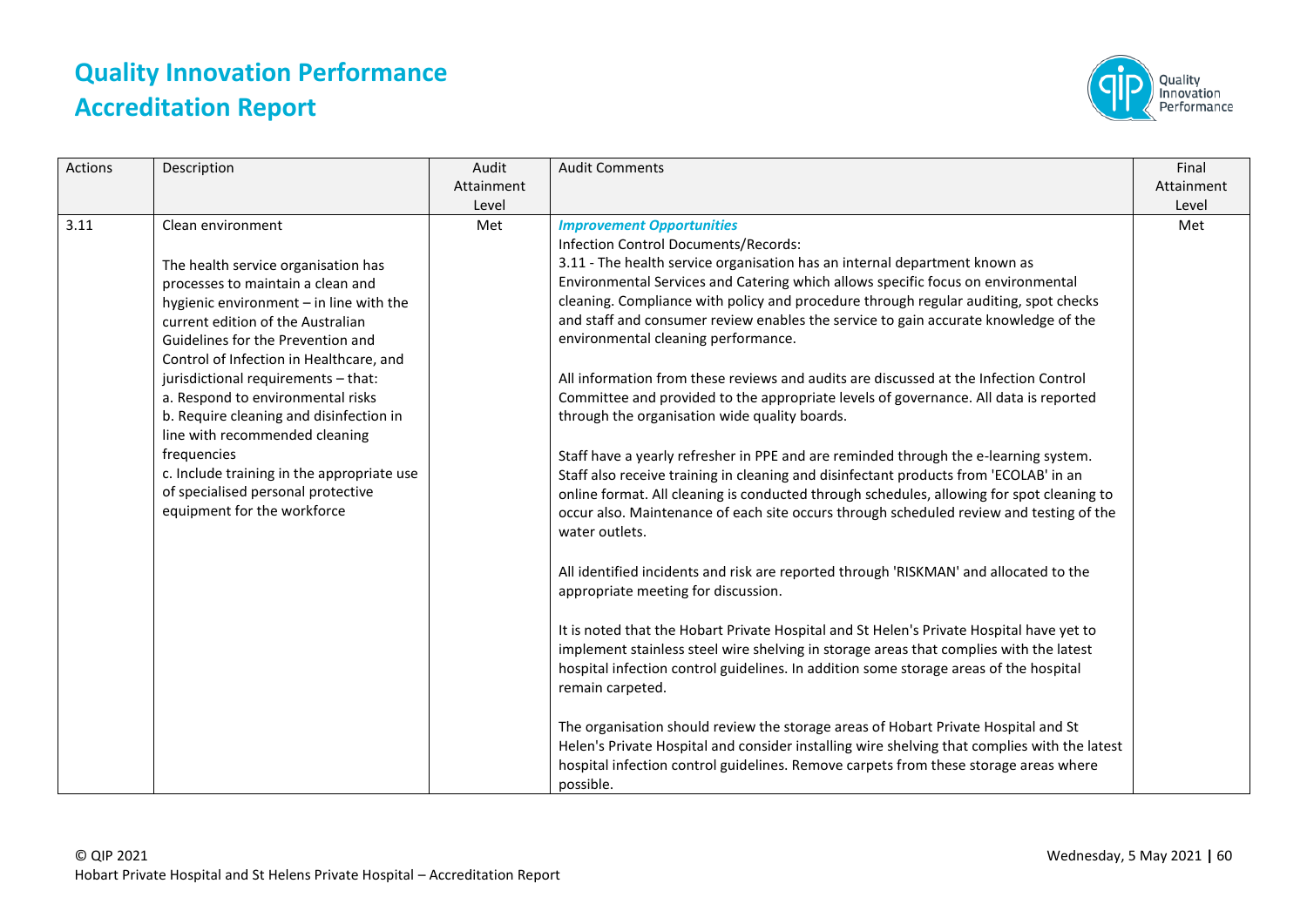

| Actions | Description                                                                                                                                                                                                                                                                                                                                                                  | Audit               | <b>Audit Comments</b>                                                                                                                                                                                                                                                                                                                                                                                                                                                                                                                                                                                                                                                                                                                        | Final               |
|---------|------------------------------------------------------------------------------------------------------------------------------------------------------------------------------------------------------------------------------------------------------------------------------------------------------------------------------------------------------------------------------|---------------------|----------------------------------------------------------------------------------------------------------------------------------------------------------------------------------------------------------------------------------------------------------------------------------------------------------------------------------------------------------------------------------------------------------------------------------------------------------------------------------------------------------------------------------------------------------------------------------------------------------------------------------------------------------------------------------------------------------------------------------------------|---------------------|
|         |                                                                                                                                                                                                                                                                                                                                                                              | Attainment<br>Level |                                                                                                                                                                                                                                                                                                                                                                                                                                                                                                                                                                                                                                                                                                                                              | Attainment<br>Level |
| 3.12    | Clean environment<br>The health service organisation has<br>processes to evaluate and respond to<br>infection risks for:<br>a. New and existing equipment, devices<br>and products used in the organisation<br>b. Maintaining, repairing and upgrading<br>buildings, equipment, furnishings and<br>fittings<br>c. Handling, transporting and storing<br>linen                | Met                 | <b>Improvement Opportunities</b><br>Infection Control Documents/Records:<br>3.12 - The organisation does evaluate and review infection risks associated with linen,<br>equipment, devices, products, building furnishings and fittings within the building. Linen<br>audits are conducted together with ensuring the contracted linen company complies with<br>best practice. The organisation has schedules in place to ensure all equipment,<br>furnishings and fittings are audited to review compliance.<br>All new processes, equipment and furnishings are risk reviewed, with staff trained in new<br>equipment prior to use.<br>The organisation should assess the risk of having carpet in clinical areas and remove the<br>carpet. | Met                 |
| 3.13    | Workforce immunisation<br>The health service organisation has a<br>risk-based workforce immunisation<br>program that:<br>a. Is consistent with the current edition<br>of the Australian Immunisation<br>Handbook<br>b. Is consistent with jurisdictional<br>requirements for vaccine-preventable<br>diseases<br>c. Addresses specific risks to the<br>workforce and patients | Met                 | Infection Control Documents/Records:<br>The organisation has a policy and procedure for risk-based workplace immunisations<br>creating a slogan of "no jab, no job". Compliance is regularly reviewed and reported with<br>an outline clearly identified of the organisation's requirements.                                                                                                                                                                                                                                                                                                                                                                                                                                                 | Met                 |

| <b>Criterion:</b> | Reprocessing of reusable medical devices                                                                                                            |
|-------------------|-----------------------------------------------------------------------------------------------------------------------------------------------------|
|                   | Reprocessing of reusable equipment, instruments and devices is consistent with relevant current national standards, and meets current best practice |
| Rating:           | Met                                                                                                                                                 |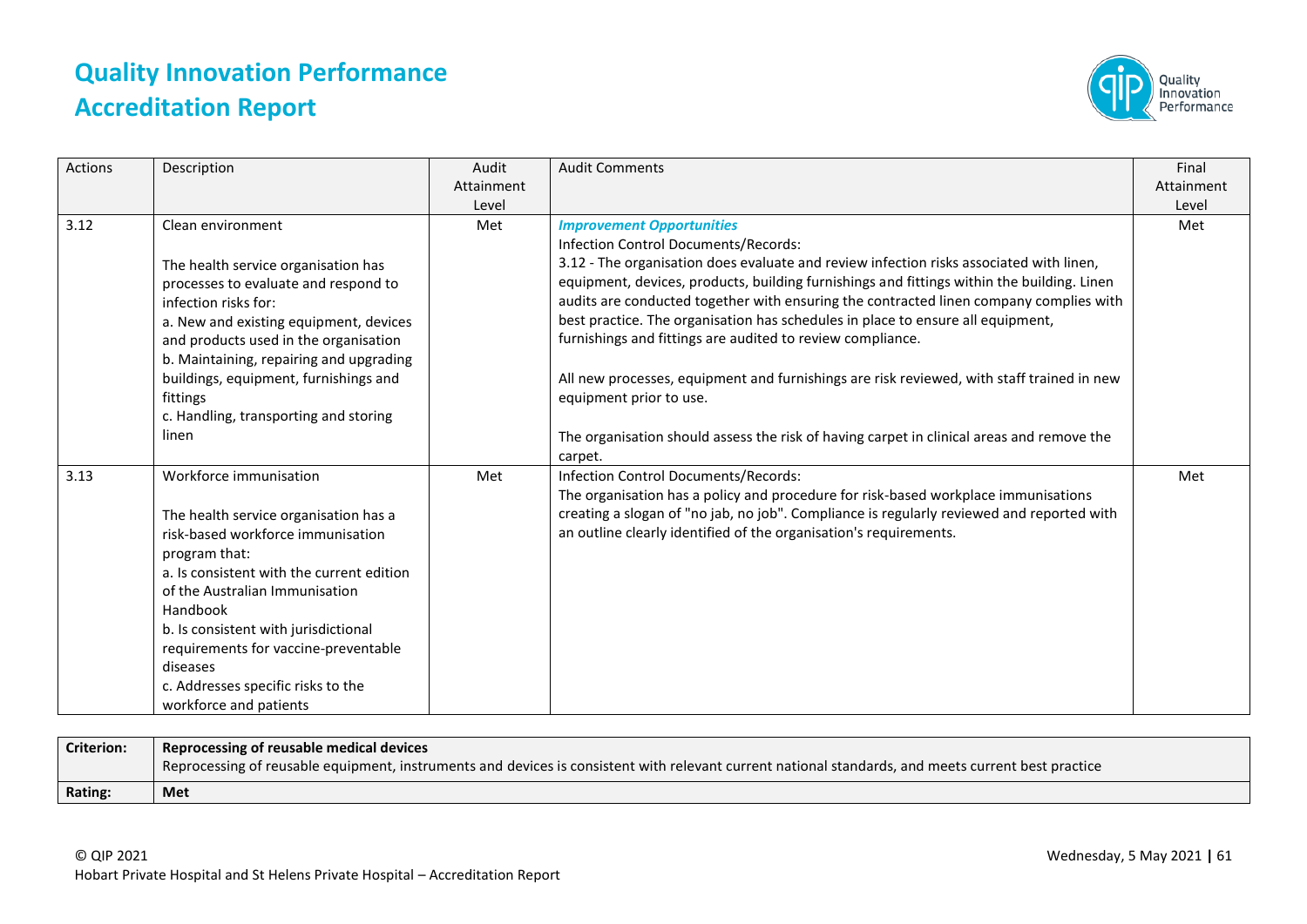

| <b>Actions</b> | Description                                                                                                                                                                                                                                                                                                                                                                                                                                                                                                                                                                    | Audit<br>Attainment<br>Level | <b>Audit Comments</b>                                                                                                                                                                                                                                                                                                                                                                                                                                                                                                                                                                                                                                                                                                                                                                                                                                                                                                                                                                                                                                                                                                                                                                                                                                                                                                                                                                                                                                                                                                                                                                                                                                                                                                                                                                                                                   | Final<br>Attainment<br>Level |
|----------------|--------------------------------------------------------------------------------------------------------------------------------------------------------------------------------------------------------------------------------------------------------------------------------------------------------------------------------------------------------------------------------------------------------------------------------------------------------------------------------------------------------------------------------------------------------------------------------|------------------------------|-----------------------------------------------------------------------------------------------------------------------------------------------------------------------------------------------------------------------------------------------------------------------------------------------------------------------------------------------------------------------------------------------------------------------------------------------------------------------------------------------------------------------------------------------------------------------------------------------------------------------------------------------------------------------------------------------------------------------------------------------------------------------------------------------------------------------------------------------------------------------------------------------------------------------------------------------------------------------------------------------------------------------------------------------------------------------------------------------------------------------------------------------------------------------------------------------------------------------------------------------------------------------------------------------------------------------------------------------------------------------------------------------------------------------------------------------------------------------------------------------------------------------------------------------------------------------------------------------------------------------------------------------------------------------------------------------------------------------------------------------------------------------------------------------------------------------------------------|------------------------------|
| 3.14           | Reprocessing of reusable devices<br>Where reusable equipment, instruments<br>and devices are used, the health service<br>organisation has:<br>a. Processes for reprocessing that are<br>consistent with relevant national and<br>international standards, in conjunction<br>with manufacturers' guidelines<br>b. A traceability process for critical and<br>semi-critical equipment, instruments<br>and devices that is capable of identifying<br>• the patient<br>• the procedure<br>• the reusable equipment, instruments<br>and devices that were used for the<br>procedure | Met                          | <b>Improvement Opportunities</b><br>Infection Control Documents/Records:<br>3.14 - The organisation is compliant with the Commission Advisory AS 18/07<br>Reprocessing of Reusable Medical Devices in Health Service Organisations (March 2021)<br>as below.<br>The organisation does complete the segregation of clean and dirty activities with the<br>implementation of strategies to ensure unidirectional work and airflow to reduce the risk<br>of cross contamination. They have identified and managed the risks associated with the<br>gaps between current status and compliance with relevant national or international<br>standards and have documented this in a gap analysis identifying and managing any risks<br>of cross contamination.<br>The organisation adheres to the design of storage areas for sterile stock in Hobart Private<br>Hospital and is required to do similar in St Helen's Private Hospital by 31 December 2022.<br>The Commission expects organisations to comply with requirements in relevant national<br>or international standards for storage of sterile stock in compliant shelving. The<br>organisation has mitigated the risk of contamination of sterile stock in storage. This<br>includes assessing and managing the risk of humidity and temperature on stored sterile<br>stock.<br>The co-location of sterile and non-sterile stock in a storage area has been assessed within<br>the AS/NZ4187 Gap assessment.<br>Monitoring requirements for water quality have been occurring.<br>Ensure sterile stock within St Helen's Private Hospital is stored correctly with the use of<br>working air conditioners. The organisation is also completing the process of ensuring<br>compliance with shelving requirements in each ward of the hospital and should maintain<br>its momentum. | Met                          |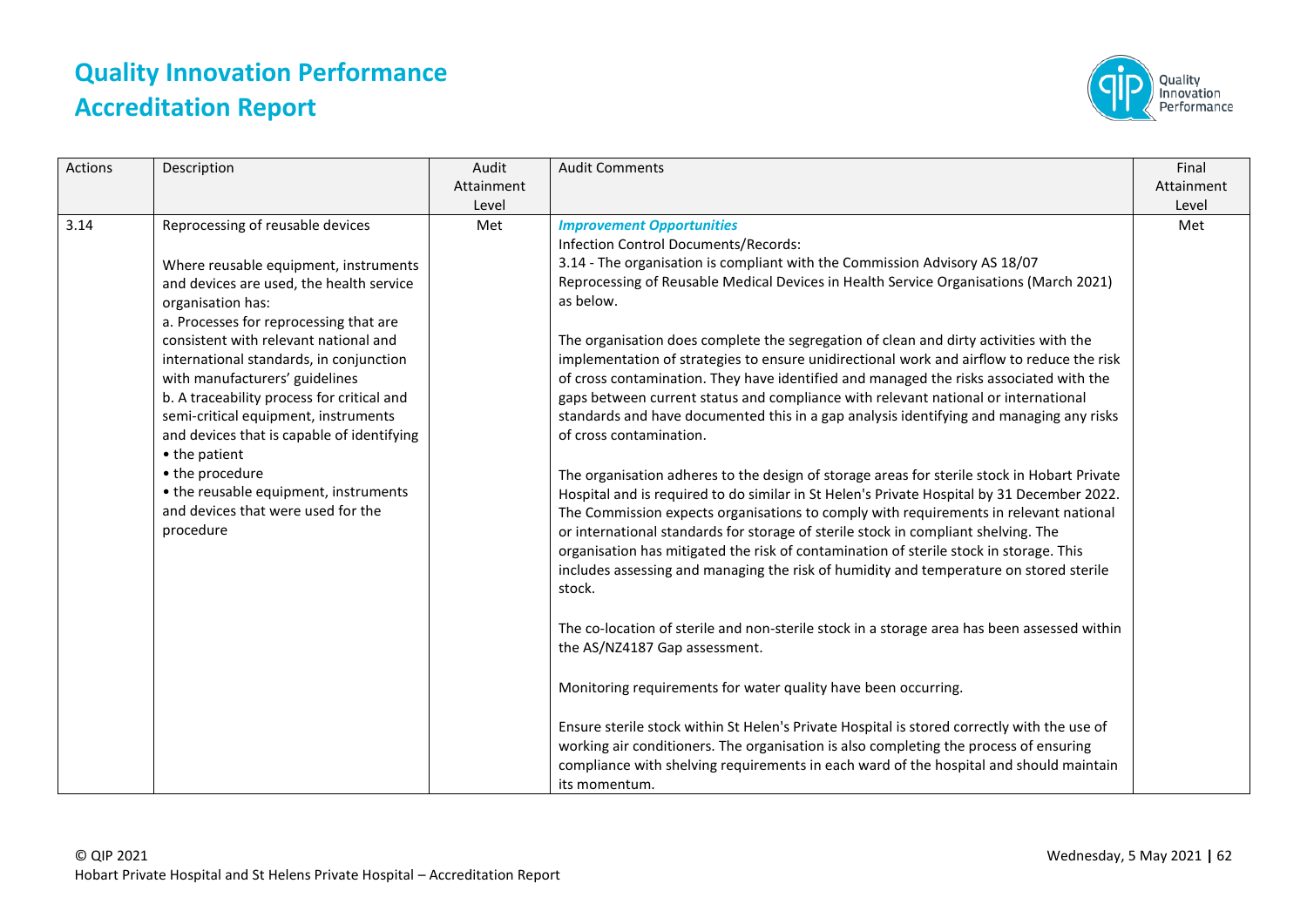

| <b>Criterion:</b> | Antimicrobial stewardship                                                                                                                                                                                                                                                                                                                                                                                                                                                                                                                                                          |                              |                                                                                                                                                                                                                                                                                                                   |                              |
|-------------------|------------------------------------------------------------------------------------------------------------------------------------------------------------------------------------------------------------------------------------------------------------------------------------------------------------------------------------------------------------------------------------------------------------------------------------------------------------------------------------------------------------------------------------------------------------------------------------|------------------------------|-------------------------------------------------------------------------------------------------------------------------------------------------------------------------------------------------------------------------------------------------------------------------------------------------------------------|------------------------------|
|                   |                                                                                                                                                                                                                                                                                                                                                                                                                                                                                                                                                                                    |                              | The health service organisation implements systems for the safe and appropriate prescribing and use of antimicrobials as part of an antimicrobial stewardship program                                                                                                                                             |                              |
| Rating:           | <b>Met</b>                                                                                                                                                                                                                                                                                                                                                                                                                                                                                                                                                                         |                              |                                                                                                                                                                                                                                                                                                                   |                              |
| Actions           | Description                                                                                                                                                                                                                                                                                                                                                                                                                                                                                                                                                                        | Audit<br>Attainment<br>Level | <b>Audit Comments</b>                                                                                                                                                                                                                                                                                             | Final<br>Attainment<br>Level |
| 3.15              | Antimicrobial stewardship<br>The health service organisation has an<br>antimicrobial stewardship program that:<br>a. Includes an antimicrobial stewardship<br>policy<br>b. Provides access to, and promotes the<br>use of, current evidence-based<br>Australian therapeutic guidelines and<br>resources on antimicrobial prescribing<br>c. Has an antimicrobial formulary that<br>includes restriction rules and approval<br>processes<br>d. Incorporates core elements,<br>recommendations and principles from<br>the current Antimicrobial Stewardship<br>Clinical Care Standard | Met                          | <b>Infection Control Documents/Records:</b><br>Review of infection control documents shows an antimicrobial stewardship policy is in<br>place that incorporates core elements, recommendations and principles from the current<br>Antimicrobial Stewardship Clinical Care Standard.                               | Met                          |
| 3.16              | Antimicrobial stewardship<br>The antimicrobial stewardship program<br>will:<br>a. Review antimicrobial prescribing and<br>use<br>b. Use surveillance data on antimicrobial<br>resistance and use to support<br>appropriate prescribing<br>c. Evaluate performance of the program,<br>identify areas for improvement, and                                                                                                                                                                                                                                                           | Met                          | Infection Control Documents/Records:<br>Review of documentation shows the antimicrobial stewardship program includes the<br>review of antimicrobial prescribing and use, surveillance data on antimicrobial resistance,<br>evaluates performance of the program and reports to clinicians and the governing body. | Met                          |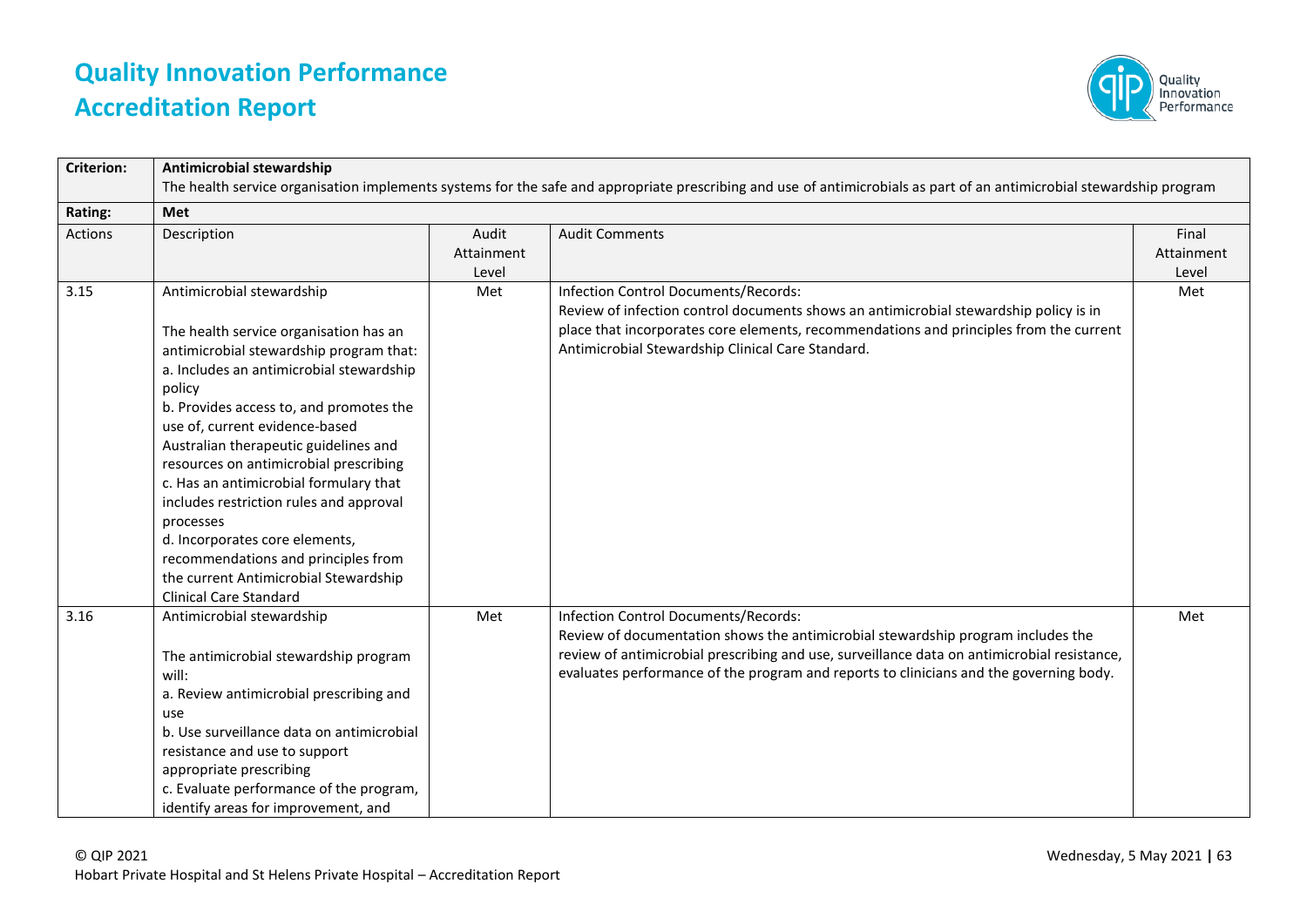

| Actions | Description                               | Audit      | <b>Audit Comments</b> | Final      |
|---------|-------------------------------------------|------------|-----------------------|------------|
|         |                                           | Attainment |                       | Attainment |
|         |                                           | Level      |                       | Level      |
|         | take action to improve the                |            |                       |            |
|         | appropriateness of antimicrobial          |            |                       |            |
|         | prescribing and use                       |            |                       |            |
|         | d. Report to clinicians and the governing |            |                       |            |
|         | body in relation to                       |            |                       |            |
|         | • compliance with the antimicrobial       |            |                       |            |
|         | stewardship policy                        |            |                       |            |
|         | • antimicrobial use and resistance        |            |                       |            |
|         | • appropriateness of prescribing and      |            |                       |            |
|         | compliance with current evidence-based    |            |                       |            |
|         | Australian therapeutic guidelines or      |            |                       |            |
|         | resources on antimicrobial prescribing    |            |                       |            |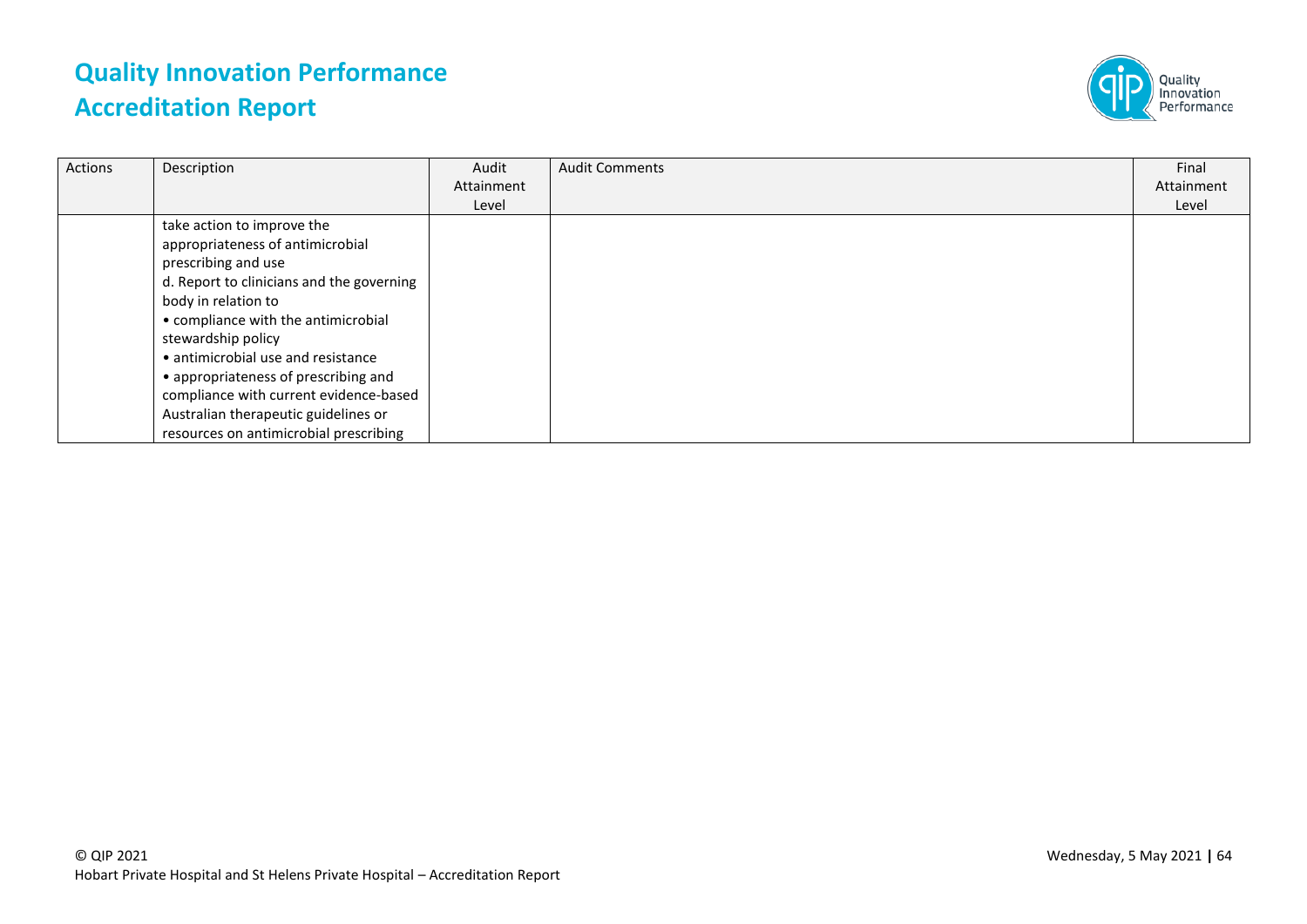

#### **Medication Safety Standard**

Leaders of a health service organisation describe, implement and monitor systems to reduce the occurrence of medication incidents, and improve the safety and quality of medication use. The workforce uses these systems.

#### Intention of this standard

To ensure clinicians are competent to safely prescribe, dispense and administer appropriate medicines and to monitor medicine use. To ensure consumers are informed about medicines and understand their individual medicine needs and risks.

| <b>Criterion:</b> | Clinical governance and quality improvement to support medication management<br>Organisation-wide systems are used to support and promote safety for procuring, supplying, storing, compounding, manufacturing, prescribing, dispensing, administering<br>and monitoring the effects of medicines.                                            |                              |                                                                                                                                                                                                                                                                                                                                                                                                                                                                                                                                                                                                                                                                                                                                                                                                                                                                                                                                                                                                                                                                                                                                                                                                                                                                                                                                                                                                                                 |                              |
|-------------------|-----------------------------------------------------------------------------------------------------------------------------------------------------------------------------------------------------------------------------------------------------------------------------------------------------------------------------------------------|------------------------------|---------------------------------------------------------------------------------------------------------------------------------------------------------------------------------------------------------------------------------------------------------------------------------------------------------------------------------------------------------------------------------------------------------------------------------------------------------------------------------------------------------------------------------------------------------------------------------------------------------------------------------------------------------------------------------------------------------------------------------------------------------------------------------------------------------------------------------------------------------------------------------------------------------------------------------------------------------------------------------------------------------------------------------------------------------------------------------------------------------------------------------------------------------------------------------------------------------------------------------------------------------------------------------------------------------------------------------------------------------------------------------------------------------------------------------|------------------------------|
| Rating:           | <b>Met</b>                                                                                                                                                                                                                                                                                                                                    |                              |                                                                                                                                                                                                                                                                                                                                                                                                                                                                                                                                                                                                                                                                                                                                                                                                                                                                                                                                                                                                                                                                                                                                                                                                                                                                                                                                                                                                                                 |                              |
| Actions           | Description                                                                                                                                                                                                                                                                                                                                   | Audit<br>Attainment<br>Level | <b>Audit Comments</b>                                                                                                                                                                                                                                                                                                                                                                                                                                                                                                                                                                                                                                                                                                                                                                                                                                                                                                                                                                                                                                                                                                                                                                                                                                                                                                                                                                                                           | Final<br>Attainment<br>Level |
| 4.1               | Integrating clinical governance<br>Clinicians use the safety and quality<br>systems from the Clinical Governance<br>Standard when:<br>a. Implementing policies and procedures<br>for medication management<br>b. Managing risks associated with<br>medication management<br>c. Identifying training requirements for<br>medication management | Met                          | <b>Medication Safety Documents/Records:</b><br>Medication safety across HPH and SHPH is governed by the Medication Safety<br>Committee. The primary aim of this Committee is to reduce medication-related errors<br>and potential harm to patients. Governed by a Terms of Reference, the Committee meets<br>on a regular basis and is accountable to the Quality and Risk Management Committee<br>and reports to the Medical Advisory Committee. A senior pharmacist is available to assist<br>with medication safety across both sites.<br>Document review of corporate and local policies including the Medication Safety<br>Governance Policy and Procedure (date last review March 2018), shows the safety and<br>quality system is applied when implementing policies, managing risks and identifying<br>training requirements for medication management. The development and review of<br>medication policy is consistent with the broader Healthscope Policy Management<br>Frameworks.<br>The clinical leads interviewed at HPH and SHPH could describe how the safety and quality<br>systems are applied when implementing policies, managing risks and identifying training<br>requirements for medication management. Interview with the senior pharmacist<br>provided further evidence that medication safety is taken seriously and that medication<br>risks are able to be identified and escalated as necessary. | Met                          |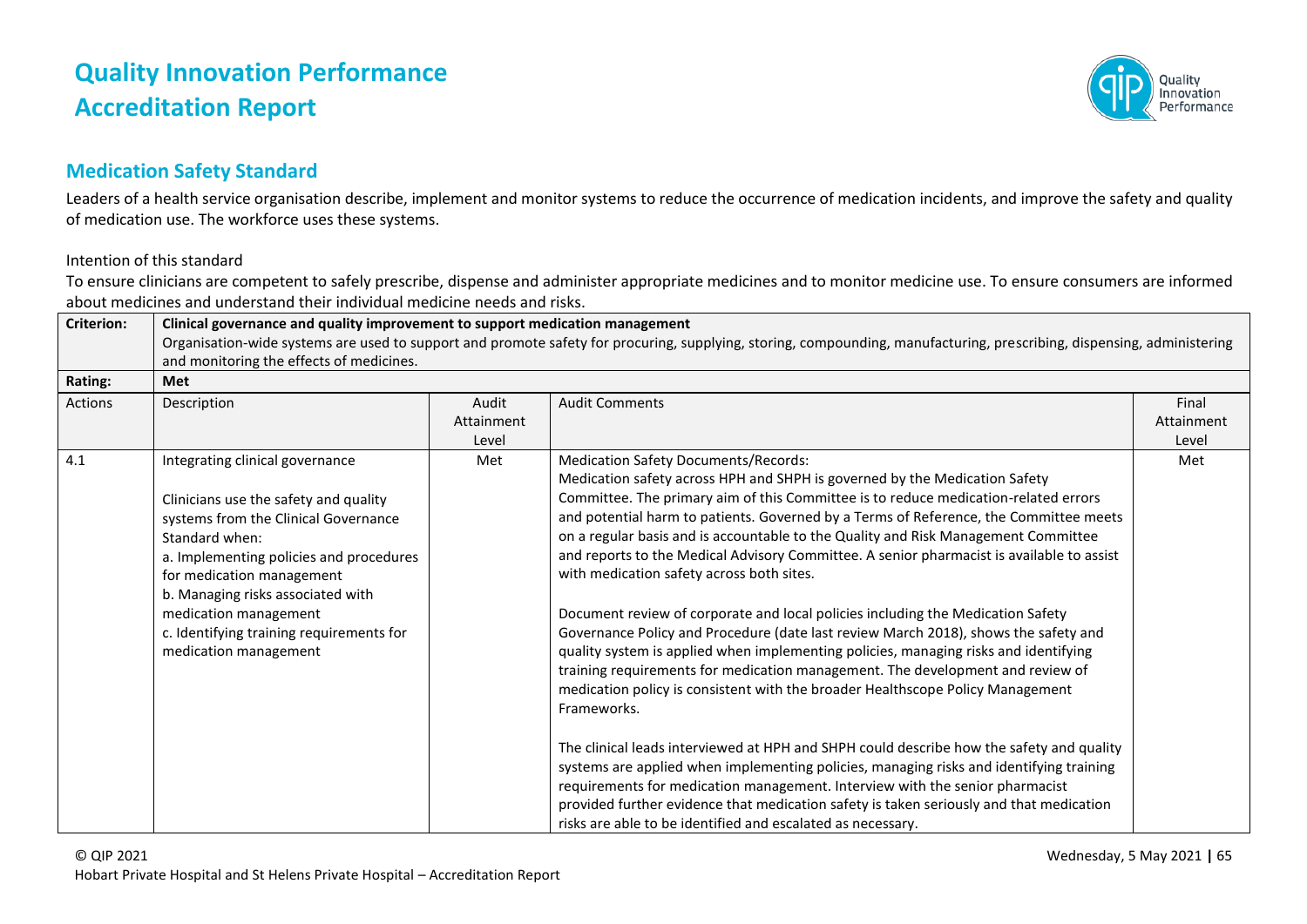

| Actions | Description                                                                                                                                                                                                                                                                                 | Audit<br>Attainment<br>Level | <b>Audit Comments</b>                                                                                                                                                                                                                                                                                                                                                                                                                                                                                                                                                                                                                                                                                                                                            | Final<br>Attainment<br>Level |
|---------|---------------------------------------------------------------------------------------------------------------------------------------------------------------------------------------------------------------------------------------------------------------------------------------------|------------------------------|------------------------------------------------------------------------------------------------------------------------------------------------------------------------------------------------------------------------------------------------------------------------------------------------------------------------------------------------------------------------------------------------------------------------------------------------------------------------------------------------------------------------------------------------------------------------------------------------------------------------------------------------------------------------------------------------------------------------------------------------------------------|------------------------------|
|         |                                                                                                                                                                                                                                                                                             |                              | Observation of clinicians' practice at HPH and SHPH demonstrated use of the health<br>service organisation's processes for medication management. This is evidenced by quality<br>Board information as well as audit and feedback mechanisms.                                                                                                                                                                                                                                                                                                                                                                                                                                                                                                                    |                              |
|         |                                                                                                                                                                                                                                                                                             |                              | <b>Improvement Opportunities</b><br><b>Medication Safety Documents/Records:</b><br>4.1 - It is noted that the Medication Safety Governance Policy and Procedure is<br>referenced to the first edition of the National Safety and Quality Health Services<br>Standards and other outdated documents, for example, Healthscope Shared Learning's<br>April to June 2017.                                                                                                                                                                                                                                                                                                                                                                                            |                              |
|         |                                                                                                                                                                                                                                                                                             |                              | Review the Medication Safety Governance Policy and Procedure to ensure that it<br>contains up to date and relevant information.                                                                                                                                                                                                                                                                                                                                                                                                                                                                                                                                                                                                                                  |                              |
|         |                                                                                                                                                                                                                                                                                             |                              | 4.1 - The Medication Safety Committee is yet to create a consolidated action list that is<br>presented to each meeting together with the nominated action owner and date of<br>completion to facilitate tracking of the actions and their completion.                                                                                                                                                                                                                                                                                                                                                                                                                                                                                                            |                              |
|         |                                                                                                                                                                                                                                                                                             |                              | Recommendation: Create a consolidated action list that is presented to each medication<br>safety committee meeting, together with the nominated action owner and date of<br>completion to facilitate tracking of the actions and their completion. A further<br>improvement would be to include an evaluation of the implementation of actions.                                                                                                                                                                                                                                                                                                                                                                                                                  |                              |
| 4.2     | Applying quality improvement systems<br>The health service organisation applies<br>the quality improvement system from<br>the Clinical Governance Standard when:<br>a. Monitoring the effectiveness and<br>performance of medication<br>management<br>b. Implementing strategies to improve | Met                          | <b>Medication Safety Documents/Records:</b><br>Document review including the National Standard Medication Chart Audit Results for the<br>period September to October 2020, shows the quality improvement system is applied<br>when monitoring, improving and reporting on outcomes for medication management. It<br>is noted that the audit results for HPH and SHPH have identified practice gaps in<br>medication safety that the health service is in the process of addressing. For example,<br>this includes medication history documented on chart or documented elsewhere and<br>cross referenced on chart, indication documented on all medication orders and venous<br>thrombo-embolism (VTE) risk assessment completed and where indicated prophylaxis | Met                          |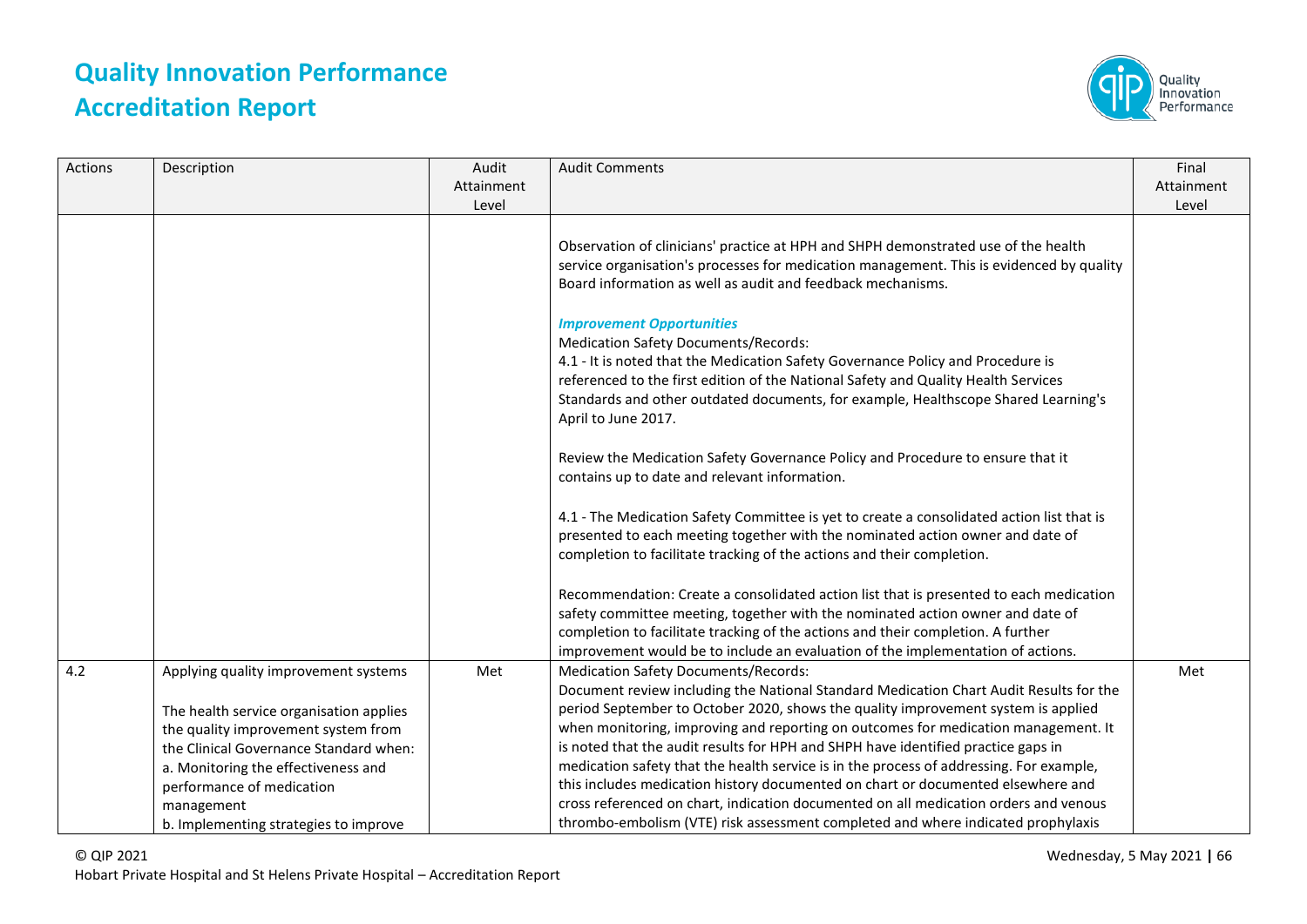

| Actions | Description                                                                                           | Audit<br>Attainment<br>Level | <b>Audit Comments</b>                                                                                                                                                                                                                                                                                                                                                | Final<br>Attainment<br>Level |
|---------|-------------------------------------------------------------------------------------------------------|------------------------------|----------------------------------------------------------------------------------------------------------------------------------------------------------------------------------------------------------------------------------------------------------------------------------------------------------------------------------------------------------------------|------------------------------|
|         | medication management outcomes and<br>associated processes<br>c. Reporting on outcomes for medication |                              | prescribed. This forms the basis of a Met with Recommendation included in Standard<br>One.                                                                                                                                                                                                                                                                           |                              |
|         | management                                                                                            |                              | Clinical leads interviewed could describe how the quality improvement system is applied<br>when monitoring, improving and reporting on outcomes for medication management.<br>The staff described a culture that supports incident reporting and quality improvement.                                                                                                |                              |
|         |                                                                                                       |                              | Verification shows processes are in place for clinicians to implement strategies to<br>improve medication management outcomes and associated processes. For example,<br>where opportunities for improvement in medication management at SHPH were<br>identified by the Assessment Team, these were actioned immediately and a Quality<br>Improvement Plan generated. |                              |
|         |                                                                                                       |                              | <b>Improvement Opportunities</b><br><b>Medication Safety Documents/Records:</b><br>4.2 - Staff interview and direct observation of the medication area at SHPH finds that<br>additional strategies could be implemented to reduce distractions during medication<br>preparation and administration.                                                                  |                              |
|         |                                                                                                       |                              | Implement additional strategies to reduce noise and potential distractions during<br>medication preparation and administration at SHPH. Review the location of medication<br>errors to determine if this may be a cause of the higher rate of medication errors at<br>SHPH.                                                                                          |                              |
|         |                                                                                                       |                              | 4.2 - Staff interview and document review finds that separate medication charts for adult<br>and paediatric patients are yet to be implemented.                                                                                                                                                                                                                      |                              |
|         |                                                                                                       |                              | Progress with plans to implement separate adult and paediatric medication charts.                                                                                                                                                                                                                                                                                    |                              |
| 4.3     | Partnering with consumers                                                                             | Met                          | <b>Medication Safety Documents/Records:</b>                                                                                                                                                                                                                                                                                                                          | Met                          |
|         | Clinicians use organisational processes                                                               |                              | Review of medication safety documentation shows the partnering with consumer<br>standards are applied to ensure patients are actively involved in their own care and that<br>information needs are met. For example, the Consumer Consultants do "rounds" and                                                                                                        |                              |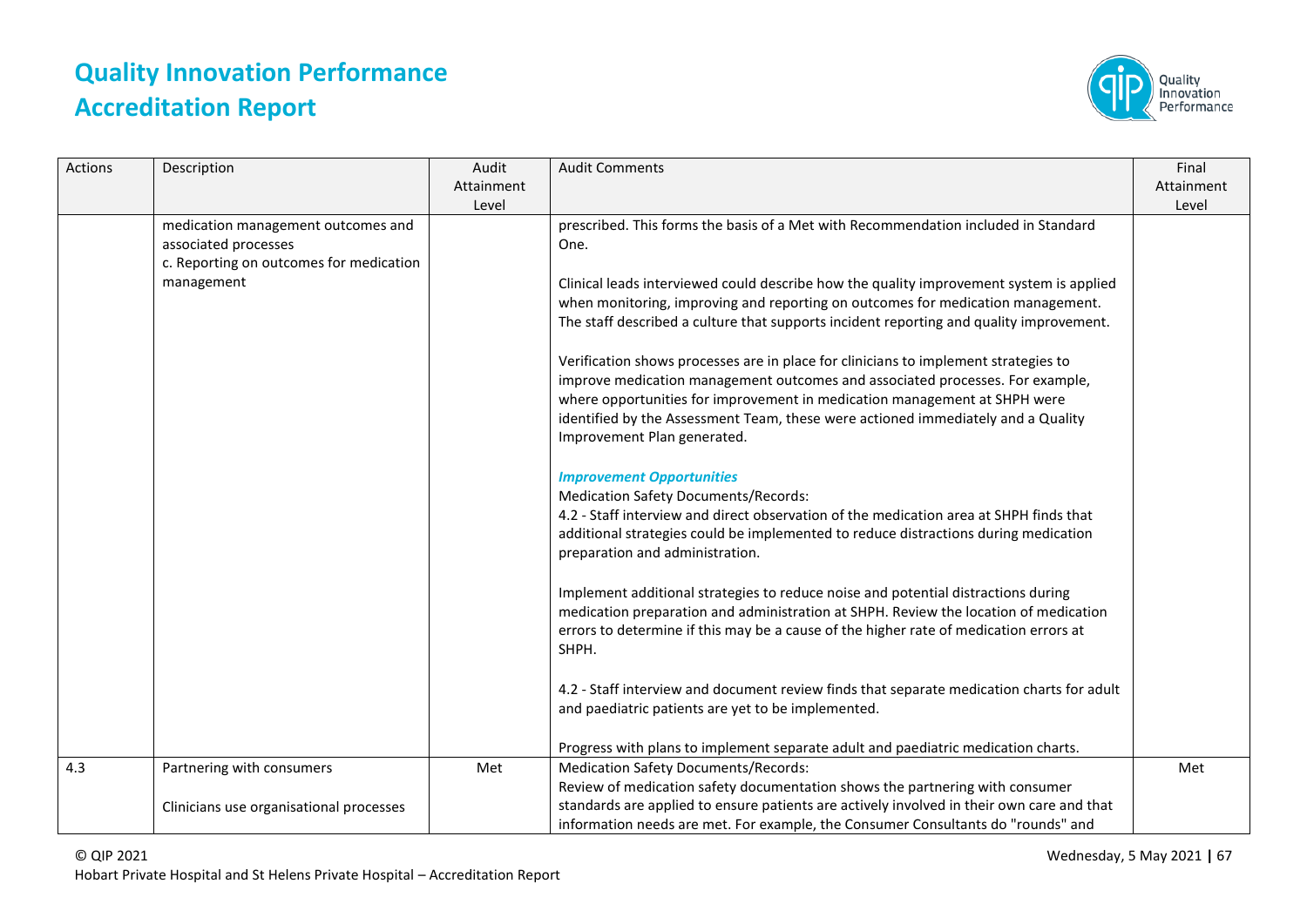

| Actions | Description                                                                                                                                                                                                                           | Audit<br>Attainment<br>Level | <b>Audit Comments</b>                                                                                                                                                                                                                                                                                                                                                                                                                                                                                                                                                                                                                                                                                                                                                                                                                                                                                                                                                                                                                                                              | Final<br>Attainment<br>Level |
|---------|---------------------------------------------------------------------------------------------------------------------------------------------------------------------------------------------------------------------------------------|------------------------------|------------------------------------------------------------------------------------------------------------------------------------------------------------------------------------------------------------------------------------------------------------------------------------------------------------------------------------------------------------------------------------------------------------------------------------------------------------------------------------------------------------------------------------------------------------------------------------------------------------------------------------------------------------------------------------------------------------------------------------------------------------------------------------------------------------------------------------------------------------------------------------------------------------------------------------------------------------------------------------------------------------------------------------------------------------------------------------|------------------------------|
|         | from the Partnering with Consumers<br>Standard in medication management to:<br>a. Actively involve patients in their own<br>care<br>b. Meet the patient's information needs<br>c. Share decision-making                               |                              | invite patients to survey with the intention of understanding their satisfaction with<br>medication information.<br>Interviews with clinical leads confirmed process from partnering with consumers are<br>applied when involving patients in planning and making decisions about their medication<br>management. Staff report that patient specific information is available in languages other<br>than English and an onsite interpreter service is requested as required.<br>Observation of clinicians' practice shows use of the health service organisation's<br>processes for partnering with consumers. It is noted that the readability of quality boards<br>that provide medication related information needs to be improved to ensure patients<br>with varied levels of health literacy understand the data.<br><b>Improvement Opportunities</b><br><b>Medication Safety Documents/Records:</b><br>4.3 - Staff report that the readability of the quality boards in patient areas could be<br>improved to ensure that patients understand the medication data presented. |                              |
|         |                                                                                                                                                                                                                                       |                              | Review the quality boards and other notice boards in patient areas and assess the<br>readability and patient comprehension of medication related information. Consider using<br>pictures and infographics to improve patient comprehension.                                                                                                                                                                                                                                                                                                                                                                                                                                                                                                                                                                                                                                                                                                                                                                                                                                        |                              |
| 4.4     | Medicines scope of clinical practice<br>The health service organisation has<br>processes to define and verify the scope<br>of clinical practice for prescribing,<br>dispensing and administering medicines<br>for relevant clinicians | Met                          | <b>Medication Safety Documents/Records:</b><br>Review of medication safety documentation including corporate credentialing and<br>medication safety policy documents shows processes are in place to define and verify the<br>scope of clinical practice for prescribing, dispensing and administering medicines for<br>relevant clinicians. Visiting Medical Officers must be credentialed and have a prescribed<br>scope of clinical practice before commencing clinical practice in any capacity. An annual<br>nursing credentialing audit is completed using the Australian Health Practitioner<br>Regulation Agency (APHRA).                                                                                                                                                                                                                                                                                                                                                                                                                                                  | Met                          |
|         |                                                                                                                                                                                                                                       |                              | Interviews with clinical leads confirmed processes are in place to ensure that only<br>clinicians with the relevant authority prescribe, dispense or administer medicines. There                                                                                                                                                                                                                                                                                                                                                                                                                                                                                                                                                                                                                                                                                                                                                                                                                                                                                                   |                              |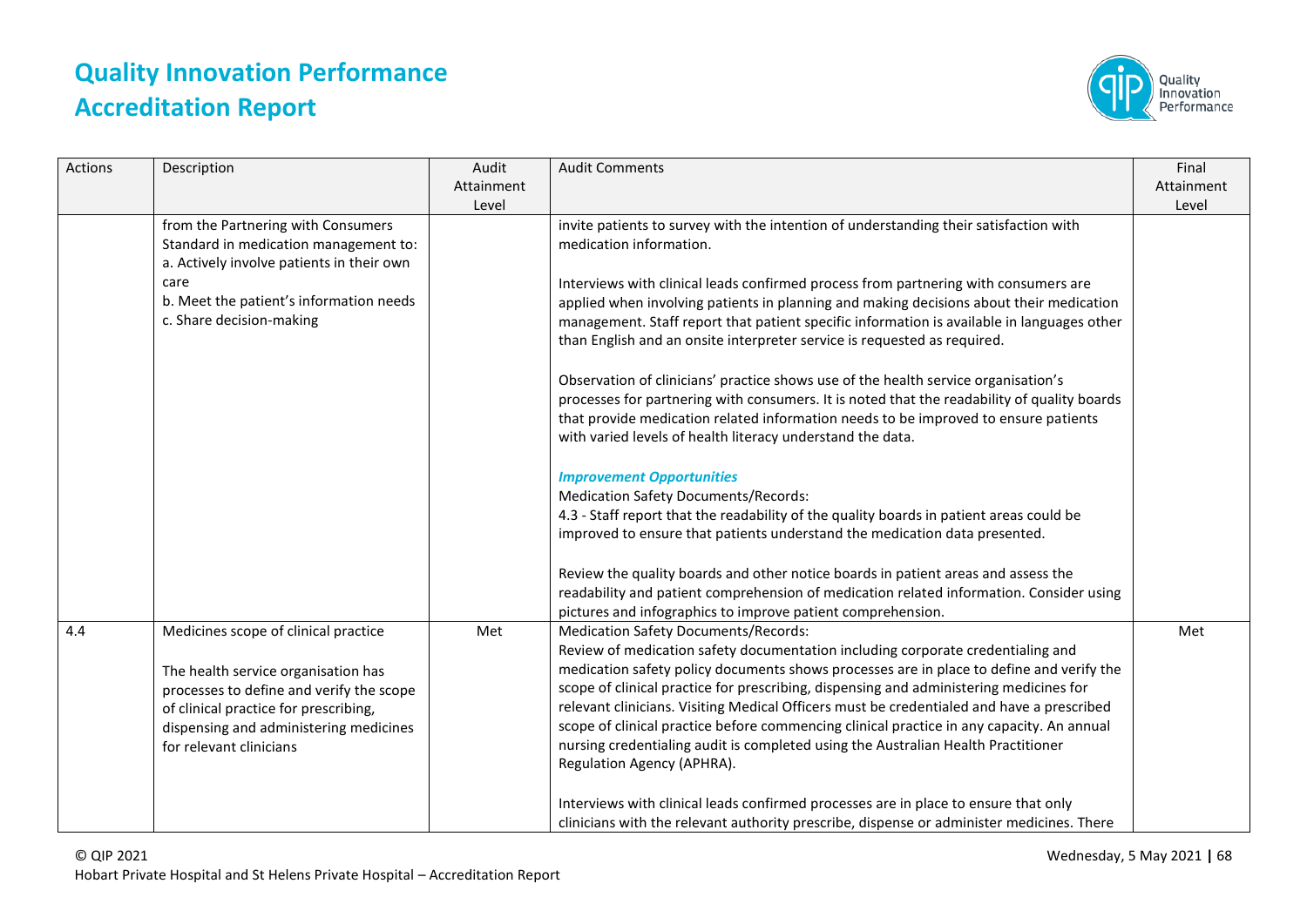

| Actions | Description | Audit      | <b>Audit Comments</b>                                                                                                                                                                                                                                                                                                                                                                                                                                                                                                                                                                   | Final      |
|---------|-------------|------------|-----------------------------------------------------------------------------------------------------------------------------------------------------------------------------------------------------------------------------------------------------------------------------------------------------------------------------------------------------------------------------------------------------------------------------------------------------------------------------------------------------------------------------------------------------------------------------------------|------------|
|         |             | Attainment |                                                                                                                                                                                                                                                                                                                                                                                                                                                                                                                                                                                         | Attainment |
|         |             | Level      |                                                                                                                                                                                                                                                                                                                                                                                                                                                                                                                                                                                         | Level      |
|         |             |            | are robust reporting, investigation and response processes in place to ensure immediate<br>action if any clinicians are observed to be operating outside of their scope of practice.<br>Verification confirmed that processes are in place to define and verify the scope of<br>clinical practice for prescribing, dispensing and administering medicines for relevant<br>clinicians. The assessment team observed an effective communication system to promote<br>medication safety including the use of shared learnings and education sessions provided<br>by the senior pharmacist. |            |

| <b>Criterion:</b> | Documentation of patient information                                                                                                                                        |                              |                                                                                                                                                                                                                                                                                                                                                                                                                                                                                                                                                               |                              |
|-------------------|-----------------------------------------------------------------------------------------------------------------------------------------------------------------------------|------------------------------|---------------------------------------------------------------------------------------------------------------------------------------------------------------------------------------------------------------------------------------------------------------------------------------------------------------------------------------------------------------------------------------------------------------------------------------------------------------------------------------------------------------------------------------------------------------|------------------------------|
|                   | A patient's best possible medication history is recorded when commencing an episode of care. The best possible medication history, and information relating to medicine     |                              |                                                                                                                                                                                                                                                                                                                                                                                                                                                                                                                                                               |                              |
|                   | allergies and adverse drug reactions are available to clinicians.                                                                                                           |                              |                                                                                                                                                                                                                                                                                                                                                                                                                                                                                                                                                               |                              |
| Rating:           | Met with recommendations                                                                                                                                                    |                              |                                                                                                                                                                                                                                                                                                                                                                                                                                                                                                                                                               |                              |
| Actions           | Description                                                                                                                                                                 | Audit<br>Attainment<br>Level | <b>Audit Comments</b>                                                                                                                                                                                                                                                                                                                                                                                                                                                                                                                                         | Final<br>Attainment<br>Level |
| 4.5               | Medication reconciliation                                                                                                                                                   | Met with                     | <b>Met with Recommendation:</b>                                                                                                                                                                                                                                                                                                                                                                                                                                                                                                                               | Met with                     |
|                   |                                                                                                                                                                             | recommendatio                | <b>Medication Safety Documents/Records:</b>                                                                                                                                                                                                                                                                                                                                                                                                                                                                                                                   | recommendati                 |
|                   | Clinicians take a best possible<br>medication history, which is<br>documented in the healthcare record on<br>presentation or as early as possible in<br>the episode of care | ns                           | 4.5 - Review of medication safety documentation including corporate and local policies<br>for medication management shows a process is in place for obtaining and documenting a<br>best possible medication history. This forms the basis for therapeutic decision making<br>and supports the identification of adverse medicines events. All patients receive a<br>comprehensive medications assessment by the nursing and medical staff on admission to<br>hospital and patients at higher risk of harm are referred to the pharmacy service for<br>review. | ons                          |
|                   |                                                                                                                                                                             |                              | Clinical leads interviewed could describe the processes used to obtain and record a best<br>possible medication history in the patient's healthcare record. It is noted that while SHPH<br>achieved 100% compliance for Medication history documented on chart or documented<br>elsewhere and cross referenced on chart for the National Standard Medication Chart<br>Audit (reporting period 21 September to 16 October 2020), HPH received a compliance<br>rate of only 49%. Staff interviewed could describe the medication safety strategies in           |                              |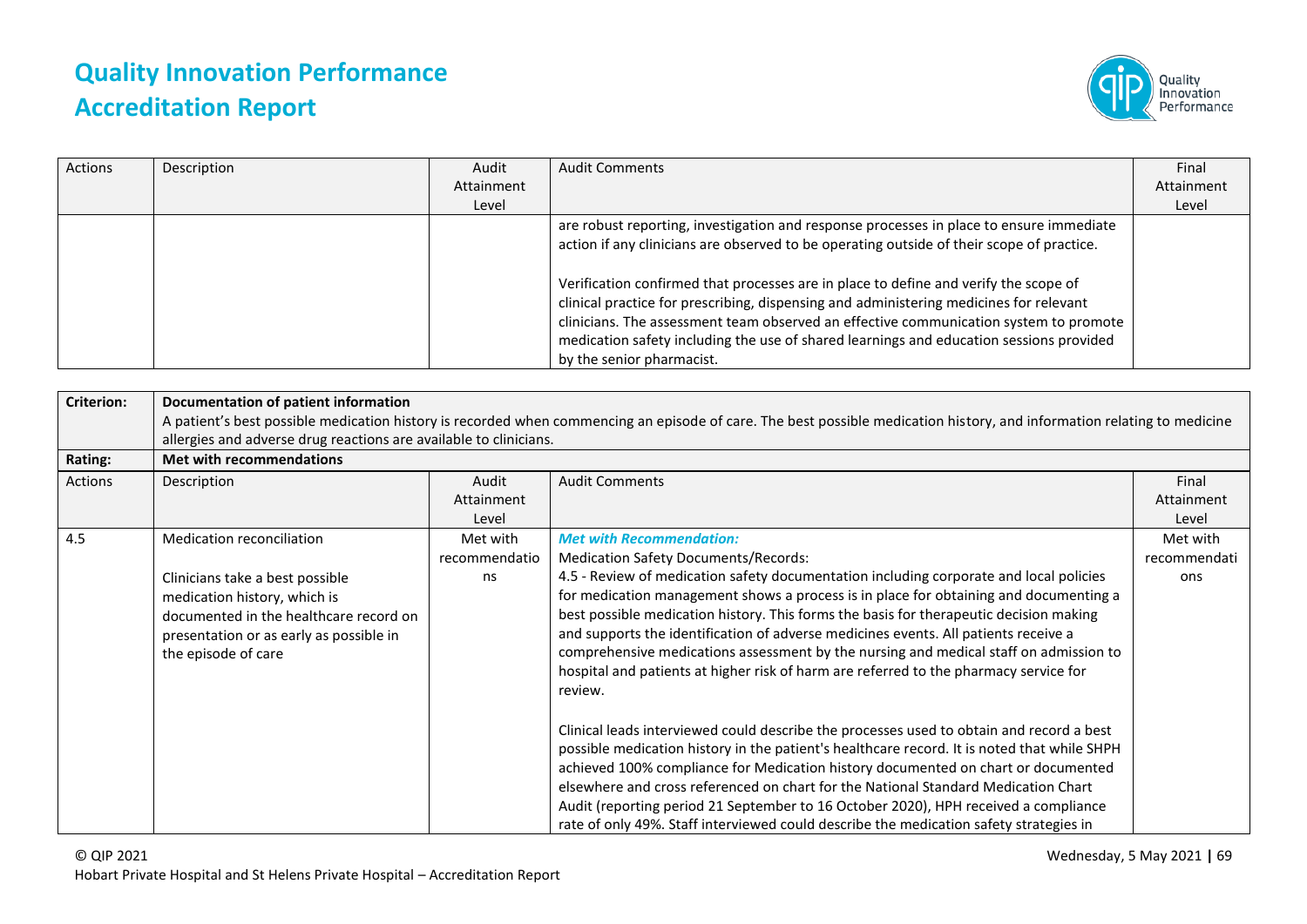

| Actions | Description                                                                                                                                                                                                                                                      | Audit<br>Attainment<br>Level | <b>Audit Comments</b>                                                                                                                                                                                                                                                                                                                                                                                                                                                                                                                                                                                                                                                                                                                                                                                                                                                                                                                                                                                                                                                                                                                                                          | Final<br>Attainment<br>Level |
|---------|------------------------------------------------------------------------------------------------------------------------------------------------------------------------------------------------------------------------------------------------------------------|------------------------------|--------------------------------------------------------------------------------------------------------------------------------------------------------------------------------------------------------------------------------------------------------------------------------------------------------------------------------------------------------------------------------------------------------------------------------------------------------------------------------------------------------------------------------------------------------------------------------------------------------------------------------------------------------------------------------------------------------------------------------------------------------------------------------------------------------------------------------------------------------------------------------------------------------------------------------------------------------------------------------------------------------------------------------------------------------------------------------------------------------------------------------------------------------------------------------|------------------------------|
|         |                                                                                                                                                                                                                                                                  |                              | place to address this gap in clinical practice. It was particularly noted that the medical<br>officers are not routinely completing the "indication" section on the medication chart and<br>that the VTE sections were not consistently completed where necessary. Since this is a<br>continuing problem, as evidenced by previous audits, the assessors considered that this<br>was a continuing risk and so have set a rating of met with recommendations.<br>It is also noted that the Critical Care Flow Chart - Level 1 Trial document, currently in use<br>in the Coronary Care Unit (CCU) at HPH, has limited space to record medication<br>information including those delivered by intravenous infusion. This is a particular issue<br>for the documentation of infusions with additives.<br>The hospitals review the continuing issue with respect to incomplete medication charts<br>and devise solutions to improve compliance.<br><b>Improvement Opportunities:</b><br>The Critical Care Flow Chart - Level 1 Trial document could include an expansion of<br>sections related to medication administration including that pertaining to intravenous<br>infusion. |                              |
| 4.6     | Medication reconciliation<br>Clinicians review a patient's current<br>medication orders against their best<br>possible medication history and the<br>documented treatment plan, and<br>reconcile any discrepancies on<br>presentation and at transitions of care | Met                          | <b>Medication Safety Documents/Records:</b><br>Review of medication safety documentation shows a process is in place for medication<br>reconciliation on admission, at transitions of care and on discharge. A medication<br>reconciliation audit tool is in place to ensure compliance with the medication<br>reconciliation process. This audit occurs biannually at HPH and SHPH. Medication<br>reconciliation results are reported to the Australian Council on Healthcare Standards<br>Clinical Indicator Program and are at a satisfactory level.<br>Verification confirms the clinicians review a patient's current medication orders against<br>their best possible medication history and the documented treatment plan, and reconcile<br>any discrepancies on presentation and at transitions of care.                                                                                                                                                                                                                                                                                                                                                               | Met                          |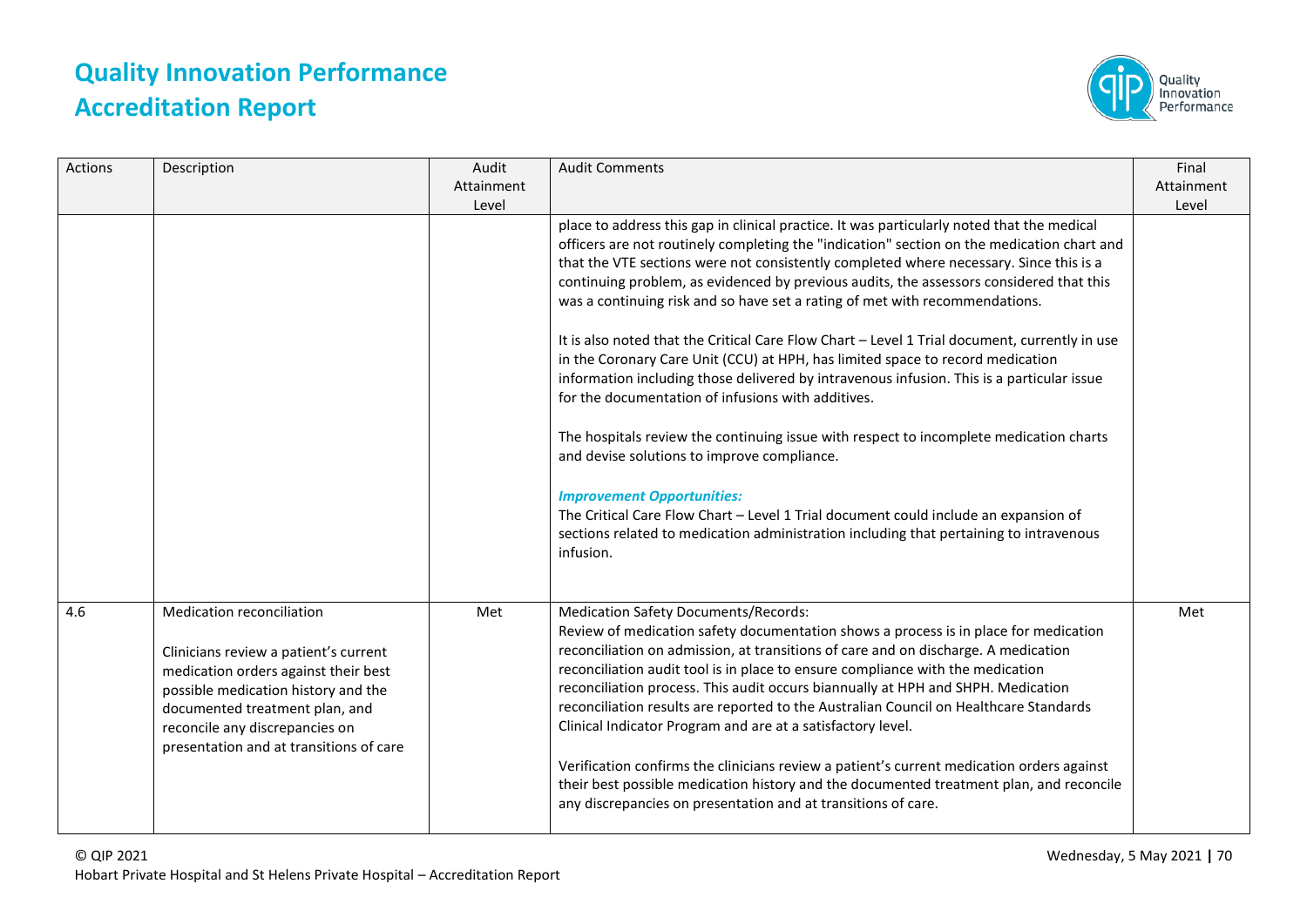

| Actions | Description                                                                                                                                                                                                                                                     | Audit<br>Attainment<br>Level | <b>Audit Comments</b>                                                                                                                                                                                                                                                                                                                                                                                                                                                                                                                                                                                                                                                                                                                                                                                                                                                                                                                                                                                                                             | Final<br>Attainment<br>Level |
|---------|-----------------------------------------------------------------------------------------------------------------------------------------------------------------------------------------------------------------------------------------------------------------|------------------------------|---------------------------------------------------------------------------------------------------------------------------------------------------------------------------------------------------------------------------------------------------------------------------------------------------------------------------------------------------------------------------------------------------------------------------------------------------------------------------------------------------------------------------------------------------------------------------------------------------------------------------------------------------------------------------------------------------------------------------------------------------------------------------------------------------------------------------------------------------------------------------------------------------------------------------------------------------------------------------------------------------------------------------------------------------|------------------------------|
|         |                                                                                                                                                                                                                                                                 |                              | Medication Safety Interview/Observation:<br>Verification confirms the clinicians review a patient's current medication orders against<br>their best possible medication history and the documented treatment plan, and reconcile<br>any discrepancies on presentation and at transitions of care.                                                                                                                                                                                                                                                                                                                                                                                                                                                                                                                                                                                                                                                                                                                                                 |                              |
| 4.7     | Adverse drug reactions<br>The health service organisation has<br>processes for documenting a patient's<br>history of medicine allergies and adverse<br>drug reactions in the healthcare record<br>on presentation                                               | Met                          | <b>Medication Safety Documents/Records:</b><br>Review of medication safety documentation shows a process is in place for recording a<br>patient's known medicine allergies and adverse drug reactions on presentation. Patient<br>allergies are entered into 'Webpas' and in hardcopy on the patient alert sheet on<br>admission to HPH and SHPH. This information is updated as required and forms parts of<br>the patient's discharge summary.<br>Interviews with clinical leads confirmed the processes for ensuring that a patient's history<br>of medicine allergies and adverse drug reactions is recorded when taking a best possible<br>medication history on presentation.<br>Verification confirms processes are in place for documenting a patient's history of<br>medicine allergies and adverse drug reactions in the healthcare record on presentation.<br>Adverse drug reactions and other medication incidents are a standing agenda item for<br>the Medication Safety Committee and are reported to the relevant clinical review | Met                          |
| 4.8     | Adverse drug reactions<br>The health service organisation has<br>processes for documenting adverse drug<br>reactions experienced by patients during<br>an episode of care in the healthcare<br>record and in the organisation-wide<br>incident reporting system | Met                          | committees.<br><b>Medication Safety Documents/Records:</b><br>Review of medication safety documentation shows a process is in place for recording new<br>medicine allergies and adverse drug reactions experienced during an episode of care.<br>Alerts are included as part of the bedside clinical handover and red wrist bands are in use<br>to indicate a medication risk. The reason for the red wrist band is established from the<br>patient record.<br>Clinical leads interviewed described the process for ensuring all medicine allergies and<br>adverse drug reactions experienced by a patient during an episode of care are recorded<br>in the patient's healthcare record, and reported in the incident management and<br>investigation system. All adverse drug reactions are reported through 'Riskman' and to<br>the Senior Pharmacist who reports directly to the Therapeutic Goods Administration.                                                                                                                             | Met                          |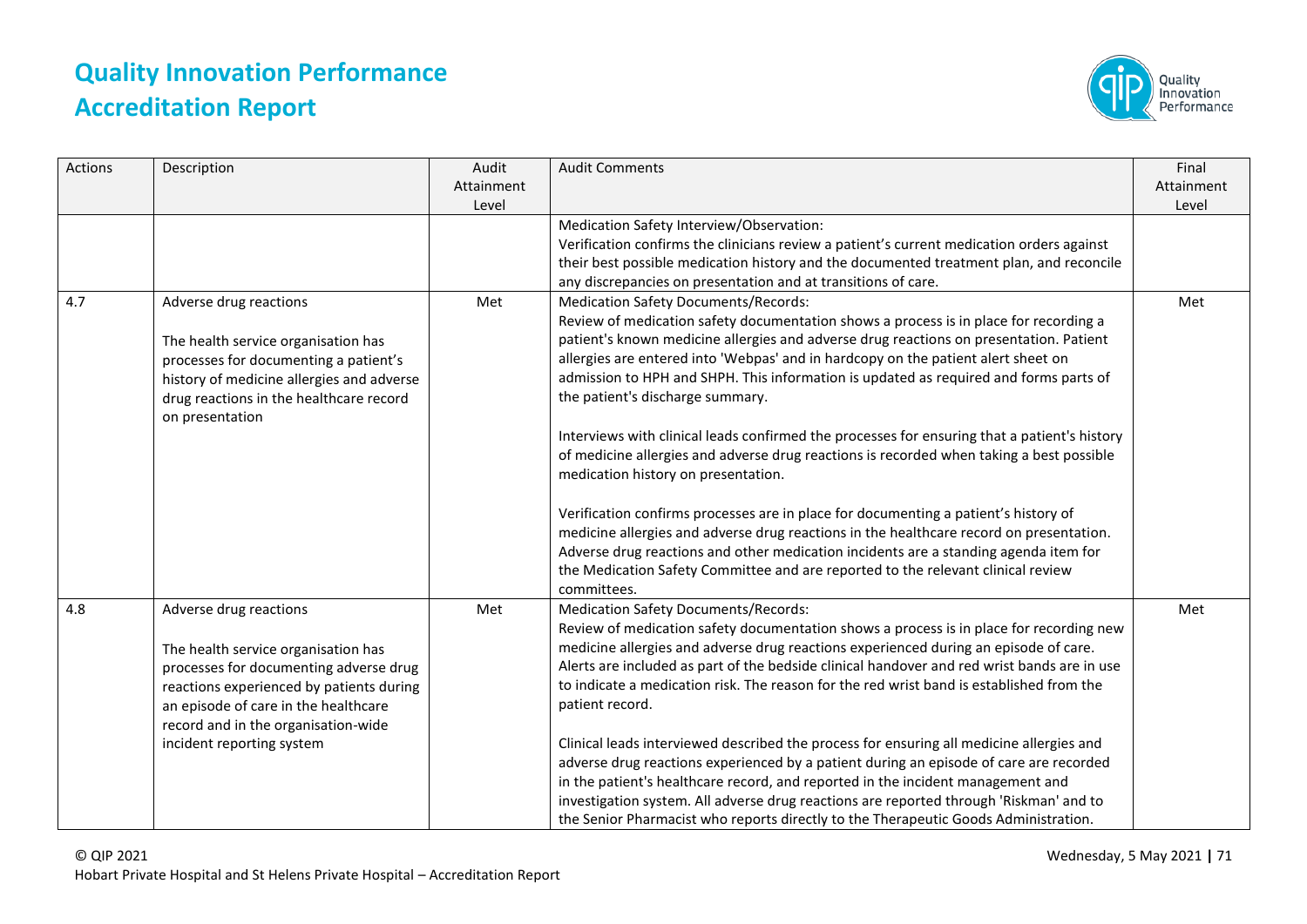

| Actions | Description                                                                                                                                                                                                                   | Audit<br>Attainment<br>Level | <b>Audit Comments</b>                                                                                                                                                                                                                                                                                                                                                                                                                                                                                                                                                                                                                                                                                                                                                                                                                                                                                                                                                                                                                                                                                                                                                                                   | Final<br>Attainment<br>Level |
|---------|-------------------------------------------------------------------------------------------------------------------------------------------------------------------------------------------------------------------------------|------------------------------|---------------------------------------------------------------------------------------------------------------------------------------------------------------------------------------------------------------------------------------------------------------------------------------------------------------------------------------------------------------------------------------------------------------------------------------------------------------------------------------------------------------------------------------------------------------------------------------------------------------------------------------------------------------------------------------------------------------------------------------------------------------------------------------------------------------------------------------------------------------------------------------------------------------------------------------------------------------------------------------------------------------------------------------------------------------------------------------------------------------------------------------------------------------------------------------------------------|------------------------------|
|         |                                                                                                                                                                                                                               |                              | Verification confirms processes are in place for documenting adverse drug reactions<br>experienced by patients during an episode of care in the healthcare record and in the<br>organisation-wide incident reporting system.                                                                                                                                                                                                                                                                                                                                                                                                                                                                                                                                                                                                                                                                                                                                                                                                                                                                                                                                                                            |                              |
| 4.9     | Adverse drug reactions<br>The health service organisation has<br>processes for reporting adverse drug<br>reactions experienced by patients to the<br>Therapeutic Goods Administration, in<br>accordance with its requirements | Met                          | <b>Medication Safety Documents/Records:</b><br>Review of medication safety documentation shows a process is in place for reporting<br>adverse drug reactions experienced by patients to the Therapeutic Goods Administration.<br>Interviews with clinical leads confirmed there is a process in place for reporting all new<br>suspected adverse drug reactions experienced by patients during their episode of care to<br>the Therapeutic Goods Administration.<br>Verification confirms processes are in place for reporting adverse drug reactions<br>experienced by patients to the Therapeutic Goods Administration, in accordance with its<br>requirements.<br>Medication Safety Interview/Observation:<br>Interviews with clinical leads confirmed there is a process in place for reporting all new<br>suspected Adverse Drug Reactions (ADRs) experienced by patients during their episode of<br>care to the Therapeutic Goods Administration (TGA).<br><b>Medication Safety Observation:</b><br>Verification confirms processes are in place for reporting Adverse Drug Reactions<br>experienced by patients to the Therapeutic Goods Administration, in accordance with its<br>requirements. | Met                          |

| <b>Criterion:</b> | Continuity of medication management                                                                                                                                |
|-------------------|--------------------------------------------------------------------------------------------------------------------------------------------------------------------|
|                   | A patient's medicines are reviewed, and information is provided to them about their medicines needs and risks. A medicines list is provided to the patient and the |
|                   | receiving clinician when handing over care.                                                                                                                        |
| <b>Rating:</b>    | Met                                                                                                                                                                |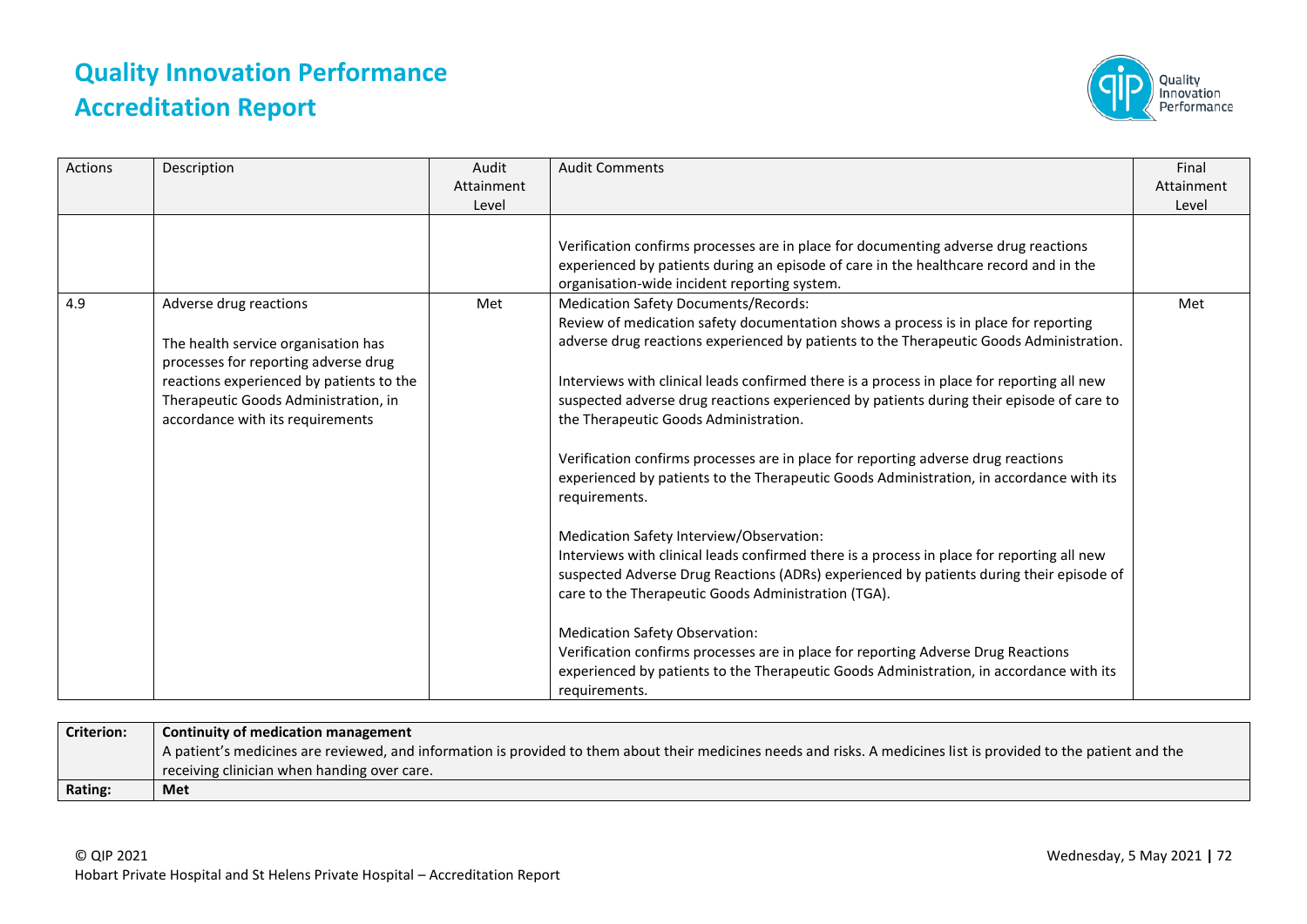

| Actions | Description                                                                                                                                                                                                                                                                                                                                                                                                                                       | Audit<br>Attainment<br>Level | <b>Audit Comments</b>                                                                                                                                                                                                                                                                                                                                                                                                                                                                                                                                                                                                                                                                                                                                             | Final<br>Attainment<br>Level |
|---------|---------------------------------------------------------------------------------------------------------------------------------------------------------------------------------------------------------------------------------------------------------------------------------------------------------------------------------------------------------------------------------------------------------------------------------------------------|------------------------------|-------------------------------------------------------------------------------------------------------------------------------------------------------------------------------------------------------------------------------------------------------------------------------------------------------------------------------------------------------------------------------------------------------------------------------------------------------------------------------------------------------------------------------------------------------------------------------------------------------------------------------------------------------------------------------------------------------------------------------------------------------------------|------------------------------|
| 4.10    | <b>Medication review</b><br>The health service organisation has<br>processes:<br>a. To perform medication reviews for<br>patients, in line with evidence and best<br>practice<br>b. To prioritise medication reviews,<br>based on a patient's clinical needs and<br>minimising the risk of medication-<br>related problems<br>c. That specify the requirements for<br>documentation of medication reviews,<br>including actions taken as a result | Met                          | <b>Medication Safety Documents/Records:</b><br>Review of medication safety documentation shows processes are in place for medication<br>reviews to be conducted and documented. Pharmacy reports of prescription errors and<br>near miss incidents are reported to the Medication Safety Committee and any relevant<br>Clinical Review Committee.<br>Clinical leads interviewed could describe the processes in place for medication reviews<br>and how these are documented. Staff report that examination of incident trends across<br>both Hospitals has led to the development of local medication safety strategies.<br>Verification confirms processes in are place to perform medication reviews for patients,<br>in line with evidence and best practice. | Met                          |
| 4.11    | Information for patients<br>The health service organisation has<br>processes to support clinicians to<br>provide patients with information about<br>their individual medicines needs and<br>risks                                                                                                                                                                                                                                                 | Met                          | <b>Medication Safety Documents/Records:</b><br>Review of medication safety documentation shows patient information about their<br>individual medicines needs and risks is available in different languages.<br>Interview with clinical leads confirmed the process for providing patients with<br>information about their individual medicines needs and risks.<br>Observation of facilities and equipment shows that information about medicines needs<br>and risks is available for clinicians to use during discussions with patients and carers.<br>Visiting Medical Officers and nursing staff have access to the eMims for prescribing<br>information, consumer medicine information and pharmaceutical product images.                                     | Met                          |
| 4.12    | Provision of a medicines list<br>The health service organisation has<br>processes to:<br>a. Generate a current medicines list and<br>the reasons for any changes<br>b. Distribute the current medicines list                                                                                                                                                                                                                                      | Met                          | <b>Medication Safety Documents/Records:</b><br>Review of medication safety documentation shows a process is in place to generate a<br>current medicines list. This information is obtained on admission and updated<br>throughout the patient's hospital stay.<br>Clinical leads interviewed described the process to generate a current medicines list and<br>distribute at transition of care or patient discharge. Medication profiles are completed for                                                                                                                                                                                                                                                                                                       | Met                          |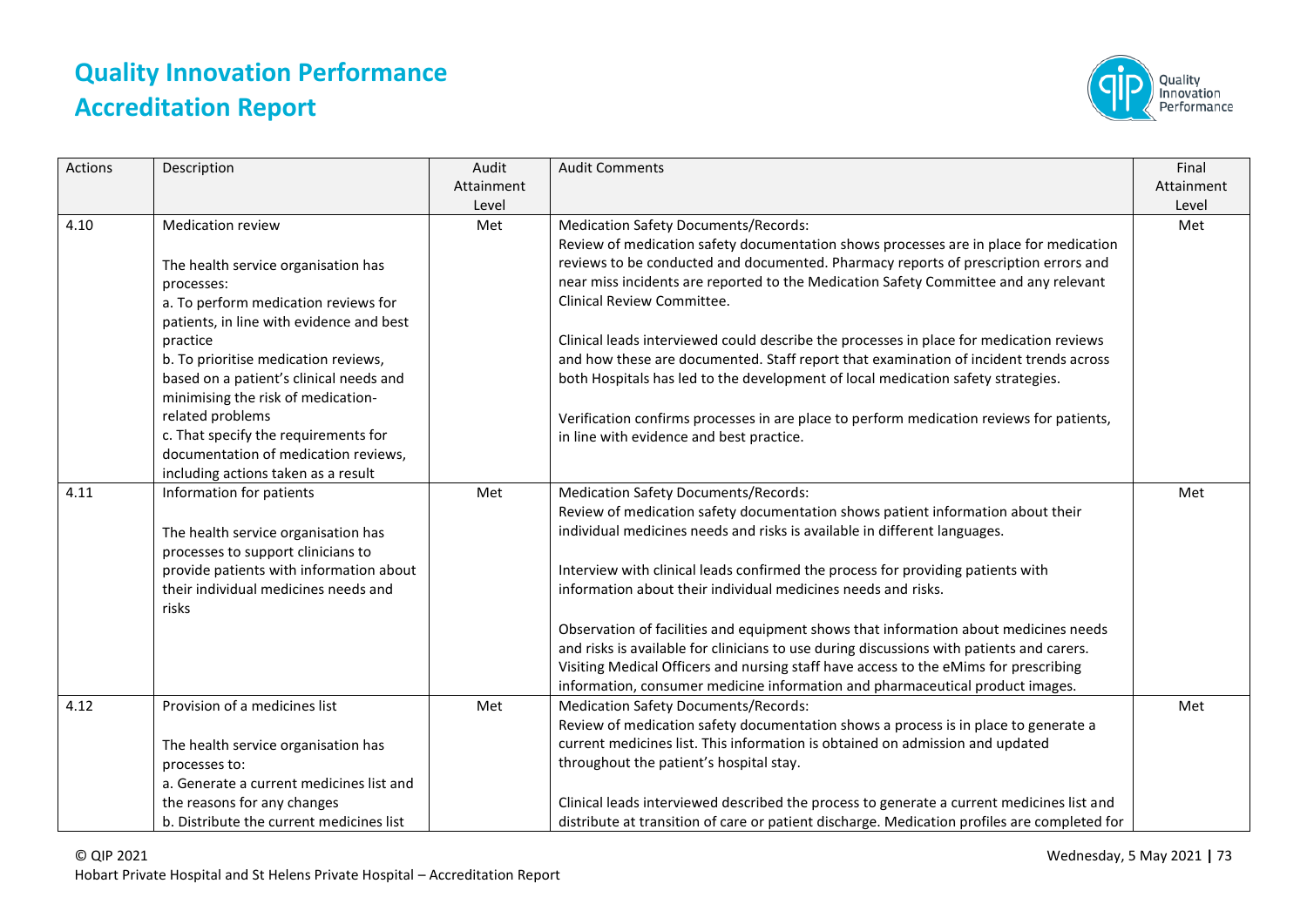

| Actions           | Description                                                                                                                                                                                       | Audit<br>Attainment<br>Level | <b>Audit Comments</b>                                                                                                                                                                                                                                                                                                                                                                                                                                                                                                                                                                                                                                                                                                                                                                                                                                                                                                                                    | Final<br>Attainment<br>Level |
|-------------------|---------------------------------------------------------------------------------------------------------------------------------------------------------------------------------------------------|------------------------------|----------------------------------------------------------------------------------------------------------------------------------------------------------------------------------------------------------------------------------------------------------------------------------------------------------------------------------------------------------------------------------------------------------------------------------------------------------------------------------------------------------------------------------------------------------------------------------------------------------------------------------------------------------------------------------------------------------------------------------------------------------------------------------------------------------------------------------------------------------------------------------------------------------------------------------------------------------|------------------------------|
|                   | to receiving clinicians at transitions of<br>care                                                                                                                                                 |                              | high risk patients and reviewed by a clinical pharmacist.                                                                                                                                                                                                                                                                                                                                                                                                                                                                                                                                                                                                                                                                                                                                                                                                                                                                                                |                              |
|                   | c. Provide patients on discharge with a<br>current medicines list and the reasons<br>for any changes                                                                                              |                              | Verification shows processes are in place to generate a current medicines list and the<br>reasons for any changes.                                                                                                                                                                                                                                                                                                                                                                                                                                                                                                                                                                                                                                                                                                                                                                                                                                       |                              |
|                   |                                                                                                                                                                                                   |                              |                                                                                                                                                                                                                                                                                                                                                                                                                                                                                                                                                                                                                                                                                                                                                                                                                                                                                                                                                          |                              |
| <b>Criterion:</b> | <b>Medication management processes</b><br>safely dispose of medicines                                                                                                                             |                              | Health service organisations procure medicines for safety. Clinicians are supported to supply, store, compound, manufacture, prescribe, dispense, administer, monitor and                                                                                                                                                                                                                                                                                                                                                                                                                                                                                                                                                                                                                                                                                                                                                                                |                              |
| Rating:           | Met                                                                                                                                                                                               |                              |                                                                                                                                                                                                                                                                                                                                                                                                                                                                                                                                                                                                                                                                                                                                                                                                                                                                                                                                                          |                              |
| Actions           | Description                                                                                                                                                                                       | Audit<br>Attainment<br>Level | <b>Audit Comments</b>                                                                                                                                                                                                                                                                                                                                                                                                                                                                                                                                                                                                                                                                                                                                                                                                                                                                                                                                    | Final<br>Attainment<br>Level |
| 4.13              | Information and decision support tools<br>for medicines<br>The health service organisation ensures<br>that information and decision support<br>tools for medicines are available to<br>clinicians | Met                          | <b>Medication Safety Documents/Records:</b><br>Observation of facilities and equipment shows up-to-date decision support tools such as<br>protocols, guidelines and medicine related information resources are available in clinical<br>areas. The Medication Safety Committee is responsible for assessing the quantity and<br>quality of available data and information related to medication safety and take<br>appropriate actions to improve data/information sources.<br>Clinical leads interviewed could describe how the health service organisation ensures that<br>medicine-related information and decision support tools are up to date and available to<br>clinicians at the point of decision-making.<br>Observation of facilities and equipment shows that up-to-date decision support tools<br>such as protocols, guidelines and medicine related information resources are available in<br>clinical areas (in electronic or hard copy). | Met                          |
| 4.14              | Safe and secure storage and distribution<br>of medicines                                                                                                                                          | Met                          | <b>Improvement Opportunities</b><br><b>Medication Safety Documents/Records:</b><br>4.14 - Review of medication safety documentation shows a process is in place for the safe                                                                                                                                                                                                                                                                                                                                                                                                                                                                                                                                                                                                                                                                                                                                                                             | Met                          |
|                   | The health service organisation complies                                                                                                                                                          |                              | and secure distribution and storage of medicines (including Schedule 8, Schedule 4 and<br>Schedule 4D medicines, temperature-sensitive medicines and cold chain management)                                                                                                                                                                                                                                                                                                                                                                                                                                                                                                                                                                                                                                                                                                                                                                              |                              |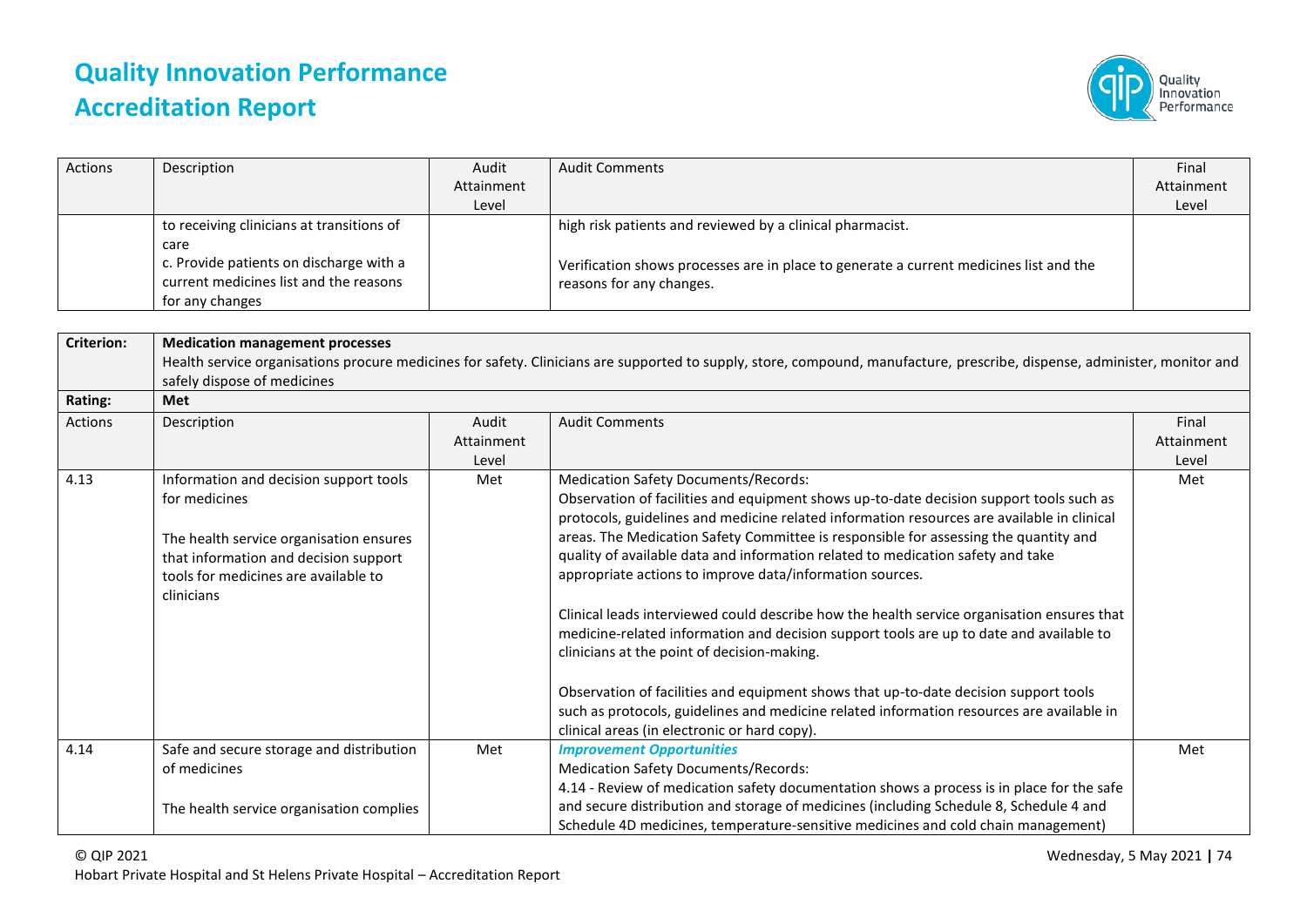

| Actions | Description                                                                                                                                                                                                                                                                                         | Audit<br>Attainment<br>Level | <b>Audit Comments</b>                                                                                                                                                                                                                                                                                                                                                                                                                                                                                                                                                                                                                                                                       | Final<br>Attainment<br>Level |
|---------|-----------------------------------------------------------------------------------------------------------------------------------------------------------------------------------------------------------------------------------------------------------------------------------------------------|------------------------------|---------------------------------------------------------------------------------------------------------------------------------------------------------------------------------------------------------------------------------------------------------------------------------------------------------------------------------------------------------------------------------------------------------------------------------------------------------------------------------------------------------------------------------------------------------------------------------------------------------------------------------------------------------------------------------------------|------------------------------|
|         | with manufacturers' directions,<br>legislation, and jurisdictional<br>requirements for the:<br>a. Safe and secure storage and<br>distribution of medicines<br>b. Storage of temperature-sensitive<br>medicines and cold chain management<br>c. Disposal of unused, unwanted or<br>expired medicines |                              | and the correct disposal of unused, unwanted or expired medicines.<br>Clinical leads interviewed could describe how all medicines (including temperature-<br>sensitive medicines) are stored, handled and disposed of according to manufacturers'<br>directions legislation, and jurisdictional requirements.<br>Verification confirms the health service organisation ensures the safe and secure storage<br>and distribution of medicines.                                                                                                                                                                                                                                                |                              |
|         |                                                                                                                                                                                                                                                                                                     |                              | Staff in the Coronary Care Unit state that the locked medication drawers are not big<br>enough to store all patient medication that is permitted to be stored at the bedside.<br>Review the size of the bedside medication drawers and consider allocating a larger space<br>to incorporate all patient medications that are permitted to be stored at the bedside.                                                                                                                                                                                                                                                                                                                         |                              |
| 4.15    | High-risk medicines<br>The health service organisation:<br>a. Identifies high-risk medicines used<br>within the organisation<br>b. Has a system to store, prescribe,<br>dispense and administer high-risk<br>medicines safely                                                                       | Met                          | <b>Medication Safety Documents/Records:</b><br>Review of medication safety documentation shows a process is in place for identifying,<br>storing, prescribing, dispensing, administering and monitoring high-risk medicines. A high<br>risk medication policy is in place to mandate the minimum requirements for the safe<br>management of high risk medications across both hospitals.<br>Interview with clinical leads confirmed high-risk medicines are identified and a system is<br>in place to store, prescribe, dispense and administer them. Both hospitals display<br>information about medications universally considered to be high risk as outlined by the A<br>PINCH acronym. | Met                          |
|         |                                                                                                                                                                                                                                                                                                     |                              | Verification confirms the health service organisation identifies high-risk medicines used<br>within the organisation. Risk reduction strategies and best practice standards are in place<br>for prescribing, dispensing or administering high risk medications.                                                                                                                                                                                                                                                                                                                                                                                                                             |                              |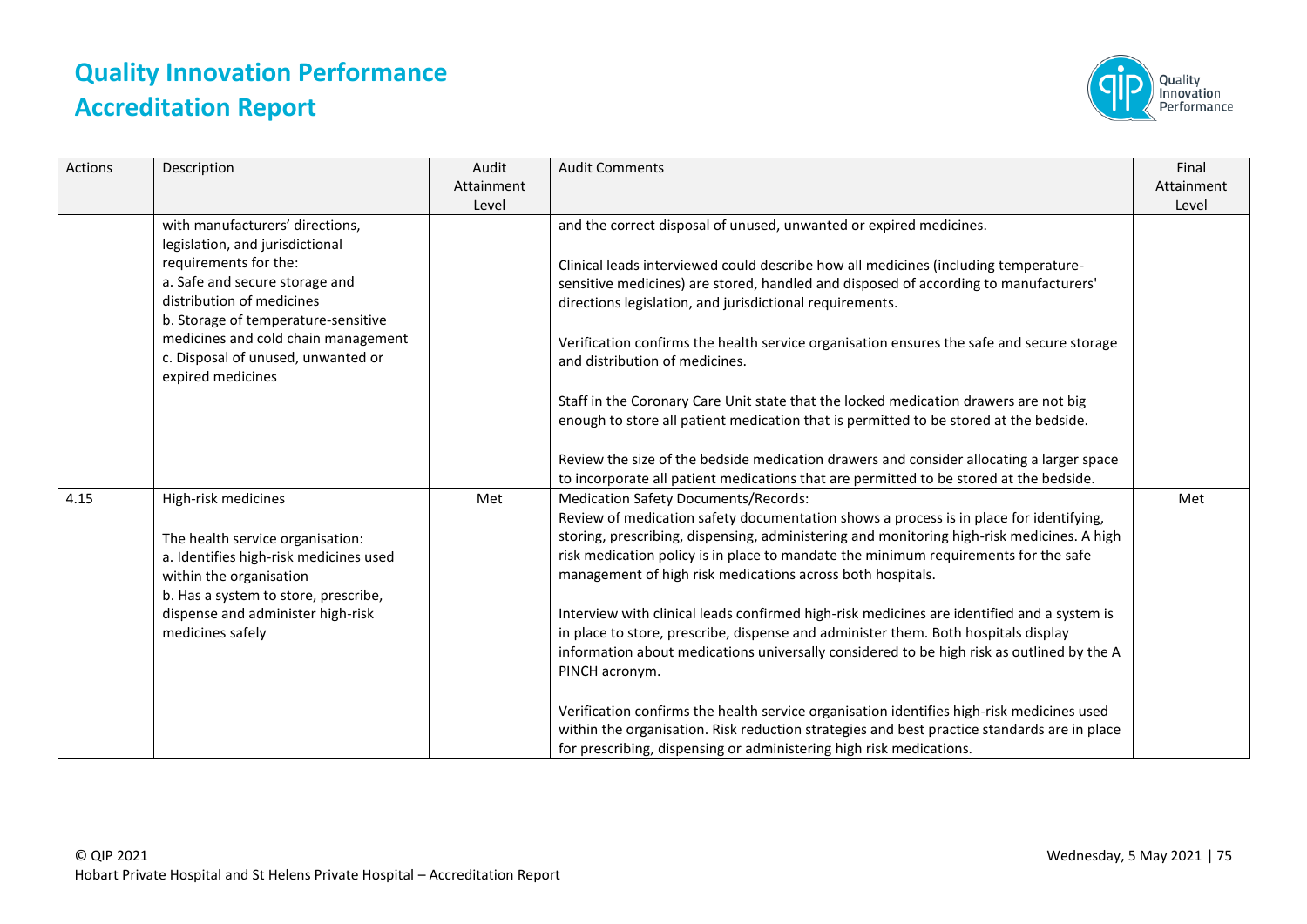

### **Comprehensive Care Standard**

Leaders of a health service organisation set up and maintain systems and processes to support clinicians to deliver comprehensive care. They also set up and maintain systems to prevent and manage specific risks of harm to patients during the delivery of health care. The workforce uses the systems to deliver comprehensive care and manage risk.

### Intention of this standard

To ensure that patients receive comprehensive care – that is, coordinated delivery of the total health care required or requested by a patient. This care is aligned with the patient's expressed goals of care and healthcare needs, considers the effect of the patient's health issues on their life and wellbeing, and is clinically appropriate.

To ensure that risks of harm for patients during health care are prevented and managed.

Clinicians identify patients at risk of specific harm during health care by applying the screening and assessment processes required in this standard.

| <b>Criterion:</b> | Clinical governance and quality improvement to support comprehensive care                                                                                                                                                                                                                                                                   |                              |                                                                                                                                                                                                                                                                                                                                                                                                                                                                                                                                                                                                                                                                                                                                                                                                                                                                                                                                                               |                              |  |
|-------------------|---------------------------------------------------------------------------------------------------------------------------------------------------------------------------------------------------------------------------------------------------------------------------------------------------------------------------------------------|------------------------------|---------------------------------------------------------------------------------------------------------------------------------------------------------------------------------------------------------------------------------------------------------------------------------------------------------------------------------------------------------------------------------------------------------------------------------------------------------------------------------------------------------------------------------------------------------------------------------------------------------------------------------------------------------------------------------------------------------------------------------------------------------------------------------------------------------------------------------------------------------------------------------------------------------------------------------------------------------------|------------------------------|--|
|                   | Systems are in place to support clinicians to deliver comprehensive care                                                                                                                                                                                                                                                                    |                              |                                                                                                                                                                                                                                                                                                                                                                                                                                                                                                                                                                                                                                                                                                                                                                                                                                                                                                                                                               |                              |  |
| Rating:           | Met                                                                                                                                                                                                                                                                                                                                         |                              |                                                                                                                                                                                                                                                                                                                                                                                                                                                                                                                                                                                                                                                                                                                                                                                                                                                                                                                                                               |                              |  |
| Actions           | Description                                                                                                                                                                                                                                                                                                                                 | Audit<br>Attainment<br>Level | <b>Audit Comments</b>                                                                                                                                                                                                                                                                                                                                                                                                                                                                                                                                                                                                                                                                                                                                                                                                                                                                                                                                         | Final<br>Attainment<br>Level |  |
| 5.1               | Integrating clinical governance<br>Clinicians use the safety and quality<br>systems from the Clinical Governance<br>Standard when:<br>a. Implementing policies and procedures<br>for comprehensive care<br>b. Managing risks associated with<br>comprehensive care<br>c. Identifying training requirements to<br>deliver comprehensive care | Met                          | <b>Improvement Opportunities</b><br>Clinical Gov and QI to Support Comprehensive Care Documents/Records:<br>5.1 - The organisation has a nurse led committee that encompasses quality and safety<br>that reviews data from audits specific to comprehensive care which includes areas<br>surrounding risk assessments, daily and comprehensive care planning. All data is<br>submitted through appropriate levels of governance and communicated to staff. The<br>organisation has clearly identified roles and responsibilities for all staff, including allied<br>health in ensuring comprehensive care.<br>The organisation has screening and assessment processes for all departments of the<br>service which include identifying patients at end of life care and minimising patient harm.<br>Mandatory training in comprehensive care is conducted by the organisation.<br>The organisation should clearly define the role of the "responsible person". | Met                          |  |
| 5.2               | Applying quality improvement systems                                                                                                                                                                                                                                                                                                        | Met                          | Clinical Gov and QI to Support Comprehensive Care Documents/Records:<br>The organisation has strategies in place to improve health outcomes of their patients                                                                                                                                                                                                                                                                                                                                                                                                                                                                                                                                                                                                                                                                                                                                                                                                 | Met                          |  |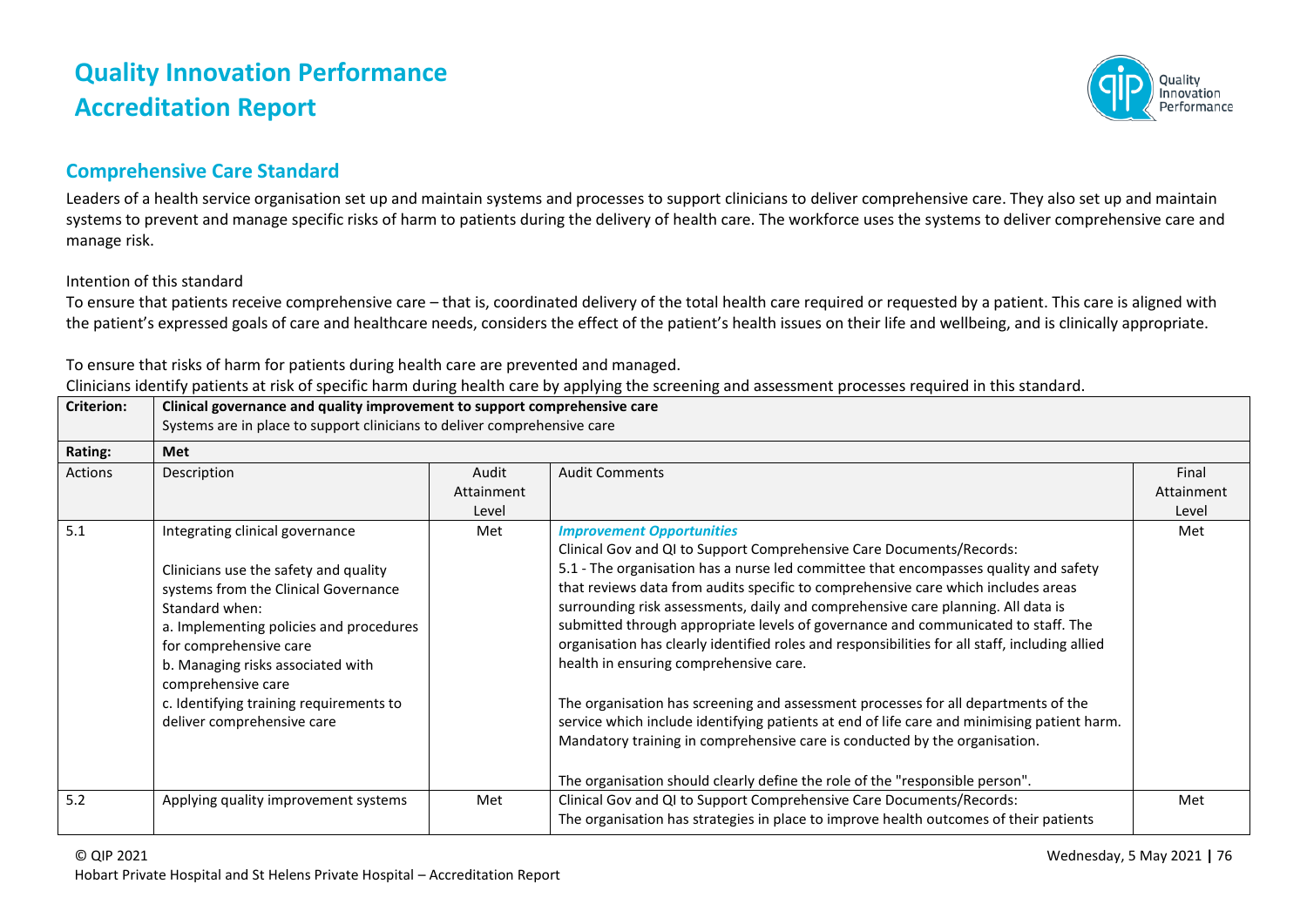

| <b>Actions</b> | Description                                                                                                                                                                                                                                                                                                                                                                                       | Audit<br>Attainment<br>Level | <b>Audit Comments</b>                                                                                                                                                                                                                                                                                                                                                                                                                                                                                                                                                                                                                                                                                                         | Final<br>Attainment<br>Level |
|----------------|---------------------------------------------------------------------------------------------------------------------------------------------------------------------------------------------------------------------------------------------------------------------------------------------------------------------------------------------------------------------------------------------------|------------------------------|-------------------------------------------------------------------------------------------------------------------------------------------------------------------------------------------------------------------------------------------------------------------------------------------------------------------------------------------------------------------------------------------------------------------------------------------------------------------------------------------------------------------------------------------------------------------------------------------------------------------------------------------------------------------------------------------------------------------------------|------------------------------|
|                | The health service organisation applies<br>the quality improvement system from<br>the Clinical Governance Standard when:<br>a. Monitoring the delivery of<br>comprehensive care<br>b. Implementing strategies to improve<br>the outcomes from comprehensive care<br>and associated processes<br>c. Reporting on delivery of<br>comprehensive care                                                 |                              | through comprehensive care including reviewing processes, reviewing administrative and<br>clinical data from audits of screening assessments and shared decision making processes.<br>Data is presented to the appropriate committees for review.<br>The organisation has created various initiatives which encompasses comprehensive care<br>such as the Falls Project created to reduce the occurrences of post surgical and in<br>hospitals falls.                                                                                                                                                                                                                                                                         |                              |
| 5.3            | Partnering with consumers<br>Clinicians use organisational processes<br>from the Partnering with Consumers<br>Standard when providing<br>comprehensive care to:<br>a. Actively involve patients in their own<br>care<br>b. Meet the patient's information needs<br>c. Share decision-making                                                                                                       | Met                          | Clinical Gov and QI to Support Comprehensive Care Documents/Records:<br>The organisation has processes in place to include patients in their own care through<br>acknowledging their care plans by signature and ensuring they understand all elements of<br>their care plan.                                                                                                                                                                                                                                                                                                                                                                                                                                                 | Met                          |
| 5.4            | Designing systems to deliver<br>comprehensive care<br>The health service organisation has<br>systems for comprehensive care that:<br>a. Support clinicians to develop,<br>document and communicate<br>comprehensive plans for patients' care<br>and treatment<br>b. Provide care to patients in the setting<br>that best meets their clinical needs<br>c. Ensure timely referral of patients with | Met                          | Clinical Gov and QI to Support Comprehensive Care Documents/Records:<br>The organisation has polices in relation to care planning and the responsible person. The<br>healthcare record and the process of care flags patients with specific health needs and<br>priorities. Clinicians interviewed also understand the process of how to assess patients,<br>complete care plans including transfer/discharge planning and prioritising care through<br>their roles and responsibilities and training.<br>The organisation utilises standard tools and templates for care planning. Audits are<br>conducted on the health care record including care planning and audit results are<br>reported to the appropriate committee. | Met                          |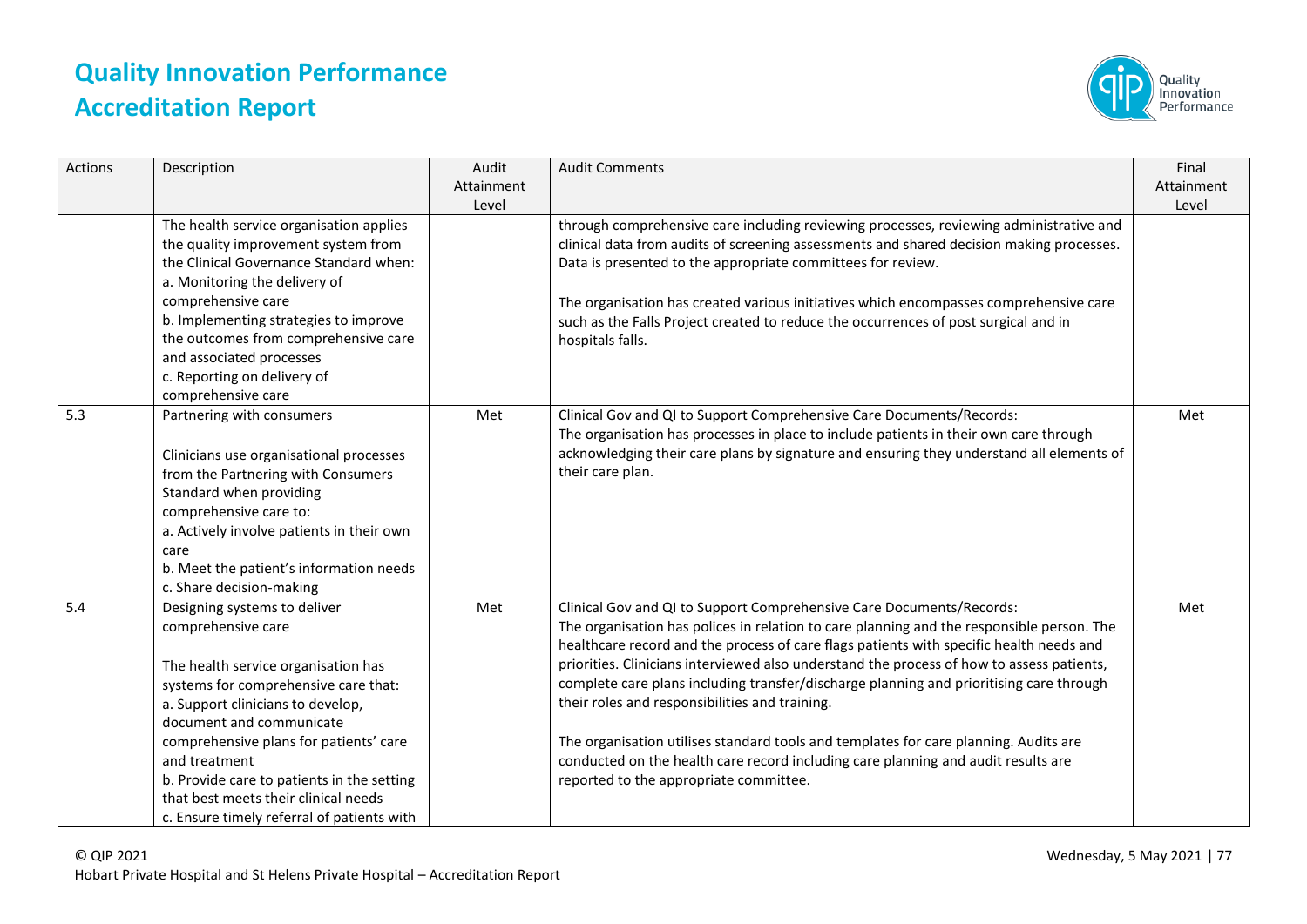

| Actions | Description                                   | Audit      | <b>Audit Comments</b>                                                                    | Final      |
|---------|-----------------------------------------------|------------|------------------------------------------------------------------------------------------|------------|
|         |                                               | Attainment |                                                                                          | Attainment |
|         |                                               | Level      |                                                                                          | Level      |
|         | specialist healthcare needs to relevant       |            | Collaboration with referring agencies also occurs via Memoranda of Understanding with    |            |
|         | services                                      |            | the Royal Hobart Hospital in place for various emergent healthcare outcomes.             |            |
|         | d. Identify, at all times, the clinician with |            |                                                                                          |            |
|         | overall accountability for a patient's care   |            |                                                                                          |            |
| 5.5     | The health service organisation has           | Met        | Clinical Gov and QI to Support Comprehensive Care Documents/Records:                     | Met        |
|         | processes to:                                 |            | Collaboration occurs within the organisation via involvement of allied health staff and  |            |
|         | a. Support multidisciplinary                  |            | VMO's through participation in joint committees and the open transfer of information     |            |
|         | collaboration and teamwork                    |            | from specific committees. Policy describes the collaboration process with the governance |            |
|         | b. Define the roles and responsibilities of   |            | structure supporting communication processes.                                            |            |
|         | each clinician working in a team              |            | The staff interviewed are aware of reporting lines and communication processes.          |            |
| 5.6     | Clinicians work collaboratively to plan       | Met        | Clinical Gov and QI to Support Comprehensive Care Documents/Records:                     | Met        |
|         | and deliver comprehensive care                |            | Review of documentation shows processes are in place that enable clinicians to work      |            |
|         |                                               |            | collaboratively to plan and deliver comprehensive care with supporting resources to      |            |
|         |                                               |            | promote decision making and collaborative practice.                                      |            |

| <b>Criterion:</b> | Developing the comprehensive care plan                                                                                                                                                                                                                                                                       |            | Integrated screening and assessment processes are used in collaboration with patients, carers and families to develop a goal-directed comprehensive care plan                                      |            |
|-------------------|--------------------------------------------------------------------------------------------------------------------------------------------------------------------------------------------------------------------------------------------------------------------------------------------------------------|------------|----------------------------------------------------------------------------------------------------------------------------------------------------------------------------------------------------|------------|
| Rating:           | Met                                                                                                                                                                                                                                                                                                          |            |                                                                                                                                                                                                    |            |
| Actions           | Description                                                                                                                                                                                                                                                                                                  | Audit      | <b>Audit Comments</b>                                                                                                                                                                              | Final      |
|                   |                                                                                                                                                                                                                                                                                                              | Attainment |                                                                                                                                                                                                    | Attainment |
|                   |                                                                                                                                                                                                                                                                                                              | Level      |                                                                                                                                                                                                    | Level      |
| 5.7               | Planning for comprehensive care<br>The health service organisation has<br>processes relevant to the patients using<br>the service and the services provided:<br>a. For integrated and timely screening<br>and assessment<br>b. That identify the risks of harm in the<br>'Minimising patient harm' criterion | Met        | Developing the Comprehensive Care Plan Documents/Records:<br>The organisation has processes in place through their screening tools to ensure risk of<br>harm is assessed, reviewed and acted upon. | Met        |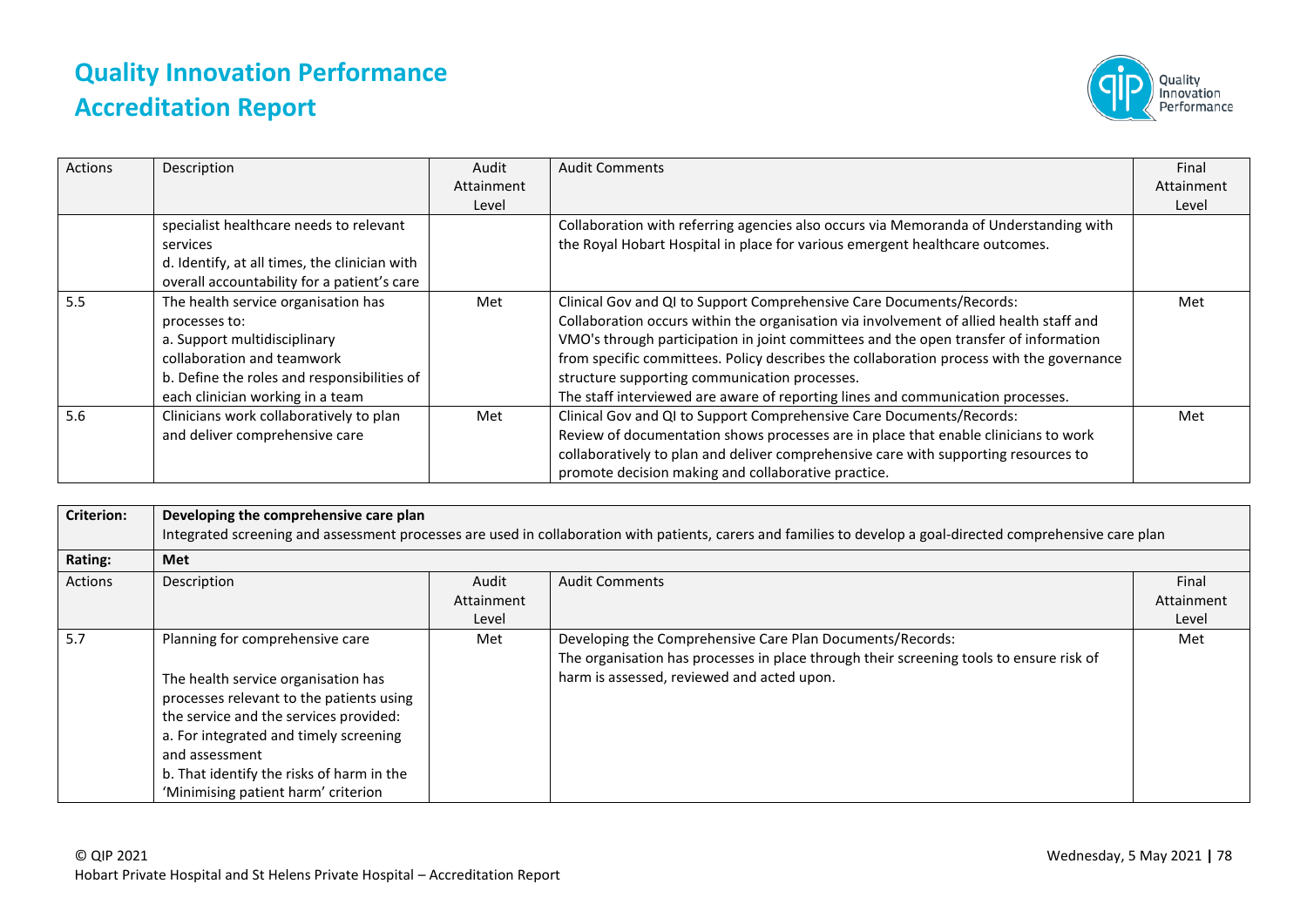

| Actions | Description                                                                                                                                                                                                                                                                                                                                                                    | Audit<br>Attainment<br>Level | <b>Audit Comments</b>                                                                                                                                                                                                                                                                                                                                                                                                                                                                                                                                                                                                                                                                                                                                                       | Final<br>Attainment<br>Level |
|---------|--------------------------------------------------------------------------------------------------------------------------------------------------------------------------------------------------------------------------------------------------------------------------------------------------------------------------------------------------------------------------------|------------------------------|-----------------------------------------------------------------------------------------------------------------------------------------------------------------------------------------------------------------------------------------------------------------------------------------------------------------------------------------------------------------------------------------------------------------------------------------------------------------------------------------------------------------------------------------------------------------------------------------------------------------------------------------------------------------------------------------------------------------------------------------------------------------------------|------------------------------|
| 5.8     | Planning for comprehensive care<br>The health service organisation has<br>processes to routinely ask patients if<br>they identify as being of Aboriginal                                                                                                                                                                                                                       | Met                          | Developing the Comprehensive Care Plan Documents/Records:<br>Review of documentation shows process are in place for identifying Aboriginal and Torres<br>Strait Islander patients, and recording this information in administrative and clinical<br>information systems.                                                                                                                                                                                                                                                                                                                                                                                                                                                                                                    | Met                          |
|         | and/or Torres Strait Islander origin, and<br>to record this information in<br>administrative and clinical information<br>systems                                                                                                                                                                                                                                               |                              | Developing the Comprehensive Care Plan Interview/Observation:<br>Clinical leads interviewed could describe the processes in place for patients to identify as<br>being of Aboriginal or Torres Strait Islander origin.                                                                                                                                                                                                                                                                                                                                                                                                                                                                                                                                                      |                              |
|         |                                                                                                                                                                                                                                                                                                                                                                                |                              | Verification confirms the health service organisation has processes to routinely ask<br>patients if they identify as being of Aboriginal and/or Torres Strait Islander origin, and to<br>record this information in administrative and clinical information systems.                                                                                                                                                                                                                                                                                                                                                                                                                                                                                                        |                              |
| 5.9     | Planning for comprehensive care<br>Patients are supported to document<br>clear advance care plans                                                                                                                                                                                                                                                                              | Met                          | Developing the Comprehensive Care Plan Observation:<br>Verification confirms the health service organisation supports patients to document clear<br>advance care plans.                                                                                                                                                                                                                                                                                                                                                                                                                                                                                                                                                                                                     | Met                          |
| 5.10    | Screening of risk<br>Clinicians use relevant screening<br>processes:<br>a. On presentation, during clinical<br>examination and history taking, and<br>when required during care<br>b. To identify cognitive, behavioural,<br>mental and physical conditions, issues,<br>and risks of harm<br>c. To identify social and other<br>circumstances that may compound<br>these risks | Met                          | Developing the Comprehensive Care Plan Documents/Records:<br>Review of documentation shows processes are in place for conducting screening that<br>identifies when routine screening will occur to identify cognitive, behavioural, mental and<br>physical conditions, issues and risks of harm and social and other circumstances that may<br>compound these risks.<br>Developing the Comprehensive Care Plan Interview/Observation:<br>Clinical leads interviewed could describe the processes used screening of risk at<br>presentation, during clinical examination, at history taking and at other appropriate<br>times.<br>Developing the Comprehensive Care Plan Observation:<br>Observation of clinicians' practice showed the use of relevant screening processes. | Met                          |
| 5.11    | Clinical assessment                                                                                                                                                                                                                                                                                                                                                            | Met                          | Developing the Comprehensive Care Plan Documents/Records:<br>Review of documentation shows processes are in place to comprehensively assess the<br>conditions and risks identified through the screening process.                                                                                                                                                                                                                                                                                                                                                                                                                                                                                                                                                           | Met                          |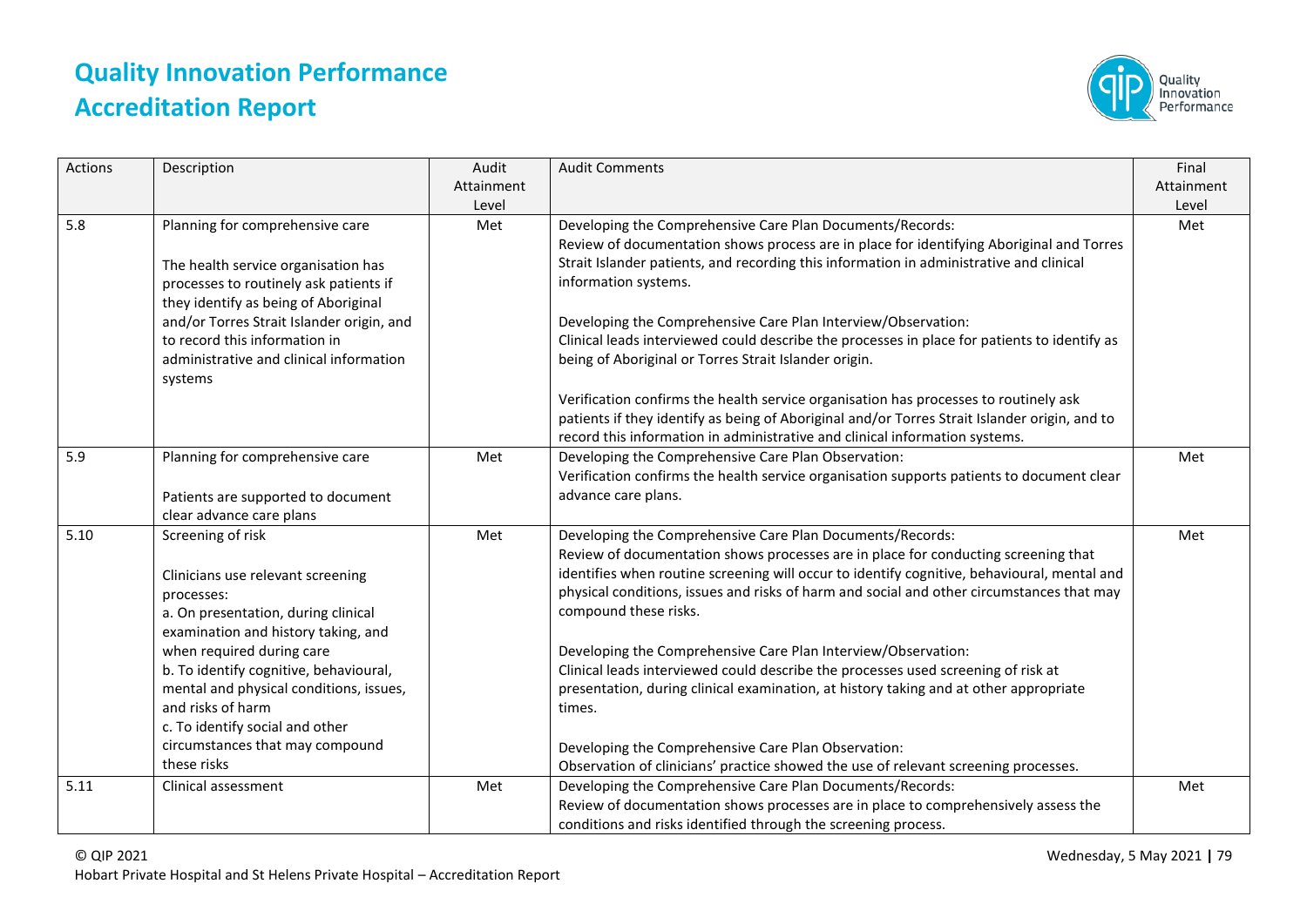

| Actions | Description                                                                                                                                                                                                                                                                                                                                                                                                                                                 | Audit<br>Attainment<br>Level | <b>Audit Comments</b>                                                                                                                                                                                                                                                                                                                                                                                                                                                                                                                                                                                                                                                                                                                                                                                                                                | Final<br>Attainment<br>Level |
|---------|-------------------------------------------------------------------------------------------------------------------------------------------------------------------------------------------------------------------------------------------------------------------------------------------------------------------------------------------------------------------------------------------------------------------------------------------------------------|------------------------------|------------------------------------------------------------------------------------------------------------------------------------------------------------------------------------------------------------------------------------------------------------------------------------------------------------------------------------------------------------------------------------------------------------------------------------------------------------------------------------------------------------------------------------------------------------------------------------------------------------------------------------------------------------------------------------------------------------------------------------------------------------------------------------------------------------------------------------------------------|------------------------------|
|         | Clinicians comprehensively assess the<br>conditions and risks identified through<br>the screening process                                                                                                                                                                                                                                                                                                                                                   |                              | Developing the Comprehensive Care Plan Interview/Observation:<br>Clinical leads interviewed could explain the process for assessing the conditions and risks<br>identified through the screening process.<br>Developing the Comprehensive Care Plan Observation:<br>Observation of facilities and equipment showed the use of standardised assessment<br>processes, tools and resources.                                                                                                                                                                                                                                                                                                                                                                                                                                                             |                              |
| 5.12    | Developing the comprehensive care plan<br>Clinicians document the findings of the<br>screening and clinical assessment<br>processes, including any relevant alerts,<br>in the healthcare record                                                                                                                                                                                                                                                             | Met                          | Developing the Comprehensive Care Plan Documents/Records:<br>Documentation reviewed shows processes for recording the findings of screening an<br>clinical assessments.<br>Developing the Comprehensive Care Plan Interview/Observation:<br>Observation of facilities and equipment shows that workforce computer access to<br>healthcare records in clinical areas.<br>Developing the Comprehensive Care Plan Observation:<br>Observation of facilities and equipment shows that workforce computer access to<br>healthcare records in clinical areas.                                                                                                                                                                                                                                                                                              | Met                          |
| 5.13    | Developing the comprehensive care plan<br>Clinicians use processes for shared<br>decision making to develop and<br>document a comprehensive and<br>individualised plan that:<br>a. Addresses the significance and<br>complexity of the patient's health issues<br>and risks of harm<br>b. Identifies agreed goals and actions for<br>the patient's treatment and care<br>c. Identifies the support people a patient<br>wants involved in communications and | Met                          | Developing the Comprehensive Care Plan Documents/Records:<br>Review of documentation shows shared decision making processes consistent with best<br>practice are in place to develop and document a comprehensive and individualised plan<br>that addresses the significance and complexity of the patient's health issues and risks of<br>harm and identifies agreed goals and actions for the patient's treatment and care.<br>Documentation shows support people are identified and discharge planning commences<br>at the beginning of the episode of care including a plan for referral to follow-up services.<br>Developing the Comprehensive Care Plan Interview/Observation:<br>Clinical leads interviewed could describe the processes in place for shared decision<br>making between clinicians and the patient, carer and support people. | Met                          |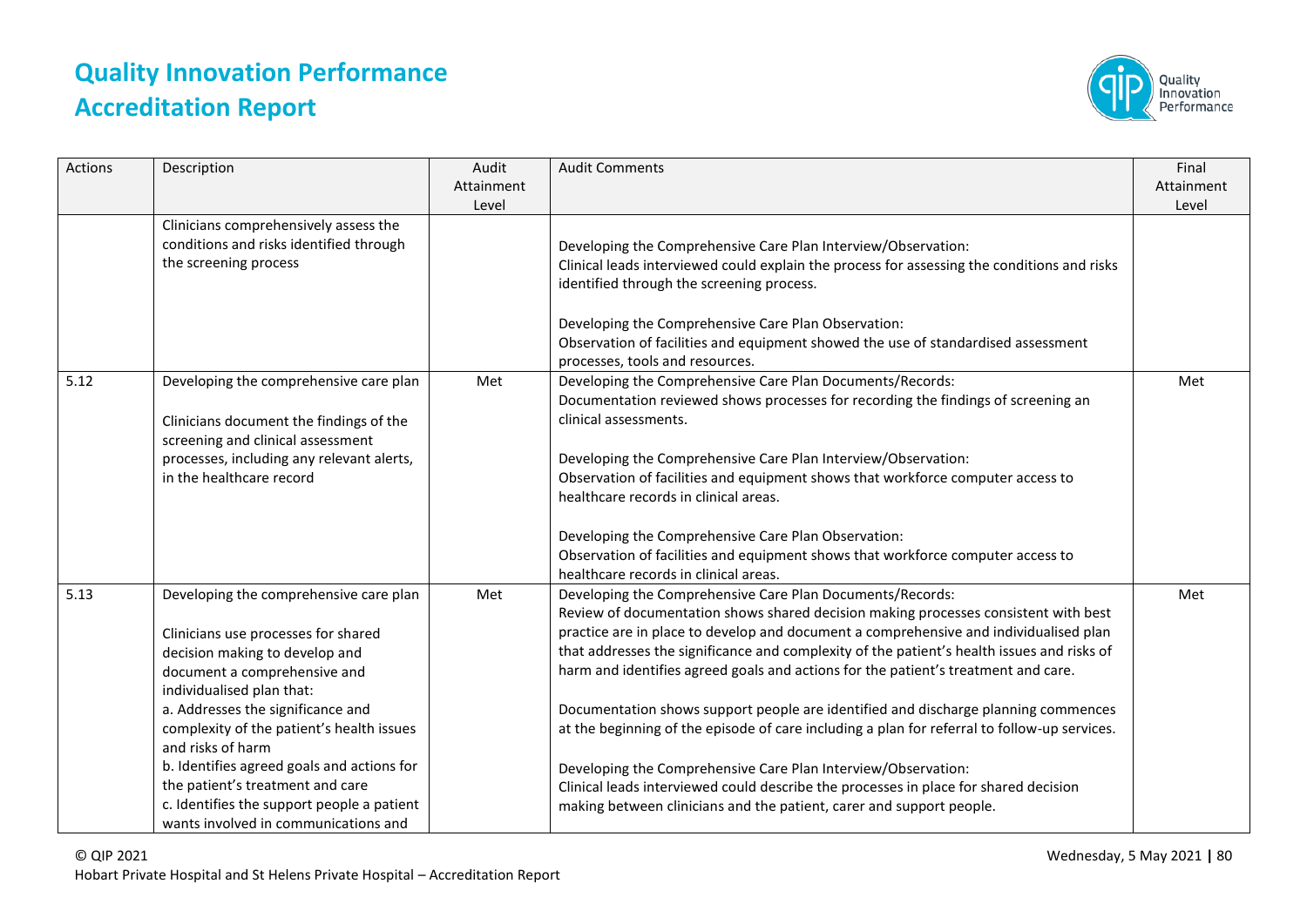

| Actions | Description                                                                                                                                                                                                                                                      | Audit<br>Attainment | <b>Audit Comments</b>                                                                                                                                                                                   | Final<br>Attainment |
|---------|------------------------------------------------------------------------------------------------------------------------------------------------------------------------------------------------------------------------------------------------------------------|---------------------|---------------------------------------------------------------------------------------------------------------------------------------------------------------------------------------------------------|---------------------|
|         |                                                                                                                                                                                                                                                                  |                     |                                                                                                                                                                                                         |                     |
|         |                                                                                                                                                                                                                                                                  | Level               |                                                                                                                                                                                                         | Level               |
|         | decision-making about their care<br>d. Commences discharge planning at the<br>beginning of the episode of care<br>e. Includes a plan for referral to follow-<br>up services, if appropriate and available<br>f. Is consistent with best practice and<br>evidence |                     | Developing the Comprehensive Care Plan Observation:<br>Observation of clinicians' practice confirms the use of the health service organisation's<br>processes for shared decision making in undertaken. |                     |

| <b>Criterion:</b> | Delivering comprehensive care          |            |                                                                                                                                                                            |            |  |
|-------------------|----------------------------------------|------------|----------------------------------------------------------------------------------------------------------------------------------------------------------------------------|------------|--|
|                   |                                        |            | Safe care is delivered based on the comprehensive care plan, and in partnership with patients, carers and families. Comprehensive care is delivered to patients at the end |            |  |
|                   | of life                                |            |                                                                                                                                                                            |            |  |
| Rating:           | Met                                    |            |                                                                                                                                                                            |            |  |
| Actions           | Description                            | Audit      | <b>Audit Comments</b>                                                                                                                                                      | Final      |  |
|                   |                                        | Attainment |                                                                                                                                                                            | Attainment |  |
|                   |                                        | Level      |                                                                                                                                                                            | Level      |  |
| 5.14              | Using the comprehensive care plan      | Met        | Delivering Comprehensive Care Documents/Records:                                                                                                                           | Met        |  |
|                   |                                        |            | Review of documentation shows processes are in place to ensure the workforce, patients,                                                                                    |            |  |
|                   | The workforce, patients, carers and    |            | carers and families work in partnership to use the comprehensive care plan to deliver                                                                                      |            |  |
|                   | families work in partnership to:       |            | care, monitor the effectiveness, review and update and reassess the patient's needs if                                                                                     |            |  |
|                   | a. Use the comprehensive care plan to  |            | changes occur.                                                                                                                                                             |            |  |
|                   | deliver care                           |            |                                                                                                                                                                            |            |  |
|                   | b. Monitor the effectiveness of the    |            | Delivering Comprehensive Care Interview/Observation:                                                                                                                       |            |  |
|                   | comprehensive care plan in meeting the |            | Observation of clinicians, carers and patients confirmed a collaborative approach to                                                                                       |            |  |
|                   | goals of care                          |            | deliver a comprehensive care plan, including monitoring and reviewing the plan as                                                                                          |            |  |
|                   | c. Review and update the               |            | needed.                                                                                                                                                                    |            |  |
|                   | comprehensive care plan if it is not   |            |                                                                                                                                                                            |            |  |
|                   | effective                              |            | Delivering Comprehensive Care Observation:                                                                                                                                 |            |  |
|                   | d. Reassess the patient's needs if     |            | Observation of clinicians, carers and patients confirmed a collaborative approach to                                                                                       |            |  |
|                   | changes in diagnosis, behaviour,       |            | deliver a comprehensive care plan, including monitoring and reviewing the plan as                                                                                          |            |  |
|                   | cognition, or mental or physical       |            | needed.                                                                                                                                                                    |            |  |
|                   | condition occur                        |            |                                                                                                                                                                            |            |  |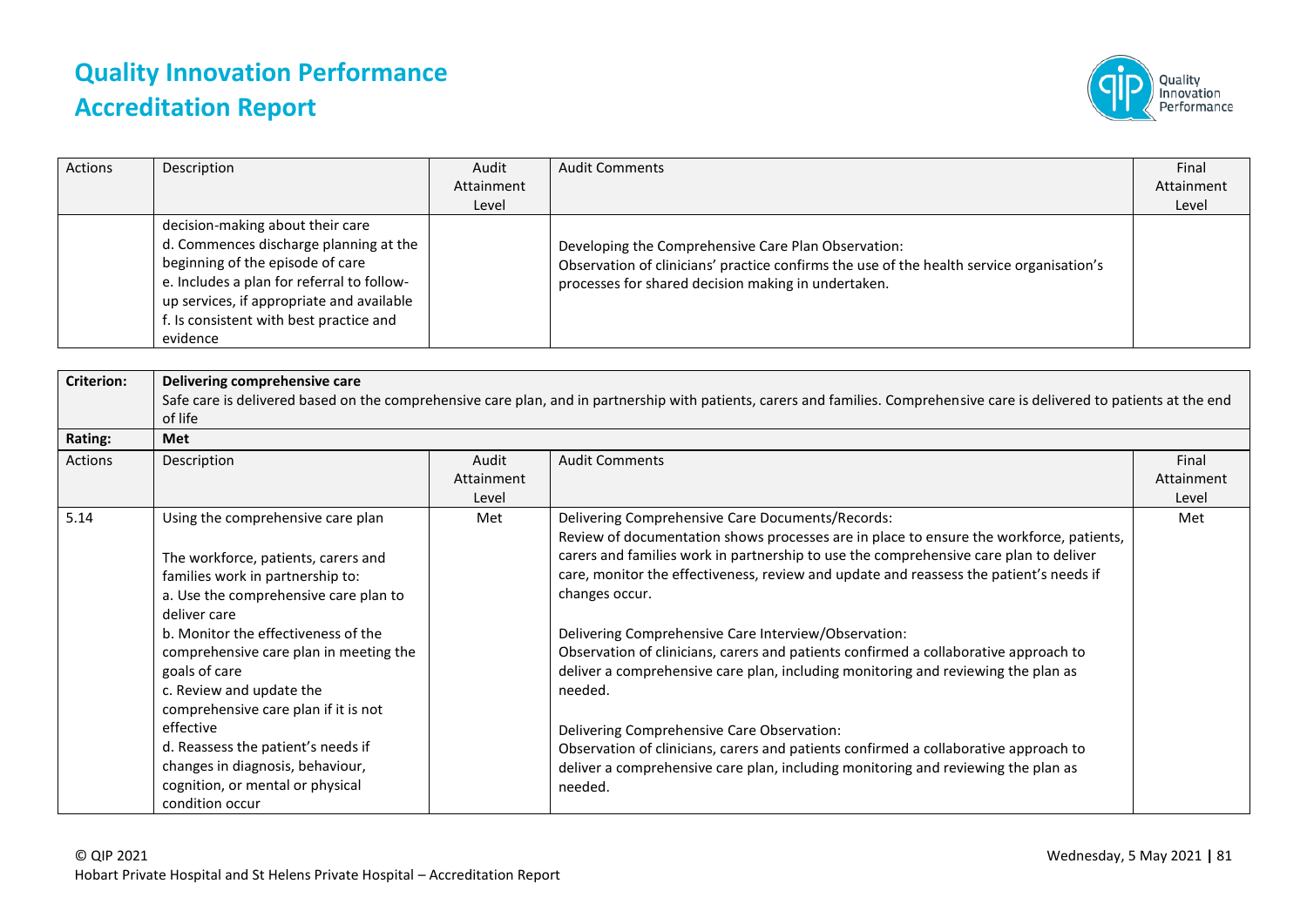

| Actions | Description                                                                                                                                                                                                                                                                     | Audit<br>Attainment<br>Level | <b>Audit Comments</b>                                                                                                                                                                                                                                                                                                                                                                                                                                                                                                                                                                                                                                                            | Final<br>Attainment<br>Level |
|---------|---------------------------------------------------------------------------------------------------------------------------------------------------------------------------------------------------------------------------------------------------------------------------------|------------------------------|----------------------------------------------------------------------------------------------------------------------------------------------------------------------------------------------------------------------------------------------------------------------------------------------------------------------------------------------------------------------------------------------------------------------------------------------------------------------------------------------------------------------------------------------------------------------------------------------------------------------------------------------------------------------------------|------------------------------|
| 5.15    | Comprehensive care at the end of life<br>The health service organisation has<br>processes to identify patients who are at<br>the end of life that are consistent with<br>the National Consensus Statement:<br>Essential elements for safe and high-<br>quality end-of-life care | Met                          | Delivering Comprehensive Care Documents/Records:<br>Review of documentation shows processes are in place for identifying patients who are at<br>the end of life that are consistent with the Consensus Statement.<br>Delivering Comprehensive Care Interview/Observation:<br>Clinical leads interviewed could describe the processes in place to identify patients who<br>are at the end of their life.<br>Delivering Comprehensive Care Observation:<br>Verification confirms the health service organisation has processes to identify patients<br>who are at the end of life.                                                                                                 | Met                          |
| 5.16    | Comprehensive care at the end of life<br>The health service organisation<br>providing end-of-life care has processes<br>to provide clinicians with access to<br>specialist palliative care advice                                                                               | Met                          | Delivering Comprehensive Care Documents/Records:<br>Review of documentation shows processes to access specialist palliative care advice<br>within the health service organisation or externally.<br>Delivering Comprehensive Care Interview/Observation:<br>Observation of facilities and equipment shows that information about how to access<br>specialist palliative care advice is readily accessible for clinicians when providing care.<br>Delivering Comprehensive Care Observation:<br>Observation of facilities and equipment shows that information about how to access<br>specialist palliative care advice is readily accessible for clinicians when providing care. | Met                          |
| 5.17    | Comprehensive care at the end of life<br>The health service organisation has<br>processes to ensure that current<br>advance care plans:<br>a. Can be received from patients<br>b. Are documented in the patient's<br>healthcare record                                          | Met                          | Delivering Comprehensive Care Documents/Records:<br>Review of documentation shows the requirements for documenting advance care plans<br>in the patient's healthcare record.<br>Delivering Comprehensive Care Interview/Observation:<br>Verification shows processes are in place to ensure that current advance care plans can<br>be received from patients and are documented in the patient's healthcare record.<br>Delivering Comprehensive Care Observation:                                                                                                                                                                                                                | Met                          |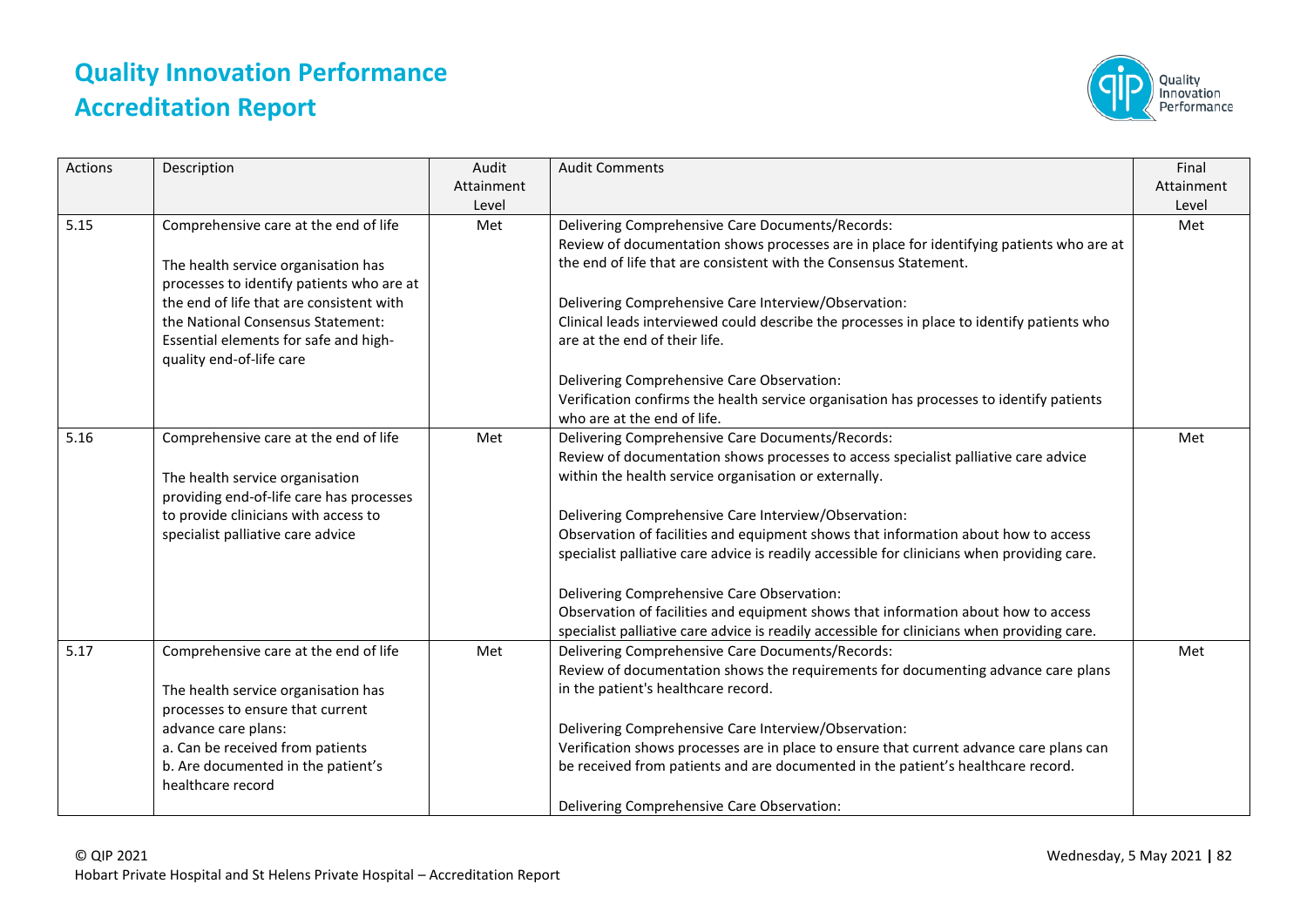

| Actions | Description                                                                                                                                                                                                              | Audit<br>Attainment<br>Level | <b>Audit Comments</b>                                                                                                                                                                                                                                                                                                                                                                                                                                                                                                                                                                                                                                                                                                | Final<br>Attainment<br>Level |
|---------|--------------------------------------------------------------------------------------------------------------------------------------------------------------------------------------------------------------------------|------------------------------|----------------------------------------------------------------------------------------------------------------------------------------------------------------------------------------------------------------------------------------------------------------------------------------------------------------------------------------------------------------------------------------------------------------------------------------------------------------------------------------------------------------------------------------------------------------------------------------------------------------------------------------------------------------------------------------------------------------------|------------------------------|
|         |                                                                                                                                                                                                                          |                              | Verification shows processes are in place to ensure that current advance care plans can<br>be received from patients and are documented in the patient's healthcare record.                                                                                                                                                                                                                                                                                                                                                                                                                                                                                                                                          |                              |
| 5.18    | Comprehensive care at the end of life<br>The health service organisation provides<br>access to supervision and support for<br>the workforce providing end-of-life care                                                   | Met                          | Delivering Comprehensive Care Documents/Records:<br>Review of documentation shows processes for accessing supervision and support in<br>providing end-of life care.<br>Delivering Comprehensive Care Interview/Observation:<br>Clinical leads interviewed confirmed that members of the workforce receive supervision<br>and support when delivering end-of-life care.<br>Delivering Comprehensive Care Observation:<br>Observation of facilities and equipment shows that information about support services is                                                                                                                                                                                                     | Met                          |
| 5.19    | Comprehensive care at the end of life<br>The health service organisation has<br>processes for routinely reviewing the<br>safety and quality of end-of-life care that<br>is provided against the planned goals of<br>care | Met                          | readily available for the workforce that provides end-of-life care.<br>Delivering Comprehensive Care Documents/Records:<br>Review of documentation shows processes for routinely reviewing the safety and quality<br>of end-of-life care that is provided.<br>Delivering Comprehensive Care Interview/Observation:<br>Verification confirms processes are in place for routinely reviewing the safety and quality<br>of end-of-life care that is provided against the planned goals of care.<br>Delivering Comprehensive Care Observation:<br>Verification confirms processes are in place for routinely reviewing the safety and quality<br>of end-of-life care that is provided against the planned goals of care. | Met                          |
| 5.20    | Comprehensive care at the end-of-life<br>Clinicians support patients, carers and<br>families to make shared decisions about<br>end-of-life care in accordance with the<br>National Consensus Statement: Essential        | Met                          | Delivering Comprehensive Care Documents/Records:<br>Review of documentations shows processes are in place for clinicians to support patients,<br>carers and families to make shared decisions about end-of-life care.<br>Delivering Comprehensive Care Interview/Observation:<br>Verification confirms that the clinicians support patients, carers and families to make<br>shared decisions about end-of-life care.                                                                                                                                                                                                                                                                                                 | Met                          |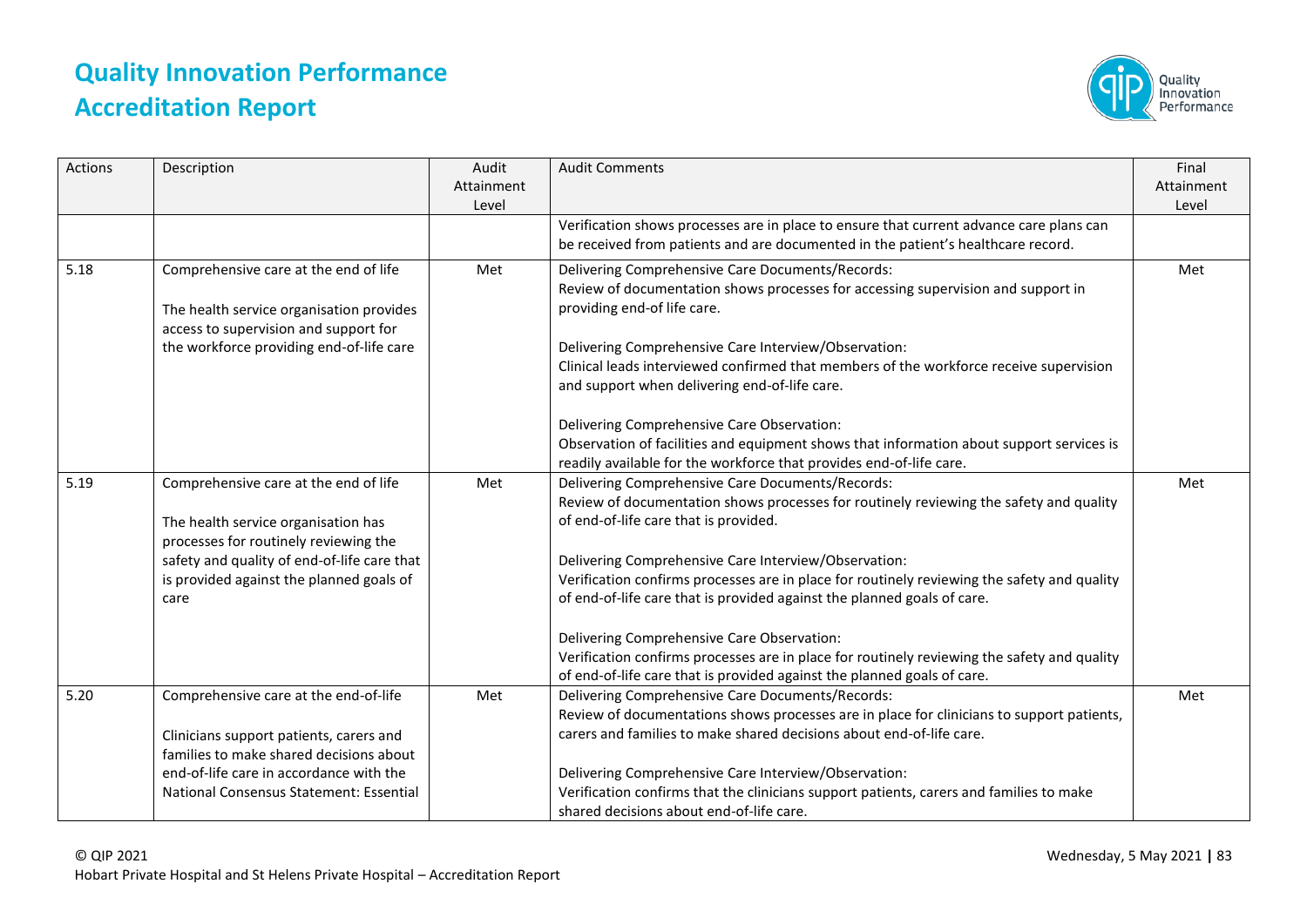

| Actions | Description                                             | Audit      | <b>Audit Comments</b>                                                                                                                                                             | Final      |
|---------|---------------------------------------------------------|------------|-----------------------------------------------------------------------------------------------------------------------------------------------------------------------------------|------------|
|         |                                                         | Attainment |                                                                                                                                                                                   | Attainment |
|         |                                                         | Level      |                                                                                                                                                                                   | Level      |
|         | elements for safe and high-quality end-<br>of-life care |            | Delivering Comprehensive Care Observation:<br>Verification confirms that the clinicians support patients, carers and families to make<br>shared decisions about end-of-life care. |            |

| <b>Criterion:</b> | <b>Minimising patient harm</b><br>Patients at risk of specific harm are identified, and clinicians deliver targeted strategies to prevent and manage harm                                                                                                                    |                              |                                                                                                                                                                                                                                                                                                                                                                                                                                                                                                                                                                                  |                              |  |
|-------------------|------------------------------------------------------------------------------------------------------------------------------------------------------------------------------------------------------------------------------------------------------------------------------|------------------------------|----------------------------------------------------------------------------------------------------------------------------------------------------------------------------------------------------------------------------------------------------------------------------------------------------------------------------------------------------------------------------------------------------------------------------------------------------------------------------------------------------------------------------------------------------------------------------------|------------------------------|--|
| Rating:           | <b>Met</b>                                                                                                                                                                                                                                                                   |                              |                                                                                                                                                                                                                                                                                                                                                                                                                                                                                                                                                                                  |                              |  |
| <b>Actions</b>    | Description                                                                                                                                                                                                                                                                  | Audit<br>Attainment<br>Level | <b>Audit Comments</b>                                                                                                                                                                                                                                                                                                                                                                                                                                                                                                                                                            | Final<br>Attainment<br>Level |  |
| 5.21              | Preventing and managing pressure<br>injuries<br>The health service organisation<br>providing services to patients at risk of<br>pressure injuries has systems for<br>pressure injury prevention and wound<br>management that are consistent with<br>best-practice guidelines | Met                          | Minimising Patient Harm Documents/Records:<br>Review of documentation shows process are in place for preventing and managing<br>pressure injuries that are consistent with best-practice guidelines.<br>Minimising Patient Harm Observation:<br>Observation of facilities and equipment shows that best-practice guidelines are used by<br>the clinical workforce.                                                                                                                                                                                                               | Met                          |  |
| 5.22              | Preventing and managing pressure<br>injuries<br>Clinicians providing care to patients at<br>risk of developing, or with, a pressure<br>injury conduct comprehensive skin<br>inspections in accordance with best-<br>practice time frames and frequency                       | Met                          | Minimising Patient Harm Documents/Records:<br>Review of documentation shows protocols for time frames and frequency of skin<br>inspections are in place.<br>Minimising Patient Harm Interview/Observation:<br>Verification confirms that clinicians providing care to patients at risk of developing, or<br>with, a pressure injury conduct comprehensive skin inspections in accordance with best-<br>practice time frames and frequency.<br>Minimising Patient Harm Observation:<br>Verification confirms that clinicians providing care to patients at risk of developing, or | Met                          |  |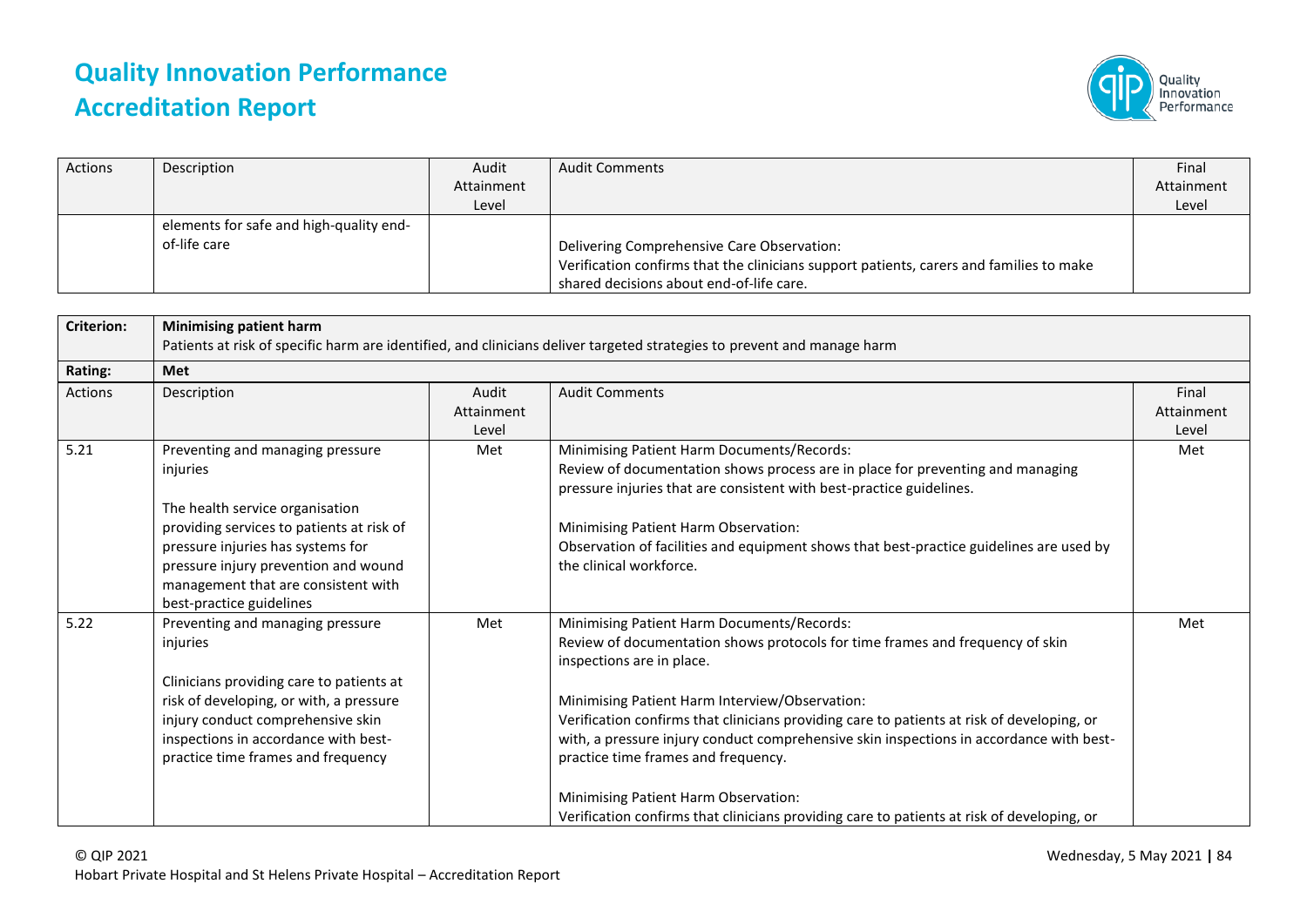

| Actions | Description                                                                                                                                                                                                                                                                                                                                                                  | Audit<br>Attainment<br>Level | <b>Audit Comments</b>                                                                                                                                                                                                                                                                                                                                                                                                                                                        | Final<br>Attainment<br>Level |
|---------|------------------------------------------------------------------------------------------------------------------------------------------------------------------------------------------------------------------------------------------------------------------------------------------------------------------------------------------------------------------------------|------------------------------|------------------------------------------------------------------------------------------------------------------------------------------------------------------------------------------------------------------------------------------------------------------------------------------------------------------------------------------------------------------------------------------------------------------------------------------------------------------------------|------------------------------|
|         |                                                                                                                                                                                                                                                                                                                                                                              |                              | with, a pressure injury conduct comprehensive skin inspections in accordance with best-<br>practice time frames and frequency.                                                                                                                                                                                                                                                                                                                                               |                              |
| 5.23    | Preventing and managing pressure<br>injuries                                                                                                                                                                                                                                                                                                                                 | Met                          | Minimising Patient Harm Documents/Records:<br>Review of documentation shows process are in place to manage patients at risk of<br>pressure injuries.                                                                                                                                                                                                                                                                                                                         | Met                          |
|         | The health service organisation<br>providing services to patients at risk of<br>pressure injuries ensures that:<br>a. Patients, carers and families are<br>provided with information about<br>preventing pressure injuries<br>b. Equipment, devices and products are<br>used in line with best-practice guidelines<br>to prevent and effectively manage<br>pressure injuries |                              | Minimising Patient Harm Interview/Observation:<br>Verification confirms that the health service organisation ensures that patients, carers<br>and families are provided with information about preventing pressure injuries.                                                                                                                                                                                                                                                 |                              |
| 5.24    | Preventing falls and harm from falls<br>The health service organisation<br>providing services to patients at risk of<br>falls has systems that are consistent with<br>best-practice guidelines for:<br>a. Falls prevention<br>b. Minimising harm from falls<br>c. Post-fall management                                                                                       | Met                          | Minimising Patient Harm Documents/Records:<br>Review of documentation shows process are in place for providing services to patients at<br>risk of falls that are consistent with best-practice guidelines.<br>Minimising Patient Harm Interview/Observation:<br>Observation of facilities and equipment shows the use of falls prevention plans.<br>Minimising Patient Harm Observation:<br>Observation of facilities and equipment shows the use of falls prevention plans. | Met                          |
| 5.25    | Preventing falls and harm from falls<br>The health service organisation<br>providing services to patients at risk of<br>falls ensures that equipment, devices<br>and tools are available to promote safe<br>mobility and manage the risks of falls                                                                                                                           | Met                          | Minimising Patient Harm Documents/Records:<br>Observation of facilities and equipment shows equipment, devices and tools are available<br>to promote safe mobility and manage the risks of falls.<br>Minimising Patient Harm Interview/Observation:<br>Verification confirms equipment, devices and tools are available to promote safe mobility<br>and manage the risks of falls.                                                                                           | Met                          |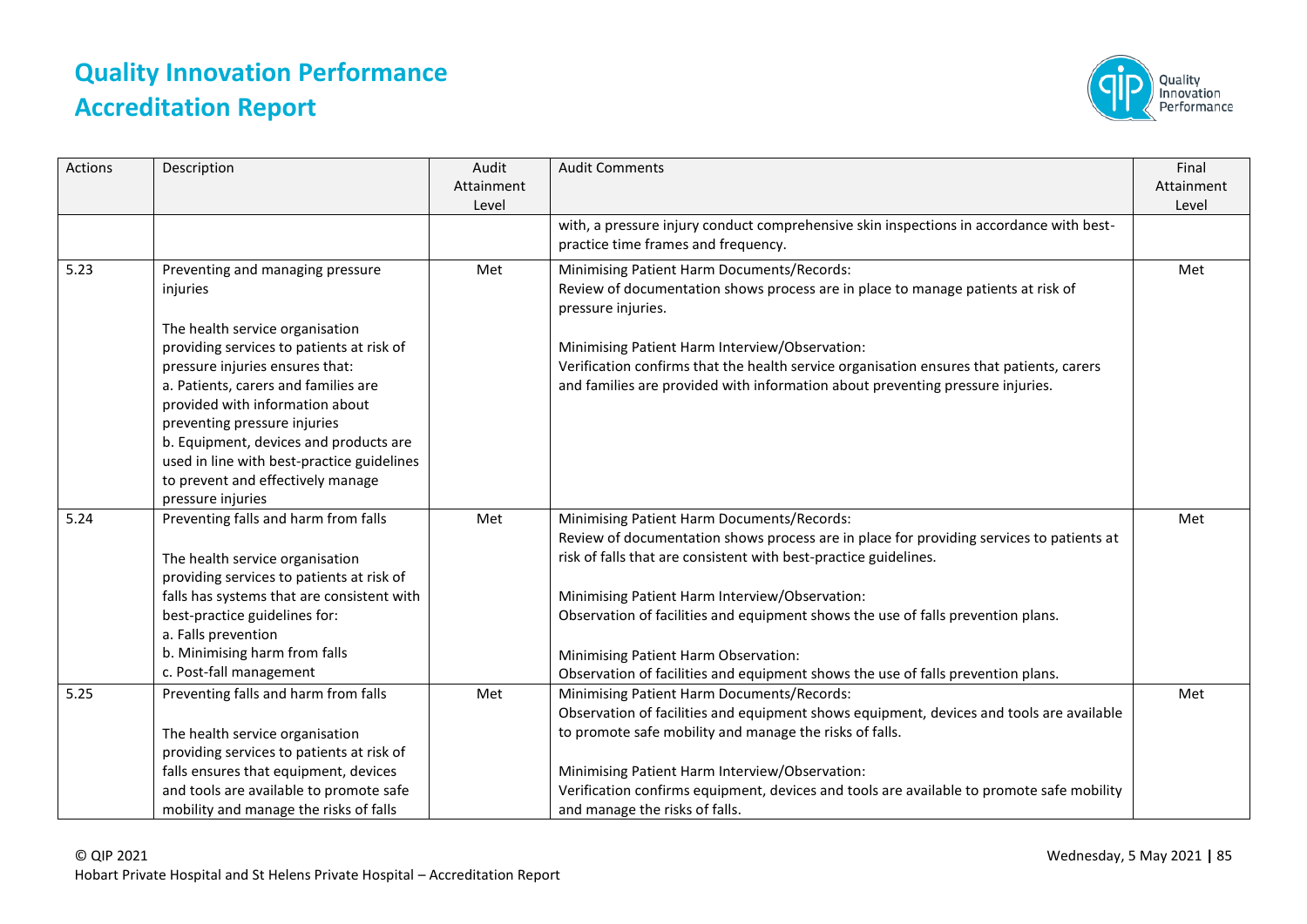

| Actions | Description                                                                                                                                                                                                                                                | Audit<br>Attainment<br>Level | <b>Audit Comments</b>                                                                                                                                                                                                                                                                                                                                                                                                                                                                                                                                                                                                                                                                                    | Final<br>Attainment<br>Level |
|---------|------------------------------------------------------------------------------------------------------------------------------------------------------------------------------------------------------------------------------------------------------------|------------------------------|----------------------------------------------------------------------------------------------------------------------------------------------------------------------------------------------------------------------------------------------------------------------------------------------------------------------------------------------------------------------------------------------------------------------------------------------------------------------------------------------------------------------------------------------------------------------------------------------------------------------------------------------------------------------------------------------------------|------------------------------|
|         |                                                                                                                                                                                                                                                            |                              | Minimising Patient Harm Observation:<br>Verification confirms equipment, devices and tools are available to promote safe mobility<br>and manage the risks of falls.                                                                                                                                                                                                                                                                                                                                                                                                                                                                                                                                      |                              |
| 5.26    | Preventing falls and harm from falls<br>Clinicians providing care to patients at<br>risk of falls provide patients, carers and<br>families with information about reducing<br>falls risks and falls prevention strategies                                  | Met                          | Minimising Patient Harm Documents/Records:<br>Review of consumer documentation shows information is available about falls risks.<br>Minimising Patient Harm Interview/Observation:<br>Verification confirms the health service organisation provides care to patients at risk of<br>falls and provide patients, carers and families with information about reducing falls risks<br>and falls prevention strategies.<br>Minimising Patient Harm Observation:<br>Verification confirms the health service organisation provides care to patients at risk of<br>falls and provide patients, carers and families with information about reducing falls risks<br>and falls prevention strategies.             | Met                          |
| 5.27    | Nutrition and hydration<br>The health service organisation that<br>admits patients overnight has systems<br>for the preparation and distribution of<br>food and fluids that include nutrition<br>care plans based on current evidence<br>and best practice | Met                          | Minimising Patient Harm Documents/Records:<br>Documentation reviewed shows processes are in place for the preparation and<br>distribution of food and fluids that include nutrition care plans based on current evidence<br>and best practice.<br>Minimising Patient Harm Interview/Observation:<br>Observation of facilities and equipment shows that best-practice guidelines about<br>nutrition and hydration are accessible for the workforce that prepares nutrition plans.<br>Minimising Patient Harm Observation:<br>Observation of facilities and equipment shows that best-practice guidelines about<br>nutrition and hydration are accessible for the workforce that prepares nutrition plans. | Met                          |
| 5.28    | Nutrition and hydration<br>The workforce uses the systems for                                                                                                                                                                                              | Met                          | Minimising Patient Harm Documents/Records:<br>Review of documentation shows systems for preparation and distribution of food and<br>fluids are in place to meet, monitor, identify and support patients' nutritional needs and<br>requirements.                                                                                                                                                                                                                                                                                                                                                                                                                                                          | Met                          |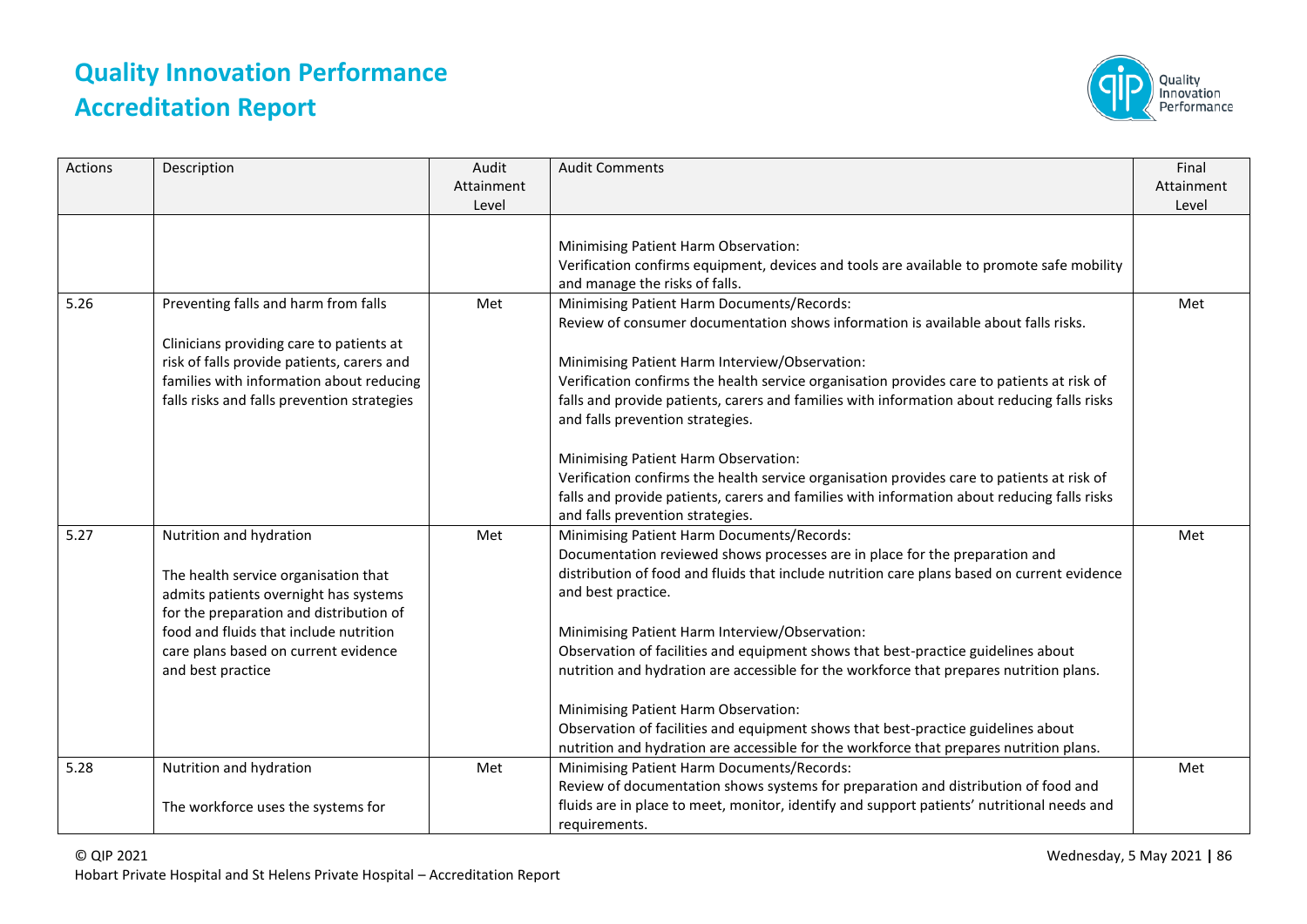

| <b>Actions</b> | Description                                                                                                                                                                                                                                                                                                                                                                                                                                                                                                                                                                                                                                       | Audit<br>Attainment<br>Level | <b>Audit Comments</b>                                                                                                                                                                                                                                                                                                                                                                                                                                                                                                                                                                                                                                                                                                  | Final<br>Attainment<br>Level |
|----------------|---------------------------------------------------------------------------------------------------------------------------------------------------------------------------------------------------------------------------------------------------------------------------------------------------------------------------------------------------------------------------------------------------------------------------------------------------------------------------------------------------------------------------------------------------------------------------------------------------------------------------------------------------|------------------------------|------------------------------------------------------------------------------------------------------------------------------------------------------------------------------------------------------------------------------------------------------------------------------------------------------------------------------------------------------------------------------------------------------------------------------------------------------------------------------------------------------------------------------------------------------------------------------------------------------------------------------------------------------------------------------------------------------------------------|------------------------------|
|                | preparation and distribution of food and<br>fluids to:<br>a. Meet patients' nutritional needs and<br>requirements<br>b. Monitor the nutritional care of<br>patients at risk<br>c. Identify, and provide access to,<br>nutritional support for patients who<br>cannot meet their nutritional<br>requirements with food alone<br>d. Support patients who require<br>assistance with eating and drinking                                                                                                                                                                                                                                             |                              | Minimising Patient Harm Interview/Observation:<br>Observation shows the preparation and distribution of food and fluids to support and<br>meet a patients' nutritional needs and requirements.<br>Minimising Patient Harm Observation:<br>Observation shows the preparation and distribution of food and fluids to support and<br>meet a patients' nutritional needs and requirements.                                                                                                                                                                                                                                                                                                                                 |                              |
| 5.29           | Preventing delirium and managing<br>cognitive impairment<br>The health service organisation<br>providing services to patients who have<br>cognitive impairment or are at risk of<br>developing delirium has a system for<br>caring for patients with cognitive<br>impairment to:<br>a. Incorporate best-practice strategies<br>for early recognition, prevention,<br>treatment and management of cognitive<br>impairment in the care plan, including<br>the Delirium Clinical Care Standard,<br>where relevant<br>b. Manage the use of antipsychotics and<br>other psychoactive medicines, in<br>accordance with best practice and<br>legislation | Met                          | Minimising Patient Harm Documents/Records:<br>Documentation reviewed shows processes are in place for providing services to patients<br>who have cognitive impairment or are at risk of developing delirium.<br>Minimising Patient Harm Interview/Observation:<br>Clinical leads interviewed could describe the processes in place to manage safety and<br>quality issues for patients with, or at risk of, developing cognitive impairment.<br>Minimising Patient Harm Observation:<br>Verification confirms the health service organisation providing services to patients who<br>have cognitive impairment or are at risk of developing delirium has a system for caring<br>for patients with cognitive impairment. | Met                          |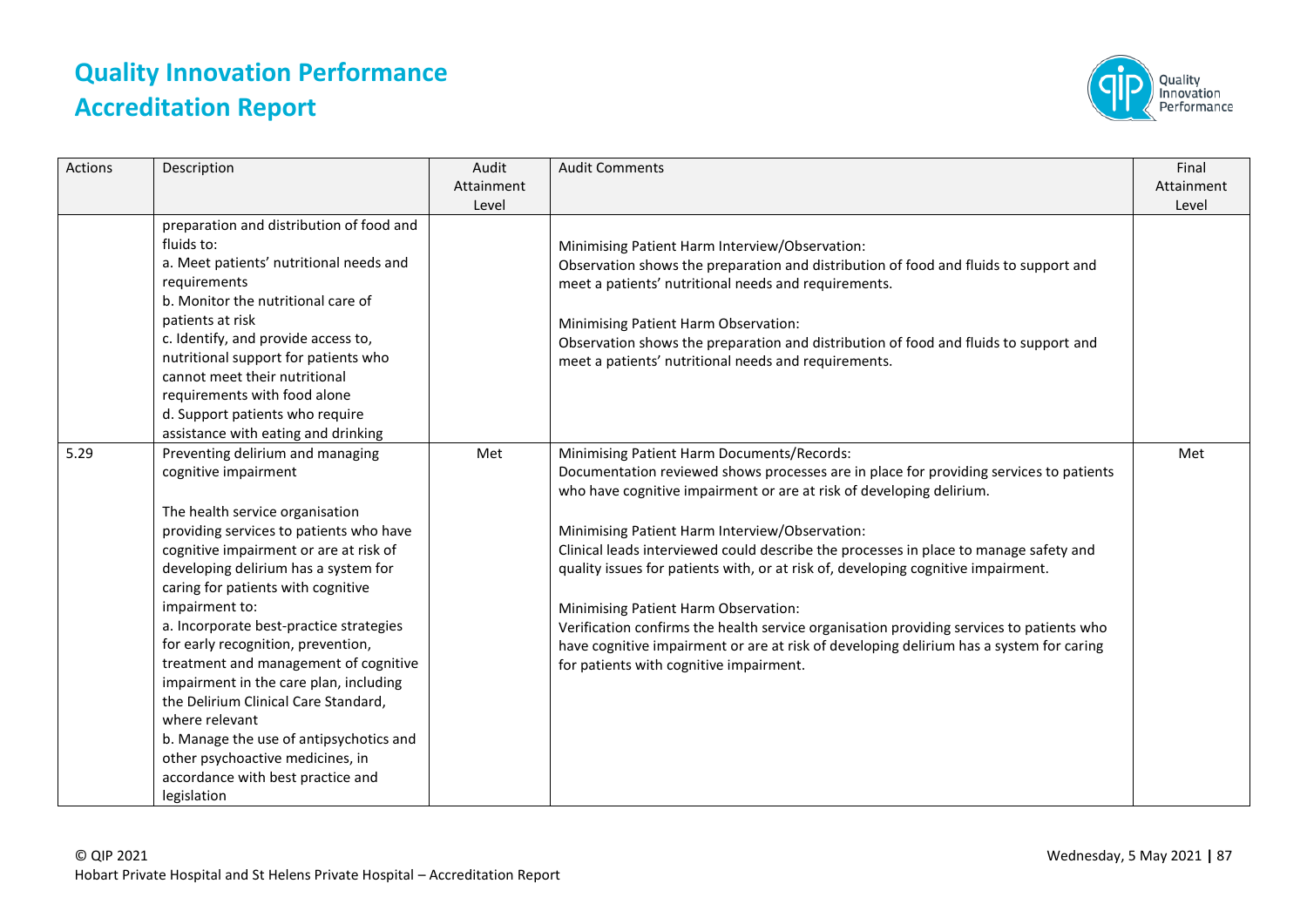

| <b>Actions</b> | Description                                                                                                                                                                                                                                                                                                                                                                                                                                                                                                                      | Audit<br>Attainment<br>Level | <b>Audit Comments</b>                                                                                                                                                                                                                                                                                                                                                                                                                                                                                                                                                                                                           | Final<br>Attainment<br>Level |
|----------------|----------------------------------------------------------------------------------------------------------------------------------------------------------------------------------------------------------------------------------------------------------------------------------------------------------------------------------------------------------------------------------------------------------------------------------------------------------------------------------------------------------------------------------|------------------------------|---------------------------------------------------------------------------------------------------------------------------------------------------------------------------------------------------------------------------------------------------------------------------------------------------------------------------------------------------------------------------------------------------------------------------------------------------------------------------------------------------------------------------------------------------------------------------------------------------------------------------------|------------------------------|
| 5.30           | Preventing delirium and managing<br>cognitive impairment<br>Clinicians providing care to patients who<br>have cognitive impairment or are at risk<br>of developing delirium use the system<br>for caring for patients with cognitive<br>impairment to:<br>a. Recognise, prevent, treat and manage<br>cognitive impairment<br>b. Collaborate with patients, carers and<br>families to understand the patient and<br>implement individualised strategies that<br>minimise any anxiety or distress while<br>they are receiving care | Met                          | Minimising Patient Harm Documents/Records:<br>Documentation reviewed shows systems are in place to be used for caring for patients<br>with cognitive impairment.<br>Minimising Patient Harm Interview/Observation:<br>Verification confirms processes are in place to recognise, prevent, treat and manage<br>cognitive impairment.<br>Minimising Patient Harm Observation:<br>Verification confirms processes are in place to recognise, prevent, treat and manage<br>cognitive impairment.                                                                                                                                    | Met                          |
| 5.31           | Predicting, preventing and managing self<br>harm and suicide<br>The health service organisation has<br>systems to support collaboration with<br>patients, carers and families to:<br>a. Identify when a patient is at risk of<br>self-harm<br>b. Identify when a patient is at risk of<br>suicide<br>c. Safely and effectively respond to<br>patients who are distressed, have<br>thoughts of self-harm or suicide, or have<br>self-harmed                                                                                       | Met                          | Minimising Patient Harm Documents/Records:<br>Review of documentation shows systems to support collaboration with patients, carers<br>and families when a patient is at risk of self-harm or suicide.<br>Minimising Patient Harm Interview/Observation:<br>Observation of facilities and equipment shows that information about referring patients<br>to specialist mental health services is accessible to clinicians.<br>Minimising Patient Harm Observation:<br>Observation of facilities and equipment shows that information about referring patients<br>to specialist mental health services is accessible to clinicians. | Met                          |
| 5.32           | Predicting, preventing and managing<br>self-harm and suicide                                                                                                                                                                                                                                                                                                                                                                                                                                                                     | Met                          | Minimising Patient Harm Documents/Records:<br>Documentation reviewed shows for people who have harmed themselves or reported<br>suicidal thoughts have follow-up arrangements developed, communicated and                                                                                                                                                                                                                                                                                                                                                                                                                       | Met                          |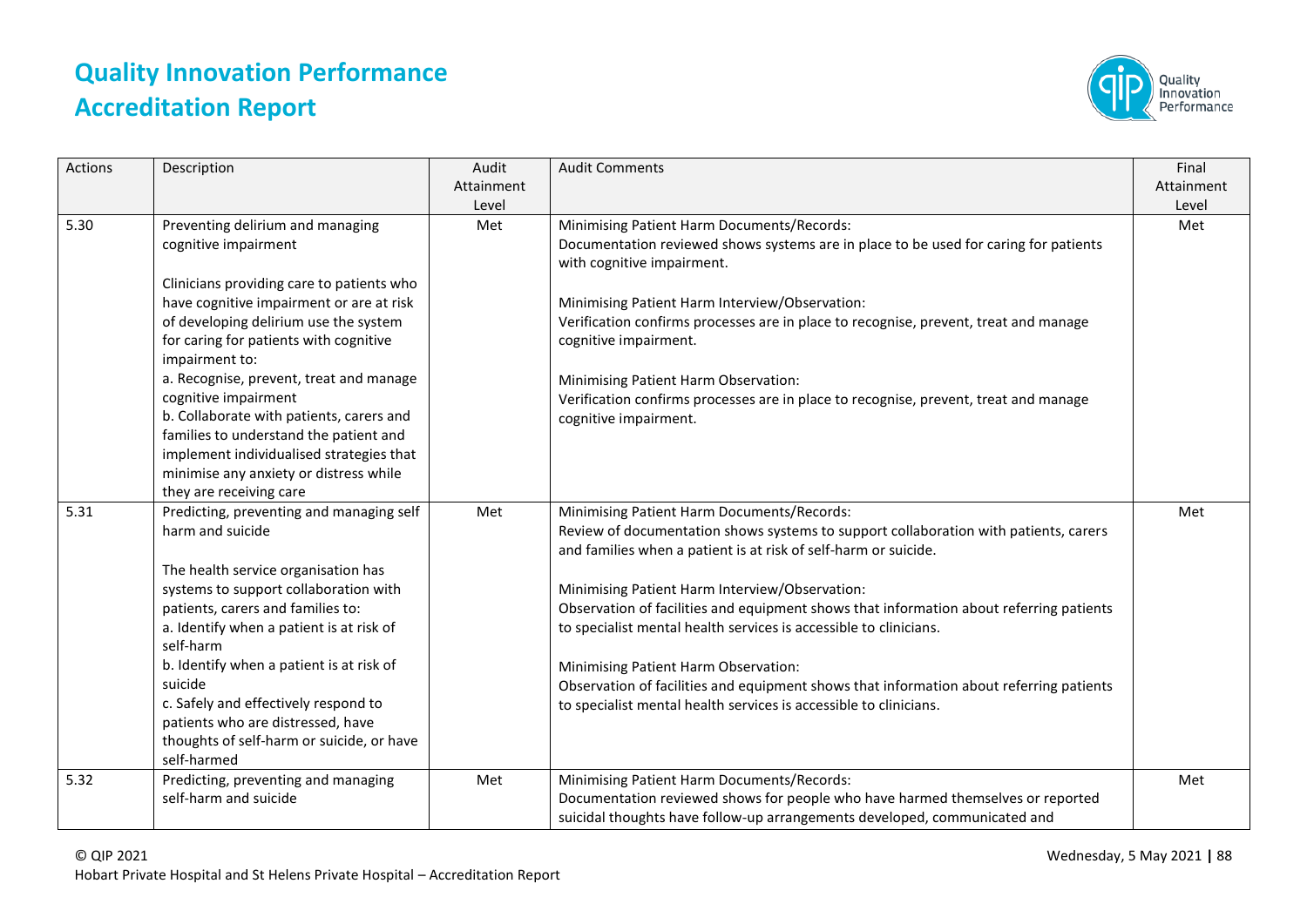

| Actions | Description                                                                | Audit<br>Attainment<br>Level | <b>Audit Comments</b>                                                                         | Final<br>Attainment<br>Level |
|---------|----------------------------------------------------------------------------|------------------------------|-----------------------------------------------------------------------------------------------|------------------------------|
|         | The health service organisation ensures<br>that follow-up arrangements are |                              | implemented.                                                                                  |                              |
|         | developed, communicated and                                                |                              | Minimising Patient Harm Interview/Observation:                                                |                              |
|         | implemented for people who have                                            |                              | Verification confirms the health service organisation ensures that follow-up                  |                              |
|         | harmed themselves or reported suicidal                                     |                              | arrangements are developed, communicated and implemented for people who have                  |                              |
|         | thoughts                                                                   |                              | harmed themselves or reported suicidal thoughts.                                              |                              |
|         |                                                                            |                              | Minimising Patient Harm Observation:                                                          |                              |
|         |                                                                            |                              | Verification confirms the health service organisation ensures that follow-up                  |                              |
|         |                                                                            |                              | arrangements are developed, communicated and implemented for people who have                  |                              |
|         |                                                                            |                              | harmed themselves or reported suicidal thoughts.                                              |                              |
| 5.33    | Predicting, preventing and managing                                        | Met                          | Minimising Patient Harm Documents/Records:                                                    | Met                          |
|         | aggression and violence                                                    |                              | Review of documentation shows process are in place to identify and mitigate situations        |                              |
|         |                                                                            |                              | that may precipitate aggression.                                                              |                              |
|         | The health service organisation has                                        |                              |                                                                                               |                              |
|         | processes to identify and mitigate                                         |                              | Minimising Patient Harm Interview/Observation:                                                |                              |
|         | situations that may precipitate                                            |                              | Observation of facilities shows the design and use of the environment to minimise             |                              |
|         | aggression                                                                 |                              | sources of potential conflict and additional stresses for patients.                           |                              |
|         |                                                                            |                              | Minimising Patient Harm Observation:                                                          |                              |
|         |                                                                            |                              | Observation of facilities shows the design and use of the environment to minimise             |                              |
|         |                                                                            |                              | sources of potential conflict and additional stresses for patients.                           |                              |
| 5.34    | Predicting, preventing and managing                                        | Met                          | Minimising Patient Harm Documents/Records:                                                    | Met                          |
|         | aggression and violence                                                    |                              | Review of documentation shows process are in place to support collaboration with              |                              |
|         |                                                                            |                              | patients, carers and families for those identified at risk of becoming aggressive or violent. |                              |
|         | The health service organisation has                                        |                              |                                                                                               |                              |
|         | processes to support collaboration with                                    |                              | Minimising Patient Harm Interview/Observation:                                                |                              |
|         | patients, carers and families to:                                          |                              | Clinical leads interviewed could describe the processes in place for predicting, preventing   |                              |
|         | a. Identify patients at risk of becoming                                   |                              | and managing aggression and violence.                                                         |                              |
|         | aggressive or violent                                                      |                              |                                                                                               |                              |
|         | b. Implement de-escalation strategies                                      |                              | Minimising Patient Harm Observation:                                                          |                              |
|         | c. Safely manage aggression, and                                           |                              |                                                                                               |                              |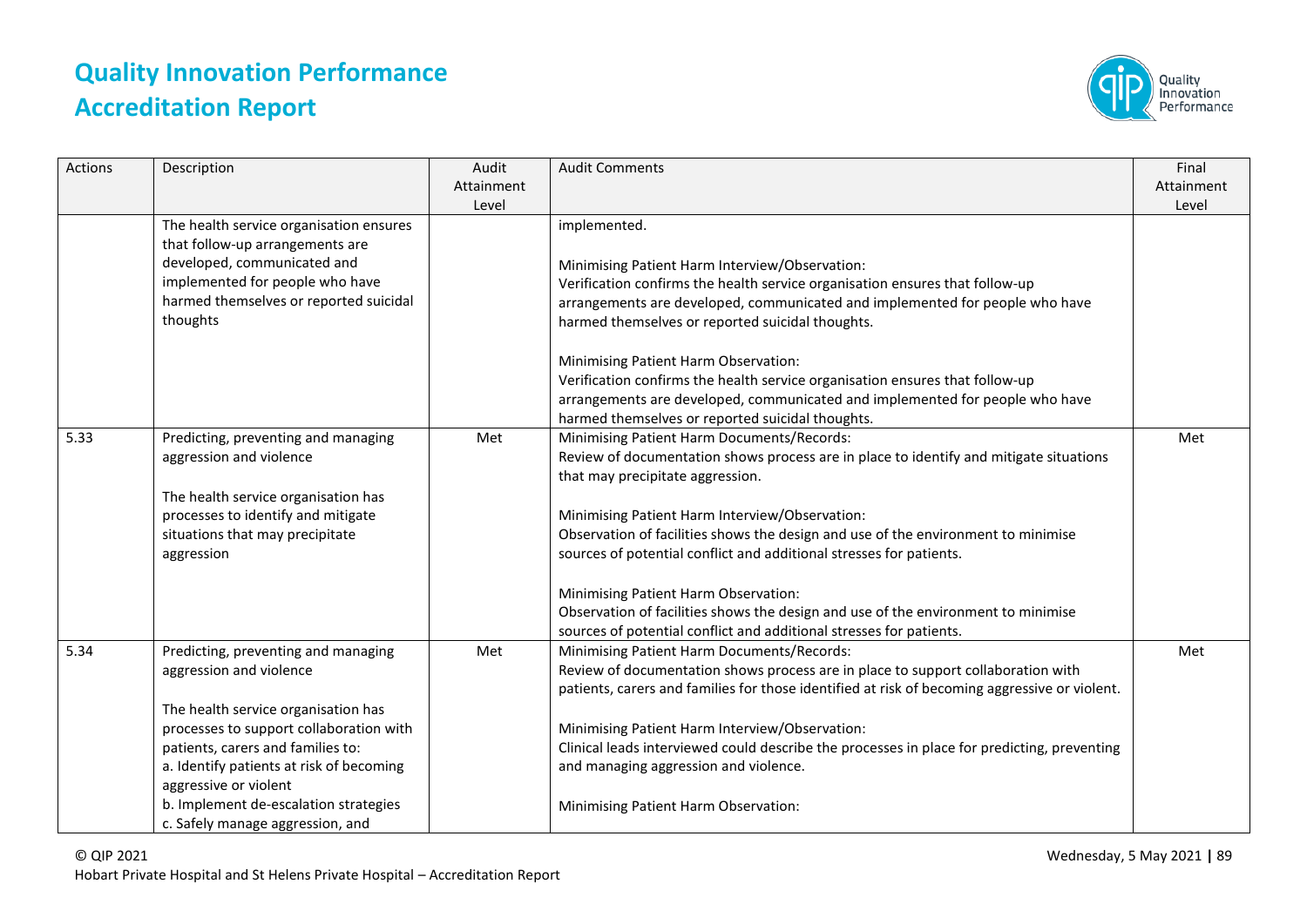

| Actions | Description                                                                                                                                                                                                                                                                                                                                                                                               | Audit<br>Attainment<br>Level | <b>Audit Comments</b>                                                                                                                                                                                                                                                                                                                                                                                                                                                                                                            | Final<br>Attainment<br>Level |
|---------|-----------------------------------------------------------------------------------------------------------------------------------------------------------------------------------------------------------------------------------------------------------------------------------------------------------------------------------------------------------------------------------------------------------|------------------------------|----------------------------------------------------------------------------------------------------------------------------------------------------------------------------------------------------------------------------------------------------------------------------------------------------------------------------------------------------------------------------------------------------------------------------------------------------------------------------------------------------------------------------------|------------------------------|
|         | minimise harm to patients, carers,<br>families and the workforce                                                                                                                                                                                                                                                                                                                                          |                              | Observation of facilities and equipment showed that on-call members of the security<br>workforce are available.                                                                                                                                                                                                                                                                                                                                                                                                                  |                              |
| 5.35    | Minimising restrictive practices:<br>restraint                                                                                                                                                                                                                                                                                                                                                            | Met                          | Minimising Patient Harm Documents/Records:<br>Documentation reviewed shows systems are in place to minimise the use of restraint.                                                                                                                                                                                                                                                                                                                                                                                                | Met                          |
|         | Where restraint is clinically necessary to<br>prevent harm, the health service<br>organisation has systems that:<br>a. Minimise and, where possible,                                                                                                                                                                                                                                                      |                              | Minimising Patient Harm Interview/Observation:<br>Verification confirms the health service organisation has systems in place to minimise the<br>use of restraint where clinically necessary to prevent harm.                                                                                                                                                                                                                                                                                                                     |                              |
|         | eliminate the use of restraint<br>b. Govern the use of restraint in<br>accordance with legislation<br>c. Report use of restraint to the<br>governing body                                                                                                                                                                                                                                                 |                              | Minimising Patient Harm Observation:<br>Verification confirms the health service organisation has systems in place to minimise the<br>use of restraint where clinically necessary to prevent harm.                                                                                                                                                                                                                                                                                                                               |                              |
| 5.36    | Minimising restrictive practices:<br>seclusion<br>Where seclusion is clinically necessary to<br>prevent harm and is permitted under<br>legislation, the health service<br>organisation has systems that:<br>a. Minimise and, where possible,<br>eliminate the use of seclusion<br>b. Govern the use of seclusion in<br>accordance with legislation<br>c. Report use of seclusion to the<br>governing body | Met                          | Minimising Patient Harm Documents/Records:<br>Review of documentation shows systems are in place to minimise the use of seclusion.<br>Minimising Patient Harm Interview/Observation:<br>Verification confirms the health service organisation has systems in place to minimise<br>and, where possible, eliminate the use of seclusion.<br>Minimising Patient Harm Observation:<br>Verification confirms the health service organisation has systems in place to minimise<br>and, where possible, eliminate the use of seclusion. | Met                          |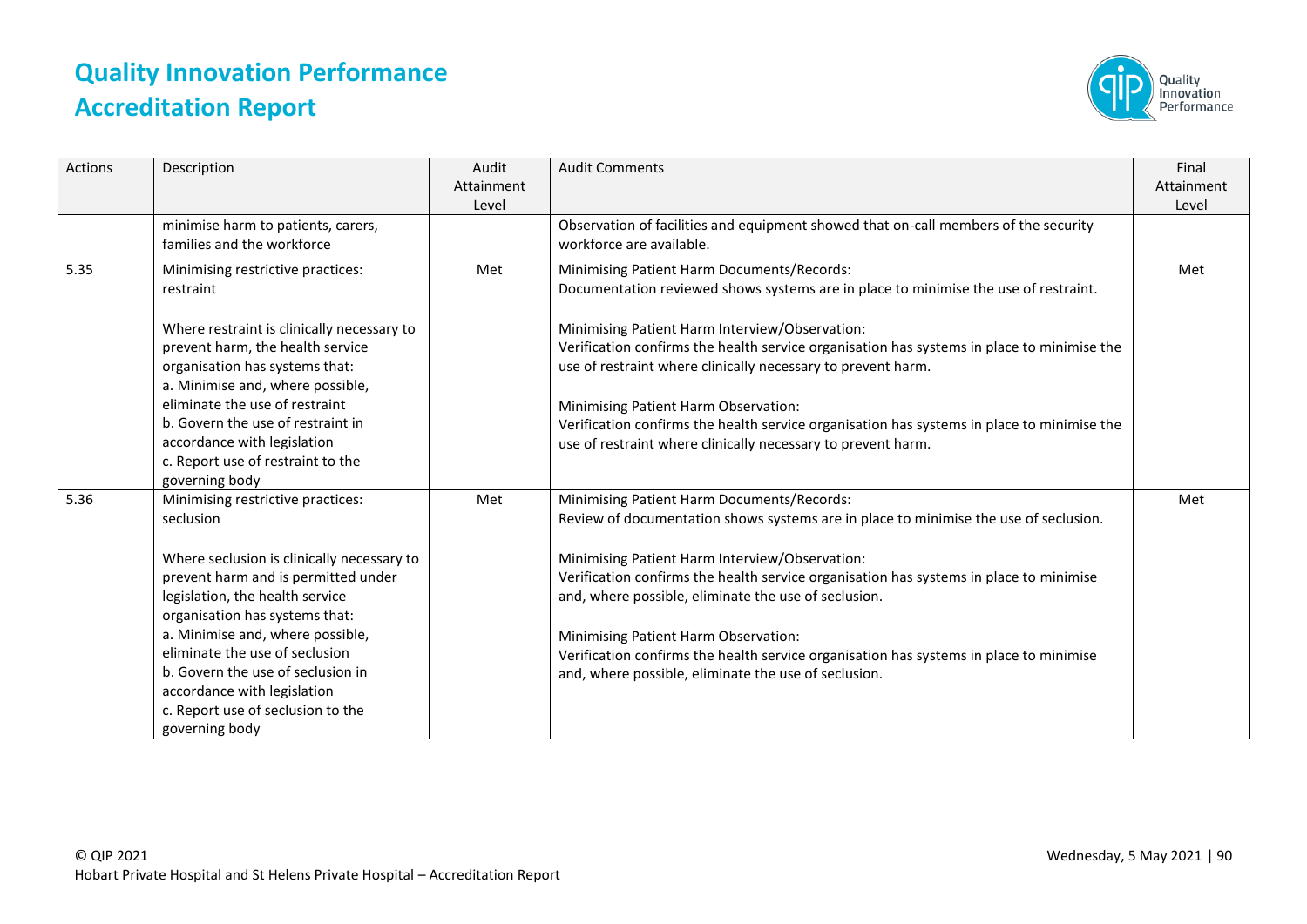

### **Communicating for Safety Standard**

Leaders of a health service organisation set up and maintain systems and processes to support effective communication with patients, carers and families; between multidisciplinary teams and clinicians; and across health service organisations. The workforce uses these systems to effectively communicate to ensure safety.

#### Intention of this standard

To ensure timely, purpose-driven and effective communication and documentation that support continuous, coordinated and safe care for patients.

| <b>Criterion:</b> | Clinical governance and quality improvement to support effective communication<br>Systems are in place for effective and coordinated communication that supports the delivery of continuous and safe care for patients                                                                                                                                                                            |                              |                                                                                                                                                                                                                                                                                                                                                                                                                                                                                                                                                                                                                                                                                                                                                                                                                                                                                                                                                                                                                                                                                                                                                                                                                                                                                                                                                                                                                   |                              |  |
|-------------------|---------------------------------------------------------------------------------------------------------------------------------------------------------------------------------------------------------------------------------------------------------------------------------------------------------------------------------------------------------------------------------------------------|------------------------------|-------------------------------------------------------------------------------------------------------------------------------------------------------------------------------------------------------------------------------------------------------------------------------------------------------------------------------------------------------------------------------------------------------------------------------------------------------------------------------------------------------------------------------------------------------------------------------------------------------------------------------------------------------------------------------------------------------------------------------------------------------------------------------------------------------------------------------------------------------------------------------------------------------------------------------------------------------------------------------------------------------------------------------------------------------------------------------------------------------------------------------------------------------------------------------------------------------------------------------------------------------------------------------------------------------------------------------------------------------------------------------------------------------------------|------------------------------|--|
| Rating:           | <b>Met</b>                                                                                                                                                                                                                                                                                                                                                                                        |                              |                                                                                                                                                                                                                                                                                                                                                                                                                                                                                                                                                                                                                                                                                                                                                                                                                                                                                                                                                                                                                                                                                                                                                                                                                                                                                                                                                                                                                   |                              |  |
| <b>Actions</b>    | Description                                                                                                                                                                                                                                                                                                                                                                                       | Audit<br>Attainment<br>Level | <b>Audit Comments</b>                                                                                                                                                                                                                                                                                                                                                                                                                                                                                                                                                                                                                                                                                                                                                                                                                                                                                                                                                                                                                                                                                                                                                                                                                                                                                                                                                                                             | Final<br>Attainment<br>Level |  |
| 6.1               | Integrating clinical governance<br>Clinicians use the safety and quality<br>systems from the Clinical Governance<br>Standard when:<br>a. Implementing policies and procedures<br>to support effective clinical<br>communication<br>b. Managing risks associated with clinical<br>communication<br>c. Identifying training requirements for<br>effective and coordinated clinical<br>communication | Met                          | <b>Improvement Opportunities</b><br>Communicating for Safety Documents/Records:<br>6.1 - Review of documentation shows safety and quality systems are used when<br>implementing policies, managing risks and identifying training for effective and<br>coordinated clinical communication. Both HPH and SHPH have a local Clinical Handover<br>Framework to support the transfer of clinical accountability and responsibility between<br>healthcare professionals and enable continuity of care for the patient. It is noted that the<br>functions of a Communicating for Safety Committee are currently undertaken by the<br>Quality and Risk Management Committee and the Senior Nurses' Committee.<br>Clinical leads interviewed could describe how the safety and quality systems are used<br>when implementing policies, managing risks and identifying training requirements for<br>effective and coordinated clinical communication.<br>Observation of clinicians' practice showed use of the health service organisation's clinical<br>communication processes. Observation of clinical handover in two wards of HPH found<br>that handover was comprehensive and conducted in a similarly structured manner.<br>Handover in theatre at SHPH was also observed and found to be consistent with best<br>practice.<br>It is noted that the functions of a Communicating for Safety Committee are currently | Met                          |  |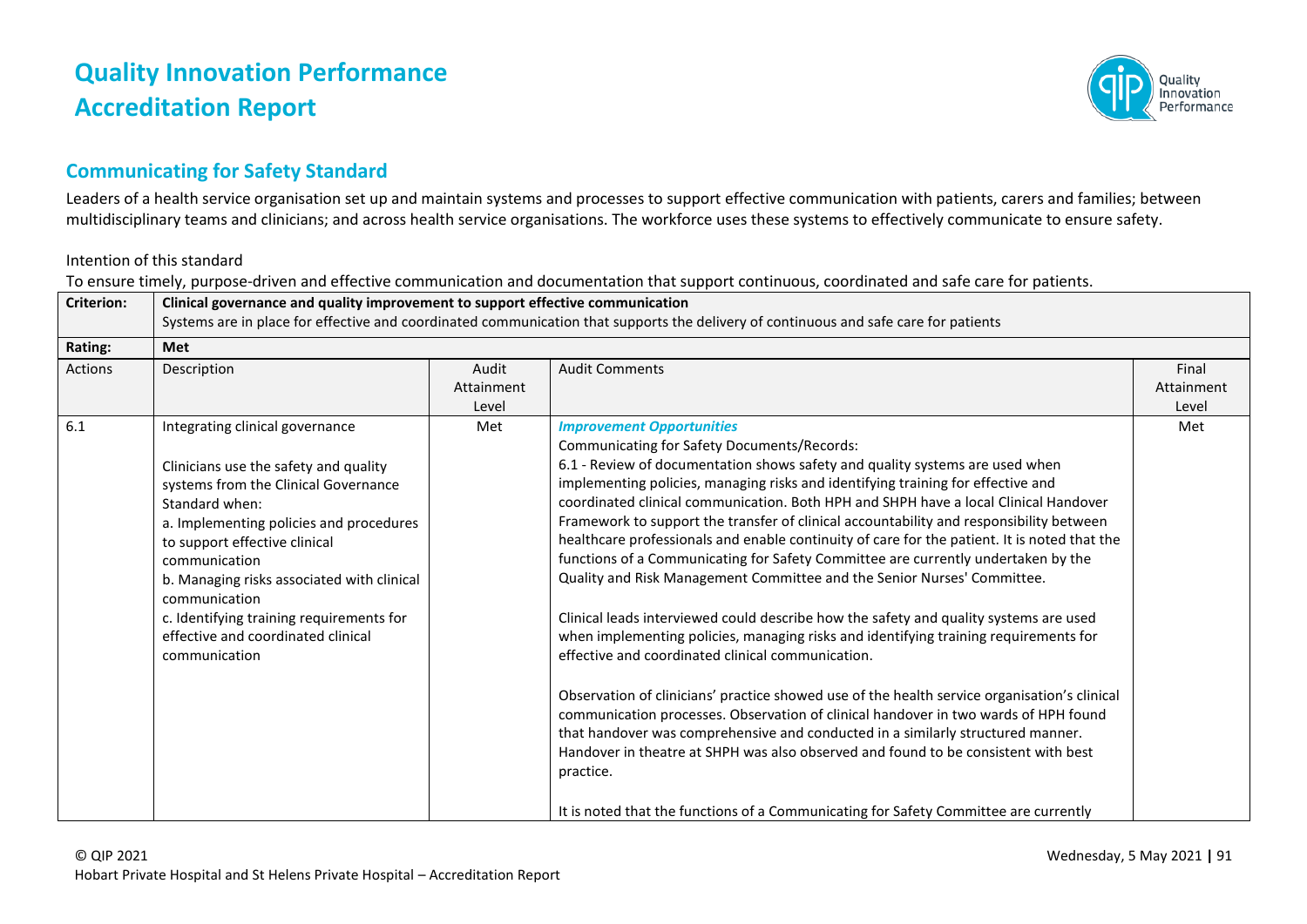

| Actions | Description                                                                                                                                                                                                                                                                                                                                                                                                                                | Audit<br>Attainment<br>Level | <b>Audit Comments</b>                                                                                                                                                                                                                                                                                                                                                                                                                                                                                                                                                                                                                                                                                                                                                                                                                                                                          | Final<br>Attainment<br>Level |
|---------|--------------------------------------------------------------------------------------------------------------------------------------------------------------------------------------------------------------------------------------------------------------------------------------------------------------------------------------------------------------------------------------------------------------------------------------------|------------------------------|------------------------------------------------------------------------------------------------------------------------------------------------------------------------------------------------------------------------------------------------------------------------------------------------------------------------------------------------------------------------------------------------------------------------------------------------------------------------------------------------------------------------------------------------------------------------------------------------------------------------------------------------------------------------------------------------------------------------------------------------------------------------------------------------------------------------------------------------------------------------------------------------|------------------------------|
|         |                                                                                                                                                                                                                                                                                                                                                                                                                                            |                              | undertaken by other committees including the Quality and Risk Management Committee<br>and the Senior Nurses' Committee. The organisation could consider reconvening a<br>dedicated Communicating for Safety Committee.                                                                                                                                                                                                                                                                                                                                                                                                                                                                                                                                                                                                                                                                         |                              |
|         |                                                                                                                                                                                                                                                                                                                                                                                                                                            |                              | Consider reconvening the Communicating for Safety Committee to review clinical<br>communication practices across HPH and SHPH and facilitate alignment with the NSQHS<br>standards.                                                                                                                                                                                                                                                                                                                                                                                                                                                                                                                                                                                                                                                                                                            |                              |
| 6.2     | Applying quality improvement systems<br>The health service organisation applies<br>the quality improvement system from<br>the Clinical Governance Standard when:<br>a. Monitoring the effectiveness of<br>clinical communication and associated<br>processes<br>b. Implementing strategies to improve<br>clinical communication and associated<br>processes<br>c. Reporting on the effectiveness and<br>outcomes of clinical communication | Met                          | Communicating for Safety Documents/Records:<br>Review of documentation shows quality improvement systems are applied when<br>monitoring, implementing and reporting on the effectiveness and outcomes of clinical<br>communication processes. Quality key performance indicators are reported quarterly and<br>include audit results and incidents related to clinical handover. The overall aim is to<br>enhance patient safety by ensuring systems and processes are in place to provide a<br>consistent approach to clinical handover.<br>Interview with clinical leads confirmed the quality improvement system is applied when<br>monitoring, implementing and reporting on the clinical communication processes.<br>Verification confirms that HPH and SHPH monitor the effectiveness of clinical<br>communication and associated processes and implement strategies to improve clinical | Met                          |
| 6.3     | processes<br>Partnering with consumers                                                                                                                                                                                                                                                                                                                                                                                                     | Met                          | communication and associated processes.<br>Communicating for Safety Interview/Observation:                                                                                                                                                                                                                                                                                                                                                                                                                                                                                                                                                                                                                                                                                                                                                                                                     | Met                          |
|         | Clinicians use organisational processes<br>from the Partnering with Consumers<br>Standard to effectively communicate<br>with patients, carers and families during<br>high-risk situations to:<br>a. Actively involve patients in their own                                                                                                                                                                                                 |                              | Clinical leads interviewed could describe how consumer partnership standards are<br>applied when involving patients in their care, meeting their information needs and<br>shared decision making.<br>Communicating for Safety Observation:<br>Observation of clinicians' practice showed use of the health service organisation's<br>processes for partnering with consumers.                                                                                                                                                                                                                                                                                                                                                                                                                                                                                                                  |                              |
|         | care<br>b. Meet the patient's information needs<br>c. Share decision-making                                                                                                                                                                                                                                                                                                                                                                |                              | <b>Improvement Opportunities</b><br>Communicating for Safety Documents/Records:                                                                                                                                                                                                                                                                                                                                                                                                                                                                                                                                                                                                                                                                                                                                                                                                                |                              |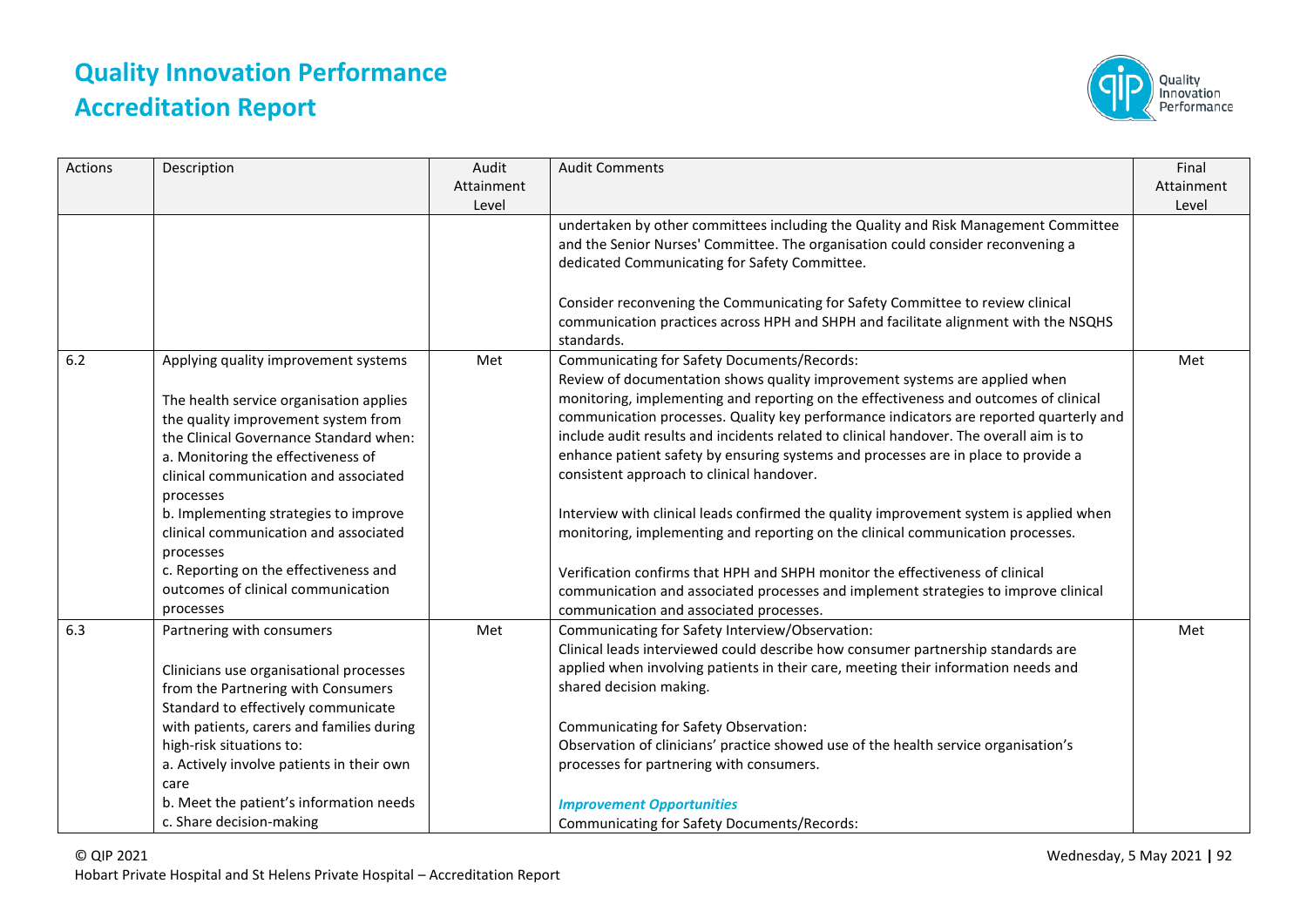

| Actions | Description                                                                                                                                                                            | Audit<br>Attainment<br>Level | <b>Audit Comments</b>                                                                                                                                                                                                                                                                                                                                                                           | Final<br>Attainment<br>Level |
|---------|----------------------------------------------------------------------------------------------------------------------------------------------------------------------------------------|------------------------------|-------------------------------------------------------------------------------------------------------------------------------------------------------------------------------------------------------------------------------------------------------------------------------------------------------------------------------------------------------------------------------------------------|------------------------------|
|         |                                                                                                                                                                                        |                              | 6.3 - Review of documentation shows consumer partnering processes are applied for<br>involving patients, providing information and sharing decision making. This approach is<br>supported by the Consumers - Partnering Policy (date last review October 2018) that sets<br>out how each hospital is responsive to and maximises the involvement of patient, carers<br>and families.            |                              |
|         |                                                                                                                                                                                        |                              | Clinical leads interviewed could describe how consumer partnership standards are<br>applied when involving patients in their care, meeting their information needs and<br>shared decision making.                                                                                                                                                                                               |                              |
|         |                                                                                                                                                                                        |                              | Observation of clinicians' practice showed use of the health service organisation's<br>processes for partnering with consumers. Clinical handover observed at HPH and SHPH<br>found that patient were actively involved in the process.                                                                                                                                                         |                              |
|         |                                                                                                                                                                                        |                              | It is noted that the Consumers - Partnering Policy is referenced to outdated documents.                                                                                                                                                                                                                                                                                                         |                              |
|         |                                                                                                                                                                                        |                              | Review the Consumers - Partnering Policy to ensure that it contains relevant and up-to-<br>date information.                                                                                                                                                                                                                                                                                    |                              |
| 6.4     | Organisational processes to support<br>effective communication<br>The health service organisation has<br>clinical communications processes to<br>support effective communication when: | Met                          | Communicating for Safety Documents/Records:<br>Review of documentation shows clinical communication processes are in place for<br>identification and procedure matching, transferring care and critical information about a<br>patient's care. The 'Webpas' clinical information system requires a minimum of three<br>approved identifiers on emergency department registration and admission. | Met                          |
|         | a. Identification and procedure matching<br>should occur<br>b. All or part of a patient's care is<br>transferred within the organisation,<br>between multidisciplinary teams,          |                              | Clinical leads interviewed described the process for patient identification, procedure<br>matching, clinical handover and communication of critical information or risks. Patient<br>identification is confirmed before any examination, treatment, investigations, collection<br>of pathology samples, blood transfusion, drug administration or imaging undertaken.                           |                              |
|         | between clinicians or between<br>organisations; and on discharge<br>c. Critical information about a patient's                                                                          |                              | Verification confirms that HPH and SHPH have clinical communications processes in place<br>to support effective communication when identification and procedure matching and<br>patient handover of care occurs.                                                                                                                                                                                |                              |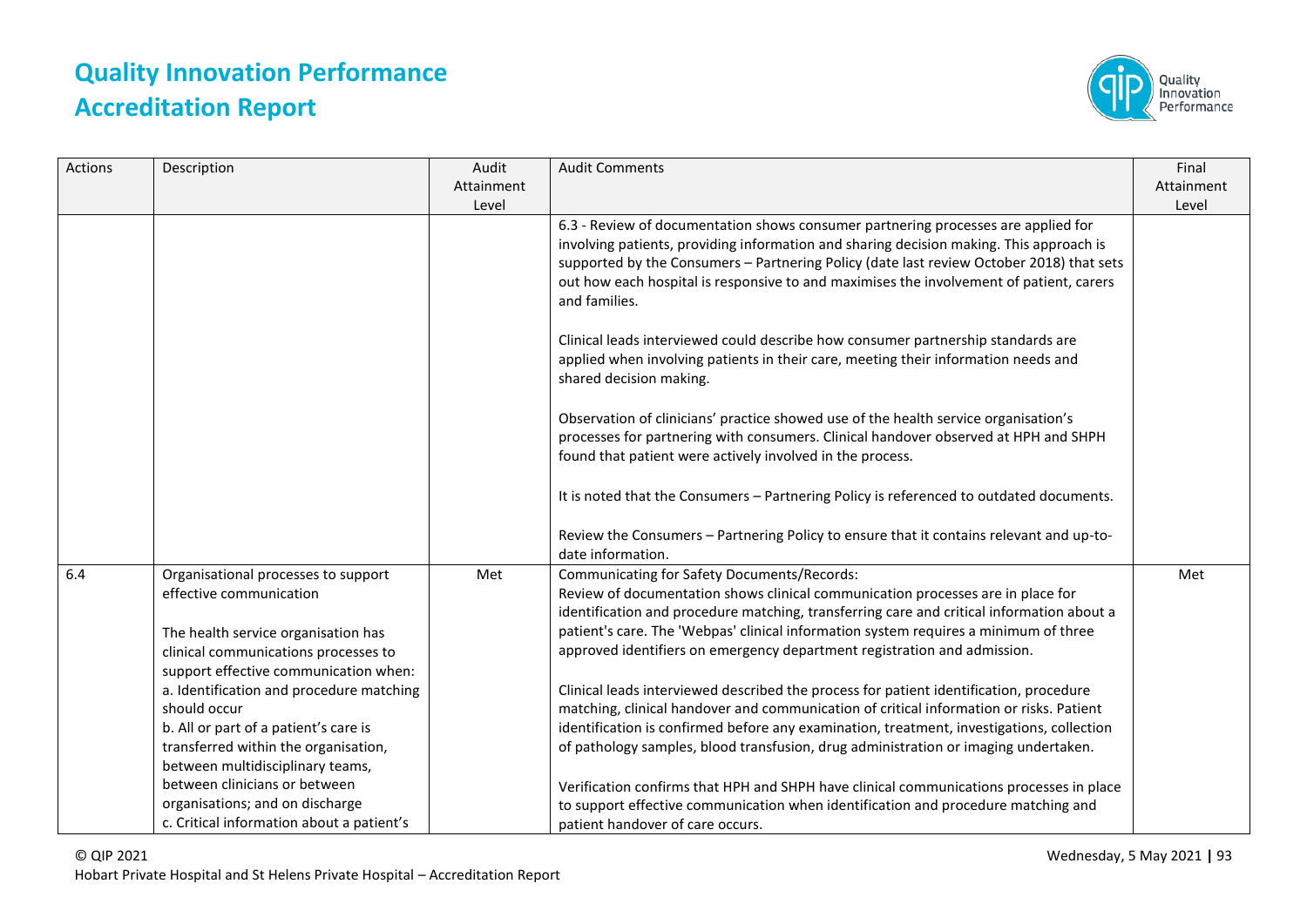

| Actions | Description                           | Audit      | <b>Audit Comments</b> | Final      |
|---------|---------------------------------------|------------|-----------------------|------------|
|         |                                       | Attainment |                       | Attainment |
|         |                                       | Level      |                       | Level      |
|         | care, including information on risks, |            |                       |            |
|         | emerges or changes                    |            |                       |            |

| <b>Criterion:</b> | Correct identification and procedure matching<br>Systems to maintain the identity of the patient are used to ensure that the patient receives the care intended for them                                                                                                                                                                                                                                                       |                              |                                                                                                                                                                                                                                                                                                                                                                                                                                                                                                                                                                                                                                                                                                                                                                                                                                                                                                                                                                                                                                                                                                                                                                                                                                                                                                                                                                                                                                                                               |                              |
|-------------------|--------------------------------------------------------------------------------------------------------------------------------------------------------------------------------------------------------------------------------------------------------------------------------------------------------------------------------------------------------------------------------------------------------------------------------|------------------------------|-------------------------------------------------------------------------------------------------------------------------------------------------------------------------------------------------------------------------------------------------------------------------------------------------------------------------------------------------------------------------------------------------------------------------------------------------------------------------------------------------------------------------------------------------------------------------------------------------------------------------------------------------------------------------------------------------------------------------------------------------------------------------------------------------------------------------------------------------------------------------------------------------------------------------------------------------------------------------------------------------------------------------------------------------------------------------------------------------------------------------------------------------------------------------------------------------------------------------------------------------------------------------------------------------------------------------------------------------------------------------------------------------------------------------------------------------------------------------------|------------------------------|
| Rating:           | Met                                                                                                                                                                                                                                                                                                                                                                                                                            |                              |                                                                                                                                                                                                                                                                                                                                                                                                                                                                                                                                                                                                                                                                                                                                                                                                                                                                                                                                                                                                                                                                                                                                                                                                                                                                                                                                                                                                                                                                               |                              |
| Actions           | Description                                                                                                                                                                                                                                                                                                                                                                                                                    | Audit<br>Attainment<br>Level | <b>Audit Comments</b>                                                                                                                                                                                                                                                                                                                                                                                                                                                                                                                                                                                                                                                                                                                                                                                                                                                                                                                                                                                                                                                                                                                                                                                                                                                                                                                                                                                                                                                         | Final<br>Attainment<br>Level |
| 6.5               | Correct identification and procedure<br>matching<br>The health service organisation:<br>a. Defines approved identifiers for<br>patients according to best-practice<br>guidelines<br>b. Requires at least three approved<br>identifiers on registration and<br>admission; when care, medication,<br>therapy and other services are provided;<br>and when clinical handover, transfer or<br>discharge documentation is generated | Met                          | Communicating for Safety Documents/Records:<br>Review of identification and procedure matching documentation shows defined<br>approved patient identifiers and processes to use at least three approved identifiers are<br>in place. For example, the Patient Identification and Intra-operative Requirements Policy<br>(date last review February 2017) clearly sets out the requirements for confirmation of the<br>correct identification of patients entering the operating theatre and anticipation of<br>unique or additional instrument/equipment requirements to ensure timely, safe and<br>competent intra-operative care.<br>Clinical leads interviewed could describe the processes used to ensure consistent and<br>correct identification of patients and when three approved patient identifiers are used.<br>Verification confirms that HPH and SHPH require at least three approved identifiers on<br>registration and admission; when care, medication, therapy and other services are<br>provided; and when clinical handover, transfer or discharge documentation is generated.<br>Communicating for Safety Interview/Observation:<br>Clinical leads interviewed could describe the processes used to ensure consistent and<br>correct identification of patients and when three approved patient identifiers are used.<br>Communicating for Safety Observation:<br>Verification confirms the health service organisation requires at least three approved | Met                          |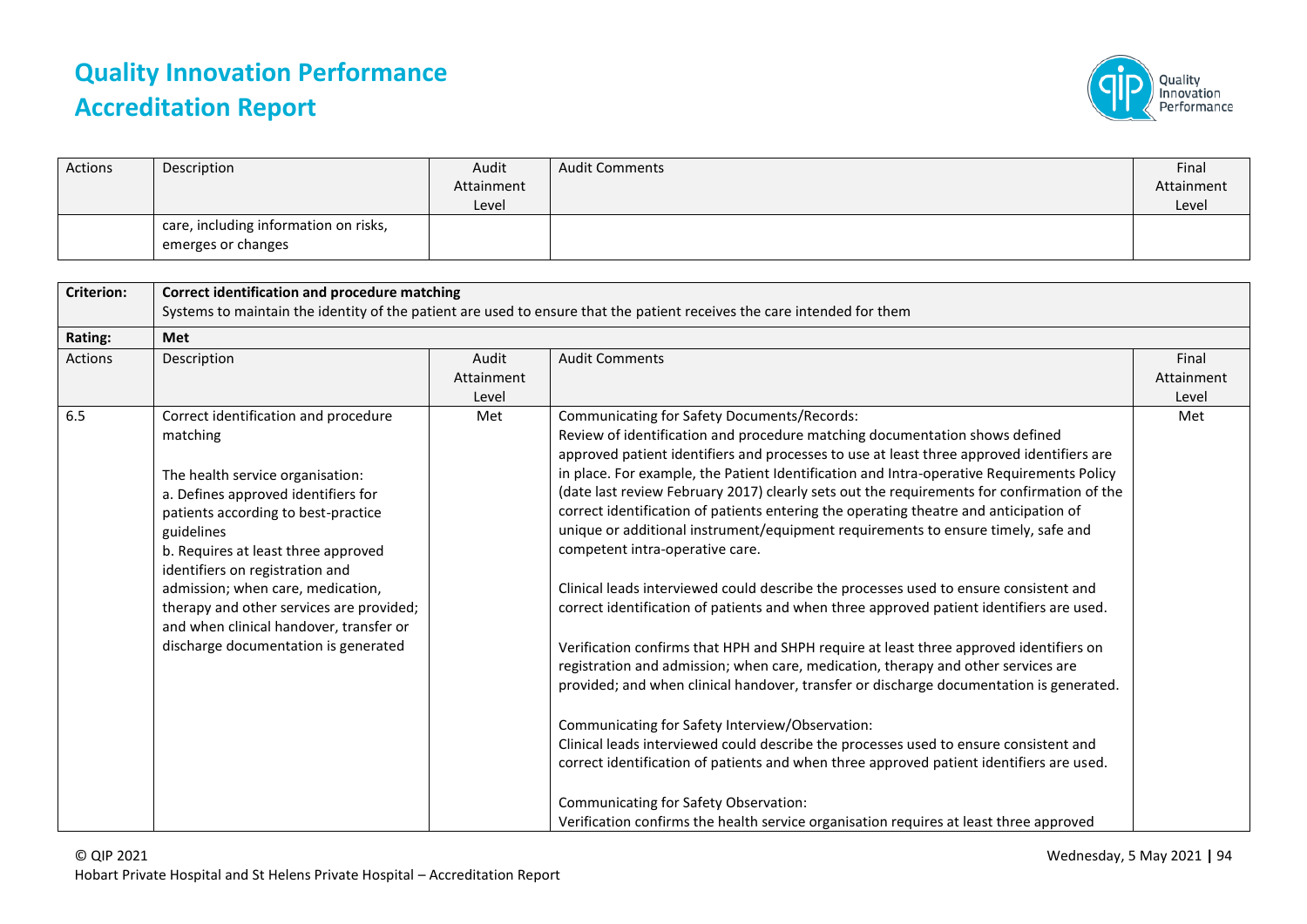

| <b>Actions</b> | Description                                                                                                                                                                                                                                                                                     | Audit<br>Attainment<br>Level | <b>Audit Comments</b>                                                                                                                                                                                                                                                                                                                                                                                                                                                                                                                                                                                                                                                                                                                                                                                                                                                                                                                                                                                                                                                                                                                                                                                                                                                                                                                                                                           | Final<br>Attainment<br>Level |
|----------------|-------------------------------------------------------------------------------------------------------------------------------------------------------------------------------------------------------------------------------------------------------------------------------------------------|------------------------------|-------------------------------------------------------------------------------------------------------------------------------------------------------------------------------------------------------------------------------------------------------------------------------------------------------------------------------------------------------------------------------------------------------------------------------------------------------------------------------------------------------------------------------------------------------------------------------------------------------------------------------------------------------------------------------------------------------------------------------------------------------------------------------------------------------------------------------------------------------------------------------------------------------------------------------------------------------------------------------------------------------------------------------------------------------------------------------------------------------------------------------------------------------------------------------------------------------------------------------------------------------------------------------------------------------------------------------------------------------------------------------------------------|------------------------------|
|                |                                                                                                                                                                                                                                                                                                 |                              | identifiers on registration and admission; when care, medication, therapy and other<br>services are provided; and when clinical handover, transfer or discharge documentation<br>is generated.                                                                                                                                                                                                                                                                                                                                                                                                                                                                                                                                                                                                                                                                                                                                                                                                                                                                                                                                                                                                                                                                                                                                                                                                  |                              |
| 6.6            | Correct identification and procedure<br>matching<br>The health service organisation specifies<br>the:<br>a. Processes to correctly match patients<br>to their care<br>b. Information that should be<br>documented about the process of<br>correctly matching patients to their<br>intended care | Met                          | <b>Improvement Opportunities</b><br>Communicating for Safety Documents/Records:<br>6.6 - Review of documentation shows processes are in place for correctly matching<br>patients to care and the information that should be documented. For example, a Correct<br>Patient, Correct Procedure, Correct Site Policy and Procedure (date last review July 2018)<br>is in place that outlines the steps that must be taken to ensure that the correct<br>surgery/procedure is performed on the correct patient, at the correct site and, if<br>applicable, with the correct implant.<br>Interviews with clinical leads confirmed processes are in place to correctly match patients<br>to their intended care and that the information is documented and staff receive the<br>required training. For example, mandatory training is completed on an annual basis in<br>operating theatre and the cardiac catheterisation laboratory to reduce the risk of patient<br>mismatching.<br>Verification confirms the health service organisation has processes to correctly match<br>patients to their care.<br>It is noted that the Correct Patient, Correct Procedure, Correct Site Policy and Procedure<br>is referenced to outdated documents.<br>Review the Correct Patient, Correct Procedure, Correct Site Policy and Procedure to<br>ensure that it contains up-to-date and relevant information. | Met                          |

| <b>Criterion:</b> | <b>Communication at clinical handover</b>                                                                        |
|-------------------|------------------------------------------------------------------------------------------------------------------|
|                   | Processes for structured clinical handover are used to effectively communicate about the health care of patients |
| Rating:           | Met                                                                                                              |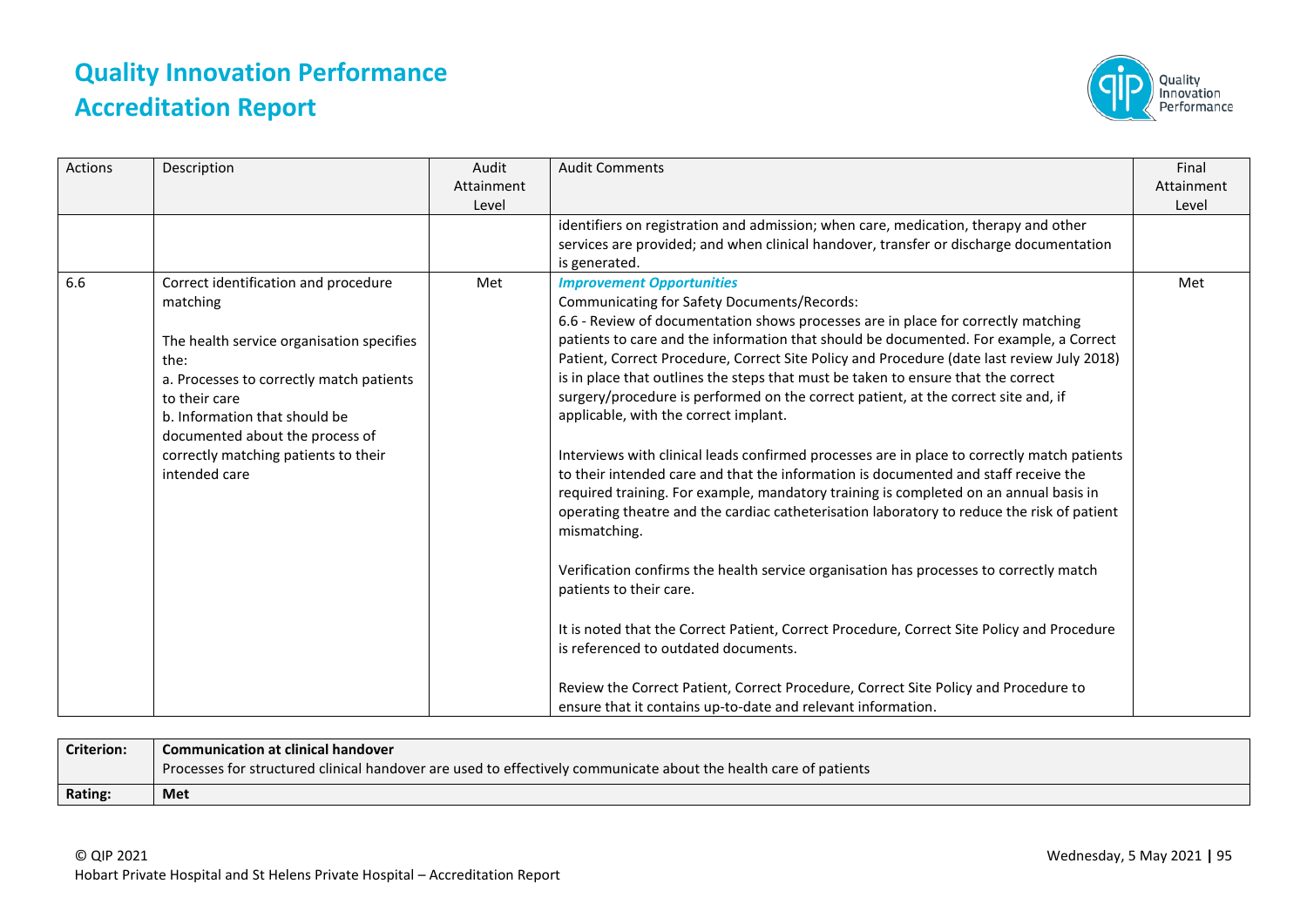

| Actions | Description                                                                                                                                                                                                                                                                                                                                                                                          | Audit<br>Attainment<br>Level | <b>Audit Comments</b>                                                                                                                                                                                                                                                                                                                                                                                                                                                                                                                                                                                                                                                                                                                                                                                                                                                                                                                                                                                                                                                                                                                                                                                                                                              | Final<br>Attainment<br>Level |
|---------|------------------------------------------------------------------------------------------------------------------------------------------------------------------------------------------------------------------------------------------------------------------------------------------------------------------------------------------------------------------------------------------------------|------------------------------|--------------------------------------------------------------------------------------------------------------------------------------------------------------------------------------------------------------------------------------------------------------------------------------------------------------------------------------------------------------------------------------------------------------------------------------------------------------------------------------------------------------------------------------------------------------------------------------------------------------------------------------------------------------------------------------------------------------------------------------------------------------------------------------------------------------------------------------------------------------------------------------------------------------------------------------------------------------------------------------------------------------------------------------------------------------------------------------------------------------------------------------------------------------------------------------------------------------------------------------------------------------------|------------------------------|
| 6.7     | Clinical handover<br>The health service organisation, in<br>collaboration with clinicians, defines the:<br>a. Minimum information content to be<br>communicated at clinical handover,<br>based on best-practice guidelines<br>b. Risks relevant to the service context<br>and the particular needs of patients,<br>carers and families<br>c. Clinicians who are involved in the<br>clinical handover | Met                          | Communicating for Safety Documents/Records:<br>Review of clinical handover documentation shows it contains the required minimum<br>information content, relevant risk and needs of the patient and the clinicians involved in<br>the handover. The 2020 Clinical Audit Schedule for Communicating for Safety shows<br>compliance rates above the set target of 92% at HPH and for the Electro-Convulsive<br>Therapy Program at SHPH.<br>Clinical leads interviewed could explain the minimum information content to be<br>communicated at clinical handover and how this was decided and communicated to<br>clinicians.<br>Verification confirms the health service organisation ensures that minimum information<br>content is communicated at clinical handover, based on best-practice guidelines.<br>Communicating for Safety Interview/Observation:<br>Clinical leads interviewed could explain the minimum information content to be<br>communicated at clinical handover and how this was decided and communicated to<br>clinicians.<br>Communicating for Safety Observation:<br>Verification confirms the health service organisation ensures that minimum information<br>content is communicated at clinical handover, based on best-practice guidelines. | Met                          |
| 6.8     | Clinical handover<br>Clinicians use structured clinical<br>handover processes that include:<br>a. Preparing and scheduling clinical<br>handover<br>b. Having the relevant information at<br>clinical handover<br>c. Organising relevant clinicians and<br>others to participate in clinical handover                                                                                                 | Met                          | <b>Communicating for Safety Documents/Records:</b><br>Review of clinical handover documentation shows a structured clinical handover process<br>is in place that includes preparing and scheduling clinical handover, ensures relevant<br>information and clinicians are present, checks that patients' goals and preferences are<br>included, and supports patients' involvement in clinical handover and transfer of<br>responsibility and accountability for care.<br>Interviews with clinical leads confirmed there are structured clinical handover processes<br>in place.                                                                                                                                                                                                                                                                                                                                                                                                                                                                                                                                                                                                                                                                                    | Met                          |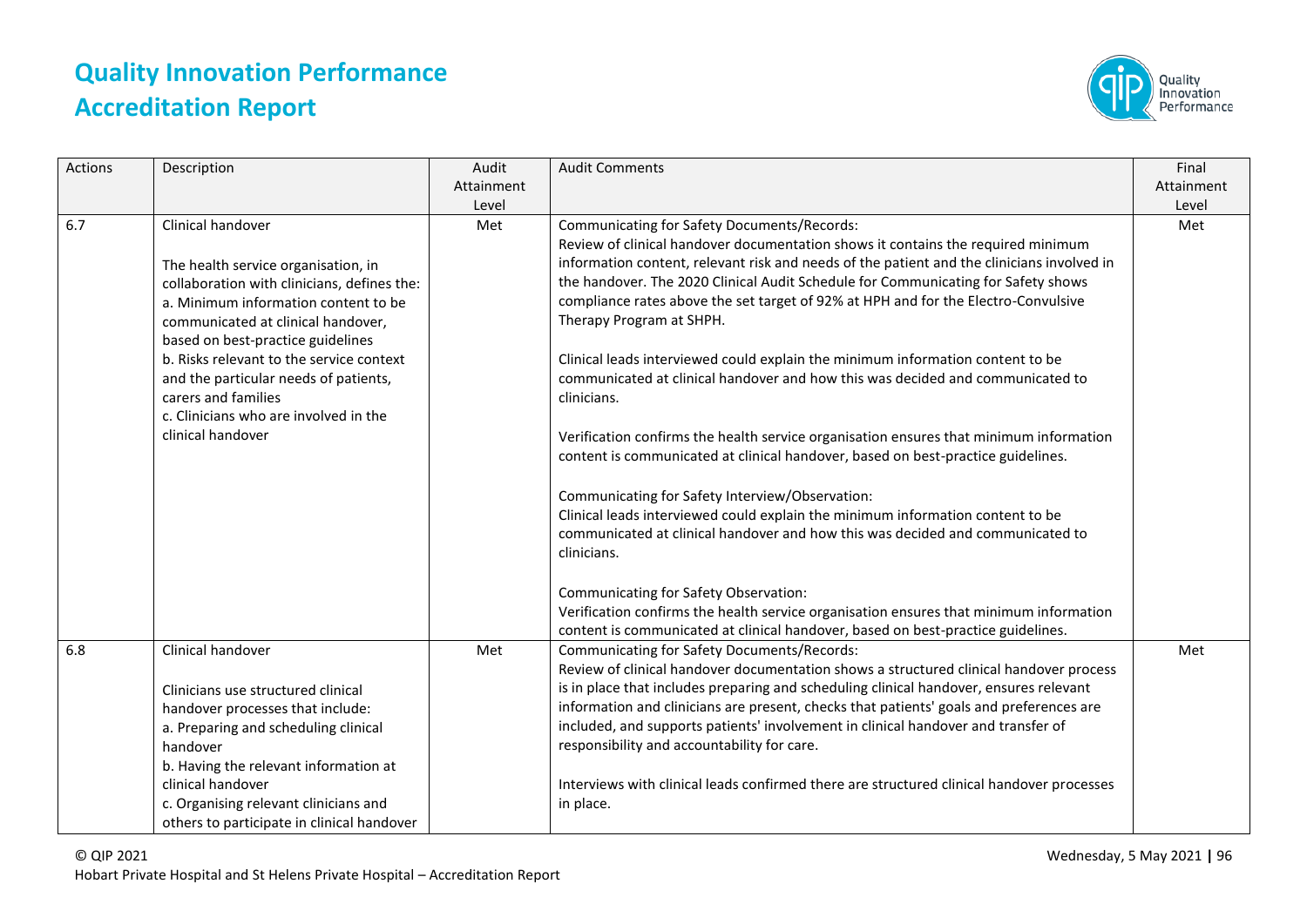

| Actions | Description                                | Audit      | <b>Audit Comments</b>                                                                    | Final      |
|---------|--------------------------------------------|------------|------------------------------------------------------------------------------------------|------------|
|         |                                            | Attainment |                                                                                          | Attainment |
|         |                                            | Level      |                                                                                          | Level      |
|         | d. Being aware of the patient's goals and  |            | Observation of clinicians' practice showed use of structured clinical handover processes |            |
|         | preferences                                |            | and tools.                                                                               |            |
|         | e. Supporting patients, carers and         |            |                                                                                          |            |
|         | families to be involved in clinical        |            |                                                                                          |            |
|         | handover, in accordance with the wishes    |            |                                                                                          |            |
|         | of the patient                             |            |                                                                                          |            |
|         | f. Ensuring that clinical handover results |            |                                                                                          |            |
|         | in the transfer of responsibility and      |            |                                                                                          |            |
|         | accountability for care                    |            |                                                                                          |            |

| <b>Criterion:</b> | <b>Communication of critical information</b><br>Systems to effectively communicate critical information and risks when they emerge or change are used to ensure safe patient care |            |                                                                                              |            |
|-------------------|-----------------------------------------------------------------------------------------------------------------------------------------------------------------------------------|------------|----------------------------------------------------------------------------------------------|------------|
| Rating:           | Met                                                                                                                                                                               |            |                                                                                              |            |
| Actions           | Description                                                                                                                                                                       | Audit      | <b>Audit Comments</b>                                                                        | Final      |
|                   |                                                                                                                                                                                   | Attainment |                                                                                              | Attainment |
|                   |                                                                                                                                                                                   | Level      |                                                                                              | Level      |
| 6.9               | Communicating critical information                                                                                                                                                | Met        | <b>Communicating for Safety Documents/Records:</b>                                           | Met        |
|                   |                                                                                                                                                                                   |            | Review of clinical communication documentation shows critical information, alerts and        |            |
|                   | Clinicians and multidisciplinary teams                                                                                                                                            |            | risks are communicated to clinicians and patients, carers and families.                      |            |
|                   | use clinical communication processes to                                                                                                                                           |            |                                                                                              |            |
|                   | effectively communicate critical                                                                                                                                                  |            | Interview with clinical leads confirmed they use clinical communication processes to         |            |
|                   | information, alerts and risks, in a timely                                                                                                                                        |            | communicate critical information to other clinicians who can make decisions about care       |            |
|                   | way, when they emerge or change to:                                                                                                                                               |            | and to patients, carers and families. Clinical staff use the ISBAR clinical handover tool to |            |
|                   | a. Clinicians who can make decisions                                                                                                                                              |            | ensure a standardised approach to clinical communication and SOAP or SOAPIE as a             |            |
|                   | about care                                                                                                                                                                        |            | structure to document patient notes in a clear and consistent manner.                        |            |
|                   | b. Patients, carers and families, in                                                                                                                                              |            |                                                                                              |            |
|                   | accordance with the wishes of the                                                                                                                                                 |            | Verification confirms processes are in place to ensure that clinicians and multidisciplinary |            |
|                   | patient                                                                                                                                                                           |            | teams use clinical communication processes to effectively communicate critical               |            |
|                   |                                                                                                                                                                                   |            | information, alerts and risks, in a timely way, when they emerge or change.                  |            |
| 6.10              | Communicating critical information                                                                                                                                                | Met        | Communicating for Safety Documents/Records:                                                  | Met        |
|                   |                                                                                                                                                                                   |            | Review of documentation shows communication processes are in place for patients,             |            |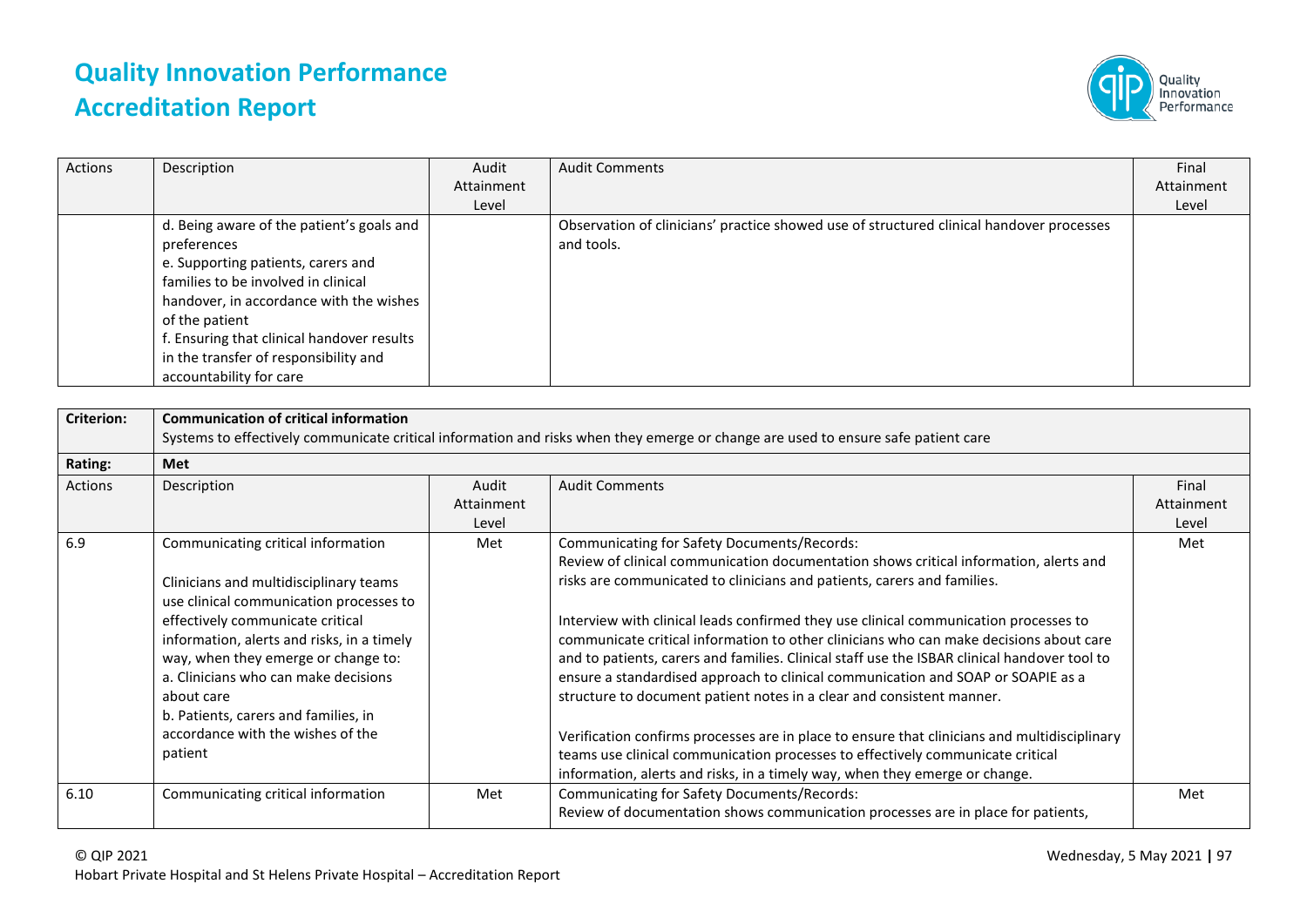

| Actions | Description                                                                                                  | Audit      | <b>Audit Comments</b>                                                                                                                                                         | Final      |
|---------|--------------------------------------------------------------------------------------------------------------|------------|-------------------------------------------------------------------------------------------------------------------------------------------------------------------------------|------------|
|         |                                                                                                              | Attainment |                                                                                                                                                                               | Attainment |
|         |                                                                                                              | Level      |                                                                                                                                                                               | Level      |
|         | The health service organisation ensures<br>that there are communication processes                            |            | carers and families to directly communicate critical information and risks about care.                                                                                        |            |
|         | for patients, carers and families to<br>directly communicate critical<br>information and risks about care to |            | Clinical leads interviewed confirmed there are communication processes for patients,<br>carers and families to communicate critical information and risks to clinicians.      |            |
|         | clinicians                                                                                                   |            | Verification confirms there are communication processes for patients, carers and families<br>to directly communicate critical information and risks about care to clinicians. |            |

| <b>Criterion:</b> | Documentation of information<br>Essential information is documented in the healthcare record to ensure patient safety |            |                                                                                         |            |
|-------------------|-----------------------------------------------------------------------------------------------------------------------|------------|-----------------------------------------------------------------------------------------|------------|
| Rating:           | <b>Met</b>                                                                                                            |            |                                                                                         |            |
| Actions           | Description                                                                                                           | Audit      | <b>Audit Comments</b>                                                                   | Final      |
|                   |                                                                                                                       | Attainment |                                                                                         | Attainment |
|                   |                                                                                                                       | Level      |                                                                                         | Level      |
| 6.11              | Documentation of information                                                                                          | Met        | Communicating for Safety Documents/Records:                                             | Met        |
|                   |                                                                                                                       |            | Review of documentation shows a process is in place that ensures complete, accurate     |            |
|                   | The health service organisation has                                                                                   |            | and up to date information is recorded in the healthcare record. For example, the       |            |
|                   | processes to contemporaneously                                                                                        |            | Documentation in the Medical Record Policy (date last review February 2021), sets out   |            |
|                   | document information in the healthcare<br>record, including:                                                          |            | the basic requirements of documentation including the SOAP/SOAPIE format.               |            |
|                   | a. Critical information, alerts and risks                                                                             |            | Clinical leads interviewed described the process to ensure that completed, accurate and |            |
|                   | b. Reassessment processes and<br>outcomes                                                                             |            | up to date information is recorded in the healthcare record.                            |            |
|                   | c. Changes to the care plan                                                                                           |            | Observation of facilities and equipment shows that the workforce has computer access to |            |
|                   |                                                                                                                       |            | healthcare records in clinical areas.                                                   |            |
|                   |                                                                                                                       |            | Communicating for Safety Interview/Observation:                                         |            |
|                   |                                                                                                                       |            | Clinical leads interviewed described the process to ensure that completed, accurate and |            |
|                   |                                                                                                                       |            | up to date information is recorded in the healthcare record.                            |            |
|                   |                                                                                                                       |            | Communicating for Safety Observation:                                                   |            |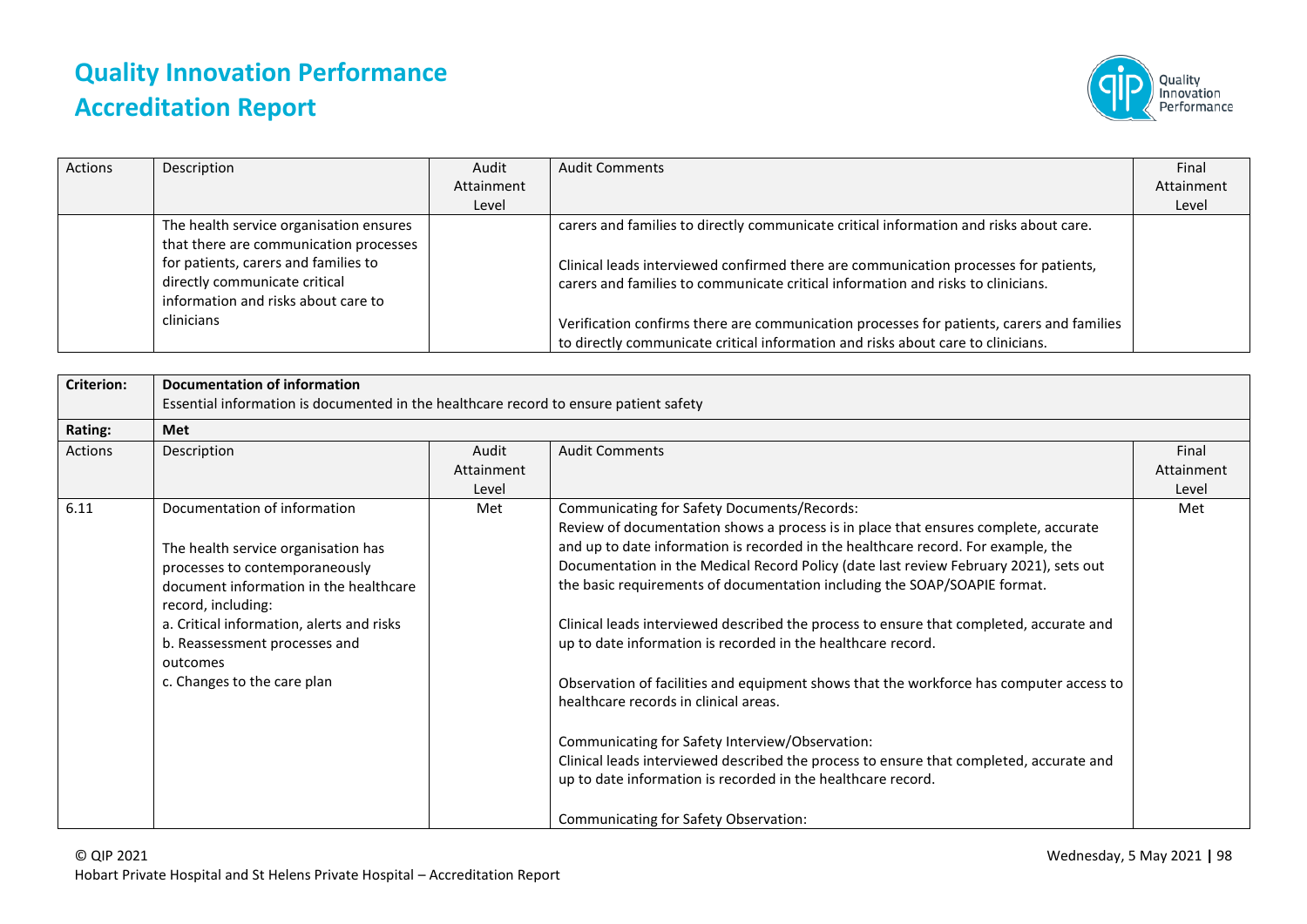

| <b>Actions</b> | Description | Audit<br>Attainment<br>Level | <b>Audit Comments</b>                                                                                                            | Final<br>Attainment<br>Level |
|----------------|-------------|------------------------------|----------------------------------------------------------------------------------------------------------------------------------|------------------------------|
|                |             |                              | Observation of facilities and equipment shows that the workforce has computer access to<br>healthcare records in clinical areas. |                              |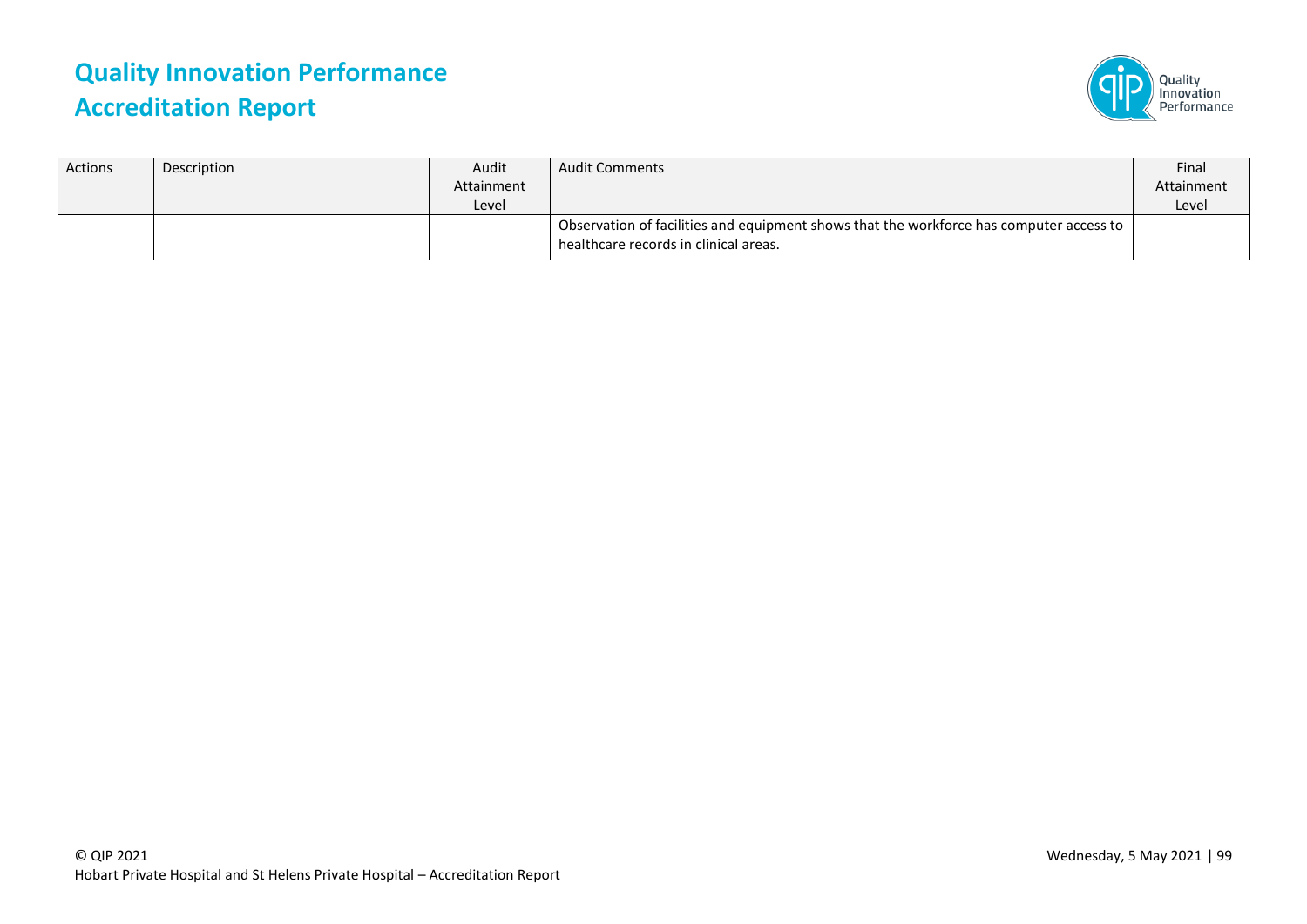

### **Blood Management Standard**

Leaders of a health service organisation describe, implement and monitor systems to ensure the safe, appropriate, efficient and effective care of patients' own blood, as well as other blood and blood products. The workforce uses the blood product safety systems.

Intention of this standard

To identify risks, and put in place strategies, to ensure that a patient's own blood is optimised and conserved, and that any blood and blood products the patient receives are appropriate and safe.

| <b>Criterion:</b> | Clinical governance and quality improvement to support<br>Organisation-wide governance and quality improvement systems are used to ensure safe and high-quality care of patients' own blood, and to ensure that blood product                                                                                                  |                              |                                                                                                                                                                                                                                                                                                                                                                                                                                                                                                                                                                                                                                                                                                                                                                                                                                                                                                                                                                                                                                                                                                                                                                                 |                              |  |
|-------------------|--------------------------------------------------------------------------------------------------------------------------------------------------------------------------------------------------------------------------------------------------------------------------------------------------------------------------------|------------------------------|---------------------------------------------------------------------------------------------------------------------------------------------------------------------------------------------------------------------------------------------------------------------------------------------------------------------------------------------------------------------------------------------------------------------------------------------------------------------------------------------------------------------------------------------------------------------------------------------------------------------------------------------------------------------------------------------------------------------------------------------------------------------------------------------------------------------------------------------------------------------------------------------------------------------------------------------------------------------------------------------------------------------------------------------------------------------------------------------------------------------------------------------------------------------------------|------------------------------|--|
|                   | requirements are met                                                                                                                                                                                                                                                                                                           |                              |                                                                                                                                                                                                                                                                                                                                                                                                                                                                                                                                                                                                                                                                                                                                                                                                                                                                                                                                                                                                                                                                                                                                                                                 |                              |  |
| <b>Rating:</b>    | <b>Met</b>                                                                                                                                                                                                                                                                                                                     |                              |                                                                                                                                                                                                                                                                                                                                                                                                                                                                                                                                                                                                                                                                                                                                                                                                                                                                                                                                                                                                                                                                                                                                                                                 |                              |  |
| <b>Actions</b>    | Description                                                                                                                                                                                                                                                                                                                    | Audit<br>Attainment<br>Level | <b>Audit Comments</b>                                                                                                                                                                                                                                                                                                                                                                                                                                                                                                                                                                                                                                                                                                                                                                                                                                                                                                                                                                                                                                                                                                                                                           | Final<br>Attainment<br>Level |  |
| 7.1               | Integrating clinical governance<br>Clinicians use the safety and quality<br>systems from the Clinical Governance<br>Standard when:<br>a. Implementing policies and procedures<br>for blood management<br>b. Managing risks associated with blood<br>management<br>c. Identifying training requirements for<br>blood management | Met                          | <b>Improvement Opportunities</b><br><b>Blood Management Documents/Records:</b><br>7.1 - Blood and blood products are only used at the Hobart Private hospital. It is not<br>handled at the St Helen's Private Hospital campus. Interviews and review of blood and<br>blood product documentation, shows that there are clear policies and procedures, set<br>mainly by the national corporate office of Healthscope, to manage the risks and identify<br>training requirements for blood management. Blood is almost always an elective<br>procedure at Hobart Private hospital (HPH), with approximately 200 occasions in the past<br>year. It has been decided by the corporate office to reduce blood safe training to a once-<br>only mandatory, with retraining to be undertaken if there are incidents. Because this is a<br>competency that is not used often by the nurses, this does not seem sensible from the<br>perspective of risk management. It may be appropriate to make this a biennial training<br>requirement.<br>The organisation should review the risks and frequency of blood safe training to ensure<br>that appropriate skills are retained by staff. | Met                          |  |
| 7.2               | Applying quality improvement systems<br>The health service organisation applies<br>the quality improvement system from                                                                                                                                                                                                         | Met                          | <b>Blood Management Documents/Records:</b><br>Interviews and documents reviewed confirmed that HPH monitors all occasions of the<br>use of blood, through audits of the process: from receiving the blood, through the                                                                                                                                                                                                                                                                                                                                                                                                                                                                                                                                                                                                                                                                                                                                                                                                                                                                                                                                                          | Met                          |  |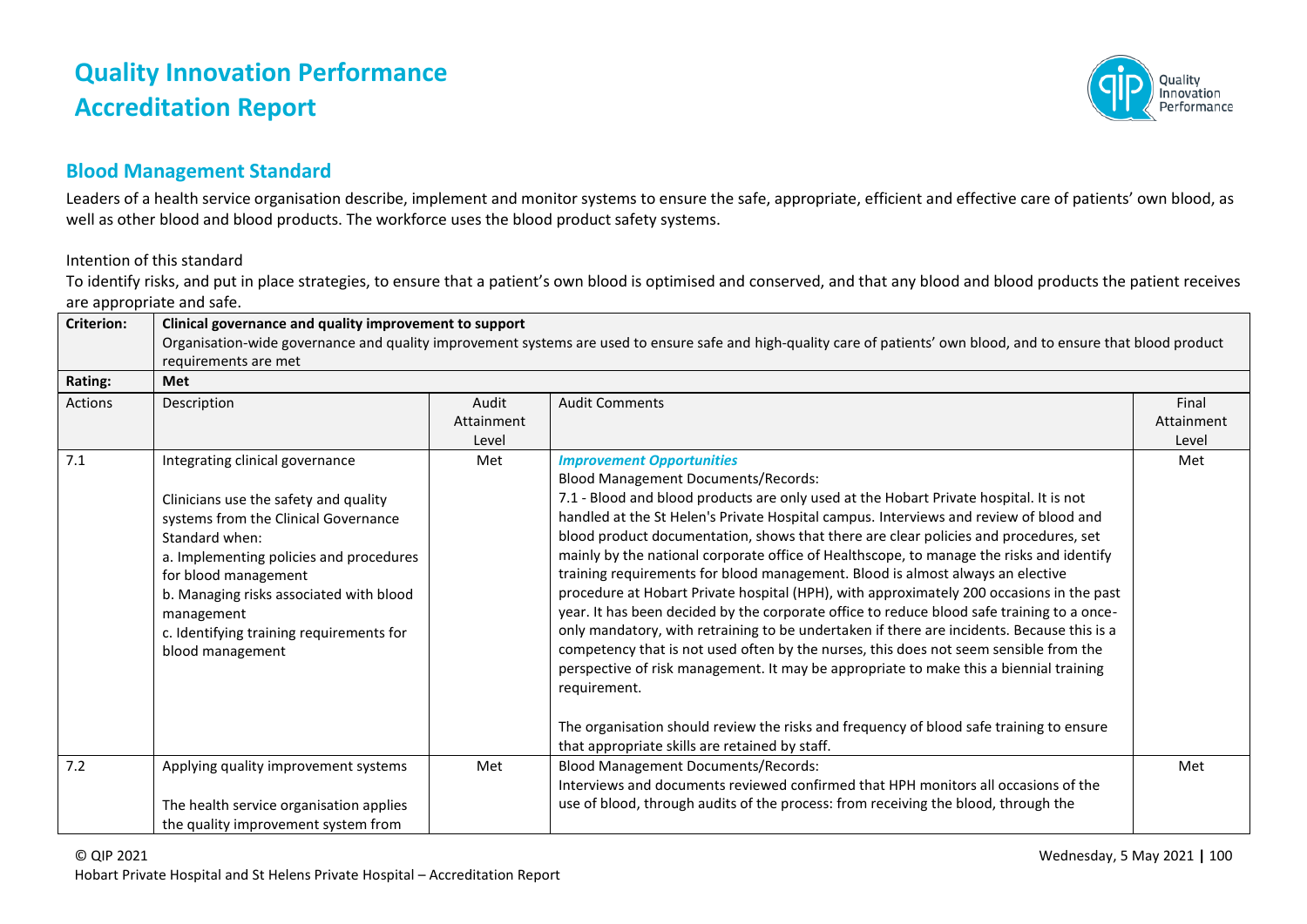

| Actions | Description                                                                                                                                                                                                                                                                                    | Audit               | <b>Audit Comments</b>                                                                                                                                                                                                                                                                                                                                                                                                                                                                                                                                                                                                                                                                                                                                                                                                                                                                                                                                                                                              | Final               |
|---------|------------------------------------------------------------------------------------------------------------------------------------------------------------------------------------------------------------------------------------------------------------------------------------------------|---------------------|--------------------------------------------------------------------------------------------------------------------------------------------------------------------------------------------------------------------------------------------------------------------------------------------------------------------------------------------------------------------------------------------------------------------------------------------------------------------------------------------------------------------------------------------------------------------------------------------------------------------------------------------------------------------------------------------------------------------------------------------------------------------------------------------------------------------------------------------------------------------------------------------------------------------------------------------------------------------------------------------------------------------|---------------------|
|         |                                                                                                                                                                                                                                                                                                | Attainment<br>Level |                                                                                                                                                                                                                                                                                                                                                                                                                                                                                                                                                                                                                                                                                                                                                                                                                                                                                                                                                                                                                    | Attainment<br>Level |
|         | the Clinical Governance Standard when:<br>a. Monitoring the performance of the<br>blood management system<br>b. Implementing strategies to improve<br>blood management and associated<br>processes<br>c. Reporting on the outcomes of blood<br>management                                      |                     | administration and observation of the patient to the process to avoid wasting blood or<br>blood products. This information is used to improve practice.                                                                                                                                                                                                                                                                                                                                                                                                                                                                                                                                                                                                                                                                                                                                                                                                                                                            |                     |
| 7.3     | Partnering with consumers<br>Clinicians use organisational processes<br>from the Partnering with Consumers<br>Standard when providing safe blood<br>management to:<br>a. Actively involve patients in their own<br>care<br>b. Meet the patient's information needs<br>c. Share decision-making | Met                 | <b>Improvement Opportunities</b><br><b>Blood Management Documents/Records:</b><br>7.3 - Documents reviewed and staff interviewed confirmed that patients are included in<br>the decision-making process, by providing adequate and appropriate information to allow<br>them to be involved. Patients have the right to refuse the use of blood and blood<br>products and the corporation has a form to record this choice. However, it would be<br>better if that decision is highlighted, preferably on the "alert" sheet. Furthermore, the<br>form refers specifically to Jehovah's Witnesses adherents, whereas it should simply have<br>a generic reference to those patients who choose to refuse blood or blood products.<br>1. The organisation considers highlighting a patient's refusal to accept blood on the alert<br>sheet.<br>2. The organisation considers changing the name of the refusal of blood/products<br>document to a generic reference to those that do not want blood or blood products. | Met                 |

| <b>Criterion:</b> | Prescribing and clinical use of blood and blood products<br>The clinical use of blood and blood products is appropriate, and strategies are used to reduce the risks associated with transfusion |            |                                                                                  |            |  |  |
|-------------------|--------------------------------------------------------------------------------------------------------------------------------------------------------------------------------------------------|------------|----------------------------------------------------------------------------------|------------|--|--|
| Rating:           | Met                                                                                                                                                                                              |            |                                                                                  |            |  |  |
| Actions           | Description                                                                                                                                                                                      | Audit      | <b>Audit Comments</b>                                                            | Final      |  |  |
|                   |                                                                                                                                                                                                  | Attainment |                                                                                  | Attainment |  |  |
|                   |                                                                                                                                                                                                  | Level      |                                                                                  | Level      |  |  |
| 7.4               | Optimising and conserving patients' own                                                                                                                                                          | Met        | <b>Blood Management Documents/Records:</b>                                       | Met        |  |  |
|                   | blood                                                                                                                                                                                            |            | Documents of audits and assessments conducted by the blood governance committee, |            |  |  |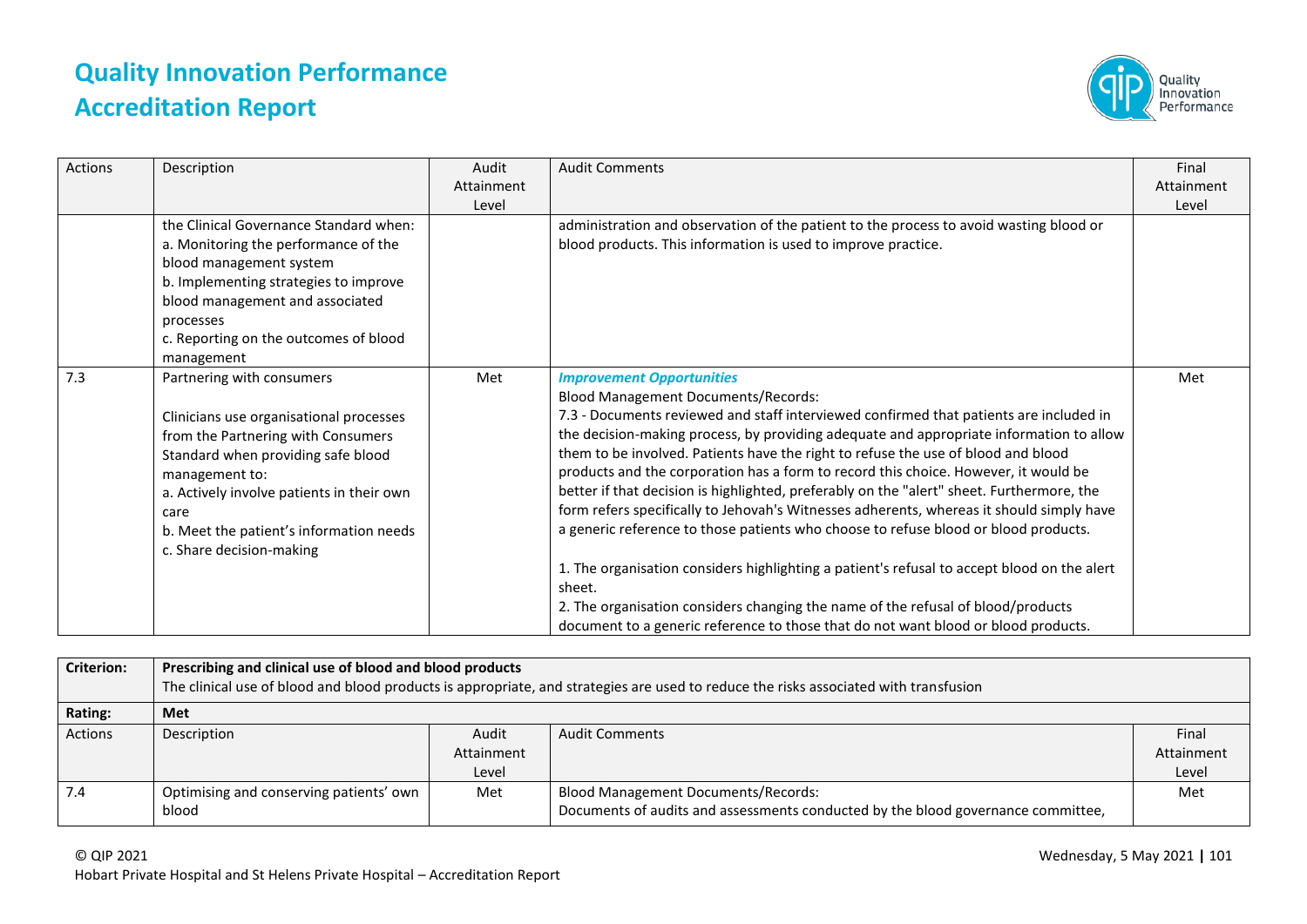

| Actions | Description                                                                                                                                                                                                                                                                                                                                                                                                | Audit<br>Attainment<br>Level | <b>Audit Comments</b>                                                                                                                                                                                                                                                                           | Final<br>Attainment<br>Level |
|---------|------------------------------------------------------------------------------------------------------------------------------------------------------------------------------------------------------------------------------------------------------------------------------------------------------------------------------------------------------------------------------------------------------------|------------------------------|-------------------------------------------------------------------------------------------------------------------------------------------------------------------------------------------------------------------------------------------------------------------------------------------------|------------------------------|
|         | Clinicians use the blood and blood<br>products processes to manage the need<br>for, and minimise the inappropriate use<br>of, blood and blood products by:<br>a. Optimising patients' own red cell<br>mass, haemoglobin and iron stores<br>b. Identifying and managing patients<br>with, or at risk of, bleeding<br>c. Determining the clinical need for<br>blood and blood products, and related<br>risks |                              | plus staff interviews confirmed that the clinicians are actively managing the patients, to<br>review their blood status, managing risks of bleeding and ensuring that the need for<br>blood is clinically appropriate. Risks are assessed and discussed with the patient.                       |                              |
| 7.5     | Documenting<br>Clinicians document decisions relating to<br>blood management, transfusion history<br>and transfusion details in the healthcare<br>record                                                                                                                                                                                                                                                   | Met                          | <b>Blood Management Documents/Records:</b><br>Review of the audits conducted for blood and blood products, shows that the clinicians<br>document the transfusion history as well as current details in the patient's healthcare<br>record.                                                      | Met                          |
| 7.6     | Prescribing and administering blood and<br>blood products<br>The health service organisation supports<br>clinicians to prescribe and administer<br>blood and blood products appropriately,<br>in accordance with national guidelines<br>and national criteria                                                                                                                                              | Met                          | <b>Blood Management Documents/Records:</b><br>Blood and blood product documentation is audited and reviewed by the governance<br>committee, to ensure that clinicians are educated to prescribe and administer blood and<br>blood products in accordance with national guidelines and criteria. | Met                          |
| 7.7     | Reporting adverse events<br>The health service organisation uses<br>processes for reporting transfusion-<br>related adverse events, in accordance<br>with national guidelines and criteria                                                                                                                                                                                                                 | Met                          | <b>Blood Management Documents/Records:</b><br>All transfusion-related adverse events are recorded in the organisation's 'RiskMan'<br>software and all incidents are reviewed by the governance committee, seeking<br>improvements in procedures through education and training as required.     | Met                          |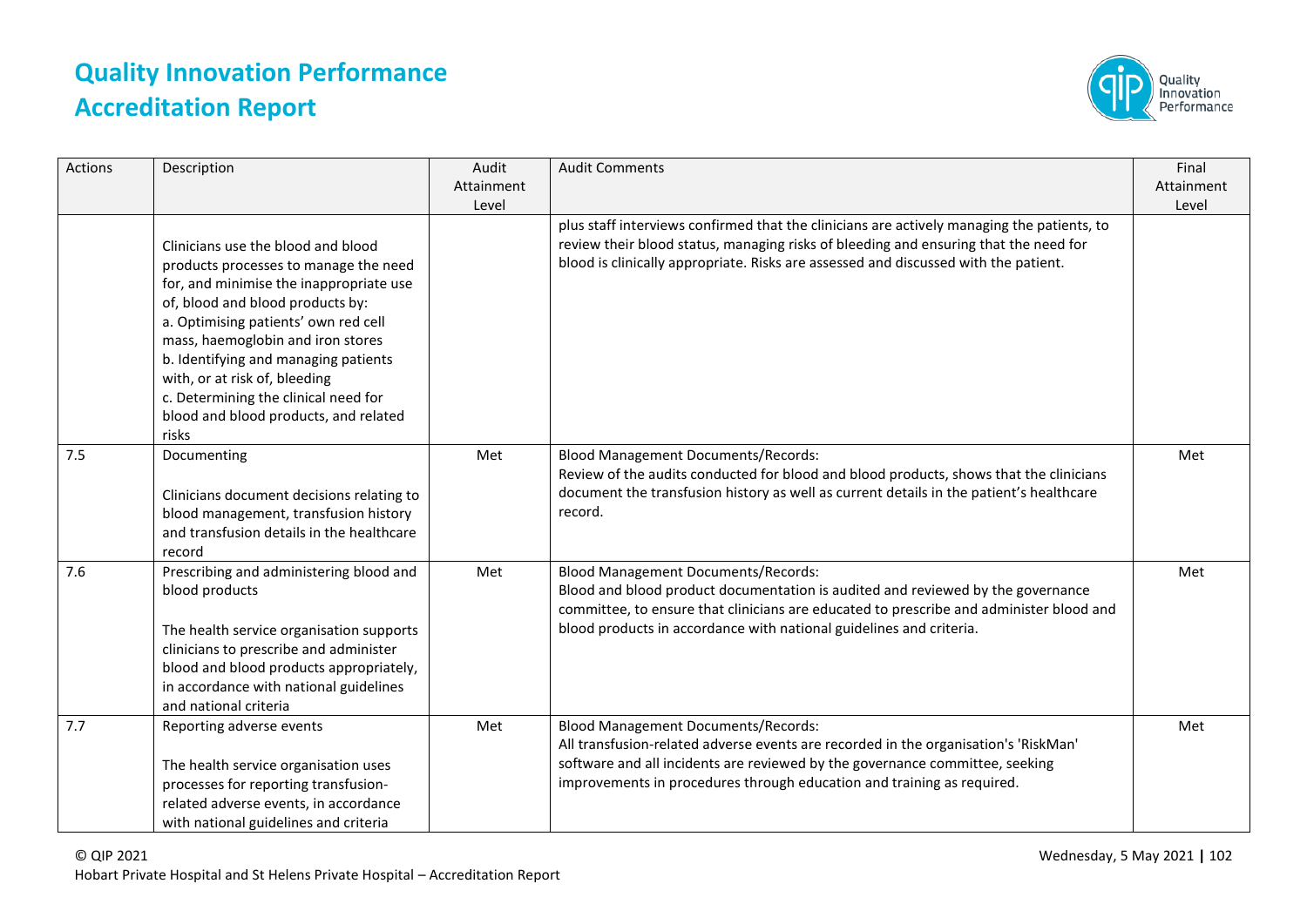

| Actions | Description                                                                                                                                               | Audit<br>Attainment<br>Level | <b>Audit Comments</b>                                                                                                                                                                                                                      | Final<br>Attainment<br>Level |
|---------|-----------------------------------------------------------------------------------------------------------------------------------------------------------|------------------------------|--------------------------------------------------------------------------------------------------------------------------------------------------------------------------------------------------------------------------------------------|------------------------------|
| 7.8     | Reporting adverse events<br>The health service organisation<br>participates in haemovigilance activities,<br>in accordance with the national<br>framework | Met                          | <b>Blood Management Documents/Records:</b><br>A review of documentation, along with interviews with staff and consultants, shows that<br>haemovigilance activities are undertaken, which are in accordance with the national<br>framework. | Met                          |

| <b>Criterion:</b> | Managing the availability and safety of blood and blood products<br>Strategies are used to effectively manage the availability and safety of blood and blood products                                                                                                                                                                                                 |                              |                                                                                                                                                                                                                                                                                                                                                                                                                                                                                                                |                              |  |
|-------------------|-----------------------------------------------------------------------------------------------------------------------------------------------------------------------------------------------------------------------------------------------------------------------------------------------------------------------------------------------------------------------|------------------------------|----------------------------------------------------------------------------------------------------------------------------------------------------------------------------------------------------------------------------------------------------------------------------------------------------------------------------------------------------------------------------------------------------------------------------------------------------------------------------------------------------------------|------------------------------|--|
| Rating:           | <b>Met</b>                                                                                                                                                                                                                                                                                                                                                            |                              |                                                                                                                                                                                                                                                                                                                                                                                                                                                                                                                |                              |  |
| Actions           | Description                                                                                                                                                                                                                                                                                                                                                           | Audit<br>Attainment<br>Level | <b>Audit Comments</b>                                                                                                                                                                                                                                                                                                                                                                                                                                                                                          | Final<br>Attainment<br>Level |  |
| 7.9               | The health service organisation has<br>processes:<br>a. That comply with manufacturers'<br>directions, legislation, and relevant<br>jurisdictional requirements to store,<br>distribute and handle blood and blood<br>products safely and securely<br>b. To trace blood and blood products<br>from entry into the organisation to<br>transfusion, discard or transfer | Met                          | <b>Blood Management Documents/Records:</b><br>Interviews and review of blood and blood product documentation shows that there is<br>compliance with manufacturers' directions, legislation, and jurisdictional requirements to<br>store, distribute and handle blood and blood products safely and securely. All blood can<br>be traced through the organisation, from entry to transfusion.                                                                                                                   | Met                          |  |
| 7.10              | Availability of blood<br>The health service organisation has<br>processes to:<br>a. Manage the availability of blood and<br>blood products to meet clinical need<br>b. Eliminate avoidable wastage<br>c. Respond in times of shortage                                                                                                                                 | Met                          | <b>Blood Management Documents/Records:</b><br>The HPH has managed blood very well in the past year, with a wastage rate of less than<br>1%. A review showed that this occurred during a massive transfusion protocol, where a<br>bag was missed and its time out of refrigeration expired. Furthermore, the hospital has<br>revised its processes and created a kit to initiate the massive transfusion protocol. There<br>are contingency plans in place to manage times of shortage.<br><b>Commendations</b> | Met                          |  |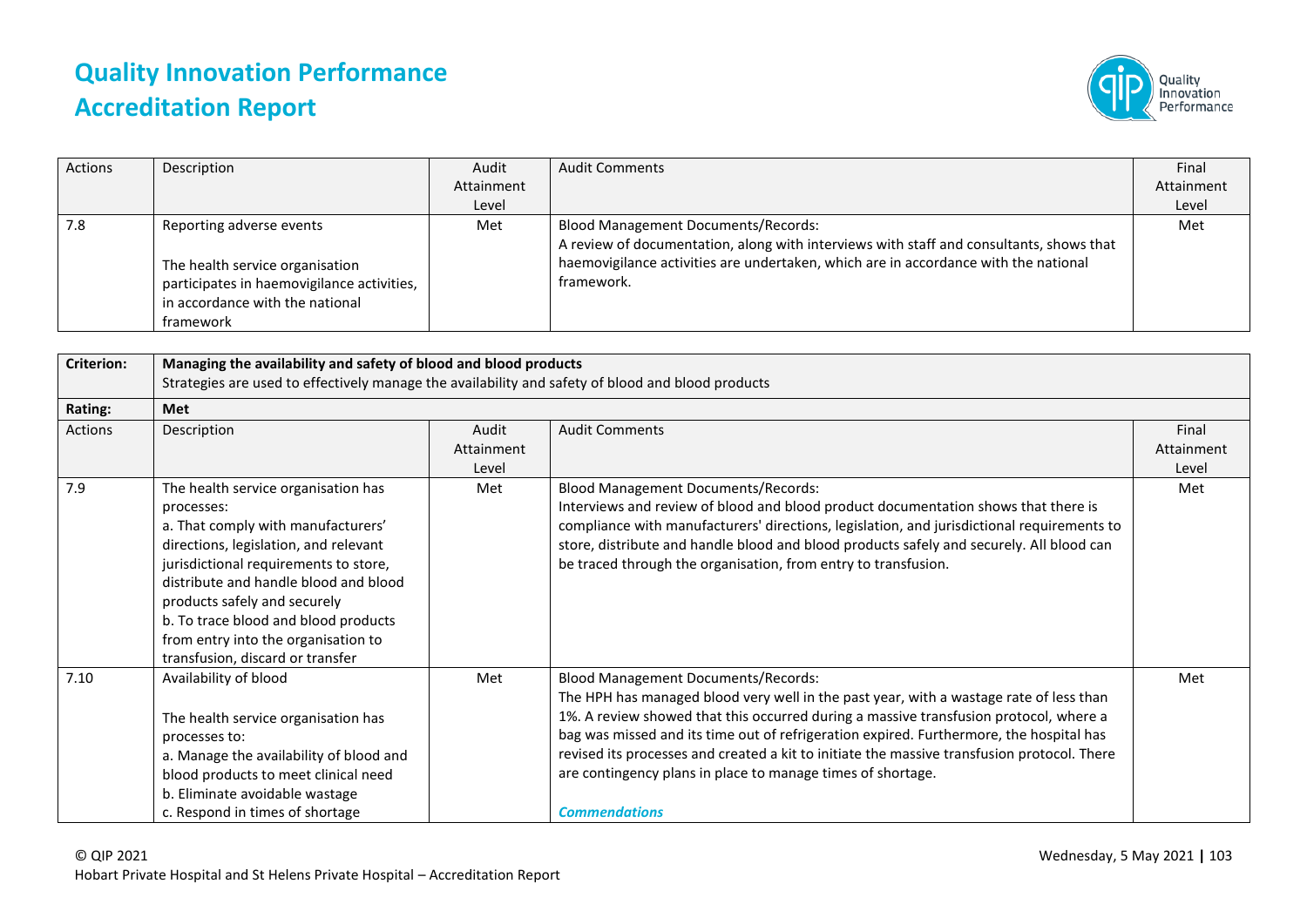

| Actions | Description | Audit      | <b>Audit Comments</b>                                                                                                        | Final      |
|---------|-------------|------------|------------------------------------------------------------------------------------------------------------------------------|------------|
|         |             | Attainment |                                                                                                                              | Attainment |
|         |             | Level      |                                                                                                                              | Level      |
|         |             |            | Blood Management Documents/Records:<br>Blood management has been well done, with a very low wastage rate of less than 0.1 %. |            |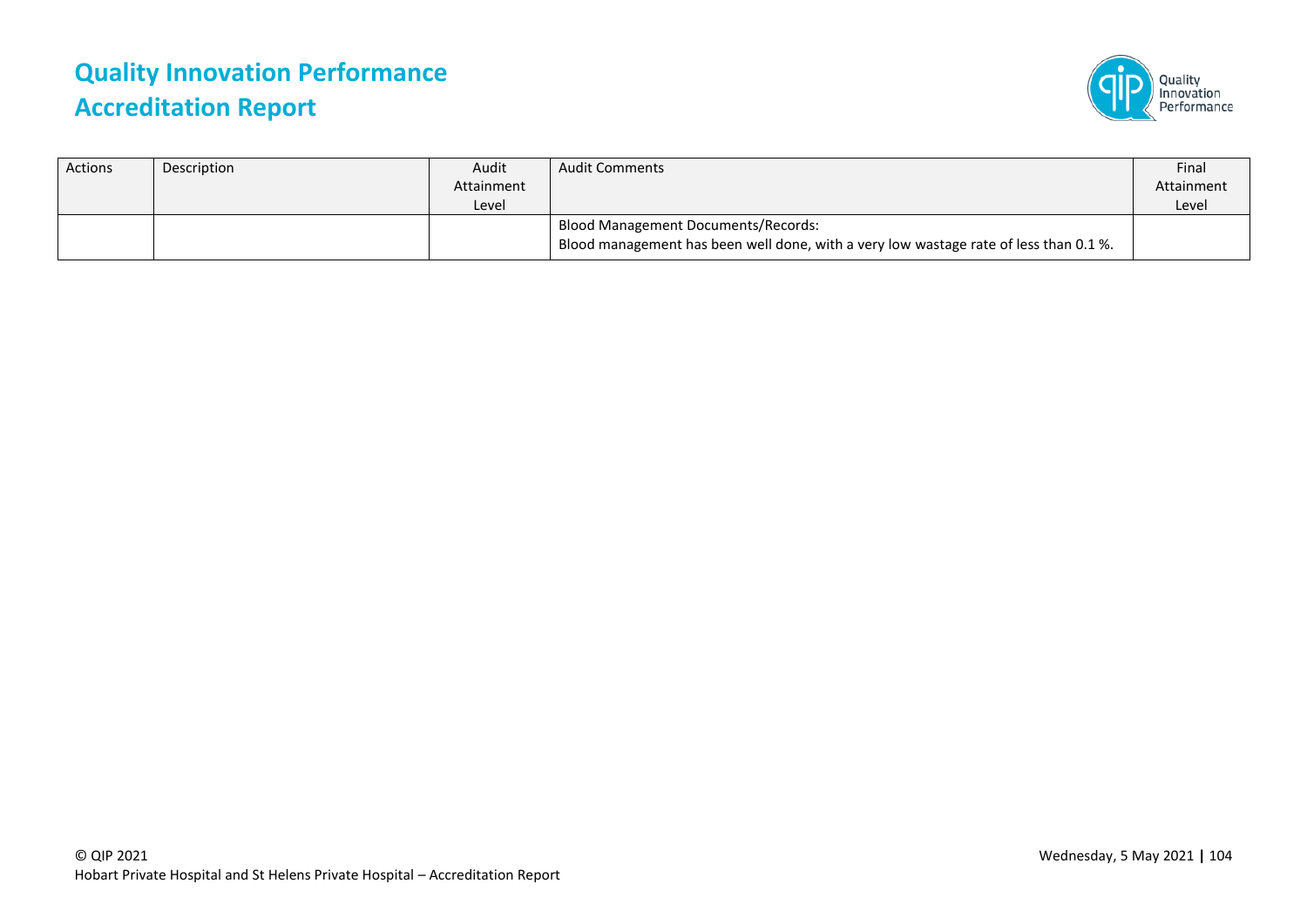

### **Recognising and Responding to Acute Deterioration Standard**

Leaders of a health service organisation set up and maintain systems for recognising and responding to acute deterioration. The workforce uses the recognition and response systems.

#### Intention of this standard

To ensure that a person's acute deterioration is recognised promptly and appropriate action is taken. Acute deterioration includes physiological changes, as well as acute changes in cognition and mental state

| <b>Criterion:</b> | Clinical governance and quality improvement to support recognition and response systems                                                                                   |            |                                                                                                                                                                           |            |  |  |
|-------------------|---------------------------------------------------------------------------------------------------------------------------------------------------------------------------|------------|---------------------------------------------------------------------------------------------------------------------------------------------------------------------------|------------|--|--|
|                   | Organisation-wide systems are used to support and promote detection and recognition of acute deterioration, and the response to patients whose condition acutely          |            |                                                                                                                                                                           |            |  |  |
|                   | deteriorates. These systems are consistent with the National Consensus Statement: Essential elements for recognising and responding to acute physiological deterioration, |            |                                                                                                                                                                           |            |  |  |
|                   |                                                                                                                                                                           |            | the National Consensus Statement: Essential elements for safe and high-quality end of-life care, the National Consensus Statement: Essential elements for recognising and |            |  |  |
|                   | responding to deterioration in a person's mental state, and the Delirium Clinical Care Standard                                                                           |            |                                                                                                                                                                           |            |  |  |
| Rating:           | Met                                                                                                                                                                       |            |                                                                                                                                                                           |            |  |  |
| Actions           | Description                                                                                                                                                               | Audit      | <b>Audit Comments</b>                                                                                                                                                     | Final      |  |  |
|                   |                                                                                                                                                                           | Attainment |                                                                                                                                                                           | Attainment |  |  |
|                   |                                                                                                                                                                           | Level      |                                                                                                                                                                           | Level      |  |  |
| 8.1               | Integrating clinical governance                                                                                                                                           | Met        | <b>Acute Deterioration Documents/Records:</b>                                                                                                                             | Met        |  |  |
|                   |                                                                                                                                                                           |            | Care of the deteriorating patient at HPH and SHPH is governed by the Clinical                                                                                             |            |  |  |
|                   | Clinicians use the safety and quality                                                                                                                                     |            | Deterioration Committee. The primary aims of this committee are to provide oversight of                                                                                   |            |  |  |
|                   | systems from the Clinical Governance                                                                                                                                      |            | systems that support recognition and response to acute deterioration, endorse policy and                                                                                  |            |  |  |
|                   | Standard when:                                                                                                                                                            |            | procedure that guide staff in their response and conduct case reviews of incidents with                                                                                   |            |  |  |
|                   | a. Implementing policies and procedures                                                                                                                                   |            | recommended actions and evaluation of actions. The committee meets on a regular basis                                                                                     |            |  |  |
|                   | for recognising and responding to acute                                                                                                                                   |            | and receives input from an intensivist and staff development coordinator.                                                                                                 |            |  |  |
|                   | deterioration                                                                                                                                                             |            |                                                                                                                                                                           |            |  |  |
|                   | b. Managing risks associated with                                                                                                                                         |            | Document review including corporate policy and procedure - Clinical Deterioration,                                                                                        |            |  |  |
|                   | recognising and responding to acute                                                                                                                                       |            | Recognising and Responding to (date last review September 2017), Advanced Life                                                                                            |            |  |  |
|                   | deterioration                                                                                                                                                             |            | Support, Adult Basic Life Support (date last review September 2018), and                                                                                                  |            |  |  |
|                   | c. Identifying training requirements for                                                                                                                                  |            | Cardiopulmonary Resuscitation (date last review September 2018), shows there is a                                                                                         |            |  |  |
|                   | recognising and responding to acute                                                                                                                                       |            | process in place that applies safety and quality systems when implementing policies,                                                                                      |            |  |  |
|                   | deterioration                                                                                                                                                             |            | managing risks and identifying training for recognising and responding to acute                                                                                           |            |  |  |
|                   |                                                                                                                                                                           |            | deterioration. Local clinical policies are also in place for HPH and SHPH and include                                                                                     |            |  |  |
|                   |                                                                                                                                                                           |            | Paediatric Emergencies, Clinical Deterioration, Recognising and Responding To (date last                                                                                  |            |  |  |
|                   |                                                                                                                                                                           |            | review May 2019) and Emergencies, Clinical Deterioration Recognising and Responding to                                                                                    |            |  |  |
|                   |                                                                                                                                                                           |            | (date last review July 2019). These policy documents are comprehensive and written in                                                                                     |            |  |  |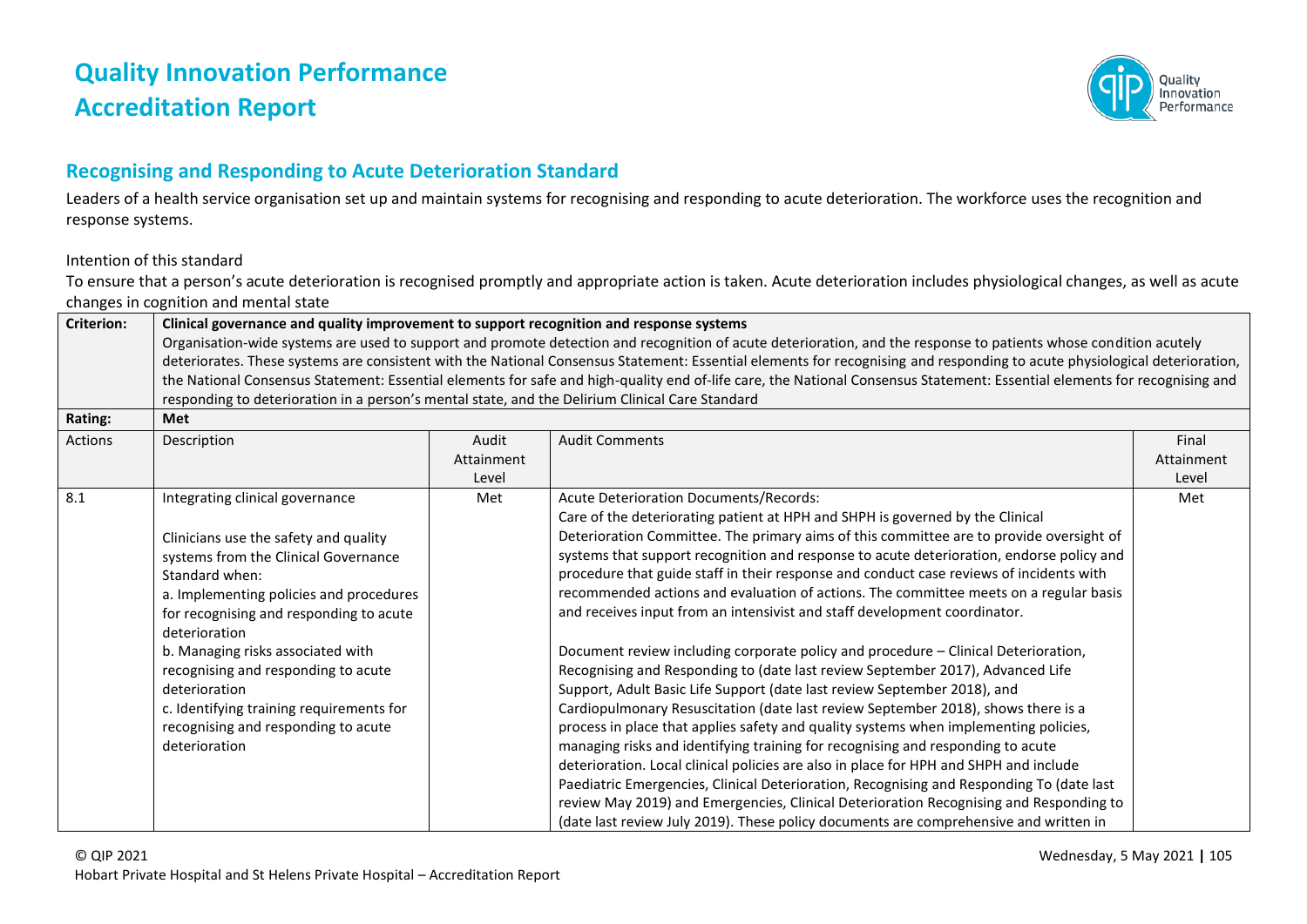

| Actions | Description                             | Audit<br>Attainment | <b>Audit Comments</b>                                                                                                                                                                                                                                                                                                                      | Final<br>Attainment |
|---------|-----------------------------------------|---------------------|--------------------------------------------------------------------------------------------------------------------------------------------------------------------------------------------------------------------------------------------------------------------------------------------------------------------------------------------|---------------------|
|         |                                         | Level               | simple terms with clear language.                                                                                                                                                                                                                                                                                                          | Level               |
|         |                                         |                     |                                                                                                                                                                                                                                                                                                                                            |                     |
|         |                                         |                     | Clinical leads interviewed could describe the processes for implementing policies and<br>procedures, managing risks and identifying training requirements for recognising and<br>responding to acute deterioration.                                                                                                                        |                     |
|         |                                         |                     | Observation of clinicians' practice at HPH and SHPH showed use of the health service<br>organisation's processes for recognising and responding to acute deterioration. Nursing<br>staff interviewed reported they felt comfortable to request emergency assistance<br>without necessarily consulting with senior nurses or medical staff. |                     |
|         |                                         |                     | <b>Improvement Opportunities</b><br>Acute Deterioration Documents/Records:<br>8.1 - It is noted that the corporate policy and procedure document Clinical Deterioration,<br>Recognising and Responding to, was last reviewed in September 2017. Staff report that it<br>is currently under review by the responsible parties.              |                     |
|         |                                         |                     | Progress with plans to review with Clinical Deterioration, Recognising and Responding To,<br>and ensure that it contains up to date and relevant information.                                                                                                                                                                              |                     |
|         |                                         |                     | 8.1 - The Clinical Deterioration Committee is yet to create a consolidated action list that is<br>presented to each meeting together with the nominated action owner and date of<br>completion to facilitate tracking of the actions and their completion.                                                                                 |                     |
|         |                                         |                     | Create a consolidated action list that is presented to each clinical deterioration<br>committee meeting, together with the nominated action owner and date of completion<br>to facilitate tracking of the actions and their completion. A further improvement would<br>be to include an evaluation of the implementation of actions.       |                     |
| 8.2     | Applying quality improvement systems    | Met                 | Acute Deterioration Documents/Records:<br>Document review including the Critical Systems Review (date last review August 2018),                                                                                                                                                                                                            | Met                 |
|         | The health service organisation applies |                     | the Quality Management Policy (date last review April 2018) and the hospital audit<br>schedules for HPH and SHPH (aligned to the National Standard Audit Schedule), finds                                                                                                                                                                  |                     |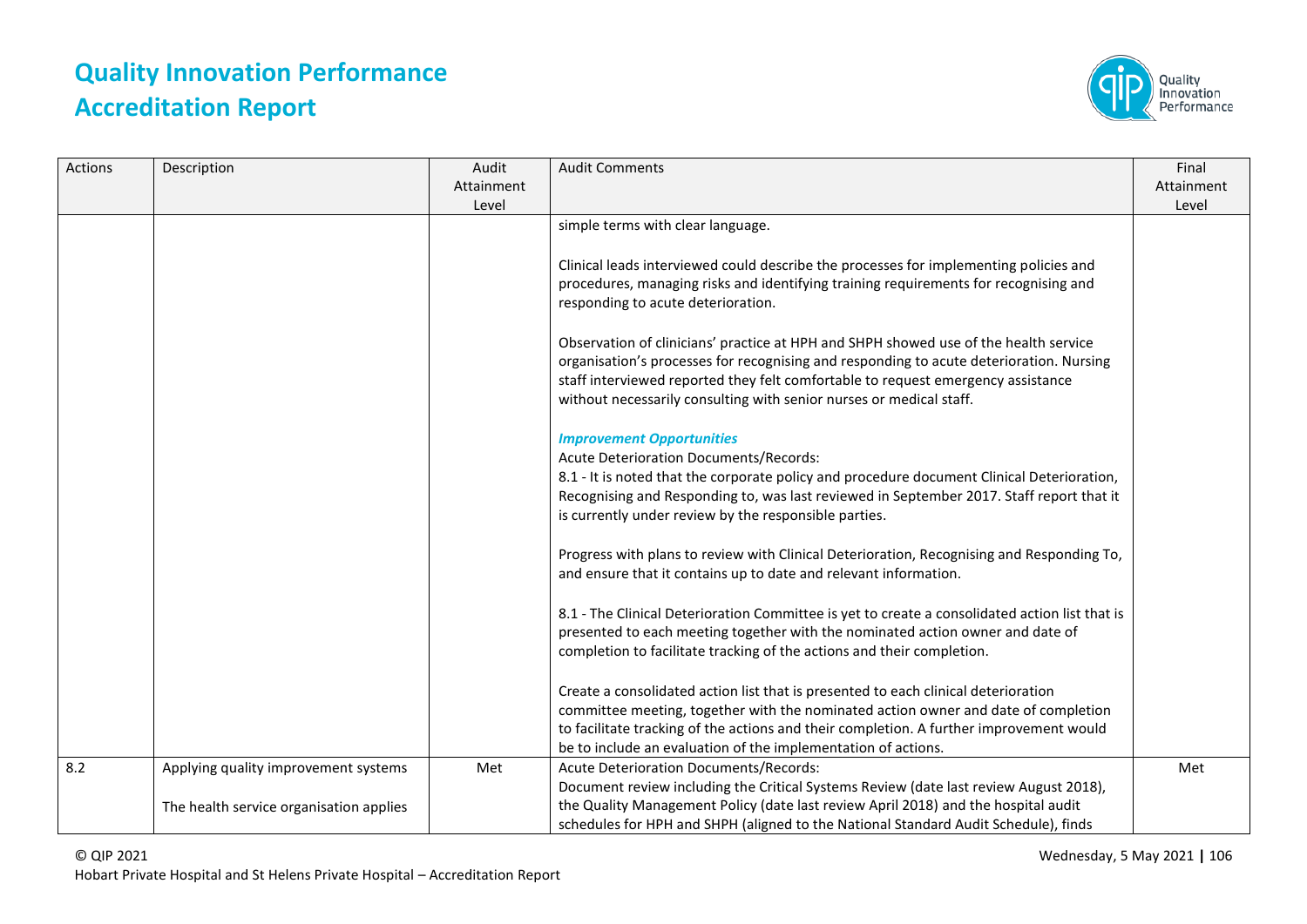

| Actions | Description                                                                                                                                                                                                                                                                                                      | Audit<br>Attainment<br>Level | <b>Audit Comments</b>                                                                                                                                                                                                                                                                                                                                                                                                                                                                                                                                                                                                                                                                                                                                                                                                                                                                                                                                                                                                                                                                             | Final<br>Attainment<br>Level |
|---------|------------------------------------------------------------------------------------------------------------------------------------------------------------------------------------------------------------------------------------------------------------------------------------------------------------------|------------------------------|---------------------------------------------------------------------------------------------------------------------------------------------------------------------------------------------------------------------------------------------------------------------------------------------------------------------------------------------------------------------------------------------------------------------------------------------------------------------------------------------------------------------------------------------------------------------------------------------------------------------------------------------------------------------------------------------------------------------------------------------------------------------------------------------------------------------------------------------------------------------------------------------------------------------------------------------------------------------------------------------------------------------------------------------------------------------------------------------------|------------------------------|
|         | the quality improvement system from<br>the Clinical Governance Standard when:<br>a. Monitoring recognition and response<br>systems<br>b. Implementing strategies to improve<br>recognition and response systems<br>c. Reporting on effectiveness and<br>outcomes of recognition and response<br>systems          |                              | there is a process in place that applies the quality improvement systems when<br>monitoring, improving and reporting on the recognition and response systems.<br>Interview with clinical leads confirmed the organisation applies the quality improvement<br>system when monitoring, improving and reporting on recognition and response systems.<br>Episodes of adult, paediatric or neonatal clinical deterioration are reported via 'Riskman'<br>and reviewed by the Quality Improvement Officer, Clinical Deterioration Committee and<br>Clinical Review Committees as required. Recommendations arising from this review are<br>communicated to staff, implemented and evaluated.<br>Verification confirms processes for implementing strategies to improve recognition and<br>response systems are in place.                                                                                                                                                                                                                                                                                |                              |
| 8.3     | Partnering with consumers<br>Clinicians use organisational processes<br>from the Partnering with Consumers<br>Standard when recognising and<br>responding to acute deterioration to:<br>a. Actively involve patients in their own<br>care<br>b. Meet the patient's information needs<br>c. Share decision-making | Met                          | Acute Deterioration Documents/Records:<br>Document review including the Consumers Partnering With Policy (date last review<br>October 2018) and the Advance Care Directives Policy (date last review March 2019),<br>shows there is a process in place that applies consumer partnership when recognising<br>and responding to acute deterioration that includes involving patients, meeting their<br>information needs and sharing decision making.<br>Interview with clinical leads confirmed processes from the Partnering with Consumers<br>Standard are used to involve patients in planning and making decisions about recognising<br>and responding to acute deterioration. For example, family members of high risk patients<br>are assisted to access basic life support training.<br>Observation of clinicians' practice showed processes are in place across HPH and SHPH<br>for partnering with consumers.<br><b>Improvement Opportunities</b><br><b>Acute Deterioration Documents/Records:</b><br>8.3 - Review of the Advanced Life Support Policy and Procedure document finds that | Met                          |
|         |                                                                                                                                                                                                                                                                                                                  |                              | while care of the family and carer is addressed during resuscitation this does not<br>specifically mention family presence during cardiopulmonary resuscitation (CPR) or staff                                                                                                                                                                                                                                                                                                                                                                                                                                                                                                                                                                                                                                                                                                                                                                                                                                                                                                                    |                              |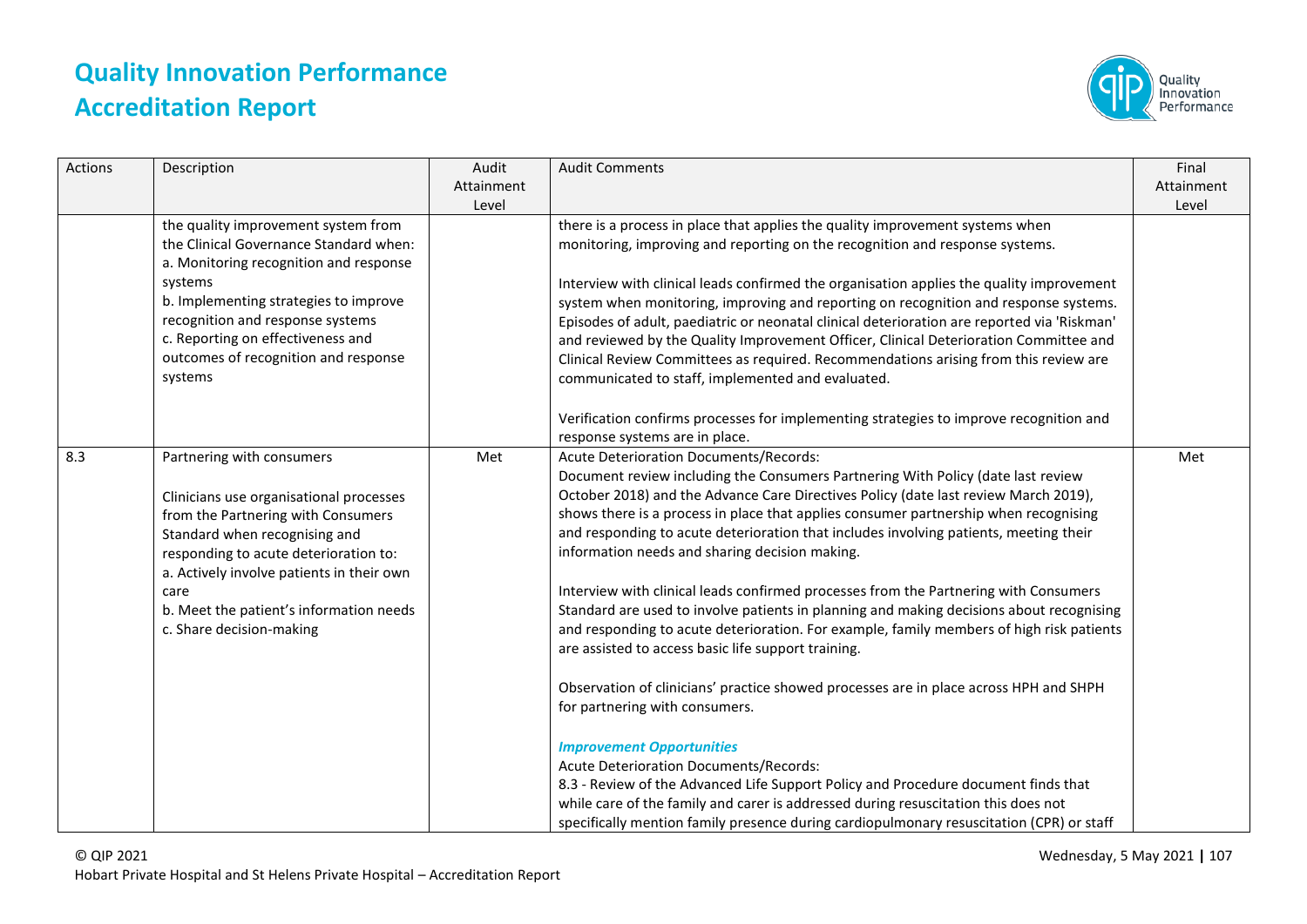

| Actions | Description | Audit      | <b>Audit Comments</b>                                                                                                                                                                         | Final      |
|---------|-------------|------------|-----------------------------------------------------------------------------------------------------------------------------------------------------------------------------------------------|------------|
|         |             | Attainment |                                                                                                                                                                                               | Attainment |
|         |             | Level      |                                                                                                                                                                                               | Level      |
|         |             |            | training to support family presence.                                                                                                                                                          |            |
|         |             |            | Review the Advanced Life Support Policy and Procedure and include additional<br>information about how family presence during CPR will be supported and the training<br>requirements of staff. |            |

| <b>Criterion:</b> | Detecting and recognising acute deterioration, and escalation care<br>Acute deterioration is detected and recognised, and action is taken to escalate care                                                                                                                                                                                                                                                                                                                       |                              |                                                                                                                                                                                                                                                                                                                                                                                                                                                                                                                                                                                                                                                                                                                                                                                                                                                                                                                                                                                                                                                                                                                                                                                                                             |                              |  |
|-------------------|----------------------------------------------------------------------------------------------------------------------------------------------------------------------------------------------------------------------------------------------------------------------------------------------------------------------------------------------------------------------------------------------------------------------------------------------------------------------------------|------------------------------|-----------------------------------------------------------------------------------------------------------------------------------------------------------------------------------------------------------------------------------------------------------------------------------------------------------------------------------------------------------------------------------------------------------------------------------------------------------------------------------------------------------------------------------------------------------------------------------------------------------------------------------------------------------------------------------------------------------------------------------------------------------------------------------------------------------------------------------------------------------------------------------------------------------------------------------------------------------------------------------------------------------------------------------------------------------------------------------------------------------------------------------------------------------------------------------------------------------------------------|------------------------------|--|
| <b>Rating:</b>    | <b>Met</b>                                                                                                                                                                                                                                                                                                                                                                                                                                                                       |                              |                                                                                                                                                                                                                                                                                                                                                                                                                                                                                                                                                                                                                                                                                                                                                                                                                                                                                                                                                                                                                                                                                                                                                                                                                             |                              |  |
| <b>Actions</b>    | Description                                                                                                                                                                                                                                                                                                                                                                                                                                                                      | Audit<br>Attainment<br>Level | <b>Audit Comments</b>                                                                                                                                                                                                                                                                                                                                                                                                                                                                                                                                                                                                                                                                                                                                                                                                                                                                                                                                                                                                                                                                                                                                                                                                       | Final<br>Attainment<br>Level |  |
| 8.4               | Recognising acute deterioration<br>The health service organisation has<br>processes for clinicians to detect acute<br>physiological deterioration that require<br>clinicians to:<br>a. Document individualised vital sign<br>monitoring plans<br>b. Monitor patients as required by their<br>individualised monitoring plan<br>c. Graphically document and track<br>changes in agreed observations to<br>detect acute deterioration over time, as<br>appropriate for the patient | Met                          | Acute Deterioration Documents/Records:<br>Review of documentation shows there are processes in place for clinicians including vital<br>sign monitoring plans and the tracking of changes to detect acute deterioration. Age<br>appropriate track and trigger charts are in place with rapid response clinical deterioration<br>criteria clearly identified. Staff report that although Critical Care Flow Chart - Level 1 Trial<br>document does not have a "between the flags band", patient observations are also<br>documented on an appropriate adult observation chart.<br>Clinical leads interviewed could describe the processes in place to detect acute<br>deterioration and how this is documented and monitored. For example, the Post<br>Anaesthetic and Recovery Care Unit Chart has undergone a recent review to ensure it is<br>sensitive to detecting clinical deterioration in all age groups.<br>Verification confirms processes are in place to monitor patients as required by their<br>individualised monitoring plan.<br><b>Improvement Opportunities</b><br>Acute Deterioration Documents/Records:<br>8.4 - It is noted that the Critical Care Flow Chart - Level 1 Trial document that is currently | Met                          |  |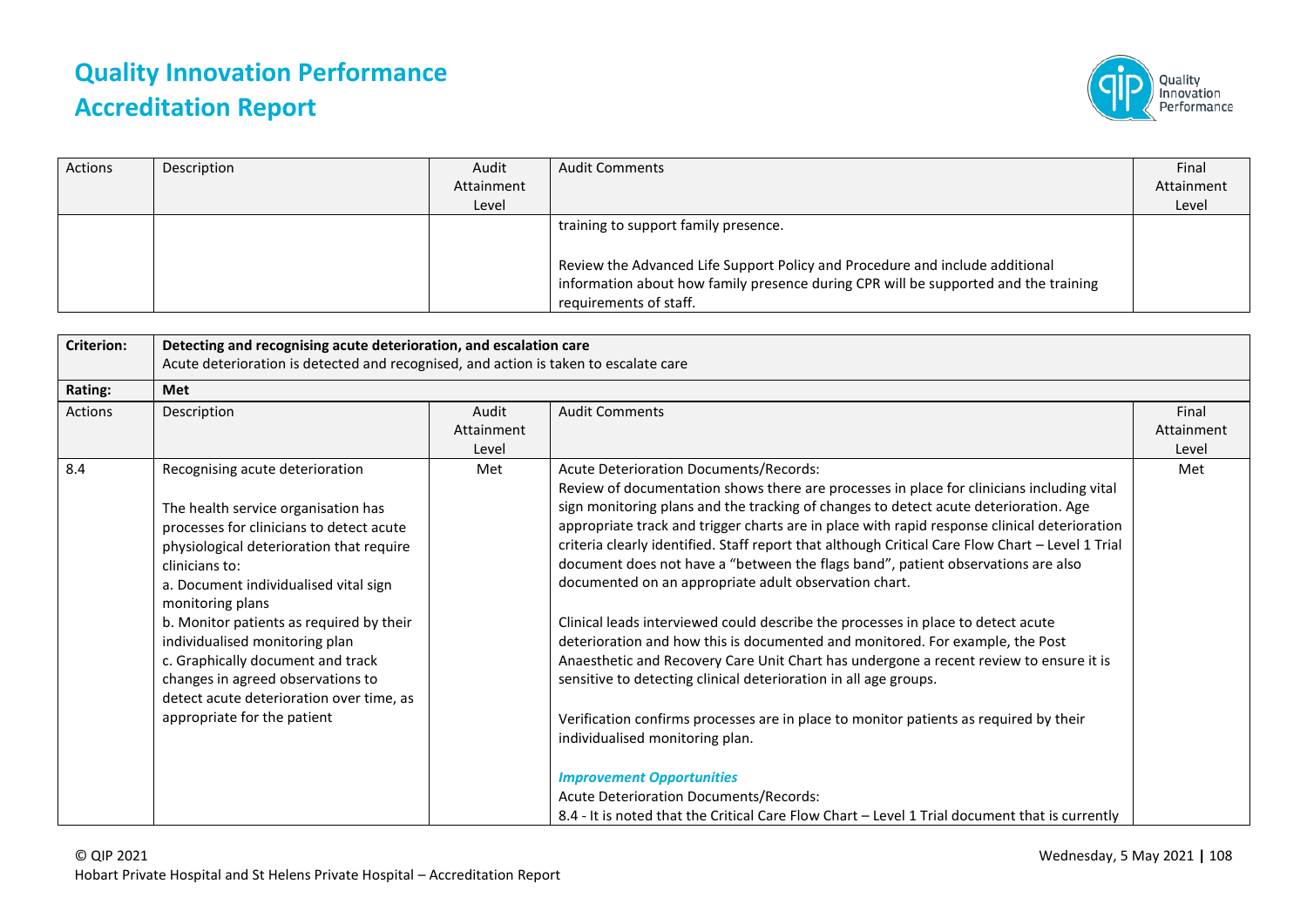

| Actions | Description                                                                                                                                                                                                                                                                                                                                                                                                                                                                                                                                                                                                                                                                                                                                                                      | Audit<br>Attainment<br>Level | <b>Audit Comments</b>                                                                                                                                                                                                                                                                                                                                                                                                                                                                                                                                                                                                                                                                                                                                                                                                                                                                                                                                                                                                                                                                                                                                                                                                                                                                                                                                                                                 | Final<br>Attainment<br>Level |
|---------|----------------------------------------------------------------------------------------------------------------------------------------------------------------------------------------------------------------------------------------------------------------------------------------------------------------------------------------------------------------------------------------------------------------------------------------------------------------------------------------------------------------------------------------------------------------------------------------------------------------------------------------------------------------------------------------------------------------------------------------------------------------------------------|------------------------------|-------------------------------------------------------------------------------------------------------------------------------------------------------------------------------------------------------------------------------------------------------------------------------------------------------------------------------------------------------------------------------------------------------------------------------------------------------------------------------------------------------------------------------------------------------------------------------------------------------------------------------------------------------------------------------------------------------------------------------------------------------------------------------------------------------------------------------------------------------------------------------------------------------------------------------------------------------------------------------------------------------------------------------------------------------------------------------------------------------------------------------------------------------------------------------------------------------------------------------------------------------------------------------------------------------------------------------------------------------------------------------------------------------|------------------------------|
|         |                                                                                                                                                                                                                                                                                                                                                                                                                                                                                                                                                                                                                                                                                                                                                                                  |                              | in use in the Coronary Care Unit (CCU) at HPH does not include "between the flags"<br>bands for observation of haemodynamic and respiratory variables and there is limited<br>space to record these observations. Further, the chart does not include a dedicated space<br>for the date and number of days spent in CCU/Intensive Care Unit (ICU).                                                                                                                                                                                                                                                                                                                                                                                                                                                                                                                                                                                                                                                                                                                                                                                                                                                                                                                                                                                                                                                    |                              |
|         |                                                                                                                                                                                                                                                                                                                                                                                                                                                                                                                                                                                                                                                                                                                                                                                  |                              | Feedback regarding the Critical Care Flow Chart - Level 1 Trial document could include an<br>expanded section to document haemodynamic and respiratory variables as well as a<br>dedicated space for the date and number of days spent in CCU/ICU.                                                                                                                                                                                                                                                                                                                                                                                                                                                                                                                                                                                                                                                                                                                                                                                                                                                                                                                                                                                                                                                                                                                                                    |                              |
| 8.5     | Recognising acute deterioration<br>The health service organisation has<br>processes for clinicians to recognise<br>acute deterioration in mental state that<br>require clinicians to:<br>a. Monitor patients at risk of acute<br>deterioration in mental state, including<br>patients at risk of developing delirium<br>b. Include the person's known early<br>warning signs of deterioration in mental<br>state in their individualised monitoring<br>plan<br>c. Assess possible causes of acute<br>deterioration in mental state, including<br>delirium, when changes in behaviour,<br>cognitive function, perception, physical<br>function or emotional state are<br>observed or reported<br>d. Determine the required level of<br>observation<br>e. Document and communicate | Met                          | <b>Acute Deterioration Documents/Records:</b><br>Document review including the Self-Harm and Suicide (Threatened, Attempted or<br>Completed) in a Non-Mental Health Facility Policy (date last review November 2019) and<br>the Comprehensive Care Plan Policy and Procedure (date last review September 2019),<br>shows there are protocols in place for recognising acute deterioration in mental state<br>that include monitoring patients, including known early warning signs in their plan,<br>assessment of possible causes of acute deterioration, required level of observation and<br>the documentation and communication of observed or reported changes in mental state.<br>Clinical leads interviewed could describe the processes for recognising acute<br>deterioration in mental health at HPH and SHPH.<br>Verification confirms processes are in place for clinicians to recognise acute deterioration<br>in mental state.<br><b>Improvement Opportunities</b><br><b>Acute Deterioration Documents/Records:</b><br>8.5 - It is noted that the while the Self-Harm and Suicide (Threatened, Attempted or<br>Completed) in a Non-Mental Health Facility Policy includes items of risk, including those<br>that can be used as a ligature or ligature point, there is no requirement to conduct<br>ligature audits in higher risk areas of HPH, for example, the Emergency Department. | Met                          |
|         | observed or reported changes in mental<br>state                                                                                                                                                                                                                                                                                                                                                                                                                                                                                                                                                                                                                                                                                                                                  |                              | Develop and implement a formal ligature and ligature assessment audit tool for use at                                                                                                                                                                                                                                                                                                                                                                                                                                                                                                                                                                                                                                                                                                                                                                                                                                                                                                                                                                                                                                                                                                                                                                                                                                                                                                                 |                              |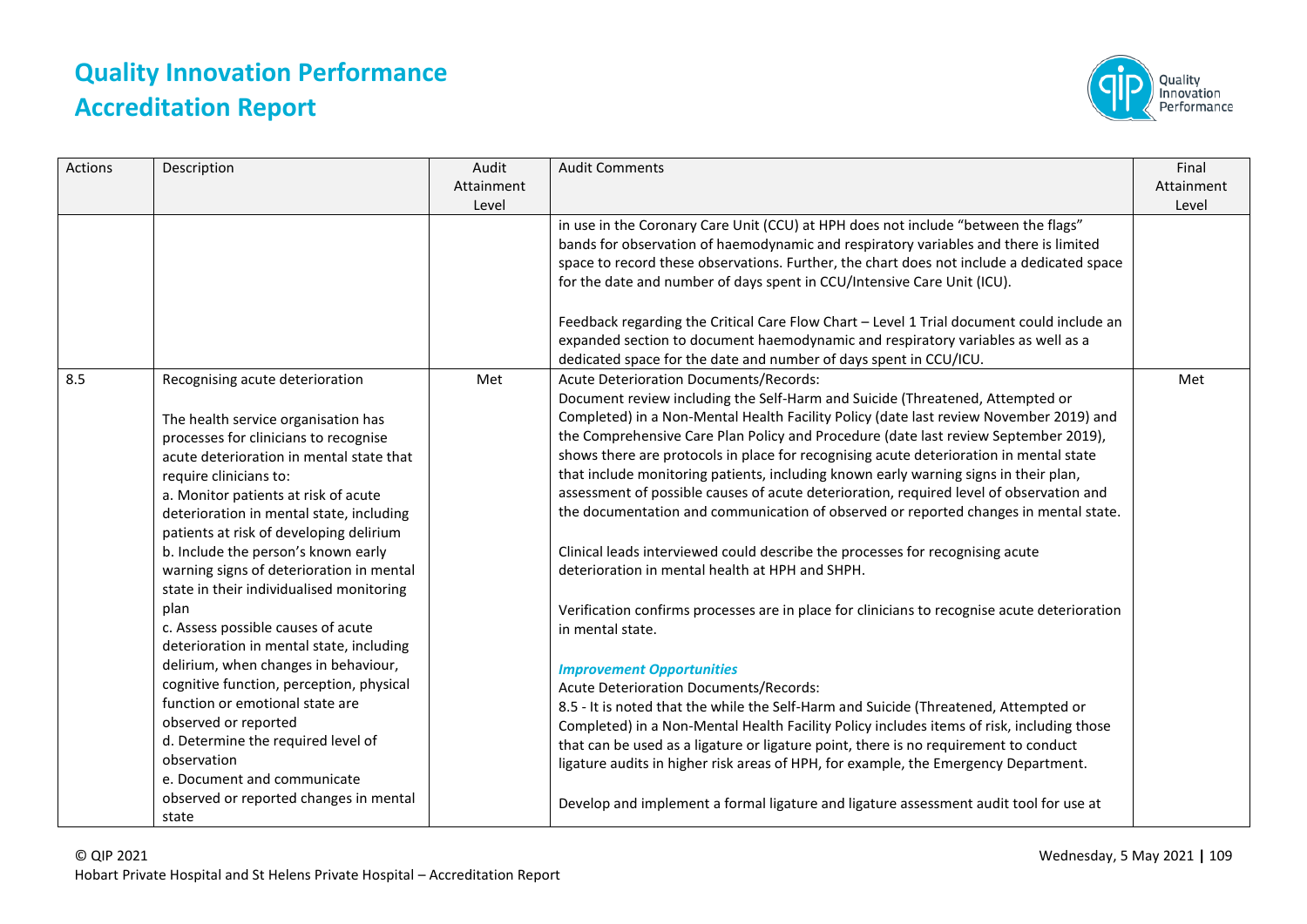

| <b>Actions</b> | Description                                                                                                                                                                                                                                                                                                                                                                                                                                                                                                                                                                                      | Audit<br>Attainment<br>Level | <b>Audit Comments</b><br>HPH to ensure that higher risk areas have ligature and ligature points identified and                                                                                                                                                                                                                                                                                                                                                                                                                                                                                                                                                                                                                                                                                                                                                                                                                                                                                                                                                                                                      | Final<br>Attainment<br>Level |
|----------------|--------------------------------------------------------------------------------------------------------------------------------------------------------------------------------------------------------------------------------------------------------------------------------------------------------------------------------------------------------------------------------------------------------------------------------------------------------------------------------------------------------------------------------------------------------------------------------------------------|------------------------------|---------------------------------------------------------------------------------------------------------------------------------------------------------------------------------------------------------------------------------------------------------------------------------------------------------------------------------------------------------------------------------------------------------------------------------------------------------------------------------------------------------------------------------------------------------------------------------------------------------------------------------------------------------------------------------------------------------------------------------------------------------------------------------------------------------------------------------------------------------------------------------------------------------------------------------------------------------------------------------------------------------------------------------------------------------------------------------------------------------------------|------------------------------|
|                |                                                                                                                                                                                                                                                                                                                                                                                                                                                                                                                                                                                                  |                              | removed where possible.                                                                                                                                                                                                                                                                                                                                                                                                                                                                                                                                                                                                                                                                                                                                                                                                                                                                                                                                                                                                                                                                                             |                              |
| 8.6            | <b>Escalating care</b><br>The health service organisation has<br>protocols that specify criteria for<br>escalating care, including:<br>a. Agreed vital sign parameters and<br>other indicators of physiological<br>deterioration<br>b. Agreed indicators of deterioration in<br>mental state<br>c. Agreed parameters and other<br>indicators for calling emergency<br>assistance<br>d. Patient pain or distress that is not<br>able to be managed using available<br>treatment<br>e. Worry or concern in members of the<br>workforce, patients, carers and families<br>about acute deterioration | Met                          | <b>Acute Deterioration Documents/Records:</b><br>Review of documentation shows there are protocols in place for escalating care including<br>agreed vital sign parameters, indicators of deterioration in mental state, parameters and<br>other indicators for calling emergency assistance, management of pain and concerns<br>about acute deterioration. HPH provides multiple medical emergency team responses<br>depending on the patient concerned (adult, paediatric or neonate). SHPH will activate<br>emergency medical services in the first instance after providing basic or advanced life<br>support (dependent on the skill set of the clinician).<br>Clinical leads interviewed could describe the processes for escalating care. Mechanisms<br>to escalate care across HPH and SHPH includes "identifying patients of concern" as part<br>of clinical handover process. The "worried" factor is considered a valid reason to initiate<br>Medical Emergency Team (MET) response.<br>Verification confirms the health service organisation has protocols that specify criteria for<br>escalating care. | Met                          |
| 8.7            | <b>Escalating care</b><br>The health service organisation has<br>processes for patients, carers or families<br>to directly escalate care                                                                                                                                                                                                                                                                                                                                                                                                                                                         | Met                          | <b>Acute Deterioration Documents/Records:</b><br>Review of documentation shows processes are in place for patients, carers or families to<br>directly escalate care. At HPH and SHPH this occurs through the Rapid Response System,<br>based on a three step model aiming for local resolution of patient, carer or family<br>concern, prior to further escalation. Posters are displayed in all patient areas and<br>information brochures are also available.<br>Interview with clinical leads confirmed a process is in place for patients, carers or families<br>to directly escalate care.<br>Observation of the escalation system showed that it supports patients, carers and                                                                                                                                                                                                                                                                                                                                                                                                                                | Met                          |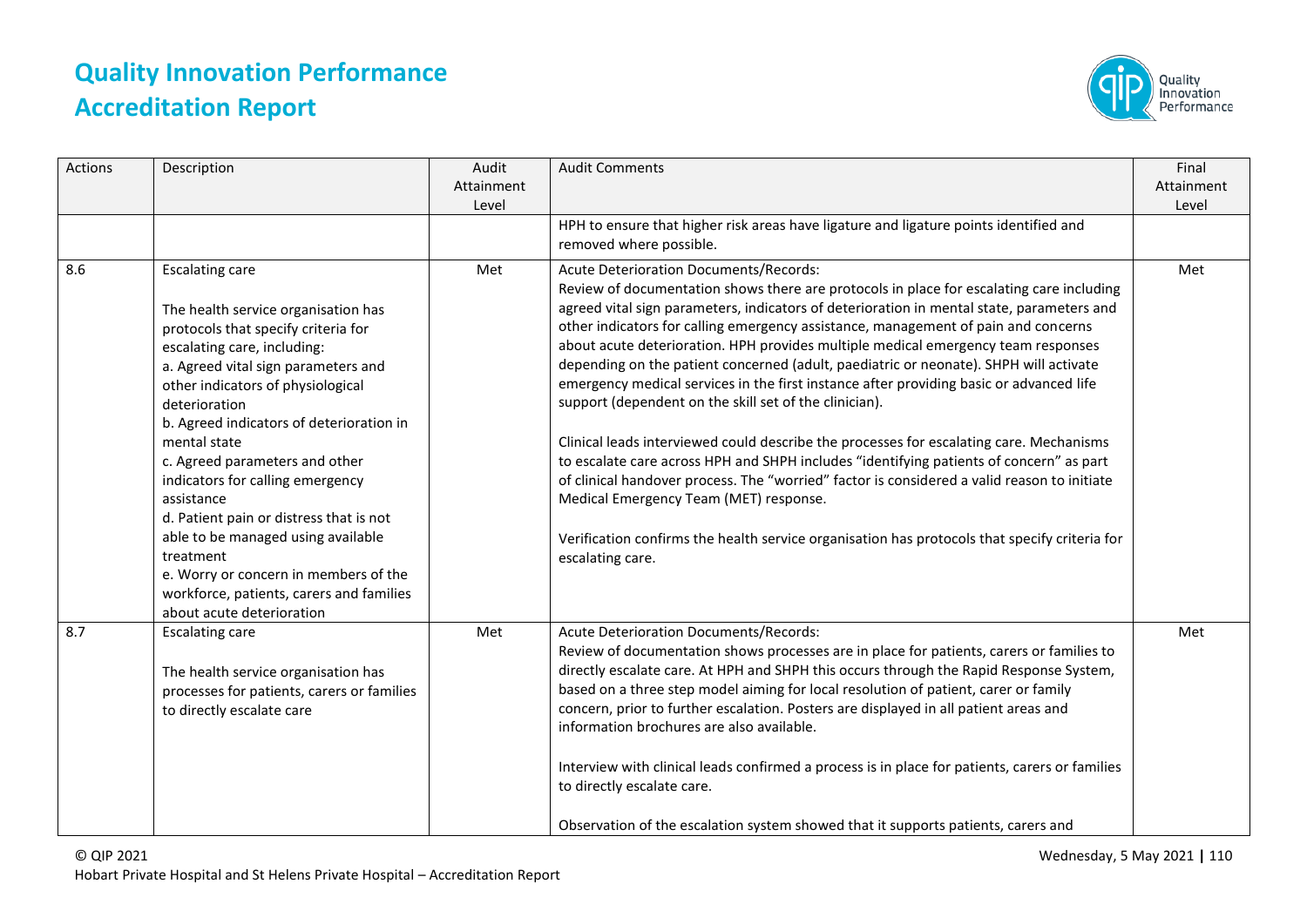

| Actions | Description                                                                                                                                                  | Audit<br>Attainment<br>Level | <b>Audit Comments</b>                                                                                                                                                                                                                                                                                                                                                                                                                                                                                                                                                                                                                                                                                                                                                                                                                                                                                                                                                                                                                                                                   | Final<br>Attainment<br>Level |
|---------|--------------------------------------------------------------------------------------------------------------------------------------------------------------|------------------------------|-----------------------------------------------------------------------------------------------------------------------------------------------------------------------------------------------------------------------------------------------------------------------------------------------------------------------------------------------------------------------------------------------------------------------------------------------------------------------------------------------------------------------------------------------------------------------------------------------------------------------------------------------------------------------------------------------------------------------------------------------------------------------------------------------------------------------------------------------------------------------------------------------------------------------------------------------------------------------------------------------------------------------------------------------------------------------------------------|------------------------------|
|         |                                                                                                                                                              |                              | families to directly escalate care.                                                                                                                                                                                                                                                                                                                                                                                                                                                                                                                                                                                                                                                                                                                                                                                                                                                                                                                                                                                                                                                     |                              |
|         |                                                                                                                                                              |                              | <b>Acute Deterioration Observation:</b><br>Observation of the escalation system showed that it supports patients, carers and<br>families to directly escalate care.                                                                                                                                                                                                                                                                                                                                                                                                                                                                                                                                                                                                                                                                                                                                                                                                                                                                                                                     |                              |
|         |                                                                                                                                                              |                              | <b>Improvement Opportunities</b><br>Acute Deterioration Documents/Records:<br>8.7 - Review of the Rapid Response Posters for family escalation of care finds that the<br>readability of these posters could be improved. In addition, these posters are quite small<br>and could be missed by those concerned.                                                                                                                                                                                                                                                                                                                                                                                                                                                                                                                                                                                                                                                                                                                                                                          |                              |
|         |                                                                                                                                                              |                              | Review the Rapid Response Posters to improve their readability. Consider involving<br>consumers in the development of the new posters.                                                                                                                                                                                                                                                                                                                                                                                                                                                                                                                                                                                                                                                                                                                                                                                                                                                                                                                                                  |                              |
| 8.8     | <b>Escalating care</b><br>The health service organisation provides<br>the workforce with mechanisms to<br>escalate care and call for emergency<br>assistance | Met                          | Acute Deterioration Documents/Records:<br>Review of documentation shows the workforce has the ability to escalate care and call<br>for emergency assistance. At HPH this occurs through activation of the Medical<br>Emergency Team (MET). Patients requiring a higher level of care at HPH, are transferred<br>to a tertiary facility using the inter-hospital transfer pathway. Patients admitted to SHPH<br>are transferred to a tertiary facility through activation of emergency medical services.<br>Clinical leads interviewed could describe the procedures for the workforce to escalate<br>care and call for emergency assistance. Activation of a Medical Emergency Team call,<br>requires an immediate response from the MET team which at HPH includes an<br>Emergency Department doctor, Coronary Care Unit Registered Nurse, Hospital<br>Coordinator and Orderly. According to hospital policy, two MET calls in any episode of<br>care require a response from an intensivist. This is more sensitive than the two MET Calls<br>in 24 hours described by nursing staff. | Met                          |
|         |                                                                                                                                                              |                              | Interview with a student nurse found they could not immediately identify the number to<br>call when activating the MET at HPH. The hospital response was immediate and the<br>emergency activation number (222) is now displayed in each room across staff and                                                                                                                                                                                                                                                                                                                                                                                                                                                                                                                                                                                                                                                                                                                                                                                                                          |                              |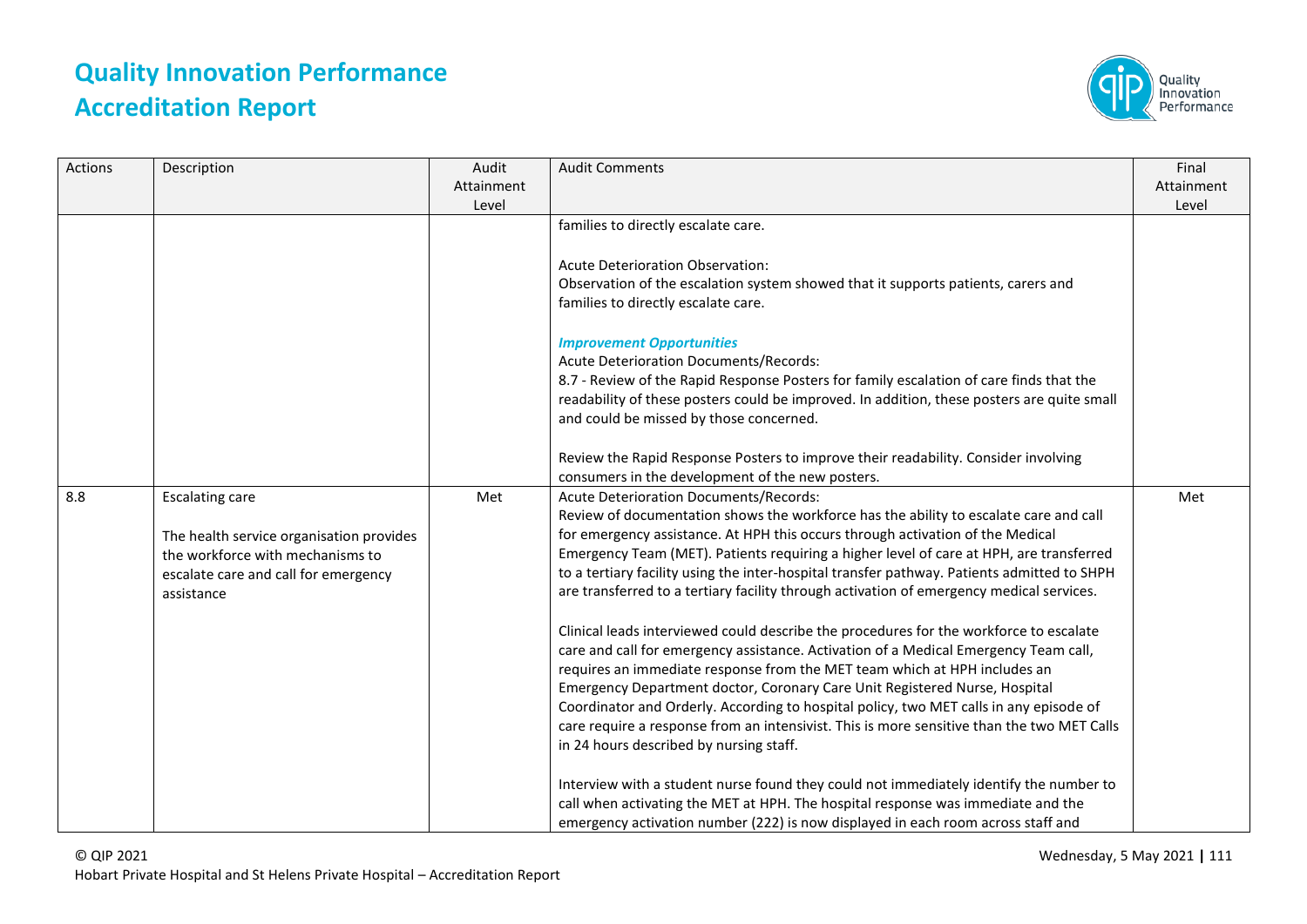

| Actions | Description                                                                                           | Audit      | <b>Audit Comments</b>                                                                                                                                                                                                                                                                                                                                                                                                                                                                                                  | Final      |
|---------|-------------------------------------------------------------------------------------------------------|------------|------------------------------------------------------------------------------------------------------------------------------------------------------------------------------------------------------------------------------------------------------------------------------------------------------------------------------------------------------------------------------------------------------------------------------------------------------------------------------------------------------------------------|------------|
|         |                                                                                                       | Attainment |                                                                                                                                                                                                                                                                                                                                                                                                                                                                                                                        | Attainment |
|         |                                                                                                       | Level      |                                                                                                                                                                                                                                                                                                                                                                                                                                                                                                                        | Level      |
|         |                                                                                                       |            | patient areas.                                                                                                                                                                                                                                                                                                                                                                                                                                                                                                         |            |
|         |                                                                                                       |            | Verification confirms the health service organisation provides the workforce with                                                                                                                                                                                                                                                                                                                                                                                                                                      |            |
|         |                                                                                                       |            | mechanisms to escalate care and call for emergency assistance.                                                                                                                                                                                                                                                                                                                                                                                                                                                         |            |
| 8.9     | <b>Escalating care</b><br>The workforce uses the recognition and<br>response systems to escalate care | Met        | Acute Deterioration Documents/Records:<br>Review of acute deterioration documents and records shows the workforce uses the<br>recognition and response systems to escalate care. Compliance with the use of<br>recognition and response systems is audited through the 'Riskman' system. Data is also<br>reported to the Australian Council on Health Care Standards (ACHS) Clinical Indicator<br>Program.                                                                                                             | Met        |
|         |                                                                                                       |            | Interviews with clinical leads confirmed they use the recognition and response systems to<br>escalate care. Staff described a positive culture that supports MET team activation. There<br>are clear protocols in place, clinician and patient feedback is supported, continuous<br>evaluation is undertaken and staff training in emergency response is mandatory.<br>Verification confirms the health service organisation ensures that the workforce uses the<br>recognition and response systems to escalate care. |            |
|         |                                                                                                       |            | Acute Deterioration Interview/Observation:<br>Interview with clinical leads confirmed they use the recognition and response systems to<br>escalate care.                                                                                                                                                                                                                                                                                                                                                               |            |

| <b>Criterion:</b> | Responding to acute deterioration<br>Appropriate and timely care is provided to patients whose condition is acutely deteriorating |            |                                                                                 |            |  |
|-------------------|-----------------------------------------------------------------------------------------------------------------------------------|------------|---------------------------------------------------------------------------------|------------|--|
| Rating:           | Met                                                                                                                               |            |                                                                                 |            |  |
| <b>Actions</b>    | Description                                                                                                                       | Audit      | <b>Audit Comments</b>                                                           | Final      |  |
|                   |                                                                                                                                   | Attainment |                                                                                 | Attainment |  |
|                   |                                                                                                                                   | Level      |                                                                                 | Level      |  |
| 8.10              | Responding to deterioration                                                                                                       | Met        | Acute Deterioration Documents/Records:                                          | Met        |  |
|                   |                                                                                                                                   |            | Review of human resource documents shows clinicians have the skills required to |            |  |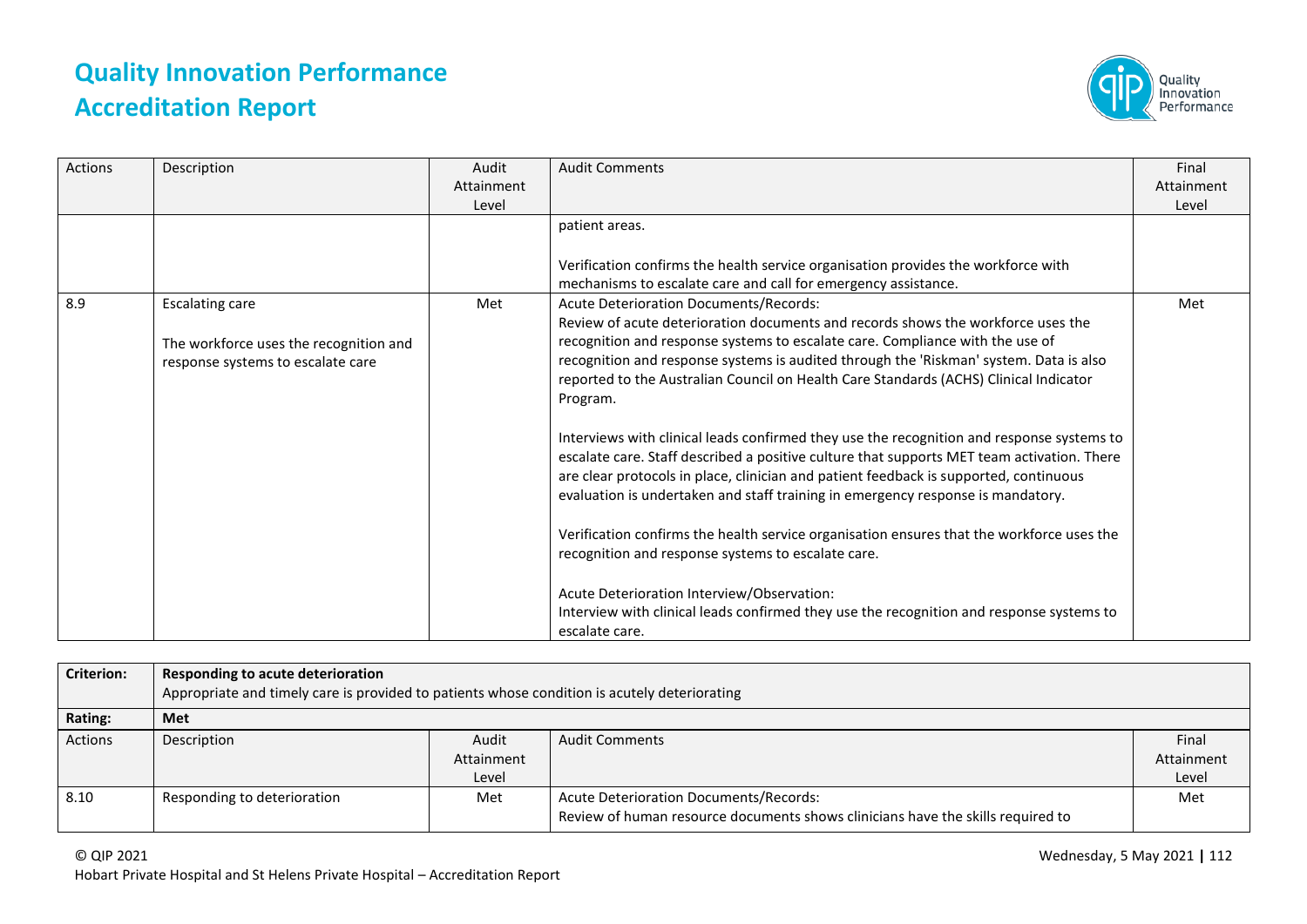

| Actions | Description                                                                                                                                                                                                                         | Audit<br>Attainment<br>Level | <b>Audit Comments</b>                                                                                                                                                                                                                                                                                                                                                                                                                                                                                                                                                                                 | Final<br>Attainment<br>Level |
|---------|-------------------------------------------------------------------------------------------------------------------------------------------------------------------------------------------------------------------------------------|------------------------------|-------------------------------------------------------------------------------------------------------------------------------------------------------------------------------------------------------------------------------------------------------------------------------------------------------------------------------------------------------------------------------------------------------------------------------------------------------------------------------------------------------------------------------------------------------------------------------------------------------|------------------------------|
|         | The health service organisation has<br>processes that support timely response<br>by clinicians with the skills required to<br>manage episodes of acute deterioration                                                                |                              | manage acute deterioration. Medical and nursing staff on the MET/Code Blue Team at<br>HPH are required to have Advanced Life Support (ALS) skills. Nursing staff at SHPH are<br>required to have Basic Life Support (BLS) skills as emergency medical services are<br>immediately activated during any episode of patient deterioration.                                                                                                                                                                                                                                                              |                              |
|         |                                                                                                                                                                                                                                     |                              | Clinical leads interviewed confirmed processes are in place that support the timely<br>response by clinicians with the appropriate skills to manage episodes of acute<br>deterioration.                                                                                                                                                                                                                                                                                                                                                                                                               |                              |
|         |                                                                                                                                                                                                                                     |                              | Verification confirms processes are in place that support timely response by clinicians<br>with the skills required to manage episodes of acute deterioration. It was noted that<br>compliance with BLS training in 2020 at HPH and SHPH was 83% and 96% respectively.<br>Evidence was provided that compliance with BLS training at HPH has improved in 2021.                                                                                                                                                                                                                                        |                              |
| 8.11    | Responding to deterioration<br>The health service organisation has<br>processes to ensure rapid access at all<br>times to at least one clinician, either on<br>site or in close proximity, who can<br>deliver advanced life support | Met                          | <b>Acute Deterioration Documents/Records:</b><br>Review of human resource documents shows the health service has rapid access to a<br>clinician who can deliver Advanced Life Support (ALS). All medical and nursing staff<br>working in the Emergency Department, Coronary Care Unit, Anaesthesia and Post<br>Anaesthesia Care Unit at HPH are required to have ALS skills. An anaesthetist trained in<br>ALS is required to be present at SHPH when Electro-Convulsive Therapy clinics are<br>running.<br>Clinical leads interviewed could describe the processes in place that ensure rapid access | Met                          |
|         |                                                                                                                                                                                                                                     |                              | to a clinician who can deliver ALS.<br>Verification confirms processes are in place to ensure rapid access at all times to at least<br>one clinician, either on site or in close proximity, who can deliver ALS.                                                                                                                                                                                                                                                                                                                                                                                      |                              |
| 8.12    | Responding to deterioration<br>The health service organisation has<br>processes to ensure rapid referral to<br>mental health services to meet the                                                                                   | Met                          | Acute Deterioration Documents/Records:<br>Review of documentation shows a process is in place for referral to mental health<br>services for patients whose mental state has acutely deteriorated.<br>Interview with clinical leads confirmed the process for rapid referral to a mental health                                                                                                                                                                                                                                                                                                        | Met                          |
|         |                                                                                                                                                                                                                                     |                              | service for patients whose mental state has acutely deteriorated. The Education Team                                                                                                                                                                                                                                                                                                                                                                                                                                                                                                                  |                              |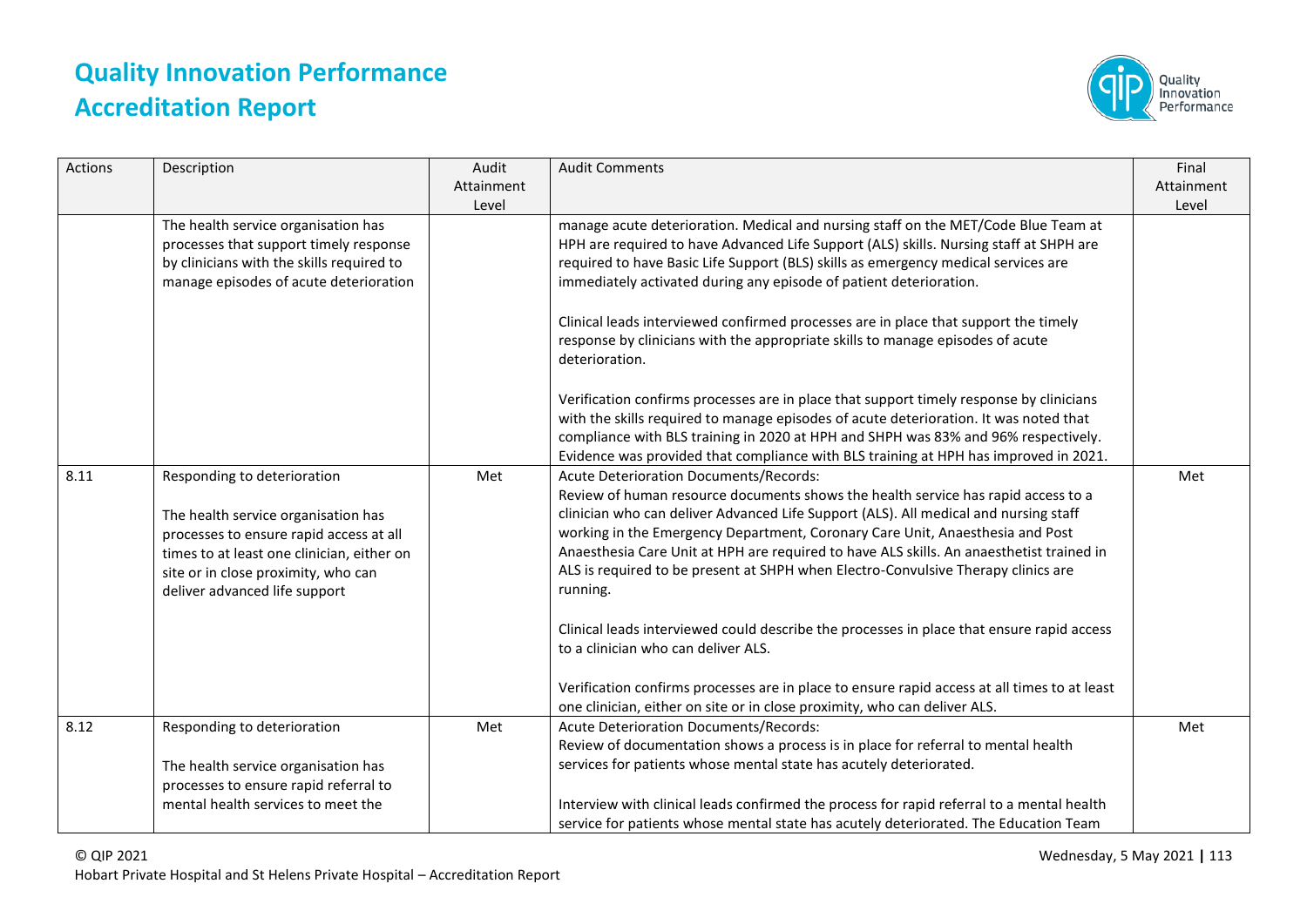

| Actions | Description                                                                                                                                                                                 | Audit<br>Attainment<br>Level | <b>Audit Comments</b>                                                                                                                                                                                                                                                                                                                                                                                                                                                                             | Final<br>Attainment<br>Level |
|---------|---------------------------------------------------------------------------------------------------------------------------------------------------------------------------------------------|------------------------------|---------------------------------------------------------------------------------------------------------------------------------------------------------------------------------------------------------------------------------------------------------------------------------------------------------------------------------------------------------------------------------------------------------------------------------------------------------------------------------------------------|------------------------------|
|         | needs of patients whose mental state<br>has acutely deteriorated                                                                                                                            |                              | have included mental health scenarios in MET training and mock acute deterioration<br>incidents.                                                                                                                                                                                                                                                                                                                                                                                                  |                              |
|         |                                                                                                                                                                                             |                              | Verification confirms processes to ensure rapid referral to mental health services to meet<br>the needs of patients whose mental state has acutely deteriorated are in place.                                                                                                                                                                                                                                                                                                                     |                              |
| 8.13    | Responding to deterioration<br>The health service organisation has<br>processes for rapid referral to services<br>that can provide definitive management<br>of acute physical deterioration | Met                          | Acute Deterioration Documents/Records:<br>Review of documentation shows a process is in place for referral to services that can<br>provide definitive management of acute physical deterioration. A Memorandum of<br>Understanding is in place between HPH and Royal Hobart Hospital (RHH) in the event of<br>an episode of acute deterioration. Patients admitted to SHPH can be transferred by<br>emergency medical services to either HPH or RHH, depending on the level of patient<br>acuity. | Met                          |
|         |                                                                                                                                                                                             |                              | Clinical leads interviewed confirmed the process for rapid referral to services that provide<br>definitive management of acute physical deterioration.                                                                                                                                                                                                                                                                                                                                            |                              |
|         |                                                                                                                                                                                             |                              | Verification confirms processes for rapid referral to services that can provide definitive<br>management of acute physical deterioration are in place.                                                                                                                                                                                                                                                                                                                                            |                              |